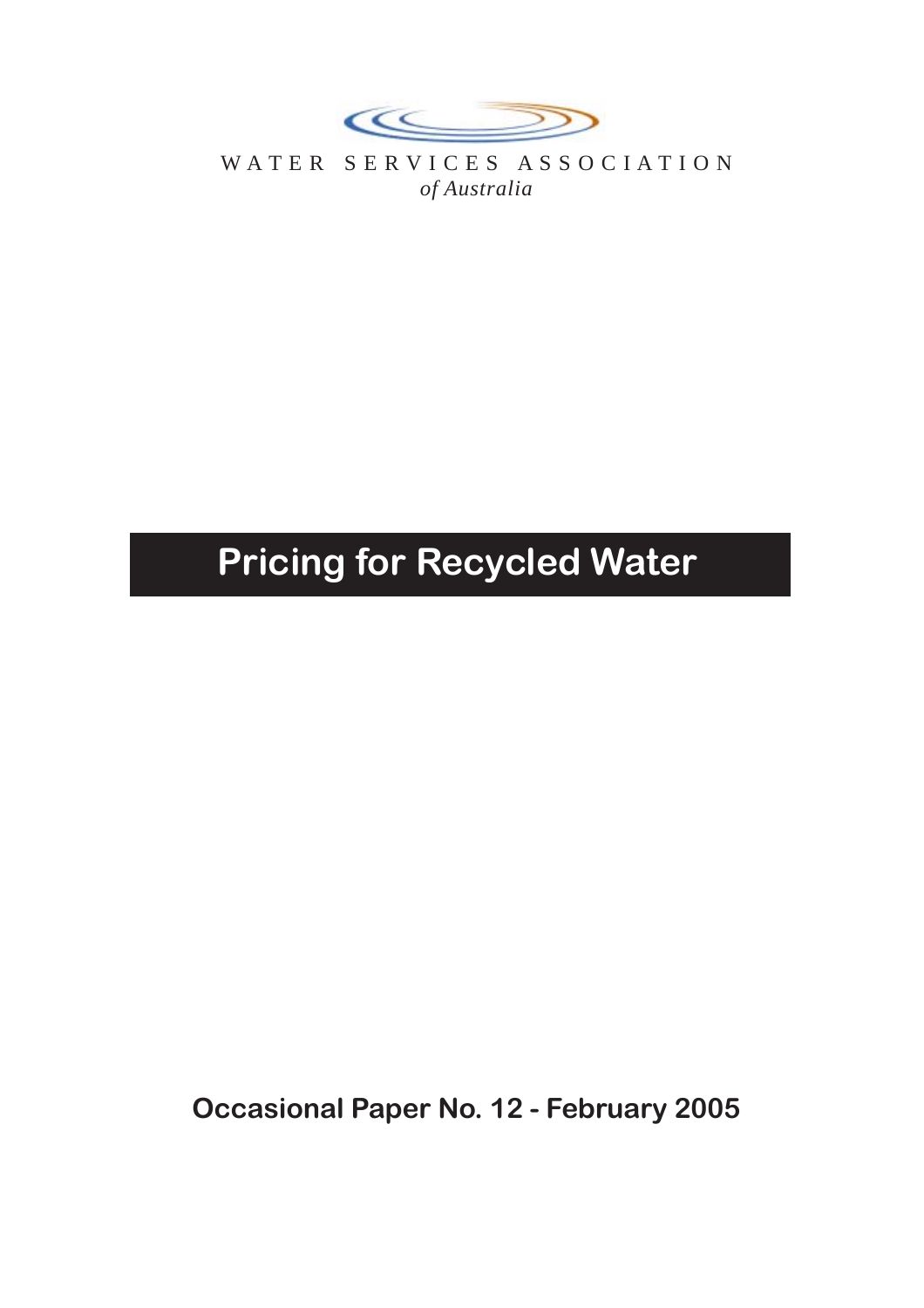Prepared by:

# **ACIL Tasman Pty Ltd**

Melbourne Office: Level 6, 224-226 Queen Street Melbourne Vic 3000

In association with:

## **GHD Pty Ltd**

Level 8, 180 Lonsdale Street, Melbourne Vic 3000

for

# Water Services Association *of Australia*

## **COPYRIGHT**

This document is copyrighted. Apart from any use as permitted under the Copyright Act 1968, no part of this document may be reproduced or transmitted in any form or by any means, electronically or mechanical, for any purpose, without the express written permission of the Water Services Association of Australia Inc.

© Water Services Association of Australia Inc, 2005 ALL RIGHTS RESERVED

## **DISCLAIMER**

This occasional paper is issued by the Water Services Association of Australia Inc. on the understanding that:

- 1. Water Services Association of Australia Inc., ACIL Tasman Pty Ltd, GHD Pty Ltd, and individual contributors are not responsible for the results of any action taken on the basis of information in this occasional paper, nor for any errors or omissions.
- 2. The Water Services Association of Australia Inc., ACIL Tasman Pty Ltd, GHD Pty Ltd, and individual contributors disclaim all and any liability to any person in respect of anything, and the consequences of anything, done or omitted to be done by a person in reliance upon the whole or any part of this occasional paper.

ISBN 1 920760 05 9



*of Australia* MELBOURNE OFFICE 469 LATROBE STREET, MELBOURNE 3000 VICTORIA AUSTRALIA TEL: 03 9606 0678. FAX: 03 9606 0376 EMAIL info@wsaa.asn.au

SYDNEY OFFICE 321 PITT STREET, SYDNEY, NSW PO BOX A812, SYDNEY SOUTH, NSW, 1235 TEL: 02 9283 0725. FAX: 02 9283 0799 EMAIL: david.cox@wsaa.asn.au

INTERNET HOMEPAGE http://www.wsaa.asn.au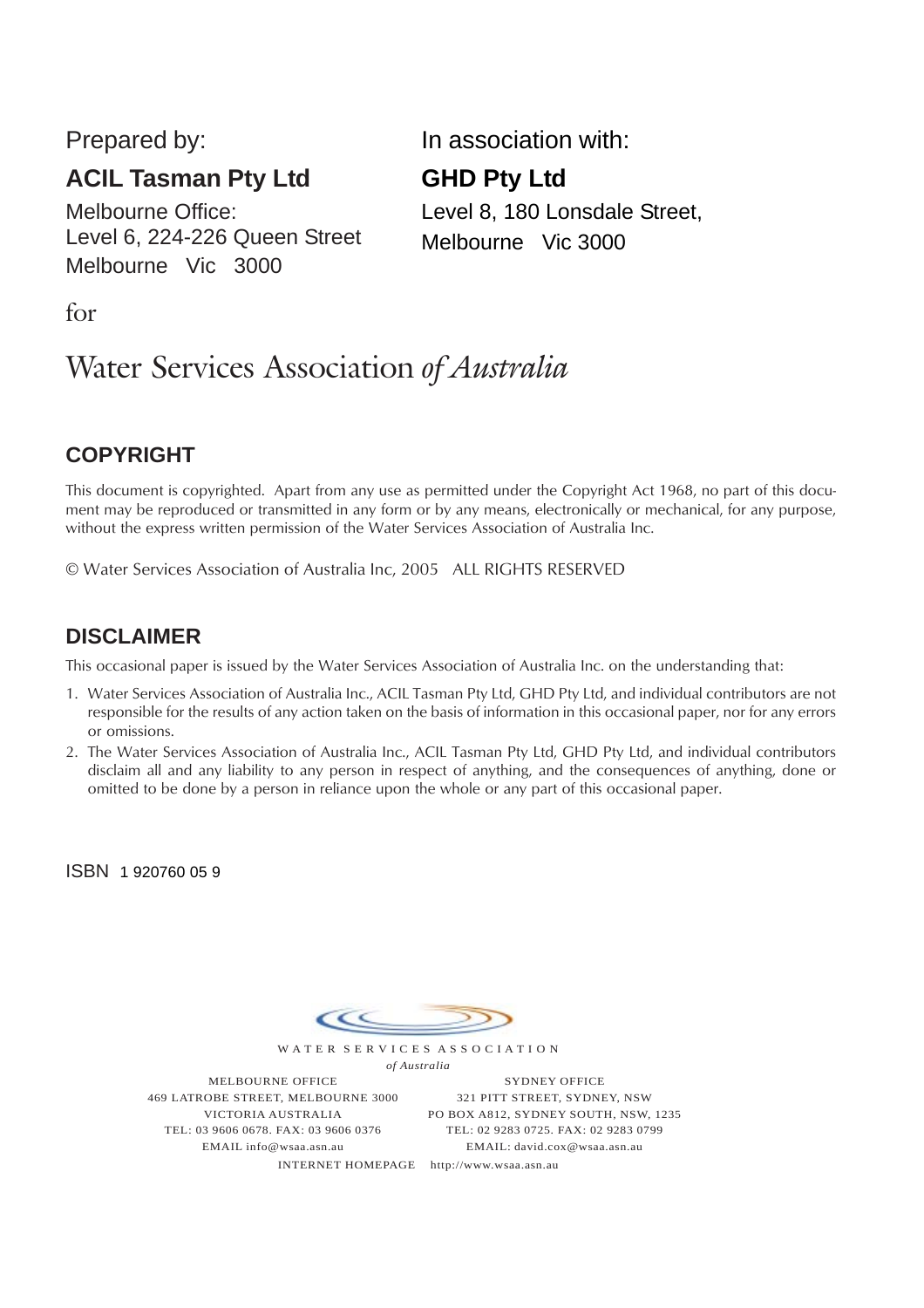

WATER SERVICES ASSOCIATION *of Australia*

# **Pricing for Recycled Water**

# *Principal Authors*

**Michael Woolston, Senior Consultant, ACIL Tasman Pty Ltd**

**Email contact:: m.woolston@aciltasman.com.au**

**and**

**Sue Jaffer, Senior Consultant, ACIL Tasman Pty Ltd**

**Occasional Paper No. 12 - February 2005**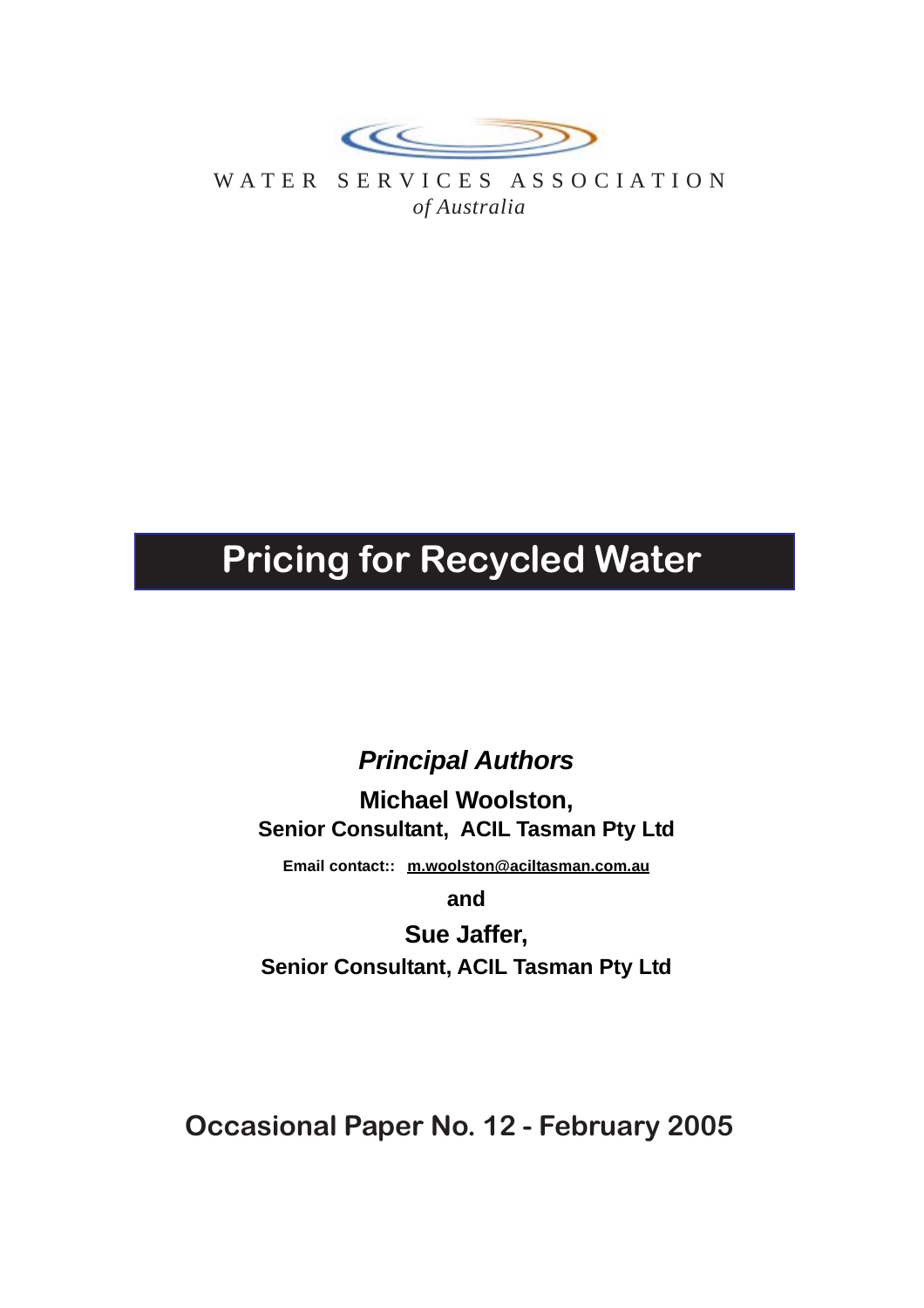# Table of Contents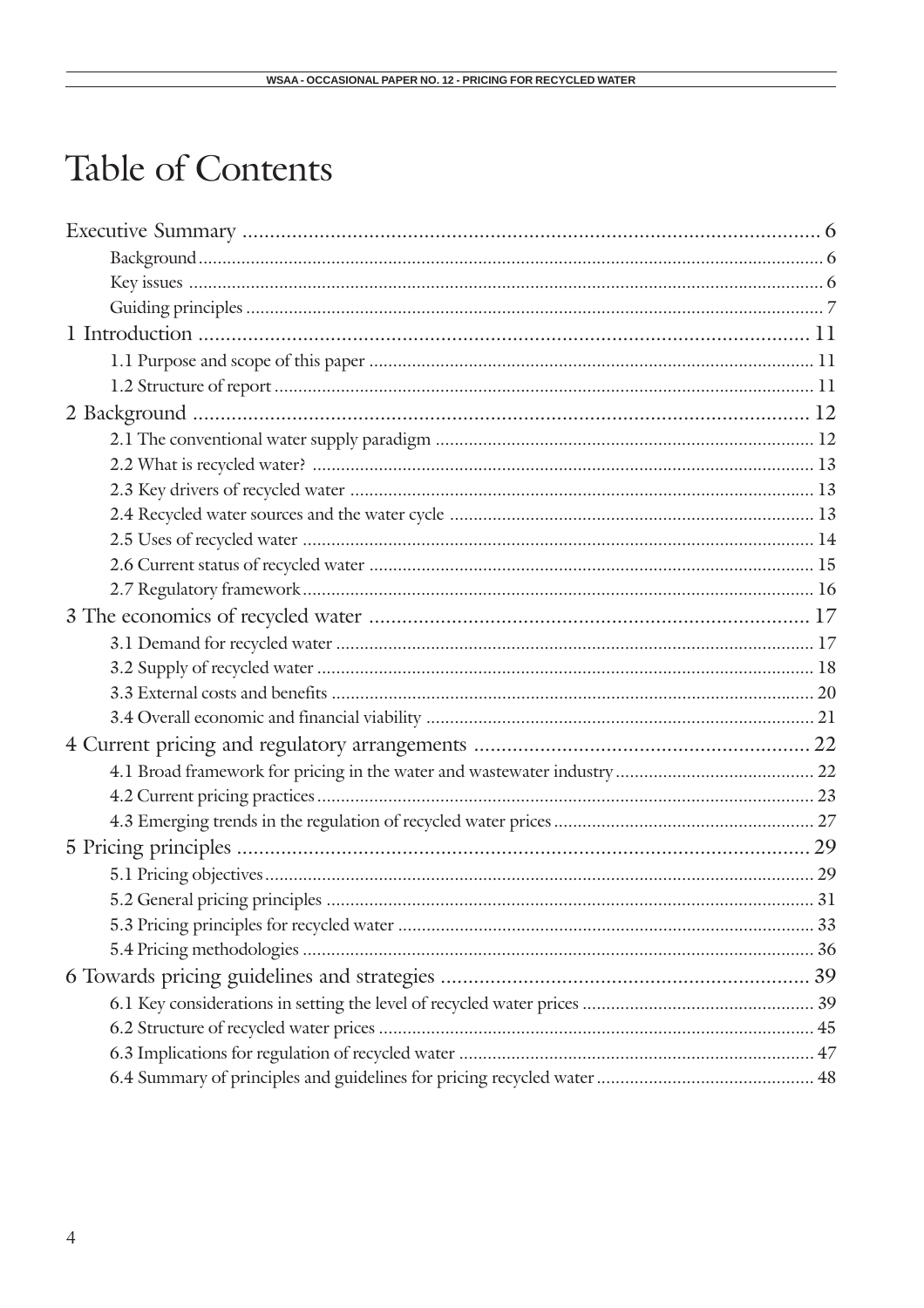## Table of Contents, Continued

| 7 Case Study 1: High quality recycled water for industrial processes  52         |  |
|----------------------------------------------------------------------------------|--|
|                                                                                  |  |
|                                                                                  |  |
|                                                                                  |  |
|                                                                                  |  |
|                                                                                  |  |
|                                                                                  |  |
|                                                                                  |  |
|                                                                                  |  |
|                                                                                  |  |
|                                                                                  |  |
|                                                                                  |  |
|                                                                                  |  |
|                                                                                  |  |
|                                                                                  |  |
|                                                                                  |  |
|                                                                                  |  |
|                                                                                  |  |
|                                                                                  |  |
|                                                                                  |  |
|                                                                                  |  |
|                                                                                  |  |
|                                                                                  |  |
|                                                                                  |  |
|                                                                                  |  |
| Annex B to Case Study 3: Derivation of savings to standard potable customers  80 |  |
|                                                                                  |  |
|                                                                                  |  |
|                                                                                  |  |
|                                                                                  |  |
|                                                                                  |  |
|                                                                                  |  |
|                                                                                  |  |
|                                                                                  |  |
|                                                                                  |  |
|                                                                                  |  |
|                                                                                  |  |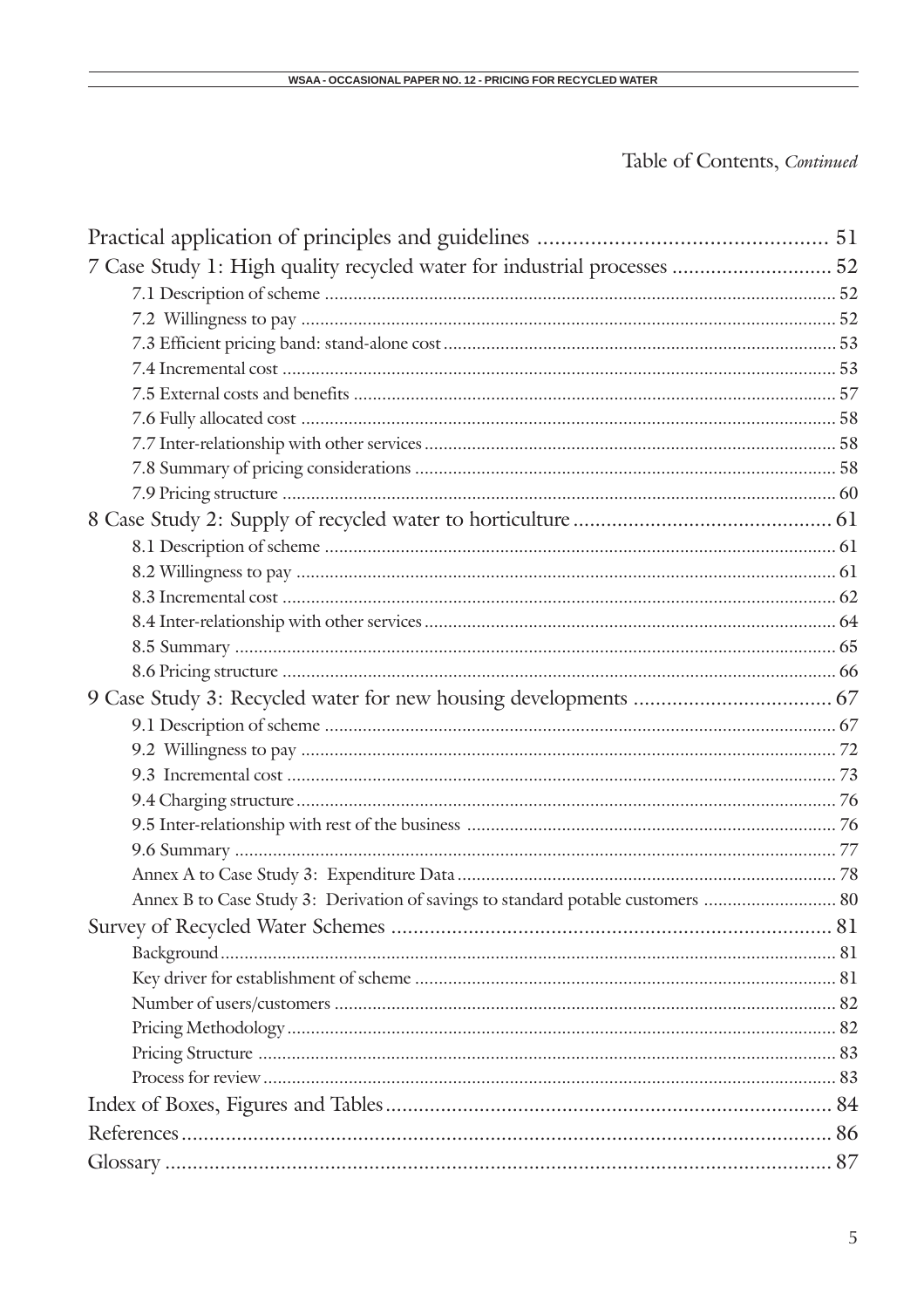# Executive Summary

# Background

In recent times there has been considerable focus on how to manage our water resources to balance supply and demand in a way that is economically, environmentally and socially sustainable. Amongst other measures, various types of water recycling projects are now being explored and developed.

For the purposes of this project recycled water is taken to mean reusing treated wastewater for beneficial (non-potable) purposes. To date, recycled water in Australia has been used for agricultural and horticultural irrigation, industrial applications, non-potable urban and residential uses (eg toilet flushing, garden watering, irrigation of golf courses and sporting fields), and supplementing environmental flows in rivers. Recycled water is a heterogeneous product, with the range of suitable uses and the costs of supply varying widely on the quality (class) of recycled water in question.

The reuse of wastewater represents a significant departure from the conventional water supply paradigm as it involves viewing wastewater as a potentially valuable resource to be utilised as a substitute for potable water in certain uses, rather than simply as a waste product. Proponents of recycled water point to the benefits of this alternative source of water in:

- reducing the need for future water resource development (and associated economic and environmental costs) by substituting for (original source) potable and/or irrigation water in various uses;
- improving the health of rivers and aquifers by reducing extraction;
- reducing the negative environmental impacts that in some settings accompany discharges from treatment plants into waterways; and
- providing economic development opportunities based on utilisation of a previously unused resource.

The emphasis to date has been on managing the technical aspects of recycled water and establishing risk management measures to safeguard public safety and the environment in the supply, use and disposal of these products. There has been little or no guidance or consistency on the methodology used for pricing recycled water. This has led to a range of concerns including:

If the price of recycled water is set too high, its use will be discouraged but if set too low, it may result in profligate use with similar adverse environmental impacts associated with excessive water use in general; Since the financial costs of supplying recycled water that meets public health standards may be higher than the costs of providing potable water, even though recycled water is generally of lower quality, many projects may generate financial shortfalls that need to be recovered. This is a particular issue where direct competition in the supply of water and wastewater services is emerging as a real possibility.

This study was commissioned to assist WSAA members in dealing with recycling issues raised by governments, regulators and customers, and in planning for the longer-term delivery of cost-effective water supply within a changing regulatory environment. Taking care to develop principles and guidelines will facilitate a more consistent industrywide approach to pricing for recycled water at a time when many schemes are still at the embryonic planning stage.

## Key issues

While there are a number of objectives for pricing, this report takes the stance that the objectives most relevant to pricing of recycled water are those that relate to ensuring that society's resources are used efficiently. Efficient prices for recycled water and other water services will be those that balance supply and demand at the lowest longterm net community cost. This means prices that encourage the efficient and beneficial use of the most sustainable, fit-for-purpose source of supply – regardless of source.

A key theme of this paper is that, from an economy-wide or social perspective, the pricing of recycled water cannot be sensibly addressed in isolation – it needs to be seen within the context of other services provided by the industry. This is because the introduction of a recycled water project can reduce costs of supplying fresh water (particularly in relation to the need for new capacity), or treating wastewater and reduce the impact on the environment.

Recycled water as a product has some particular characteristics that need to be recognised in developing approaches to pricing. For most services the incremental costs of supplying users of those services are appropriately attributable to them under a 'user pays' principle. Taking a broader view, however, a recycled water project can be seen as one element of a total water and wastewater supply system. Where there are sufficient cost offsets, it would then be appropriate (and efficient) for all customers to contribute to the costs, rather than forego the project.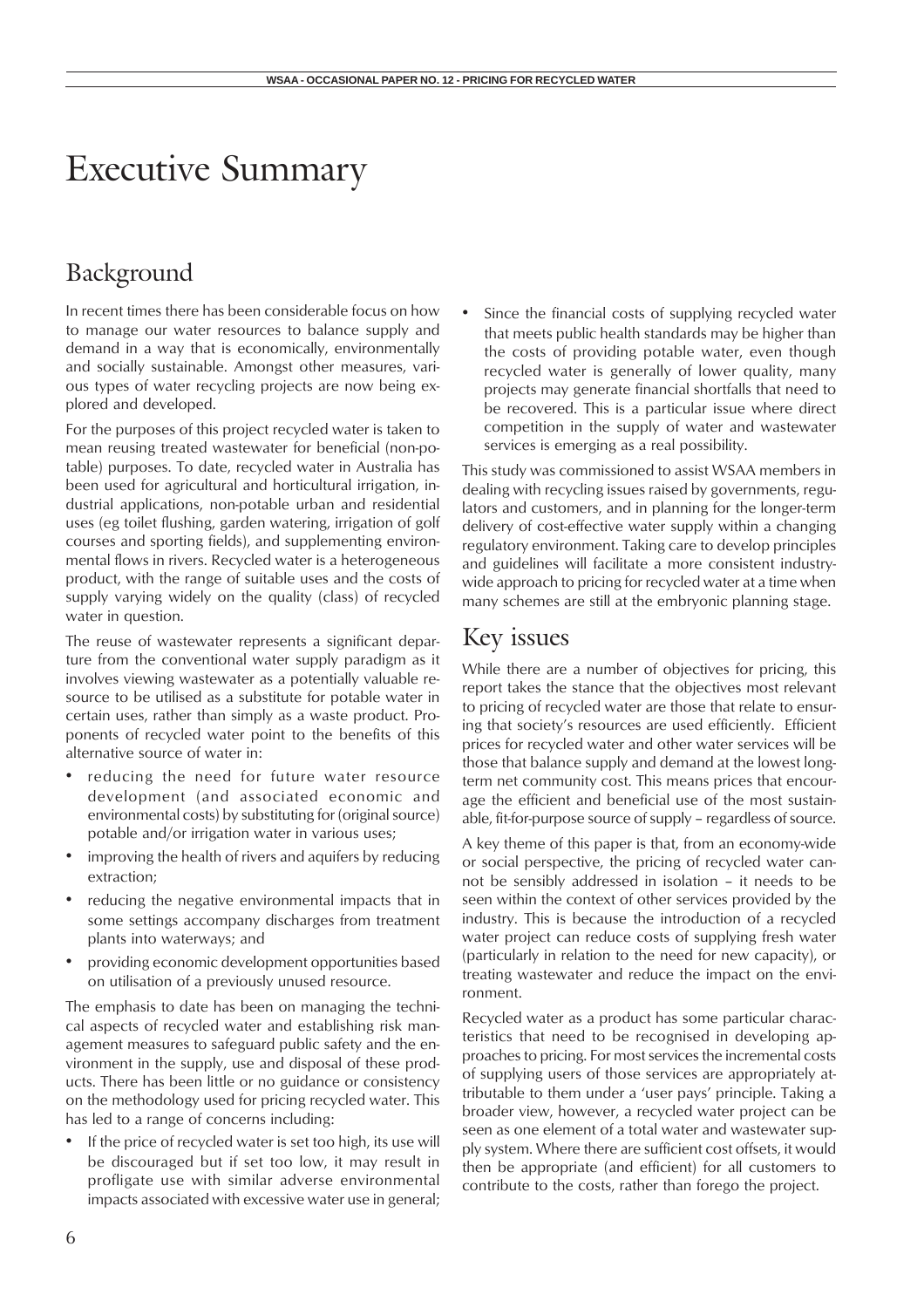The economic viability of a recycled water project can only be determined by reference to its alternatives – demand management, alternative supply augmentation (eg new dams, desalination plants etc). This implies that recycled water will be the optimal 'economic' solution to balancing supply and demand in some cases, but not in others. In effect, the cost of the next best alternative means of supplying – or saving – a unit of demand represents the value of the recycled water to the authority (and is the maximum price an authority would pay if purchasing a recycled water service from another party).

To the extent that the recycled water projects bestow benefits on other parties (eg environmental benefits) a case could be made under 'beneficiary pays' principles for a contribution from the broader community (ie taxpayers) or from the overall customer base. However, an approach that simply presumes that any financial shortfall on recycled water projects can be passed on to the remaining customer base as a 'cost of doing business' may not be sustainable where competition for services to those customers becomes feasible.

At the same time, prices to users should reflect the fact that recycled water is an increasingly valuable resource, for which users will be willing to pay. Particularly in the early stages of the recycled water market, the price setting context is likely to be more one of commercial negotiation between the utility and potential users of recycled water, rather than one of determining a tariff for a generally homogeneous water/wastewater service supplied through an integrated network. Both the actual costs of supplying recycled water and the willingness of end users to pay for it will tend to be specific to the project and location in question.

The perceived subsidisation of potable and irrigation water has led to calls for recycled water to also be subsidised so as to provide better signals to users as to the true relative costs of these alternatives. A key policy question that decision makers face in these circumstances is whether to purposely introduce another distorted price knowing that (a) this could be a temporary fix or (b) worse than that, it might end up impeding progress towards the removal of the other distortions.

The first best response, in terms of economic pricing principles, is to remove the original distortion by eliminating any subsidies for potable and irrigation water – preferably by a levy on the abstraction of bulk water. Setting a very low price – or at least a low price relative to the alternative (eg potable water) may encourage the use of recycled water and assist water authorities to meet re-use or demand management targets. However, there is a risk that it may also encourage perverse behaviour, such as profligate use of water, which may have adverse external impacts (eg salinity). It may also encourage use of recycled water for inappropriate uses (eg illegal and potentially dangerous cross-connections). Such outcomes would of course be quite inimical to the key objective of more sustainable water resource management to which recycling is intended to contribute.

COAG and other reforms are leading to more efficient pricing for water and progressive removal of subsidies, and there is a strong expectation of further increases in water prices in the future in some systems. A blanket approach of providing subsidised recycled water at low cost runs the very real risk of repeating the mistakes of the past.

## Guiding principles

The discussion in this report leads to a number of principles for the pricing of recycled water:

- Prices for recycled water should be set within a price band, with (whole of system) incremental cost as the floor and willingness to pay (as defined by the lesser of stand-alone cost or by-pass price of the alternative) as the ceiling.
- Commercial judgments should determine whether prices are set at the lower end of the efficient price band (ie just covering system incremental costs) or towards the higher end (where recycled water users make an increasing contribution to joint/common costs).
- Prices for recycled water should be set in a way that broadly tracks the prices of substitutes, but not locking in artificially low prices for an unnecessarily long time into the future.
- Prices for recycled water should be set as part of a longer term pricing reform strategy encompassing the suite of products provided by the industry (rather than a short-term position based on current charges for potable water and other services).
- In the case of mandated targets, any subsidies provided to recycled water projects at the expense of the broader (water) customer base should be fully and transparently costed. Preferably, these subsidies should be paid for from general revenue since they constitute a community service obligation (CSO).
- If uneconomic recycled water projects are mandated (without CSO funding), it would be appropriate that regulators accept the costs of mandatory schemes (provided the projects undertaken are the most efficient way of meeting the targets) as a legitimate 'cost of doing business', recoverable from the broad customer base.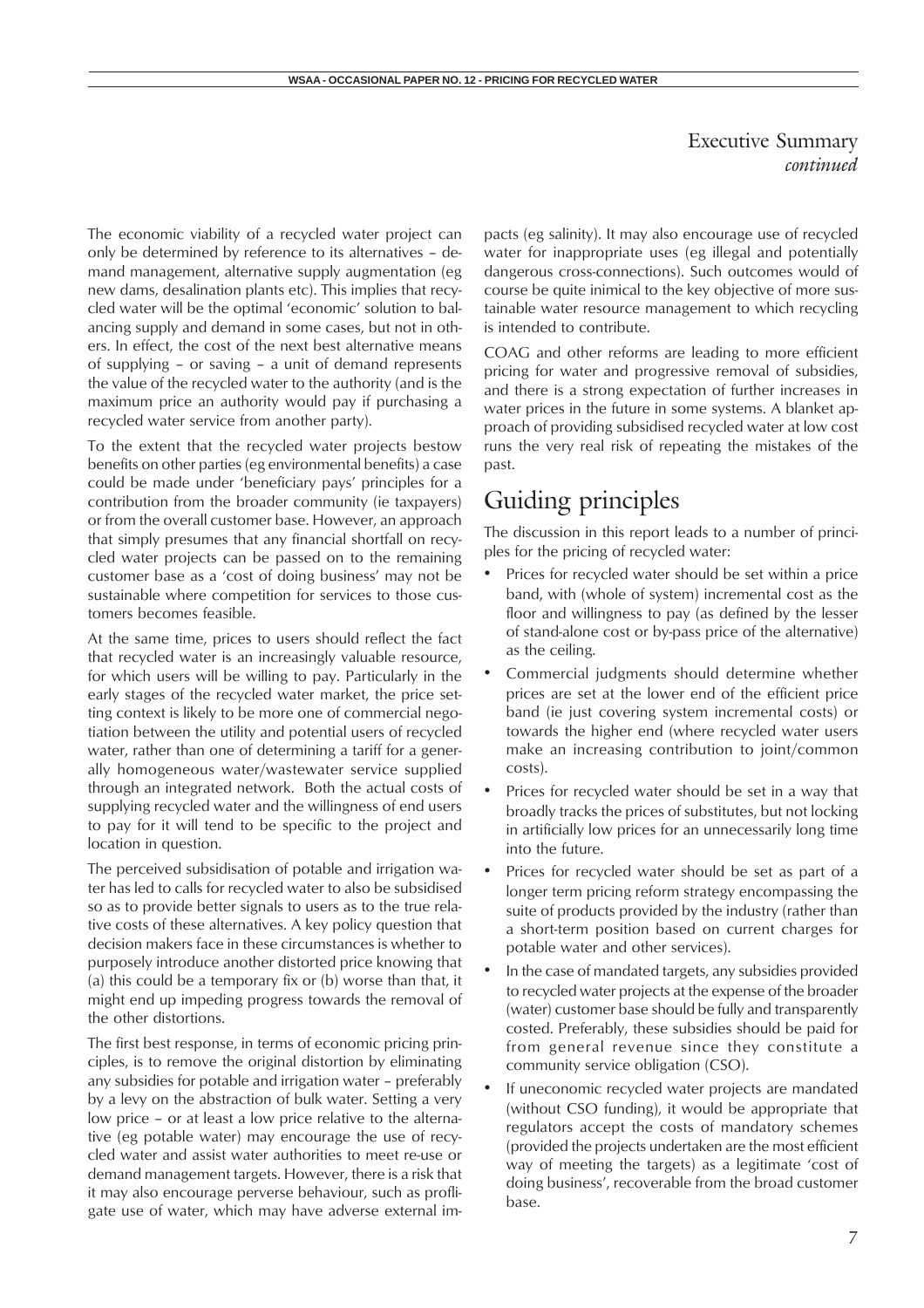- While regulators have a legitimate interest in overseeing prices of recycled water and the efficiency of these schemes, such regulation should be light-handed to provide appropriate flexibility in pricing (eg an approach where regulators require adherence to specified principles rather than prescribing specific prices or directly intervening in commercial arrangements), particularly where users have alternative sources of supply or considerable countervailing power as a buyer.
- In some cases, efficient pricing may require different prices for different users, reflecting factors such as the different qualities of recycled water and associated costs of supply – which may vary by user and/or location - and willingness to pay. Failure to allow differential pricing may result in viable recycling projects not proceeding.
- Policies towards recycled water and towards competition and regulatory reform should be developed by governments and regulators in an integrated fashion.

While the particular circumstance of each recycling project will vary, the key elements of determining an approach to pricing will involve the steps below:

## Understanding the market and willingness to pay

In order to gain a good sense of the likely upper bound of the efficient price band, water authorities will need to clearly understand the willingness to pay of users, by having regard to:

- The value of the product or activity to which the particular class of recycled water is being used as an input;
- Any other costs that the user must incur in order to be able to use the recycled water;
- The price ceiling provided by substitutes;
- The value placed on particular attributes of recycled water (that in some cases may even make it more valuable to users than potable water);
- The surety of users having access to the water over a sufficient period to enable recovery of their investment; and
- Attitudes and perceptions of users.

A schematic representation of some of the key considerations is shown below.



It also needs to be recognised that willingness to pay' is not necessarily a fixed ceiling. The experience of many water authorities to date suggests that education of the potential users, consumers of products produced using recycled water, and the broader community can often significantly increase users' willingness to pay. Assessments of the market also need to incorporate robust risk analysis of forecast demands for recycled water.

#### **Assessment of willingness to pay**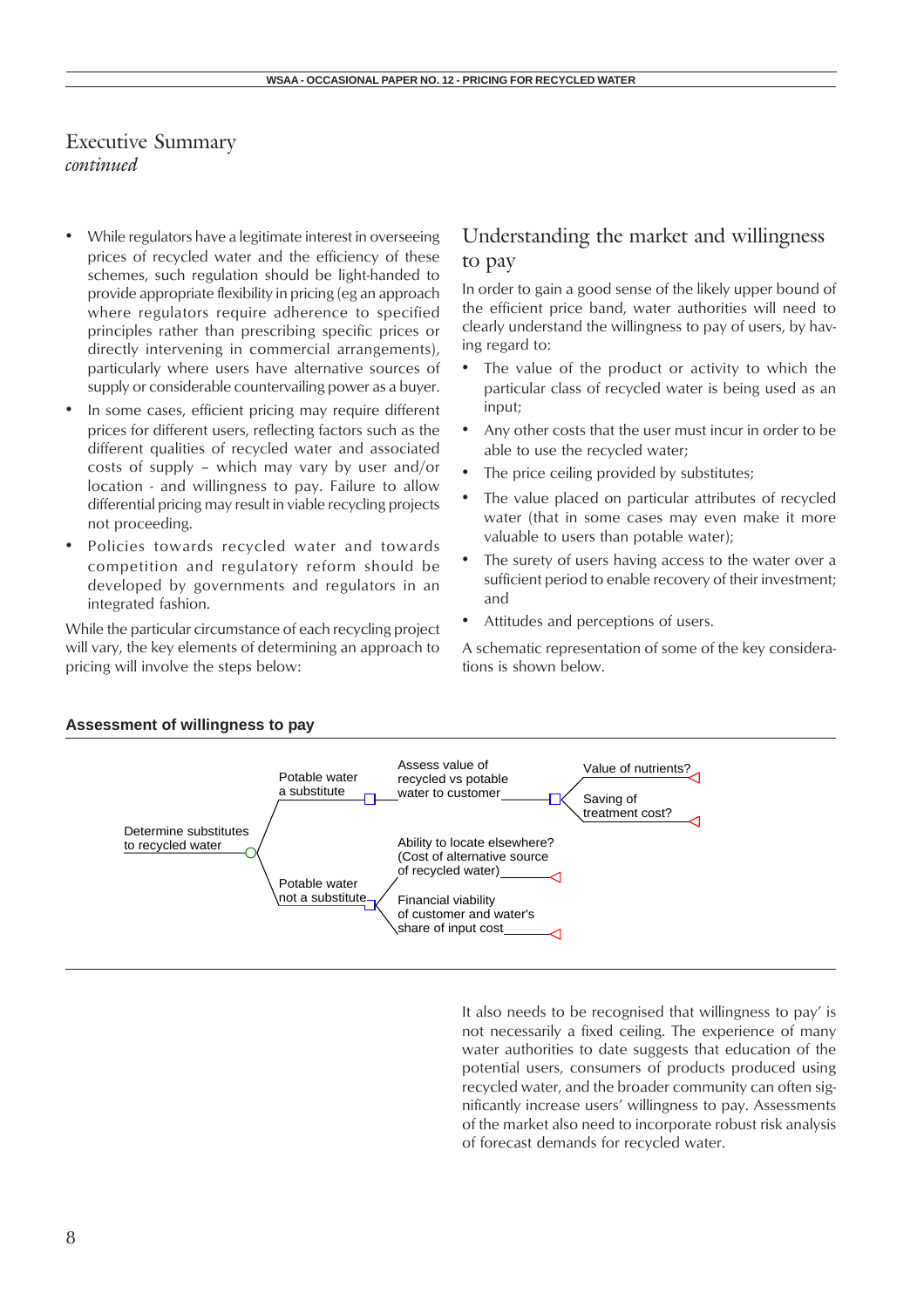## Understanding key elements of the costs and benefits of the recycled supply

The second broad aspect is to have a sound understanding of key cost elements involved in the recycled water project and the cost of alternatives. In particular, this includes:

- The direct incremental capital and operating costs for the construction and operation of the recycled water infrastructure (generally, the higher the level of treatment, the higher the cost);
- Any system-wide costs or benefits associated with the recycled scheme (eg ability to defer or avoid costs of upgraded wastewater treatment);
- Any external costs or benefits accruing beyond the authority and its customers as customers (eg environmental benefits) and the availability of CSO funding; and
- The costs associated with the alternative scenarios without the recycled water scheme.

Any risks that may ultimately translate into higher costs also need to be factored into the analysis (eg contingent liabilities for claims arising from inappropriate use of recycled water).

The figure below indicates the key steps in assessing the incremental costs of the recycled scheme.



#### **Assessment of incremental cost**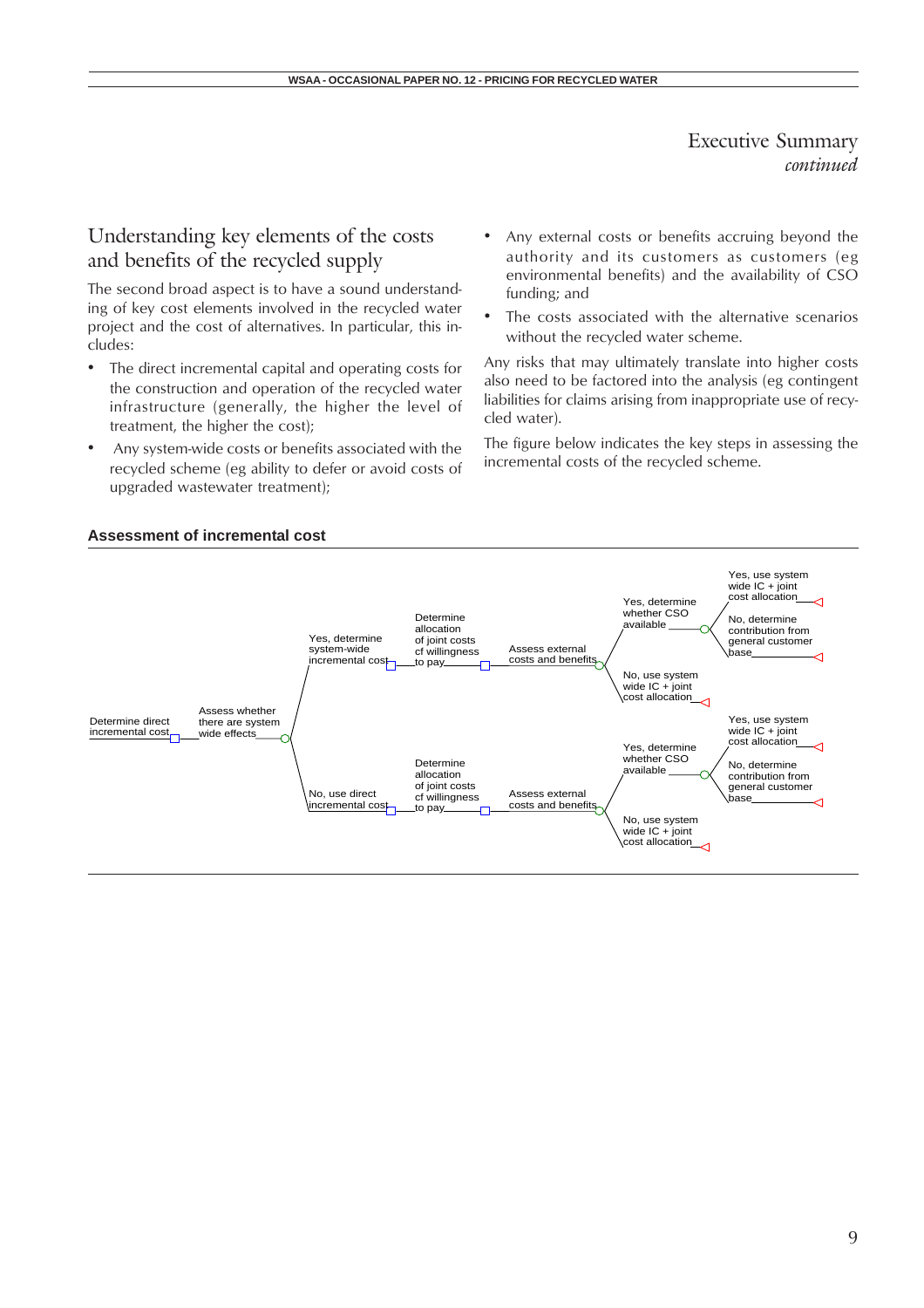## Comparison of incremental cost and willingness to pay

Willingness to pay determines the upper bound on the price of recycled water, and the lower bound is assessed by the relevant incremental cost for the particular scheme under consideration, taking into account any system-wide impacts.

Together these determine the band within which prices are able to be set, and whether the price that can be charged will result in a contribution to joint and common costs, at least cover the direct incremental costs, or require a recovery from other customers and/or a CSO or shareholder contribution.

Thus the willingness to pay ceiling from the first figure can be compared with the various decision points in the second figure. These diagrams are presented as a simplified characterisation of what in practice will be a more complex decision-making process.

## Determine an appropriate structure of changes

Once the broad level of costs to be attributed and subsequently recovered in recycled water charges has been determined, the next question to address is the structure and incidence of recycled water charges.

Key considerations here include:

- Providing appropriate signals as to the cost of providing additional water (ie the long run marginal cost of potable and recycled water);
- Ensuring customers have sufficient control over the level of their bill (which assists with equity considerations);
- Ensuring an appropriate relationship between the volumetric rates for potable and recycled water, to avoid perverse incentives (eg using the recycled water for inappropriate purposes); and
- Appropriate management of risk via the structure of prices and nature of contractual agreement.

In order to provide guidance on the practical application of these principles and guidelines, the report provides some illustrative examples by way of three hypothetical case studies encompassing different water recycling scenarios with different drivers and uses for the recycled water.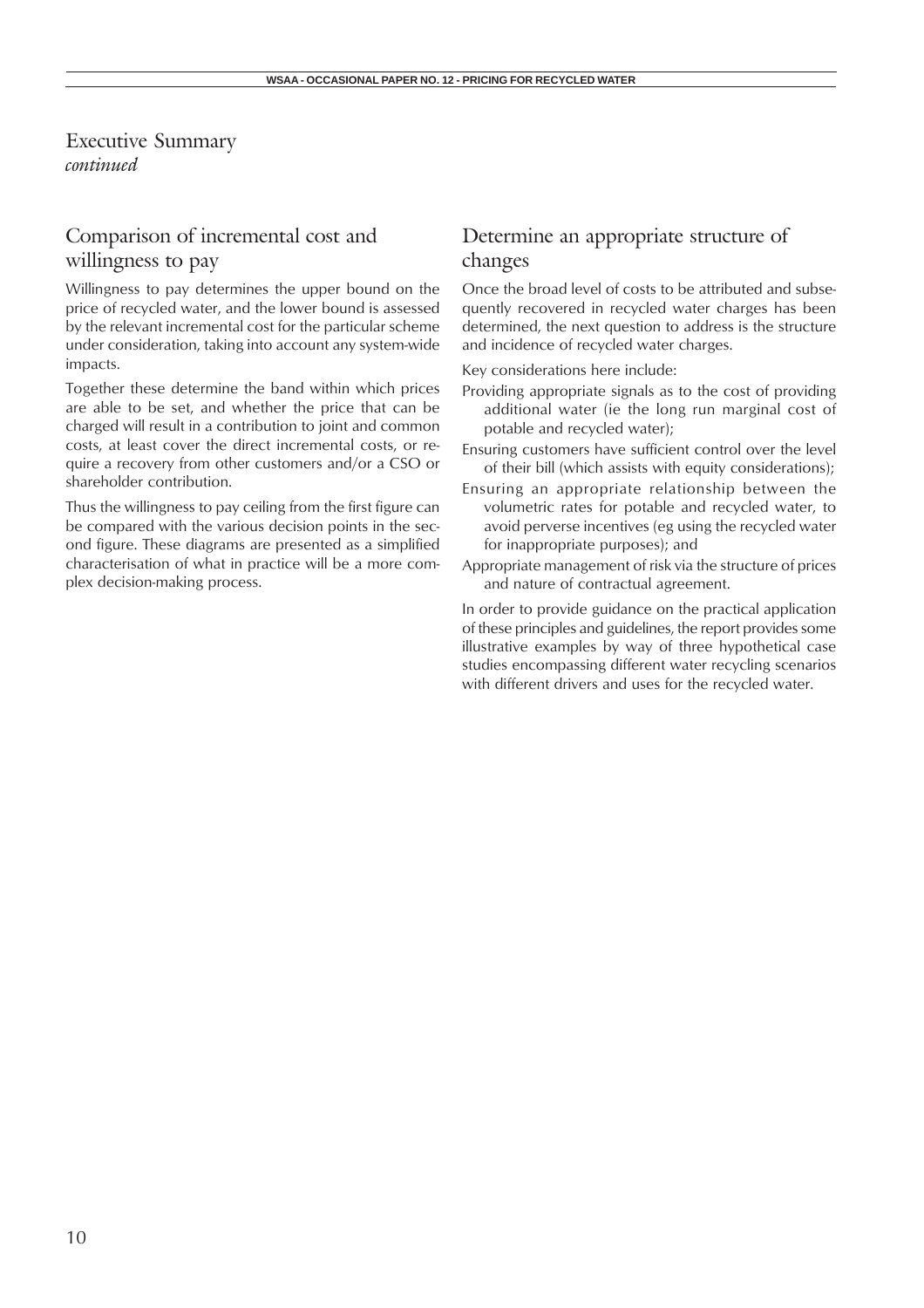# 1 Introduction

# 1.1 Purpose and scope of this paper

ACIL Tasman together with GHD has been engaged by the Water Services Association of Australia to develop guidelines and methodologies for pricing recycled water. This study was commissioned to assist WSAA members in dealing with recycling issues raised by governments, regulators and customers, and in planning for the longer-term delivery of cost-effective water supply within a changing regulatory environment. Taking care to develop principles and guidelines will facilitate a more consistent industrywide approach to pricing for recycled water at a time when many schemes are still at the embryonic planning stage.

## **Pricing considerations**

In developing principles and guidelines for pricing recycled water, the terms of reference for this study specifically require consideration of:

- Supply of recycled water as one of a suite of products and services provided by the urban water industry;
- Different drivers for the use of recycled water;
- The current arrangements for pricing of recycled water and the various types of recycled water;
- 'Risk prevention' measures;
- The nature of the market for recycled water projects relative to mainstream markets both now and in the future;
- The pricing perspective of a utility (as an incumbent supplier) compared to a new supplier in the market (eg under an access regime);
- Any benefits arising from delaying or avoiding water supply augmentation and wastewater treatment;
- Externalities (eg environmental costs and benefits) associated with recycled water.

## **Scope of study**

The scope of the term 'recycled water' has been interpreted broadly to encompass the re-use of wastewater from a range of sources for beneficial purposes. Pricing of stormwater captured for reuse has not been specifically addressed in this project.

The study is about pricing and cost recovery arrangements for recycled water projects rather than technical, legal or marketing aspects of the supply of recycled water<sup>1</sup>, which have been covered elsewhere. In addition, the focus here is on developing generic pricing principles and methodologies rather than prescribing prices for specific schemes. The study is however required to establish practical (rather than dogmatic) implementation guidelines. In addition, the study includes several case studies to illustrate the application of principles and methodologies to several hypothetical recycled water projects.

While the project focuses on the development of guidelines for pricing of recycled water to end users by supply authorities, any costs incurred by end users are also to be identified. In addition, the framework espoused in the report is applicable to the situation where water and wastewater, and recycled water services were provided by separate entities

Finally, the project focuses on how recycled water should be priced, rather than the cost-benefit assessment of recycled water projects, although there is inevitably some linkage between the two.

# 1.2 Structure of report

The following chapter presents a high-level overview of recycled water and briefly outlines the current status of recycled water use in Australia. Chapter 3 provides an analysis of the economics of recycled water as a prelude to considering approaches to pricing. Current arrangements for the pricing of recycled water and other urban water and wastewater services are summarised in chapter 4. Broad principles and alternative pricing methodologies are developed and assessed in chapter 5. Chapter 6 discusses key issues in developing pricing guidelines and strategies under various scenarios and brings together our conclusions and recommendations. Finally, chapters 7 to 9 contain case studies illustrating the application of these principles in different scenarios.

<sup>1</sup> Except to recognise that these impact upon both the cost of supplying recycled water and the willingness of users to pay.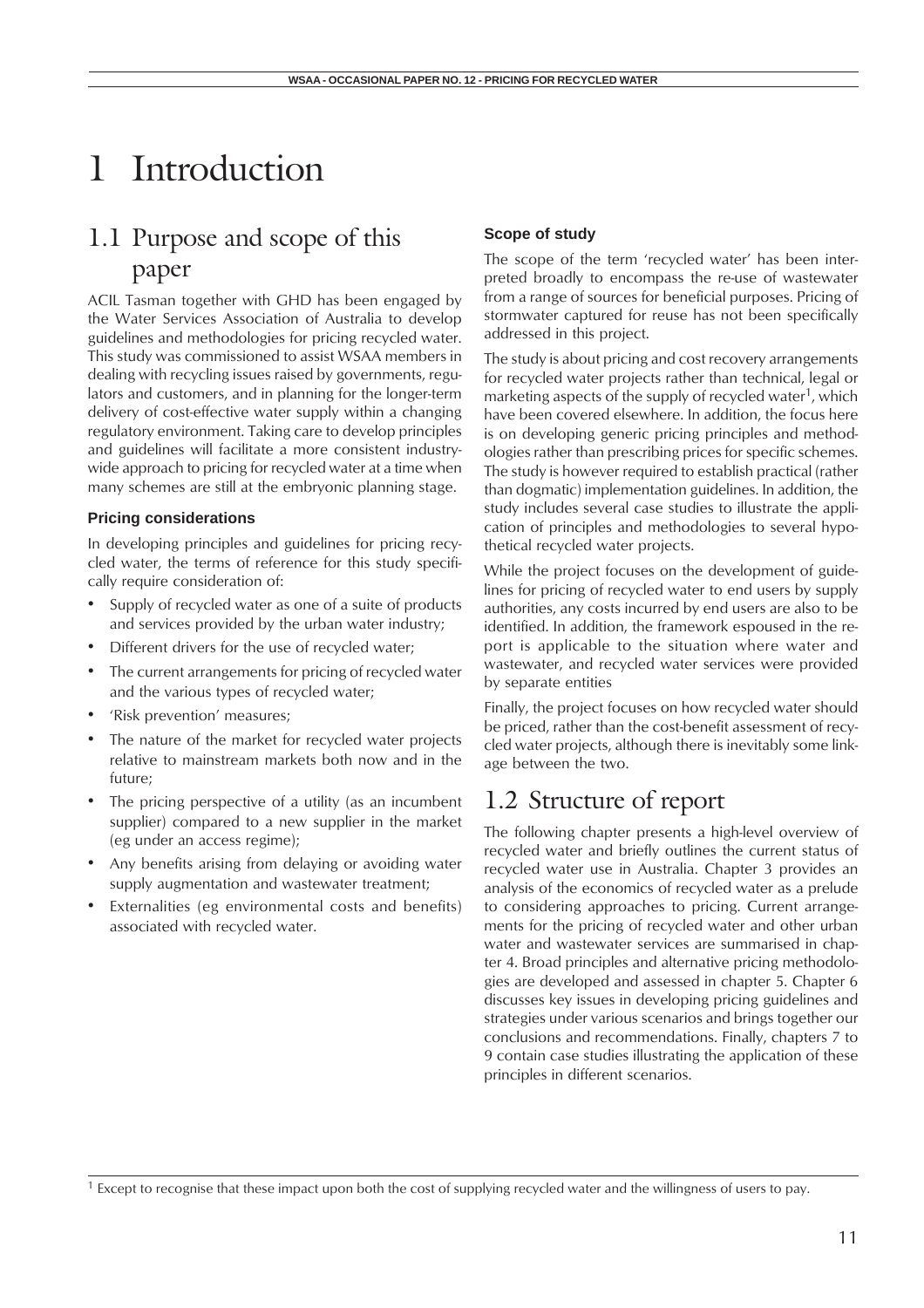# 2 Background

# 2.1 The conventional water supply paradigm

Urban water supply and sewerage systems in Australia have been largely based on a paradigm that entails complete and deliberate separation of potable water supply from wastewater treatment and disposal (see Figure 1).

Under this approach, water authorities provide potable water to all urban users (after transportation from supply catchments and treated as necessary) via a distribution network to individual households and commercial and industrial users. Water authorities also supply non-potable water for agriculture and other non-potable uses. Once used, wastewater from households, industry and other users is transported through a sewage network to a sewage treatment plant. There the wastewater is treated to standards required by environmental regulators and discharged: in essence wastewater is regarded as a 'problem' to be disposed of.

## **Figure 1** T**raditional water supply paradigm**



Data source: *Figures from "Clip Art"*

Under this model, the suite of products or services provided by the urban water supply industry can be categorised as:

- Water harvesting, storage, transfer and treatment;
- Wastewater treatment and disposal;
- Acceptance of trade waste;
- Provision of infrastructure to service new developments;
- Retail services (eg billing, metering, customer queries etc);
- Miscellaneous services. One of relevance here is the production of bio-solids as a by-product of wastewater treatment processes.

Undoubtedly this conventional supply paradigm has served the community well and been a major contributor to improved public health outcomes over the last century.

#### **Challenges to conventional paradigm**

In more recent years however the traditional supply paradigm has been challenged and questions raised as to whether it is sustainable into the future. In the past, increases in urban water demand were accommodated by water resource supply augmentation (eg new dams) and consequent increases in sewerage treatment plant capacity and wastewater volumes discharged to the environment. As attention began to focus on managing Australia's limited water resources in a more efficient and sustainable manner, and concerns grew about the financial and environmental costs of further water supply development, user pays pricing of water was progressively introduced from around the 1980s as a mechanism to ration demand.

More recently, with renewed focus on sustainable water resource management and also on environmental impacts of wastewater discharges, a broader range of measures to balance supply and demand has emerged. Amongst other approaches to increase efficient use of water resources, various types of water recycling projects are now being explored and developed. This is consistent with trends in other countries, where water recycling is particularly prevalent in regions of water scarcity (eg the Middle East, the South-West United States, parts of Asia), or where there are severe restrictions on disposal of treated effluents (eg Florida, coastal or inland areas of France and Italy, and densely populated countries such as England, Germany and Japan $)^2$ .

 $2$  See ATSE (2004) for an overview of recycling in other countries.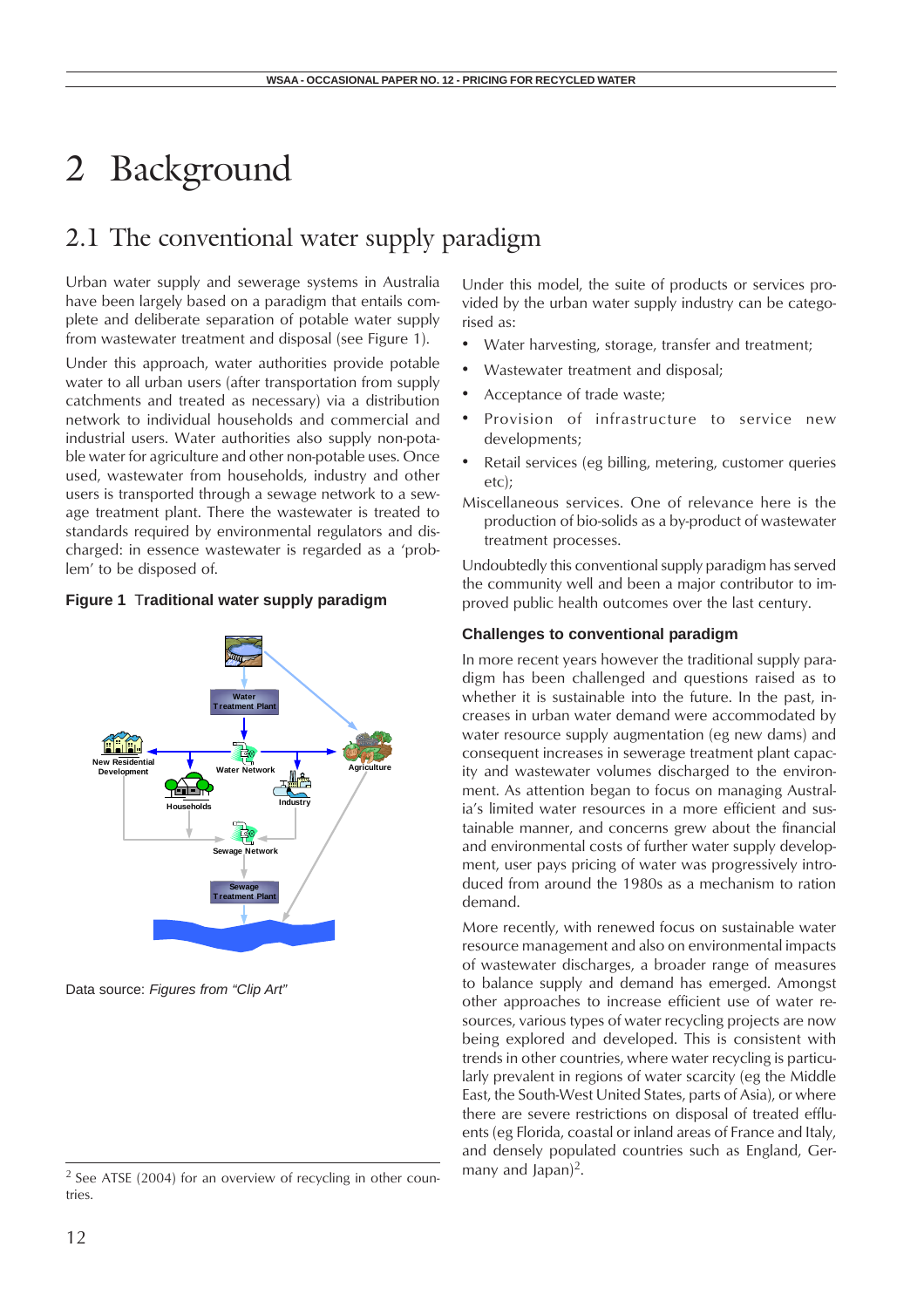2 Background *continued*

## 2.2 What is recycled water?

While there are various definitions and terminologies in common use, for the purposes of this project recycled water is taken to mean reusing treated wastewater for beneficial (non-potable) purposes. Typically, this will entail utilising effluent treated at a centralised treatment plant to a quality appropriate to its intended use.

Sewer mining and treatment at decentralised purpose-built plants provides an alternative where recycled water demand is remote from centralised plants.

At a household level grey water can be reused either treated or untreated but this type of recycling is not considered under this project as it does not entail direct pricing by a water supplier.

Recycling a significant departure from conventional paradigm

The reuse of wastewater represents a significant departure from the conventional water supply paradigm as it involves viewing wastewater as a potentially valuable resource to be utilised as a substitute for potable water in certain uses, rather than simply a problem to be disposed of. Reuse of wastewater could, however, equally be seen as providing a wastewater treatment and disposal service, and may reduce environmental impacts of wastewater discharges to the environment. Thus the provision of recycled water represents a new service in the suite of products provided by the water industry (see Figure 2).



## 2.3 Key drivers of recycled water

Proponents of recycled water point to the benefits of this alternative source of water in:

- reducing the need for future water resource development (and associated economic and environmental costs) by substituting for (original source) potable and/or irrigation water in various uses;
- improving the health of rivers and aquifers by reducing extraction;
- reducing the negative environmental impacts that in some settings accompany discharges from treatment plants into waterways; and
- providing economic development opportunities based on utilisation of a previously unused resource.

Recognising these and other potential benefits, governments across Australia see recycled water as playing a growing role in balancing water supply and demand. Several have developed formal policies and/or action plans to promote recycled water projects, often with financial subsidies, public education and awareness programs, and in some cases through mandating specific targets for recycled water. Under the National Water Initiative (NWI), signed by most States and Territories<sup>3</sup> in the most recent COAG round, parties have agreed to encourage the reuse and recycling of wastewater where cost-effective.

## 2.4 Recycled water sources and the water cycle

Recycled water as defined for this project is one of a number of sources of water that are either "competitors" or "associates" in the total water cycle. The emerging concepts of Water Sensitive Urban Design (WSUD) and Integrated Water Cycle Management (IWCM) acknowledge the need to integrate the conservation and sustainable use of these various water sources in urban planning and development.

Data source: *Figures form Microsoft Clip Art*

<sup>&</sup>lt;sup>3</sup> Excluding Western Australia and Tasmania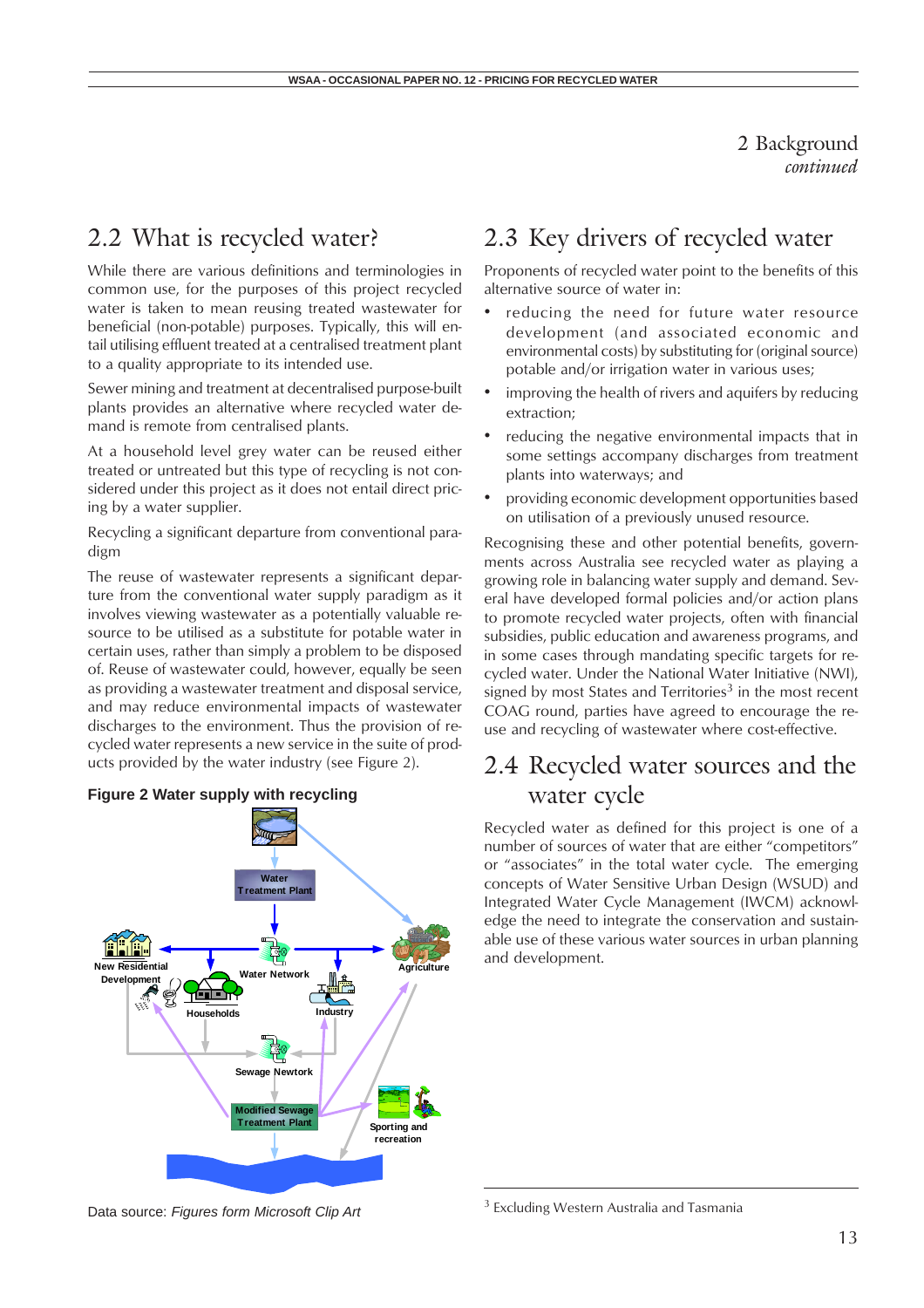## 2 Background

*continued*

## **Box 1 Alternative recycled water sources**

**Treated wastewater**: where an individual sewerage treatment plant (STP) receives raw or partially treated wastewater, which is then treated to an appropriate level for specific re-use purposes

**Sewer mining**: the process whereby the sewage flow in a main trunk sewer is accessed, and the sewage effluent is separated and treated, with the solids returned to the main for treatment at the end point STP (sewage treatment plant)

**Rainwater**: rainfall run-off collected in onsite tanks for subsequent use.

**Stormwater**: rainwater collected from the stormwater drainage system. (Note this is separate from the sewage network)

**Greywater**: household water which has not been contaminated by toilet discharge.

**Industrial effluent**: effluents of industrial processes including intensive rural industry effluents.

Source: AATSE

# 2.5 Uses of recycled water

Recycled water is a heterogeneous product, with the range of suitable uses and the costs of supply varying widely on the quality (class) of recycled water in question. To date, recycled water has not been considered appropriate for direct potable use in Australia, although it has for many years in a number of other countries. Instead recycled water in Australia has been used for:

- agricultural and horticultural irrigation;
- industrial applications (eg cooling;
- non-potable urban and residential uses (eg toilet flushing, garden watering, irrigation of golf courses, sporting fields and open spaces, washing cars); and
- supplementing environmental flows in rivers.

The variable nature of the sources of water for recycling and the types of uses (either in place or being considered) imply that there are public health, amenity and environmental risks that need to be managed through both treatment regimes and usage protocols. There are also public perception issues in overcoming the "yuk" factor associated with the use of recycled water.

|  |  |  | Table 1 Uses of Recycled Water |  |
|--|--|--|--------------------------------|--|
|--|--|--|--------------------------------|--|

| Types of Uses                              | Example                     |  |
|--------------------------------------------|-----------------------------|--|
| <b>Residential uses</b>                    | Toilet & Urinal flushing    |  |
|                                            | Residential gardens         |  |
|                                            | Fire protection             |  |
| Landscape irrigation:                      | Irrigation of parks,        |  |
|                                            | Schoolyards, Landscaping    |  |
|                                            | Irrigation of cemeteries,   |  |
|                                            | Highway landscaping         |  |
|                                            | Irrigation of nurseries     |  |
|                                            | Landscape impoundment       |  |
| Agricultural and horticultural Irrigation: |                             |  |
|                                            | Crops and pastures          |  |
|                                            | Orchards and Vineyards      |  |
| <b>Commercial and Industrial uses:</b>     |                             |  |
|                                            | Cooling and Air-            |  |
|                                            | conditioning with cooling   |  |
|                                            | towers                      |  |
|                                            | Structural fire-fighting    |  |
|                                            | Commercial Car Washes       |  |
|                                            | Commercial Laundries        |  |
|                                            | Aquaculture                 |  |
| <b>Environmental and other uses:</b>       |                             |  |
|                                            | Recreational pools          |  |
|                                            | Environmental flows         |  |
| <b>Groundwater Recharge:</b>               | Seawater Intrusion Barriers |  |
|                                            | Replenishment of potable    |  |
|                                            | aquifers                    |  |

Source: *"Water Recycling in Australia" Australian Academy of technological Sciences and Engineering, p19*

Wastewater and sewage must be treated to make it suitable for discharge or reuse. The level of treatment may depend on the intended use of the recycled water. Thus secondary treatment may be sufficient for recycled water to be used in agricultural activities, whilst treatment beyond tertiary to Class A (unrestricted non-potable) standard is generally required for use in urban settings.

Recycled water quality is defined in various ways across the Australian water industry. For the purposes of this report the following range of recycled water products have been defined in terms of the additional treatment required above a secondary effluent, typical uses and recycled water treatment processes.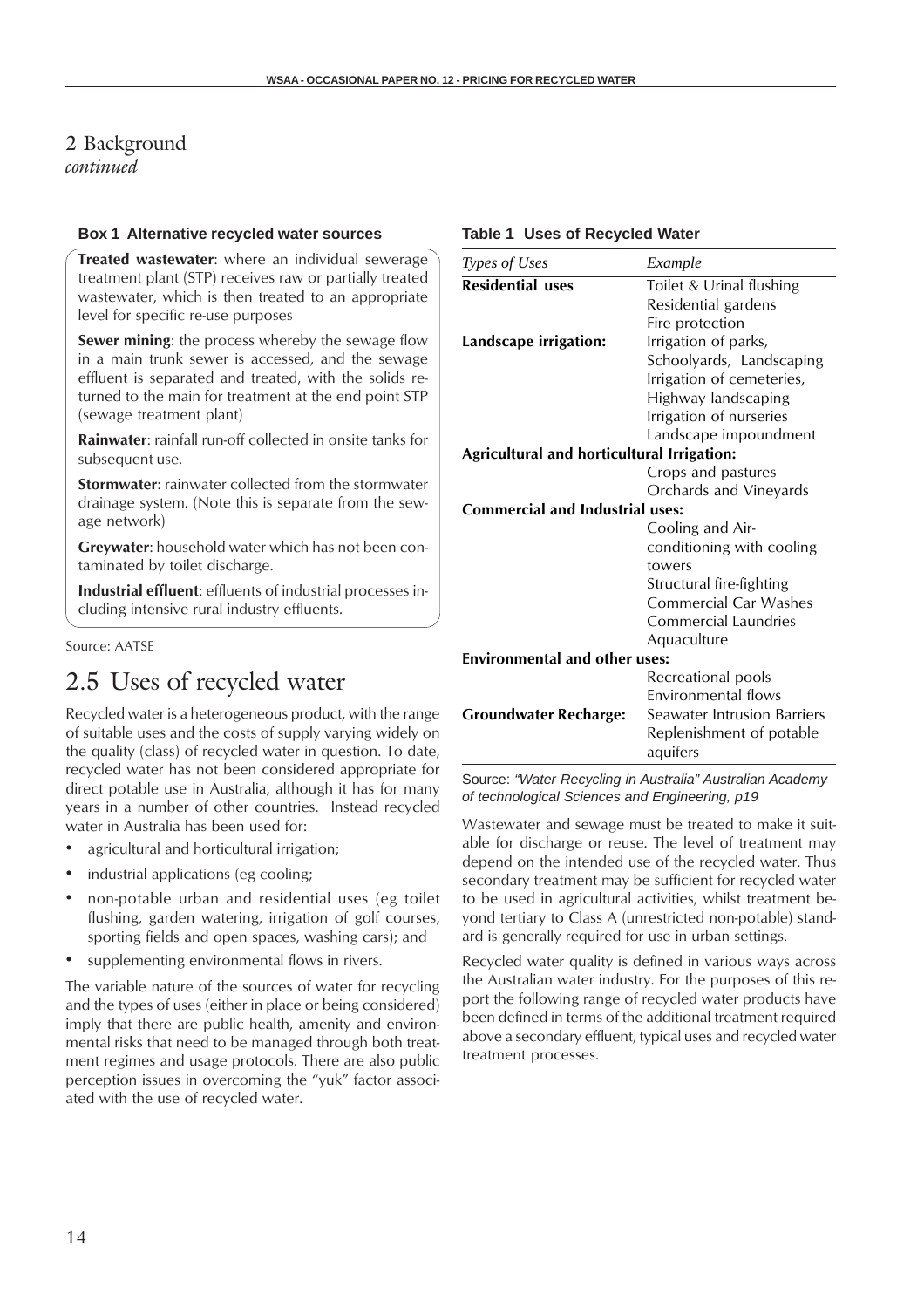## 2 Background *continued*

| <b>Class</b> | <b>Treatment above</b><br>secondary | <b>Typical uses</b>                                                                                           | <b>Typical treatment processes</b>                                 |
|--------------|-------------------------------------|---------------------------------------------------------------------------------------------------------------|--------------------------------------------------------------------|
| <b>AAA</b>   | Dejonised Water                     | Very low salinity ( $0 - 5$ mg/L TDS) high purity<br>water for boiler feed and industrial processes           | Microfiltration, Reverse<br>Osmosis, Ion Exchange,<br>Disinfection |
| AA           | Equivalent to Potable               | Low salinity ( $50 - 500$ mg/L TDS) suitable for<br>most industrial processes and aquifer recharge            | Microfiltration, Reverse<br>Osmosis, Disinfection                  |
| A            | Tertiary & Disinfection             | Suitable for unrestricted uses ie garden<br>watering and toilet flushing and uncooked<br>vegetable irrigation | Microfiltration or Media<br><b>Filtration and Chlorination</b>     |
|              | Secondary &<br><b>Disinfection</b>  | Suitable for pasture irrigation and irrigation of<br>public areas with controlled public access               | Chlorination, Ultraviolet,<br><b>Detention Storage</b>             |

### **Table 2 Categorisation of recycled water**

# 2.6 Current status of recycled water

The volume of water recycled in Australia has increased in recent years. Between 150GL and 200 GL of effluent is now being recycled each year, and over 500 sewage treatment plants across Australia recycled at least some of their treated effluent<sup>4</sup>.

#### **Figure 3 Percentage of Water Recycled 2003-2004**



Data source: *WSAAfacts 2004*

Volume of reclaimed water x 100% Percentage of water

 $r = 2$   $\frac{v}{\text{Volume of}}$  wastewater influent – net evaporation

The level of recycling undertaken by individual WSAA members is shown in Figure 3 below. The proportion of water that is recycled<sup>5</sup> ranges from none to just below 80 per cent (Goulburn Valley Water).

In general, the proportion of water that is recycled is higher in rural areas than in capital cities, although the volumes involved are smaller. This reflects the closer proximity of users able to utilise wastewater from local treatment plants. It should be noted, however, that there is an upward trend in the adoption of recycled water in the capital cities (see Figure 4).

<sup>4</sup> ATSE (2004), p.iv

<sup>&</sup>lt;sup>5</sup> The percentage of all wastewater collected that is treated and actually reused by either the water business itself or a business supplied by the water business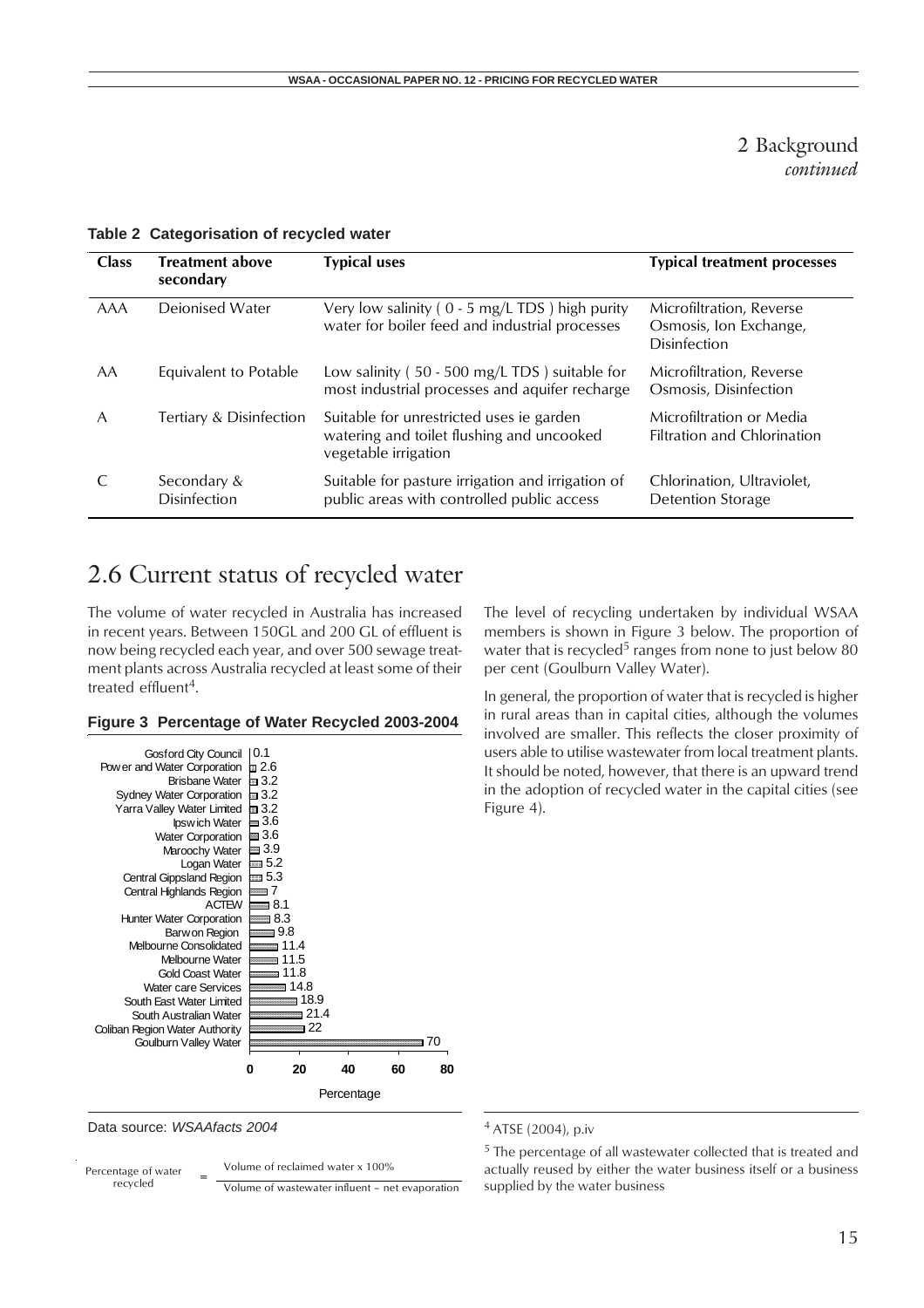## 2 Background *continued*



## **Figure 4 Percentage of Water Recycled in Capital Cities 1997-2003**

Data source: *WSAAfacts (various editions)*

# 2.7 Regulatory framework

The supply and use of recycled water is still relatively new, at least in Australia. Unlike mainstream water and wastewater services, the policy and regulatory framework for recycled water is not well developed. The emphasis to date has been on managing the technical aspects of recycled water (the framework for pricing regulation is discussed in chapter 4).

Technical regulation has typically been overseen by environment protection and health authorities. It has focussed on defining different classes of recycled water suitable for different end uses (eg Class A, B, C, D), and establishing risk management measures to safeguard public safety and the environment in the supply, use and disposal of these products.

Health risks are an important and high profile issue of water from any source, and this is especially true for recycled water produced by wastewater treatment plants. There are two general types of health risk to humans in wastewater: microbiological contaminants and chemical products. Microbiological contaminants can cause out breaks of viral, bacterial and parasitic diseases, while longterm exposure to chemicals can have varying effects.

Guidelines on the use and treatment of recycled water have been set out in *The National Water Quality Management Strategy*, under *Australian Guidelines for Sewage Systems – Reclaimed Water*. These guidelines refer to the

extent of monitoring which could be anticipated in the treatment process and the acceptable level of concentration of thermotolerant coliforms for different uses of the recycled water (Table 3). The thermotolerant coliform level is a typical water quality indicator test. It correlates with the presence of bacterial pathogens.

| Table 3 Thermotolerant coliform standards for |
|-----------------------------------------------|
| various recycled water use application        |

| <b>Purpose of use</b>                                                         | <b>Thermotolerant</b><br>coliforms per 100 ml<br>(median) |
|-------------------------------------------------------------------------------|-----------------------------------------------------------|
| Non-human food chain                                                          | 10,000                                                    |
| Low contact, eg irrigation of<br>open spaces with controlled<br>public access | 1,000                                                     |
| Medium contact, eg.<br>Drinking water for stock,<br>except pigs               | 100                                                       |
| High contact, eg. Urban<br>residential garden watering                        | 10<                                                       |

*Source: AATS, p17*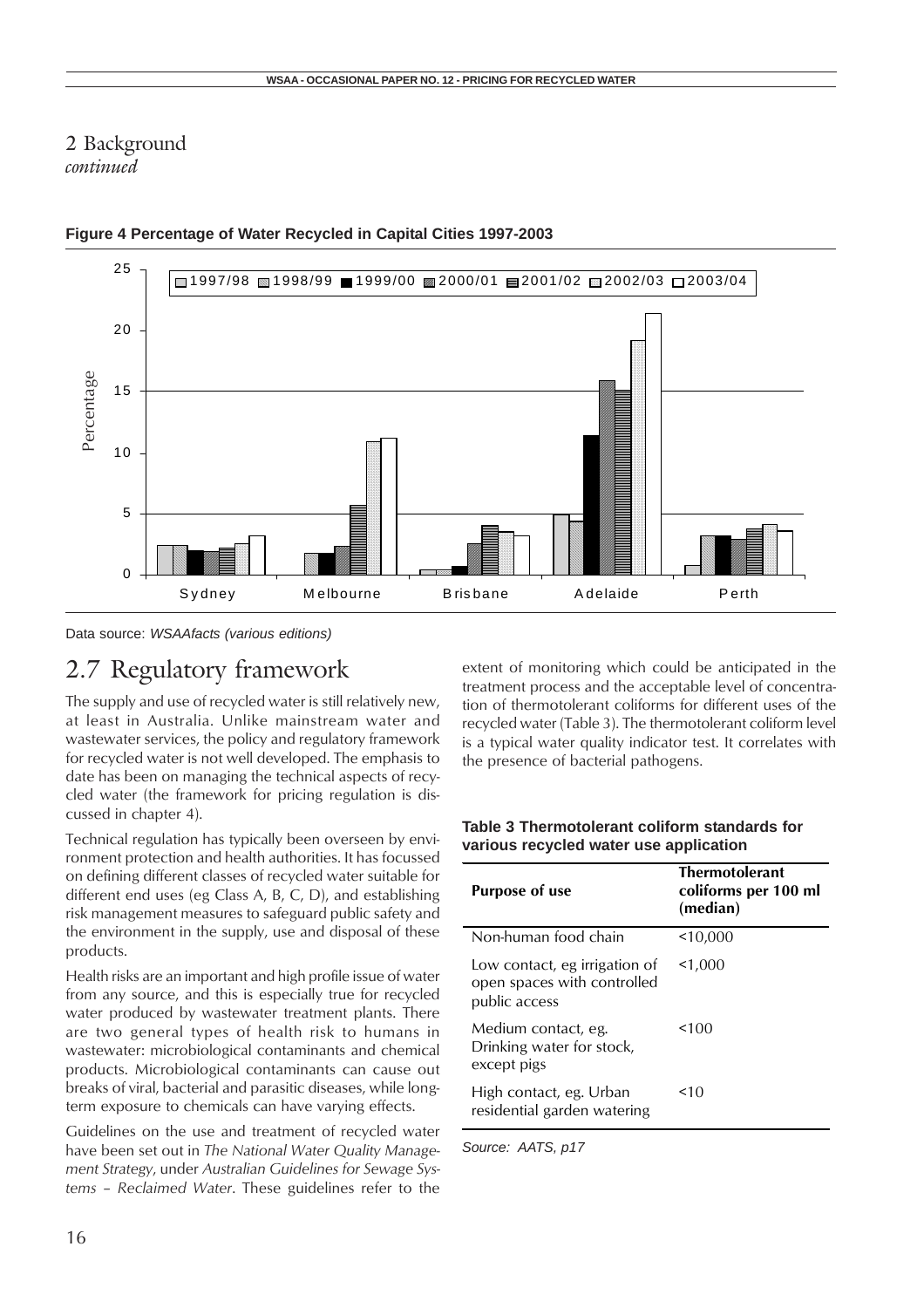# 3 The economics of recycled water

The purpose of this chapter is to provide an overview of the economics of recycled water, as a pre-requisite to considering how it should be priced.

Recycled water has some particular characteristics as an economic good that need to be recognised in developing approaches to pricing. Recycled water is a joint product in terms of water supply and wastewater management. It is also a potential alternative to potable and a range of other water sources in terms of consumption. In addition, the production and use of recycled water is often characterised by external effects on other parties.

This chapter examines key aspects of the demand for recycled water, the supply of recycled water, and possible external impacts associated with its supply and use.

# 3.1 Demand for recycled water

It is important to recognise that access to and use of recycled water may be valued both by those who use it for specific non-potable purposes and by non-users as an alternative to system augmentation (dams etc) and wastewater treatment and discharge. The discussion here focuses on demand by direct users, with non-use demands covered below under 'externalities'.

Markets for recycled water are clearly in their early stages. While recycled water has been used in some applications (eg golf course watering) for many years, its use in urban and industrial settings is relatively new. Market demands for recycled water can and do vary widely. In these circumstances estimating accurately the future demands for recycled water and likely take-up rates can be a difficult exercise.

## **Value of use**

The willingness of an end user to pay for a particular quality of recycled water will be driven by factors such as:

- The value of the product or activity to which the particular class of recycled water is being used as an input (value of marginal product):
	- Taking account of any regulatory restrictions on use that reduces its value to its user (eg delays needed between application and crop harvesting).
	- Typically agricultural and horticultural users represent the lower priced end of the market, whereas industrial and household users are prepared to pay higher prices (noting that the latter group generally require water of a higher quality than the former).
- Any other costs that the user must incur in order to be able to use the recycled water:
	- The more a user must pay to install necessary equipment or appliances or otherwise comply with regulatory requirements to be able to safely use the recycled water, the lower will be the willingness to pay for the water itself.

## **Price of substitutes**

- The price ceiling provided by substitutes:
	- Since recycled water is typically of a lower quality than potable water, the price of potable water may often (in the absence of regulatory constraint) place an upper limit on willingness to pay for recycled water as a potable water substitute (see Figure 5). There will however be some circumstances as noted below where recycled water may be of more value to the user than potable water.
	- Similarly, where a low cost surface or groundwater irrigation supply alternative is available, the willingness to pay for recycled water as an input to agriculture will also be low.
	- As discussed in more detail later, many observers have suggested that demand for recycled water has been inhibited by artificially low or subsidised water prices. Recent and foreshadowed increases in potable water prices in many cities could be expected to increase willingness to pay for recycled water (see Figure 3).
	- Similarly the willingness to pay for recycled water is likely to be higher if there are limited alternatives or if there is uncertainty as to the ongoing security, price and/or quality of alternative water supplies in the future.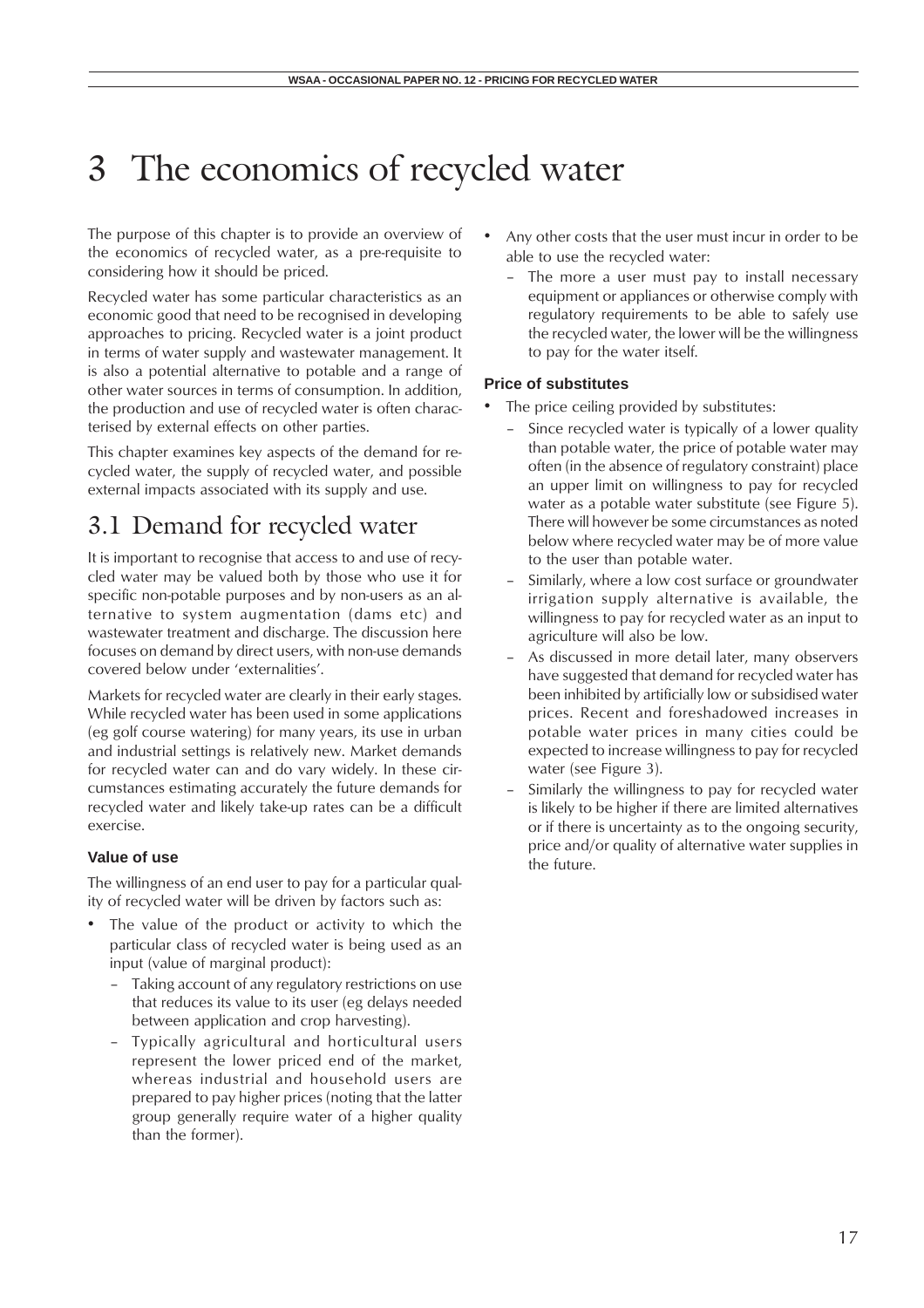## **Figure 5 Pricing of potable and recycled water and willingness to pay**



#### **Value to users**

- The value placed on particular attributes of recycled water (that in some cases may even make it more valuable to users than potable water):
	- Certain nutrients present in some recycled water may be of benefit to agricultural production.
	- The more reliable availability of recycled water (where it is used at levels readily satisfied by base potable water demand and less subject to restrictions on its use at times of drought) may be particularly valued by some users (eg golf courses).
	- In some industrial production processes, recycled water may be of a more consistent standard, require less "polishing" than potable water, and/or be able to be re-used within the production process more times than potable water.
- Guarantee of long term availability:
	- Where users have to commit to substantial long term investments in order to utilise recycled water (eg capital equipment), their willingness to pay will depend heavily on the surety of having access to the water over a sufficient period to enable recovery of their investment.
- Attitudes and perceptions of users:
	- Willingness to pay is influenced by attitudes towards it by users – which can itself be influenced by education and awareness programs.
- Residential customers' perceptions about the quality of recycled water and potential health risks will influence how much they are prepared to pay (or even whether they will accept recycled water at all.)
- Some customers may be prepared to pay a premium for using an "environmentally friendly" water product, in the same way that energy consumers can elect to pay a premium to purchase 'green electricity'. Similarly, there is some evidence that house purchasers may be prepared to pay a premium for house/land packages in greenfields developments utilising water sensitive urban design.

While all the factors listed above clearly influence the willingness of users to pay for recycled water, the ability of other parties (eg suppliers of recycled water) to accurately estimate what prices different users are actually willing to pay for particular classes of recycled water is challenging.

Moreover, 'willingness to pay' is not necessarily a fixed ceiling – the experience of many water authorities to date suggests that education of the potential users, consumers of products produced using recycled water, and the broader community can often significantly increase users' willingness to pay.

# 3.2 Supply of recycled water

A number of aspects of the costs of supply of recycled water are pertinent to subsequent consideration of pricing.

## 3.2.1Direct costs of recycled water supply

Recycled water is a heterogeneous product, with the range of suitable uses and the costs of supply varying widely on the quality (class) of recycled water in question. The direct costs of providing recycled water will depend on the specific nature of the project and the use to which the recycled water will be put.

However, the costs can be broadly categorised as those associated with:

- project planning and regulatory approvals;
- marketing, public education and consultation programs;
- capital costs for new or upgrading of treatment plants, and subsequent operating costs;
- installation and operation of reticulation and trunk delivery systems;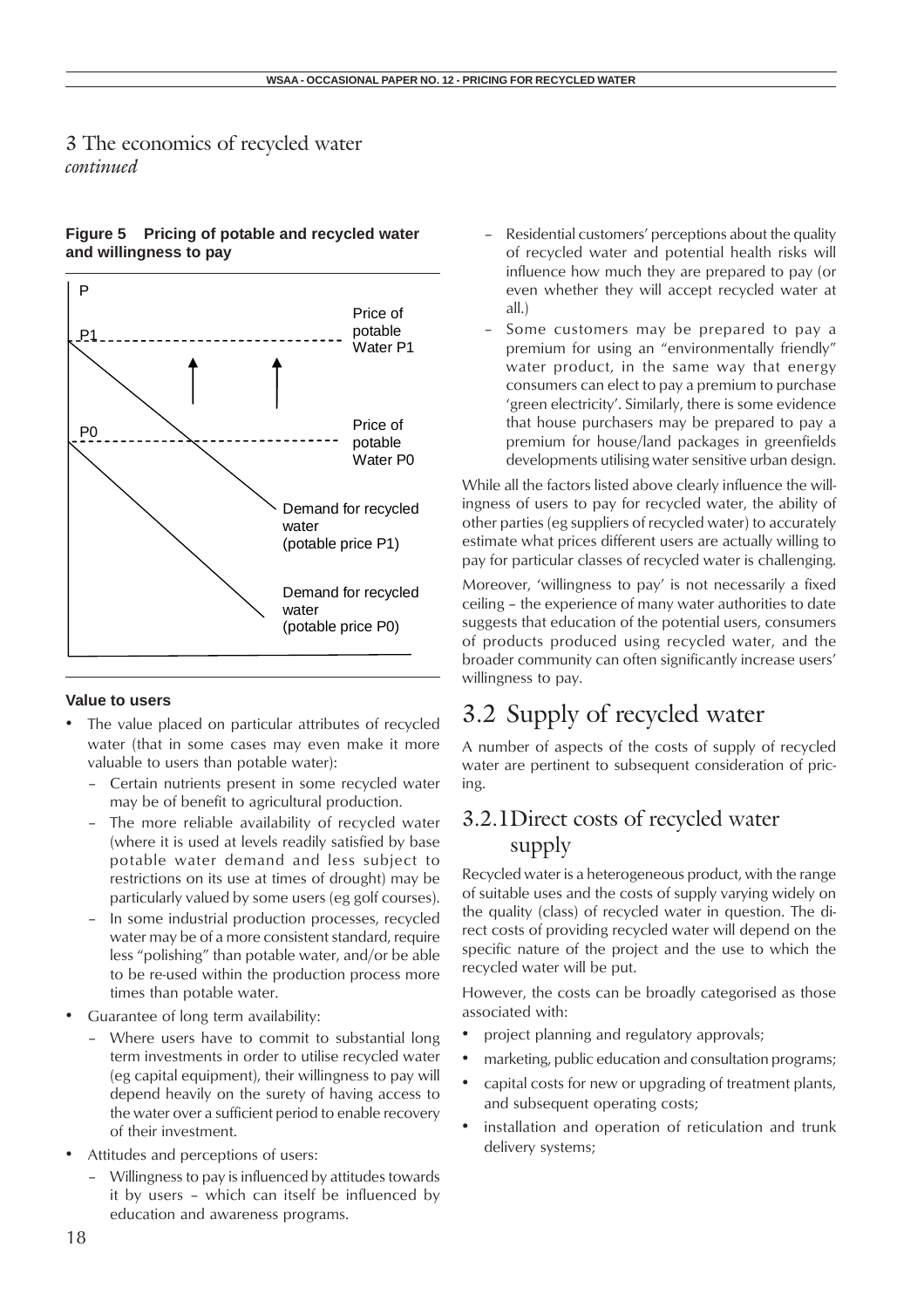- storage capacity where needed to match seasonal variations in production and demand;
- capital and operating costs of any additional treatment and wastestream treatment following recycled water use;
- ongoing monitoring and compliance with regulatory requirements and other risk management measures;
- contingent liabilities for possible legal claims arising from inappropriate use of the recycled water;
- metering, billing, and other customer-related costs; and
- costs incurred by users in accessing recycled water (eg conversion of equipment, plumbing, additional on-site storage or treatment etc).

### **Influences on direct cost**

The nature and importance of these costs can vary considerably across recycling projects.

The capital and operating costs of treating wastewater to a standard suitable for its intended use will depend upon factors such as the quality of the influent, the quality of the recycled water required, the technology adopted or required for the appropriate level of treatment, and the extent of economies of scale. Generally, the higher the level of treatment, the higher the cost. If the influent has particular characteristics (eg high levels of salt), costs of treatment to make the wastewater 'fit for purpose' will often be higher than they would otherwise be.

Changes are also occurring in the costs and feasibility of different treatment technologies. Membrane processes are commonly being adopted for the treatment of wastewater. They include microfiltration, ultrafiltration, nanofiltration, and reverse osmosis, each of which removes respectively smaller particles/molecules/ions. The advancement in membrane technologies that has occurred over the past four decades has increased the efficiency of membrane processes and significantly reduced costs. It is likely that these and other technologies used in the treatment of wastewater will continue to improve, increasing the economic feasibility and reliability of the process.

The capital and operating costs of any transfer pipelines and distribution network to transport the wastewater to the site of use can vary significantly depending mostly on the proximity of the end user to the source of the wastewater. For agricultural or other landscape irrigation uses located close to wastewater treatment plants, for example, these costs can be relatively low. Conversely, the need for major pipelines or a distribution/reticulation network to transport recycled water through urban areas or to greenfield urban developments may entail high capital and operating (eg pumping) costs. Moreover, retrofitting of third pipe systems into existing urban areas is considerably more costly and disruptive to communities than doing so as a greenfields development. For example, it has been estimated that retro-fitting third pipe systems into existing Melbourne households would cost in the order of \$15 billion<sup>6</sup>.

The nature and extent of costs incurred by users at the site of usage (eg on-site treatment, plumbing etc) in being able to utilise recycled water also varies significantly. User costs (eg plumbing) tend to be particularly high for use of recycled water in urban developments.

The costs of marketing and retailing recycled water also vary, but typically will be higher than for potable, groundwater or irrigation supplies.

## 3.2.2 Interrelationships with other services and system-wide costs

A full understanding of the economics of recycled water, however, requires going beyond the direct costs of projects to an examination of the effects of the provision of recycled water on the urban water and wastewater system as a whole. As illustrated in Figure 2, recycled water injects an additional 'feedback loop' into the conventional water supply system. These interrelationships occur at a number of levels. The possible implications for pricing of these interrelationships are examined in more detail in chapter 5.

## **Joint product with potable water**

An obvious but perhaps easily overlooked point is that almost by definition recycled water is a joint product with first-use (potable) water. Recycled water would not be available if it were not for a water resource and supply system that provides first-use water. In economic terms, many of the costs of producing recycled water are 'joint' with those of producing first-use water. Similarly, on the wastewater side, many of the costs of treating wastewater for re-use could be considered 'joint' with wastewater treatment and disposal service provision (or at least those costs necessary to treat to the standard required by environment regulators before discharge).

<sup>6</sup> State of Victoria, Department of sustainability and Environment (2003). Green Paper 'Technical Paper No.1, Water Recycling scenarios for Melbourne'.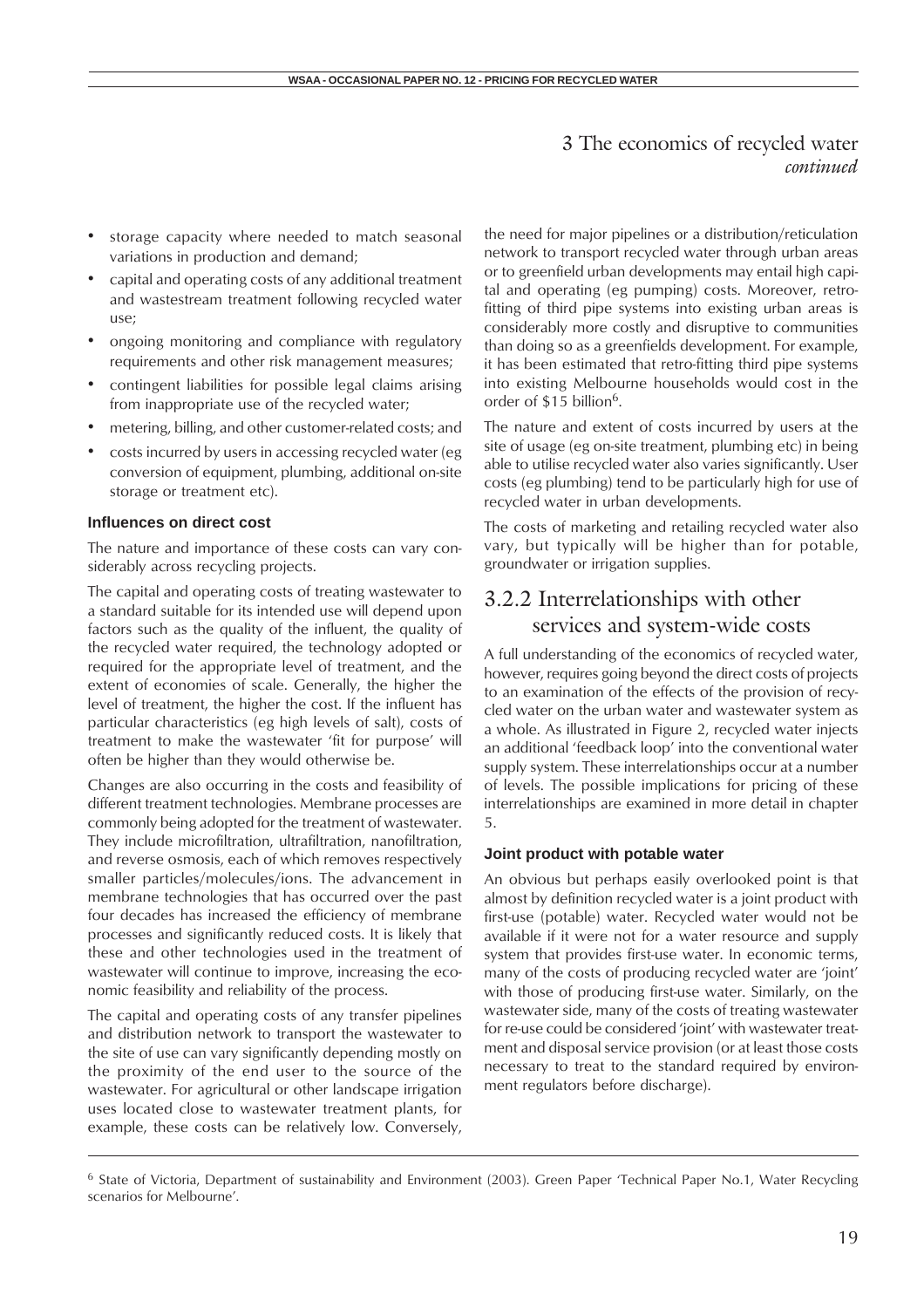## **System wide perspective**

Importantly, the ability to re-use wastewater could be seen as providing some 'cost offsets' viewed from a total system-wide perspective. As noted earlier, one of the possible benefits of the use of recycled water is that it may enable substitution for potable water thereby avoiding or deferring the need for water resource supply and distribution network augmentation (dams etc) and/or enabling a higher reliability of supply for other users (eg less restrictions) than would otherwise be the case. Similarly, being able to divert wastewater to beneficial uses may enable a water authority to avoid additional investment in treatment plants in order to comply with discharge licence obligations imposed by environment protection agencies. Thus, the 'incremental costs' of recycled water supply may even be negative from a total system cost viewpoint.

A number of other inter-relationships between the costs of recycled water and other services in the suite provided by water authorities are worthy of mention:

- As noted above, the costs of treating wastewater for re-use will depend on the presence in the influent of potentially removable contaminants.
- In third pipe greenfield urban developments, while the use of recycled water for certain indoor and outdoor uses does not remove the need for a pipe providing potable water, there may be economies from the reduced size of required potable water mains (although this could depend on pressure requirements for fire).

### **Impact on other customers will vary**

To the extent that the use of recycled water contributes to minimising the long-term costs of meeting demand, potable customers can benefit indirectly- although the immediate impact on existing customers' average bills of such potable water substitution may be less clear-cut. As illustrated in the case studies later in this report, the impact of recycled water projects on existing customers will depend on the incremental costs and revenues from such schemes compared to standard potable supply alternatives. If there are severe constraints on or high costs of developing new water sources, or significant wastewater treatment expenditures to meet regulatory requirements in prospect, then recycling schemes that allow these costs to be avoided may offer major benefits to share amongst all customers. In contrast, where there is ready access to low cost water sources and excess capacity in existing delivery systems, provision of recycled water may offer few benefits for the system as a whole.

Clearly, benefits to existing customers are likely to be highest when:

- the recycled supply is in fact the most economic option amongst the range of alternatives for achieving the supply-demand balance while meeting other regulatory obligations (eg environmental discharge standards), and
- when there is a high willingness to pay for recycled water by users so that recycled users make a contribution to the joint supply costs or at least do not leave a large financial shortfall that needs to be recouped.

## 3.3 External costs and benefits

In addition to the impacts on other water and wastewater customers within an urban supply system, the supply and use of recycled water may entail other impacts beyond the end users themselves (termed 'externalities').

#### **Environmental benefits**

In particular, the use of recycled water may benefit the wider community by ameliorating or avoiding adverse environmental impacts through reduced wastewater discharges to waterways. Indeed, the need to meet increasingly stringent environmental requirements has been a key driver for many recycled water projects.

#### **Learning options**

Another broader public benefit might be any lessons learned from pilot recycled water projects that add to global knowledge about the effective and safe use of recycled water.

#### **Adverse external impacts**

There is however also potential for some adverse external impacts to arise from the supply and use of recycled water. These include the possibility of danger to human health if recycled water is used inappropriately (eg by illegal crossconnections or mistake) or of adverse environmental impacts from over-application of re-use water for irrigation or through accidental mixing during big storms.

Other indirect impacts on the environment (eg greenhouse gas emissions) could arise from the (sometimes significant) energy requirements associated with the additional treatment or pumping associated with the production and delivery of recycled water.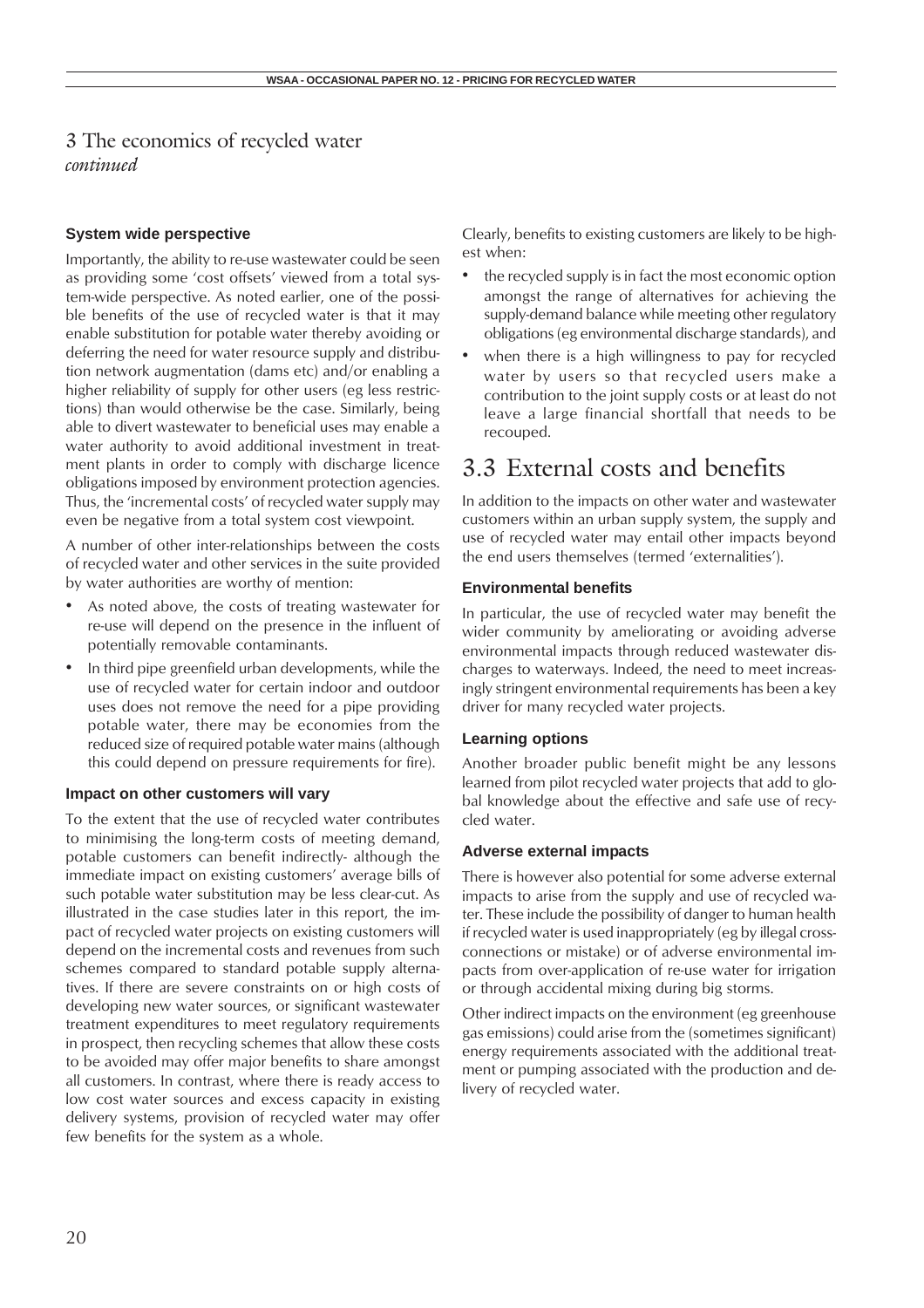# 3.4 Overall economic and financial viability

The above discussion of the economics of recycled water has a number of implications for the financial and economic viability of such projects.

#### **Financial viability**

In some cases, recycled water projects may be financially viable as projects in their own right in the sense that users' willingness to pay is sufficient to recoup the direct financial costs associated with the project. For example, where agricultural or other irrigation users located in close proximity to treatment plants are able to access wastewater without the need for significant additional treatment or transport costs, a project may be commercially and economically viable in isolation.

#### **Often a revenue shortfall**

In many cases, however, the financial costs of supplying recycled water that meets public health standards may be higher than the (direct) costs of providing potable water, even though recycled water is generally of lower quality. Given that willingness to pay is generally bounded by the price of the alternative (eg potable water), this means that there will be a revenue shortfall from direct users. However, such a project could still be considered financially viable if it entailed sufficient cost offsets to make up the difference. Such cost offsets could include the deferral or total avoidance of the need to augment wastewater transfer systems or new capacity in potable water delivery in growth areas where local reuse schemes are developed (say, via sewer mining or the decentralisation of treatment and disposal).

#### **May be justified by public benefits**

In yet other cases, a project may be not financially viable from the point of view of a water authority and its customers, but may be economically justified if it provides broader public benefits (eg improved environmental outcomes) valued by society.

Of course, with any project, whether for recycled or potable supply, the gap between financial and economic viability may be narrowed as the price of potable water increases as part of policies aimed at conserving water.

The economic viability of a recycled water project can only be determined by reference to its alternatives – demand management, alternative supply augmentation (eg new dams, desalination plants etc). This implies that recycled water will be the optimal 'economic' solution to balancing supply and demand in some cases, but not in others. Some recycled projects will proceed anyway by virtue of government mandates based on broader judgments as to the inherent desirability of water reuse, and will need to be funded as a 'cost of doing business'.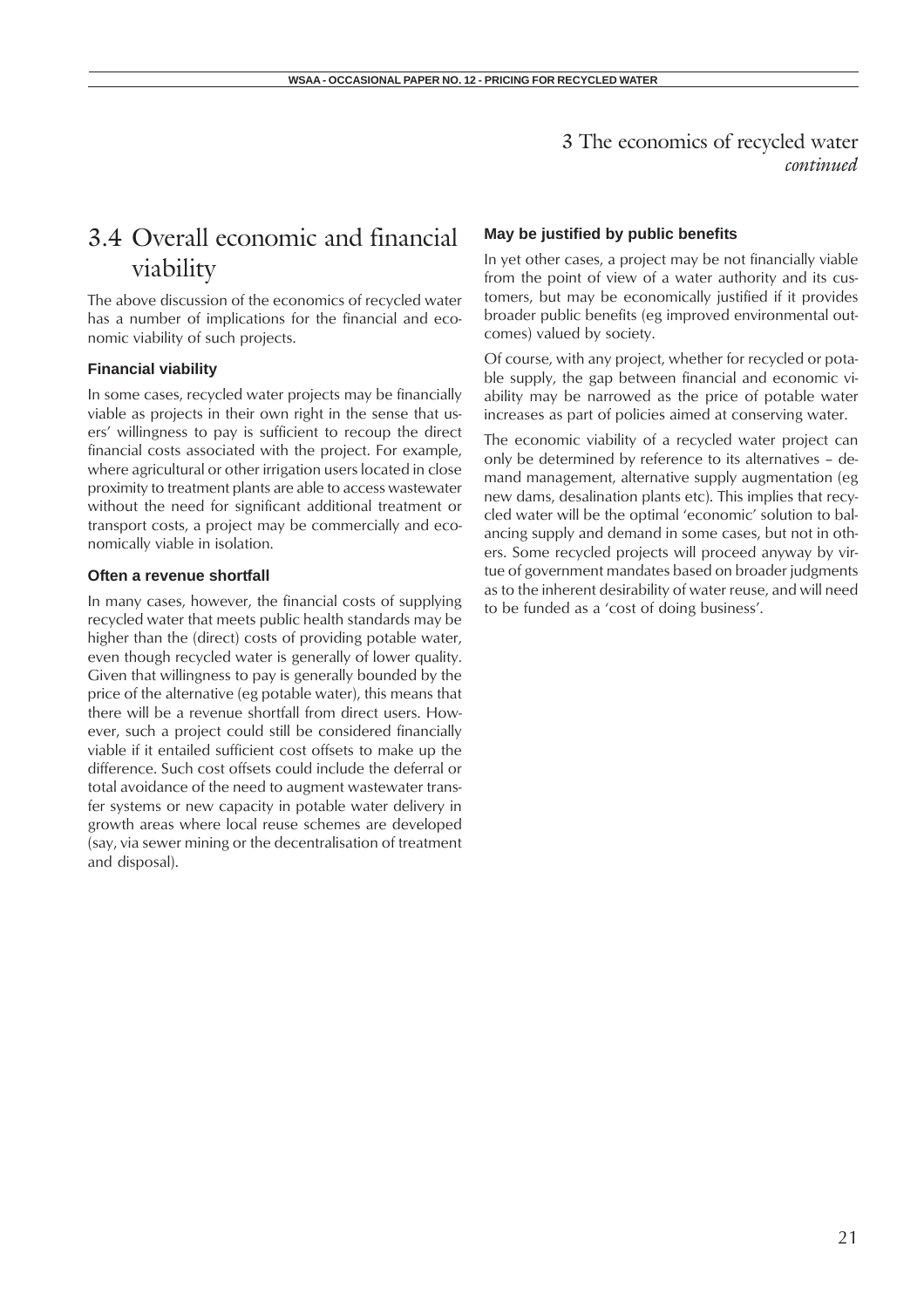In order to develop guidelines for how recycled water should be priced in future, it is useful to know the broad frameworks currently governing pricing in the industry, and the current pricing arrangements for both recycled water and other products.

# 4.1 Broad framework for pricing in the water and wastewater industry

Arrangements for urban water pricing still vary considerably between jurisdictions, but there is broad agreement about where they should be heading.

## **COAG water reform**

At the national level, States agreed in 1994 to the COAG water reform framework. This framework established principles for the pricing of water based on the principles of consumption-based pricing, full cost recovery and removal of cross-subsidies not consistent with efficient and effective service, use and provision (see Box 2).

Consistent with the National Competition Policy commitments, some States have or are about to have independent regulators setting prices. Typically these regulators have a mandate to protect interests of customers of monopoly suppliers, while ensuring prices enable an efficiently operating business to be viable and sustainable in the long run.

### **Evolving regulatory environment**

Water authorities are facing significant changes in the regulatory and competitive environments in which they operate. For example:

- There has been an increasing involvement of independent regulators, with water businesses required to justify the level and structure of their charges, included those for recycled water. For example, as discussed in more detail below, both the ESC and IPART are developing/assessing principles by which to regulate the prices of recycled water.
- Direct competition in the supply of water and wastewater services via third party access to distribution networks is emerging as a real possibility. The National Competition Council (NCC) has recently issued a draft recommendation to accept an application for an access declaration by a private firm to Sydney Water's sewerage network.
- The National Water Initiative commits signatory governments to a range of further water sector reforms with implications for pricing of water services including the development of appropriate principles for pricing of recycled water. Among other things it calls for more cost-reflective pricing for trade waste and greater incorporation of resource management costs into the price of water.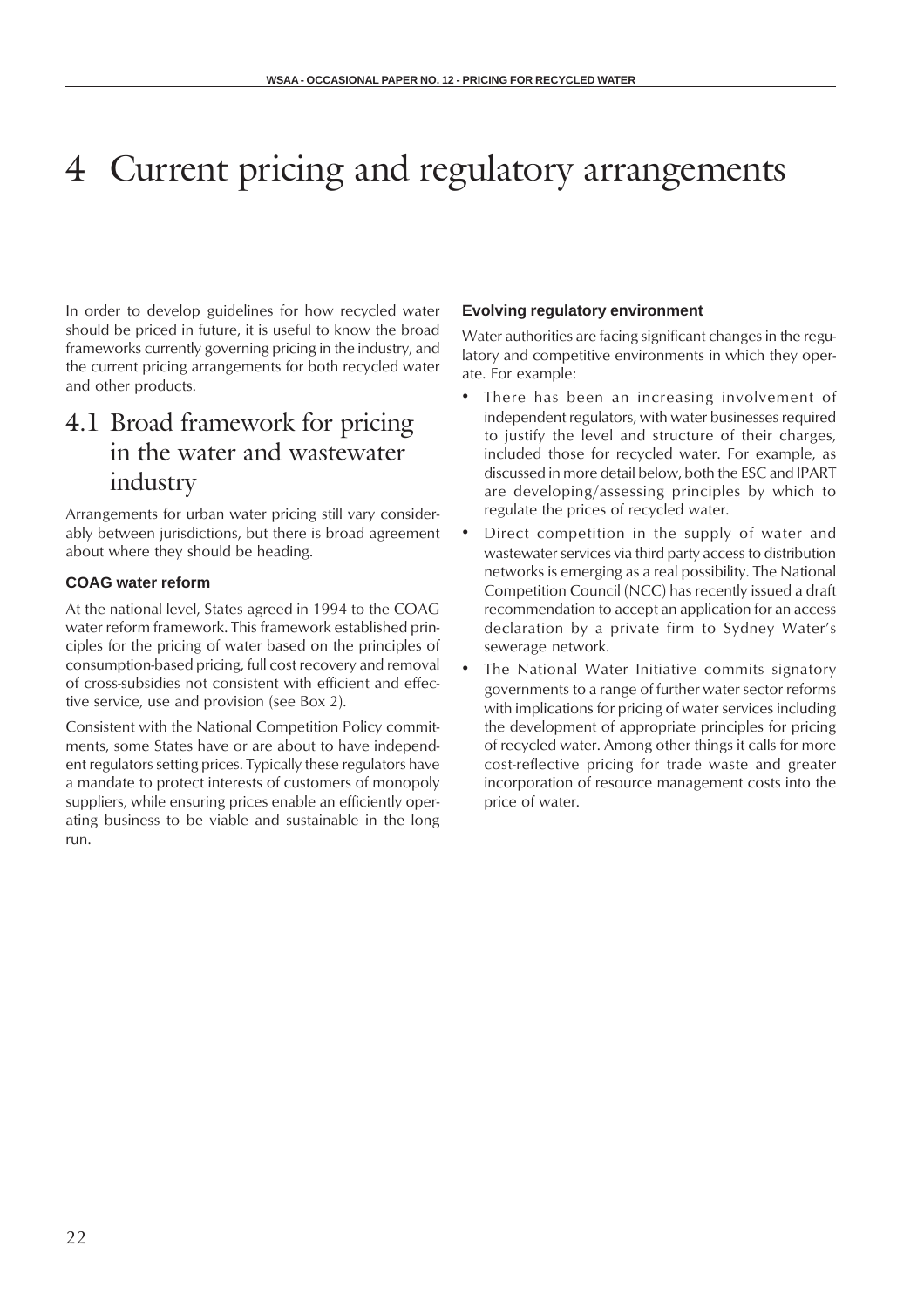## **Box 2 COAG water pricing principles and related reforms**

- 1. The adoption of charging arrangements for water services comprising an access or connection component together with an additional component or components to reflect usage where this is costeffective.
- 2. Water and wastewater businesses are to set prices to earn sufficient revenue to ensure their ongoing commercial viability but avoid monopoly returns:
	- a) To be viable, a water business should recover at least the operational, maintenance and administrative costs, externalities, tax or tax equivalents (not including income tax), the interest cost on debt, dividends (if any) and make provision for future asset refurbishment/ replacement.
	- b) To avoid monopoly rents, a water business should not recover more than the operational, maintenance and administrative costs, externalities (defined for the purpose of the pricing obligation to be the natural resource management costs attributable to and incurred by the water business), taxes or tax equivalent regimes, provision for the cost of asset consumption and cost of capital, the latter being calculated using a weighted cost of capital.
- 3. Cross-subsidies should be transparently reported and ideally removed where they are not consistent with efficient and effective service, use and provision.
- 4. Where service deliverers are required to provide water services to classes of customers at less than full cost this cost is to be fully disclosed and ideally paid to the service deliverer as a community service obligation.
- 5. As far as possible, the roles of water resource management, standard setting and regulatory enforcement and service provision be separated institutionally.

# 4.2 Current pricing practices

## 4.2.1Determination of revenue requirements

Particularly with the increasing jurisdiction of independent economic regulators over the water industry, prices for water and sewage services are being set within the context of an overall maximum revenue requirement for the water authority.

Typically, this entails application of a 'building blocks' methodology whereby the overall revenue requirement is based on key components principally comprising (efficient) operating expenditure, an appropriate return on assets, and a return of assets (regulatory depreciation). Prices for individual services are then set in a way designed to yield these revenues given demand forecasts.

Water authorities also typically disaggregate the overall revenue requirement between services/customer groups according to an allocation methodology (sometimes within regulatory guidelines), usually based on some form of cost attribution.

## 4.2.2 Current pricing of mainstream services

Although the focus of this study is on the pricing of recycled water, the demand and supply interrelationships between recycled water and the other services provided by the urban water supply industry also require consideration of the pricing of these services.

While a detailed description of the prices of these services for every urban water authority is beyond the scope of the project, a broad overview is presented here<sup>7</sup>. One common general feature is that many urban water authorities adopt 'postage stamp' water and sewerage tariffs within cities and towns (ie uniform charges regardless of differences in the cost of service provision reflecting factors such as distance from water source/treatment facility, topography, geology etc).

7 More detail on tariff structures for urban water authorities may be found in WSAA*facts*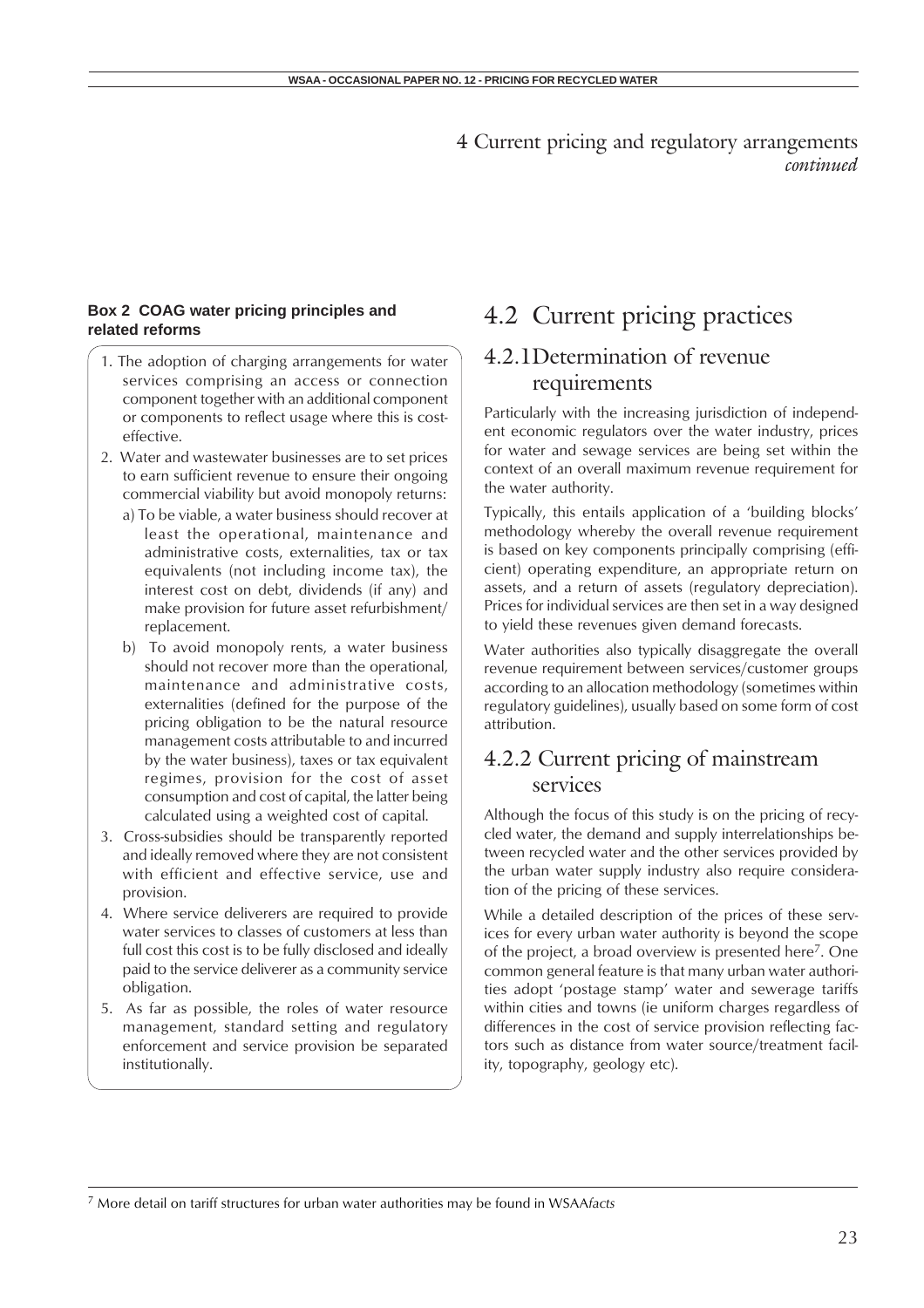## Water tariffs

## **Consumption based tariffs**

Most authorities have moved towards consumption-based charges for water as required under the COAG reforms (ie the greater the consumption, the bigger the charge). Two-part tariffs for water (comprising a fixed service charge and a charge per kilolitre of water consumed) are now commonplace throughout the industry. Some authorities have adopted increasing block tariffs, whereby the perkilolitre charge increases in steps as additional water is consumed. The fixed charge is generally either a uniform amount per customer, or based on inlet pipe diameter (or so-called meter size).

Significantly, in the context of a study on the pricing of recycled water as an alternative to potable water, there are signs of increases in volumetric prices to residential customers as regulators and governments seek to send signals as to the costs of supply (including externality costs). For example, the Victorian Government is now introducing a multi-part tariff for urban water supply in Melbourne whereby domestic customers are charged 75c per kilolitre for the first 40 kilolitres per quarter, 88c for the next 40 kilolitres, and \$1.30 for all consumption in excess of 80 kilolitres per quarter. In New South Wales, the Minister has recently canvassed the possibility of increasing the volumetric price of potable water up to \$1.80 kilolitre for residential consumption over the next few years.

### **Pricing externalities**

In some jurisdictions, prices for water have been increased to incorporate explicit charges to reflect environmental externalities. For example, in Victoria, the Government has imposed an environmental levy on water authorities based on a percentage of its existing revenues, with the funds to be directed towards initiatives to promote the sustainable management of water and to address adverse impacts on the environment associated with water use. Similarly, in the ACT, there is a water abstraction charge of 20 cents per kilolitre. The Queensland Government has recently released a discussion paper on water resource charges<sup>8</sup>.

In some other countries, particularly in Europe, effluent charges are levied on water utilities to discourage the discharge of effluent and wastewater, which indirectly encourage water recycling.

## Wastewater tariffs

There is more variation in the structure of wastewater tariffs. In some cases charges for handling wastewater (ie receiving it from the client for disposal) comprise solely a fixed charge (with bases ranging from per fixture, per customer, or per dollar of property value). In other (rarer) cases a charge also applies based on the proportion of metered water volume deemed to enter the sewerage system.

Thus to date in Australia, wastewater tariffs have generally been related to the average costs incurred by the water authority in treating wastewater to the standard stipulated by relevant environmental regulatory agencies rather than related to actual wastewater volume handled for each client. It follows that they are not directly related to any negative environmental effects an effluent discharge might have had, treated or untreated, but they might be regarded as proxies for such charges.

### Trade waste

Trade waste is usually of higher strength than domestic sewage and can contain toxic substances. It is also more heterogeneous so that the combinations of the trade waste from different customers may create problems. Its treatment and disposal is therefore priced differently from residential sewage. Pricing for trade waste is generally based on some combination of volumes and nature and content of contaminants. However, practices for pricing of trade waste vary widely between authorities.

The National Water Initiative calls for the review and development of pricing policies for trade wastes that encourage the most cost-effective methods of treating industrial wastes, whether at the source or at downstream plants, by 2006.

The pricing of trade waste can have important implications for recycled water in that the more that the costs of treating such waste are sheeted home to those producing the waste, the lower are the costs of supply of recycled water (either because of greater incentives for on-site pretreatment or because a greater share of treatment costs are borne by trade waste customers rather than recycled water customers).

<sup>8</sup> See Queensland Department of Natural Resources, Mines and Energy (2004).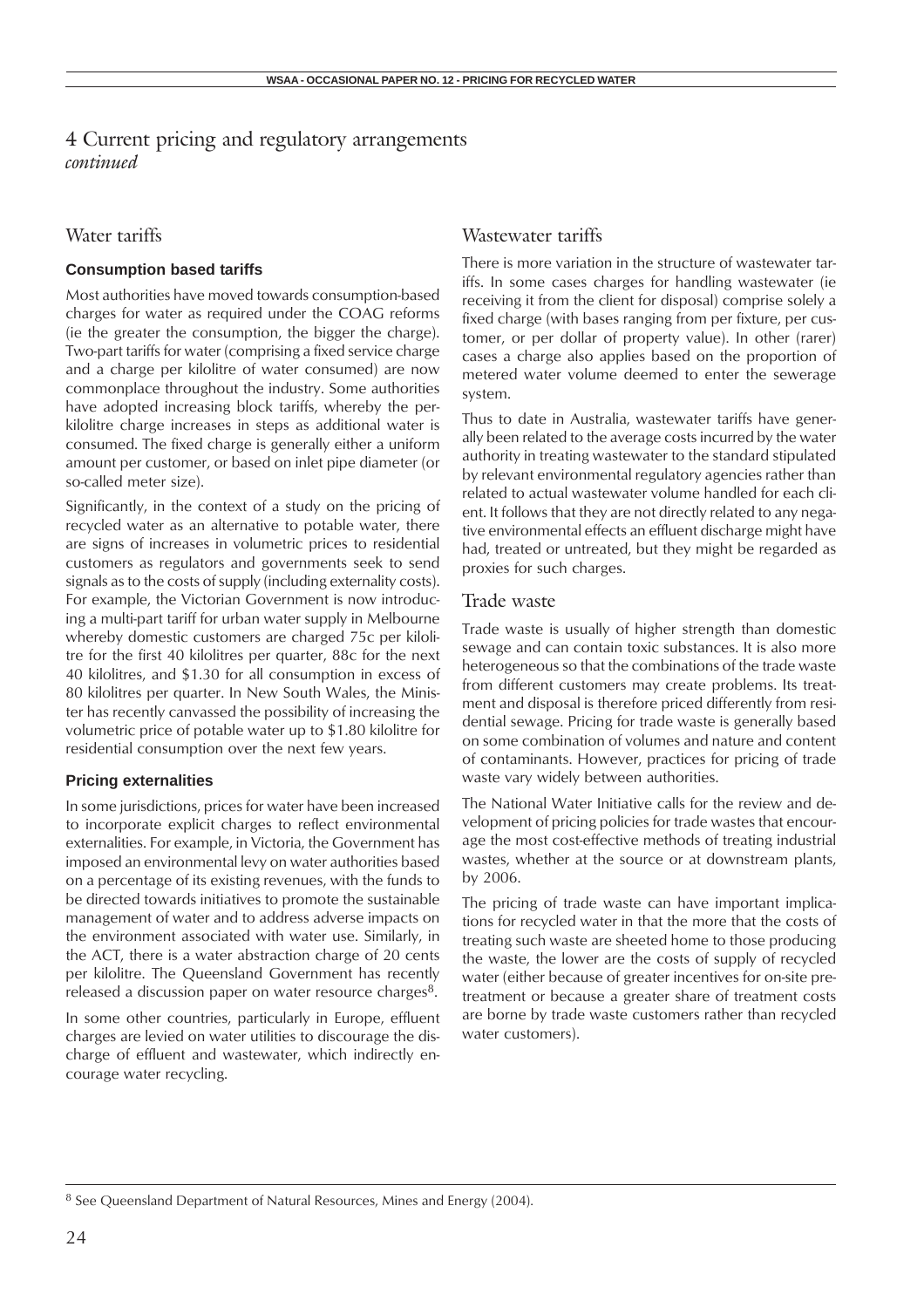## Developer charges

Developer charges are charges that water agencies levy developers for the provision, or upgrading, of water supply, sewerage and drainage facilities for new developments. In addition, it is common for developers to build and contribute reticulation assets within a development, to be subsequently operated and maintained by the water authority. The methodology for determining developer charges varies across the industry.

Where the use of recycled water as a substitute for potable water is proposed or the development "opts out" of the centralised sewerage system, developers may receive credits against a proportion of the water supply and wastewater charges that would otherwise apply.

## 4.2.3 Current pricing practices for recycled water

The arrangements for recovering the costs of providing recycled water vary widely. In broad terms, the costs are recovered from a combination of:

- Various charges levied on users of recycled water
	- These charges may include not just a volumetric price per kilolitre of recycled water but also charges for subsequent treatment and disposal of any recycled water after use, and up-front capital or developer charges in relation to the particular project.
- Higher charges on the general customer base and/or;
- Direct financial contributions/subsidies from government.

## Pricing of recycled water to users

To date there has been little or no guidance or consistency on the methodology used for pricing recycled water. Prices have tended to be set in an ad hoc way for each project. Moreover, sensitivities about posting prices that are much lower than potable water prices have sometimes resulted in prices being set on a commercially confidential basis.

As part of this consultancy, ACIL Tasman undertook a survey of WSAA member's pricing practices. The survey sought information on the key drivers, uses of water, number and nature of users, pricing methodology, the level and structure of prices, the process for review of prices and length of supply contracts for existing recycled water schemes. Fourteen WSAA members responded to the survey, providing information on 142 schemes. The water from these schemes is used in households, industry, sporting fields, and agriculture.

The survey results indicated that in a significant proportion (44%) of schemes, users are not charged for recycled water. In respect of the zero charging schemes, many water authorities indicated an intention/hope to charge for water in the future. There was a significant positive relationship between the use of water in agriculture and non-zero pricing. Only a small proportion of schemes charge more than 50 cents per kilolitre.

### **Figure 6 Distribution of Prices of Recycled water (cents per KL)**



*Note: 25 schemes did not provide a price, eight were fixed and could not be converted into cents per KL*

These results confirm that in many of the earliest schemes, particularly those involving reuse of treated sewage effluent for agricultural and municipal irrigation (eg golf courses), recycled water has often been provided free of charge or for a nominal fee. These schemes were often driven by the need to find a secure means of disposing of effluent rather than to achieve an economic return.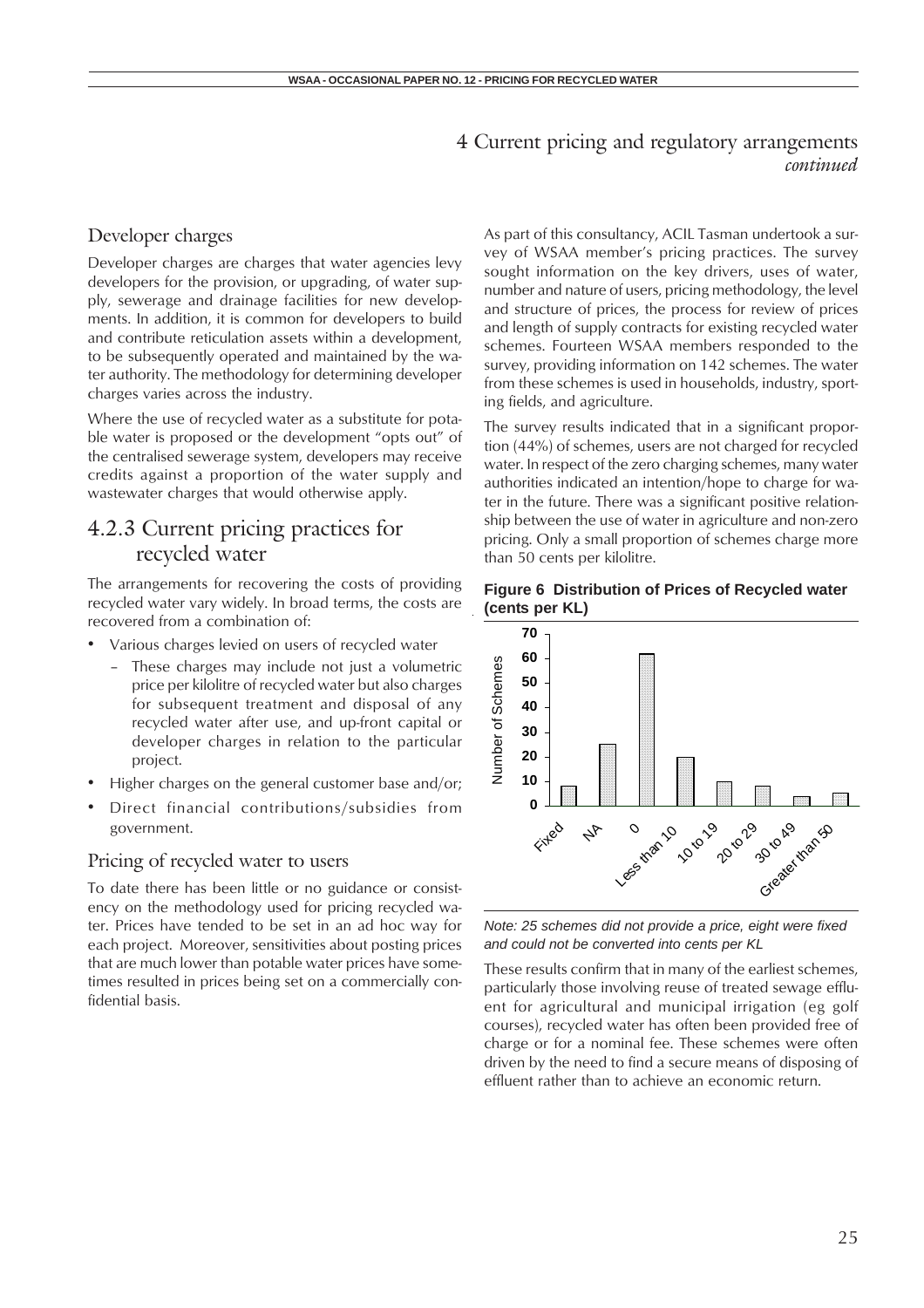The survey undertaken for this project indicated that a range of methodologies is currently used to establish prices for recycled water (see Table 4). Some 45 percent of schemes cited both 'assessment of willingness to pay' and 'cost analysis' as the basis of pricing methodology. The consideration of the environmental benefits in determining the price level of recycled water was also noted.

The survey indicated a relationship between the assessment of willingness to pay and a zero charge – that is if the basis for pricing was 'assessment of willingness to pay', it was more likely that the scheme would charge for water There is also a positive relationship between methodology being based on competing product and non-zero pricing. Of the 26 schemes for which the price of a competing product was indicated as a basis of pricing methodology, only one charged at a zero rate.

**Table 4 Basis of Pricing Methodology**

| Assessment<br>Ωf<br>willingness<br>to pay | Specified<br>percentage of<br>potable water<br>price (specify<br>percentage) | Cost<br>analysis | Competing<br>product<br>(e.g.<br>irrigation<br>supply) |
|-------------------------------------------|------------------------------------------------------------------------------|------------------|--------------------------------------------------------|
| 57%                                       | $4\%$                                                                        | 58%              | 19%                                                    |

### **Approaches in other countries**

A similar diversity of approaches to pricing recycled water appears to apply in other countries. A 1997survey of 23 authorities in the USA revealed that 11 based their reclaimed water rates on some percentage of the potable water rate (varying between 50% and 100%, averaging 75%), while only six based their rates on the cost of service9.

### **Recycled water pricing structures**

The most common pricing structure of schemes reported in the WSAA survey is pure-volumetric (55% of schemes), while nearly a quarter of the schemes have a fixed annual charge. Only 4% of schemes utilised seasonal charges. The survey indicated no relationship between structure of pricing and use of recycled water.

Capital contributions/developer charges have been an important element of the charging structure for many recycling projects. In some cases, for example, the costs of new infrastructure required for a recycled water supply has been levied on a major user/s as an up-front charge. In other cases, the developer charges have incorporated an offset to the 'standard' developer charge to reflect the fact that recycled water developments are not placing demands on headworks assets.

Of the 142 schemes, information on the process of reviews for pricing was provided for 82 schemes. Of these over 50% have an automatic adjustment for CPI. Also, a number of schemes have predetermined price paths set into the contract. The most common length of contract was 10 years, while 38 schemes had either an ongoing or standing contract. A number of contacts had an option for extension at the end of the period.

## Use of contracts

Particularly in the early stages of the recycled water market, the price setting context is likely to be more one of commercial negotiation between the utility and potential users of recycled water, rather than one of determining a tariff for a generally homogeneous water/wastewater service supplied through an integrated network. Both the actual costs of supplying recycled water and the willingness of end users to pay for it will tend to be specific to the project and location in question.

## Funding of shortfalls

In many cases, the financial costs of supplying recycled water that meets public health standards may be higher than the costs of providing potable water, even though recycled water is generally of lower quality.

#### **Recovery of cost shortfalls from customers and owners**

Typically, any shortfall between revenues and the costs of supply is made up by government payment<sup>10</sup> and/or by recovering costs from the utility's total customer base. In either case, the shortfall in effect becomes a cost of operating in the potable supply business, to be shared between asset owners and (non-recycled) potable supply customers.

 <sup>9</sup> See Cuthbert and Hajnosz, 1999

<sup>&</sup>lt;sup>10</sup> For government owned businesses, such government payments could be in the form of reduced dividends and/or lower asset values.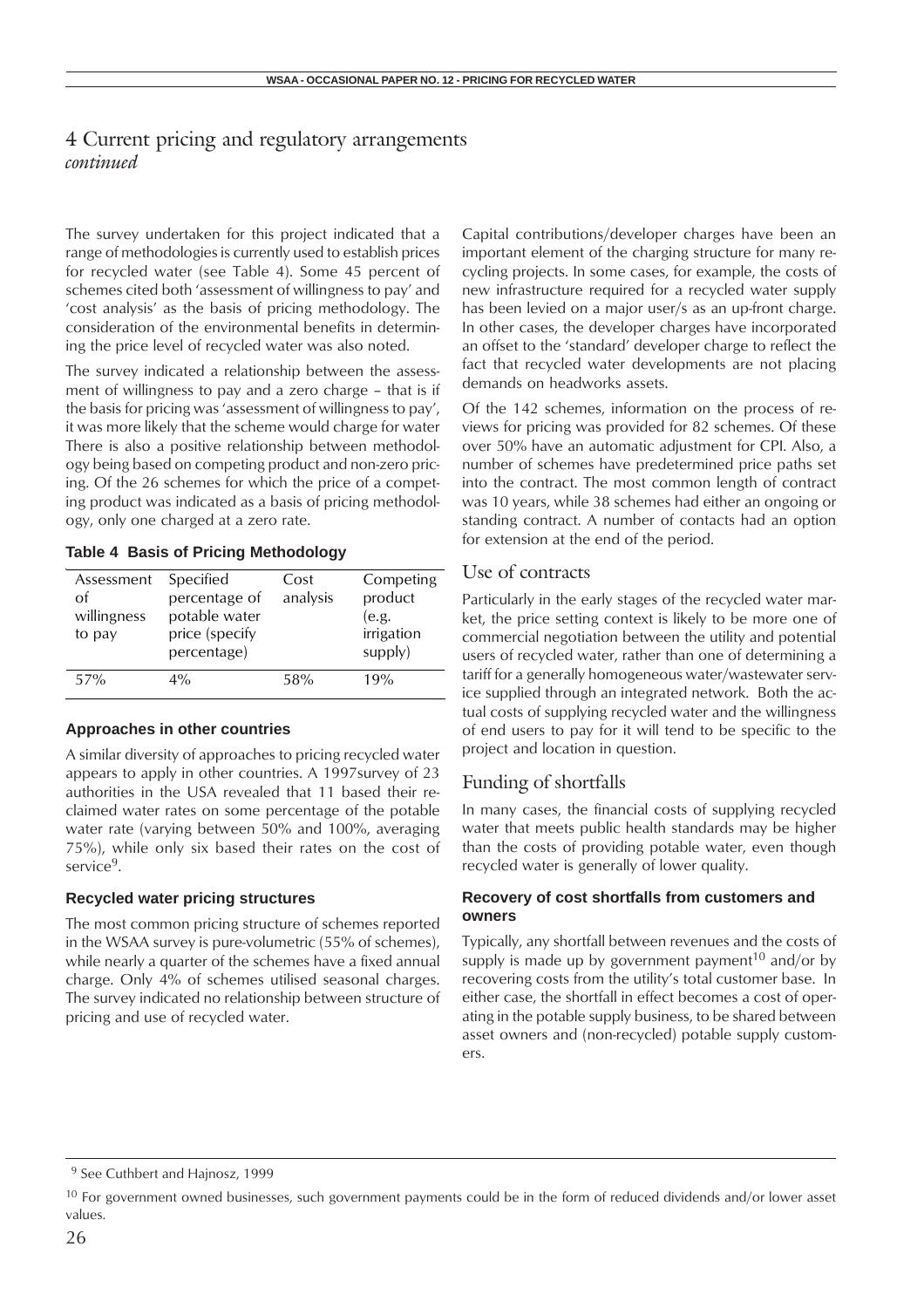### **Government partnerships**

In Queensland and NSW subsidies for recycled water projects have been made available under various State Government schemes – for example a 50% capital works subsidy.

In Victoria, partnerships between government and the major water authorities provided a fund (Smart Water Fund) to assist the development of water recycling schemes in Metropolitan Melbourne and a rural counterpart (Water for Growth) fund. The Victorian Government has signalled in its recent White Paper that it will consider investing in strategic water recycling programs that provide significant community benefits at a State or regional level.

In the past, Commonwealth Government funding has supported some water recycling schemes (eg the Virginia Scheme in South Australia received some \$10 million under the Building Better Cities program), although this has been less so in recent years.

# 4.3 Emerging trends in the regulation of recycled water prices

As noted above, there is an increasing involvement of independent regulators in the setting of prices in the water industry, included those for recycled water.

## IPART – Independent Pricing and Regulatory Tribunal (NSW)

The first involvement of an economic regulator in the setting of prices for recycled water was the special determination by IPART for prices of recycled water for the Rouse Hill Development Area. Rouse Hill properties pay a fixed access charge for the availability of recycled water and a user charge of  $28c/kl^{11}$  (potable water is  $98c/kl$ ).

The pricing policy was developed with the intent to "maximise the use of recycled water where applicable $12$ . Indeed, over the summers between January 2001 and December 2002, total water consumption at Rouse Hill was approximately 20% higher than the Sydney average<sup>13</sup>. Noting this, some commentators have suggested that setting the price of recycled water too low has in fact encouraged its over-use.

Excluding the Rouse Hill Development Area, IPART has not set prices for metropolitan recycled water; although they are currently seeking comment for the 2005 determination on the appropriate principles for future regulation of recycled water prices<sup>14</sup>. It has however given some direction for the pricing of recycled water in the *Review of Metropolitan Water Agency Prices, Issues Paper*, stating:

Increasing the use of recycled water as a substitute for potable water will benefit all customers by reducing the impact of urban development on the environment and freeing up potable water for other uses. For this reason, where indicated as part of a least cost framework for addressing supply/demand imbalances, spreading some of the cost of recycled water schemes across the broader customer base may be warranted.<sup>15</sup>

## ESC – Essential Services Commission Victoria

The ESC in Victoria recently commenced its first review of water prices. Under its mandate, it is required to regulate recycled water by application of appropriate pricing principles (rather than direct price control). It has indicated its preliminary views on the regulation of recycled water prices<sup>16</sup>:

Where recycled water services are commercially viable, it would be reasonable for prices to reflect any direct or exclusive costs associated with the provision of services. The Commission would therefore expect businesses to recover the efficient cost of providing recycled water, including an appropriate return of and on the recycled water assets, plus the incremental administration, operations and maintenance costs of providing those services.

The ESC recognises however that in meeting mandated targets for recycling, it is likely that water businesses will need to undertake recycling projects that deliver recycled water "at less than cost". However, it also states that:

<sup>11</sup> As at July 1, 2003

<sup>12</sup> Government Pricing Tribunal of NSW, '*Prices for Special Water, Sewage and Drainage Services for the Rouse Hill Development Area',* 1993.

<sup>&</sup>lt;sup>13</sup> AATSE, Water Recycling in Australia, p59

<sup>14</sup> IPART, Review of Metropolitan Water Agency Prices, Issues Paper

<sup>15</sup> IPART, Review of Metropolitan Water Agency Prices, Issues Paper

<sup>&</sup>lt;sup>16</sup> ESC, Workshop Discussion Paper, Economic Regulation of the Victorian Water Sector, Approach to Pricing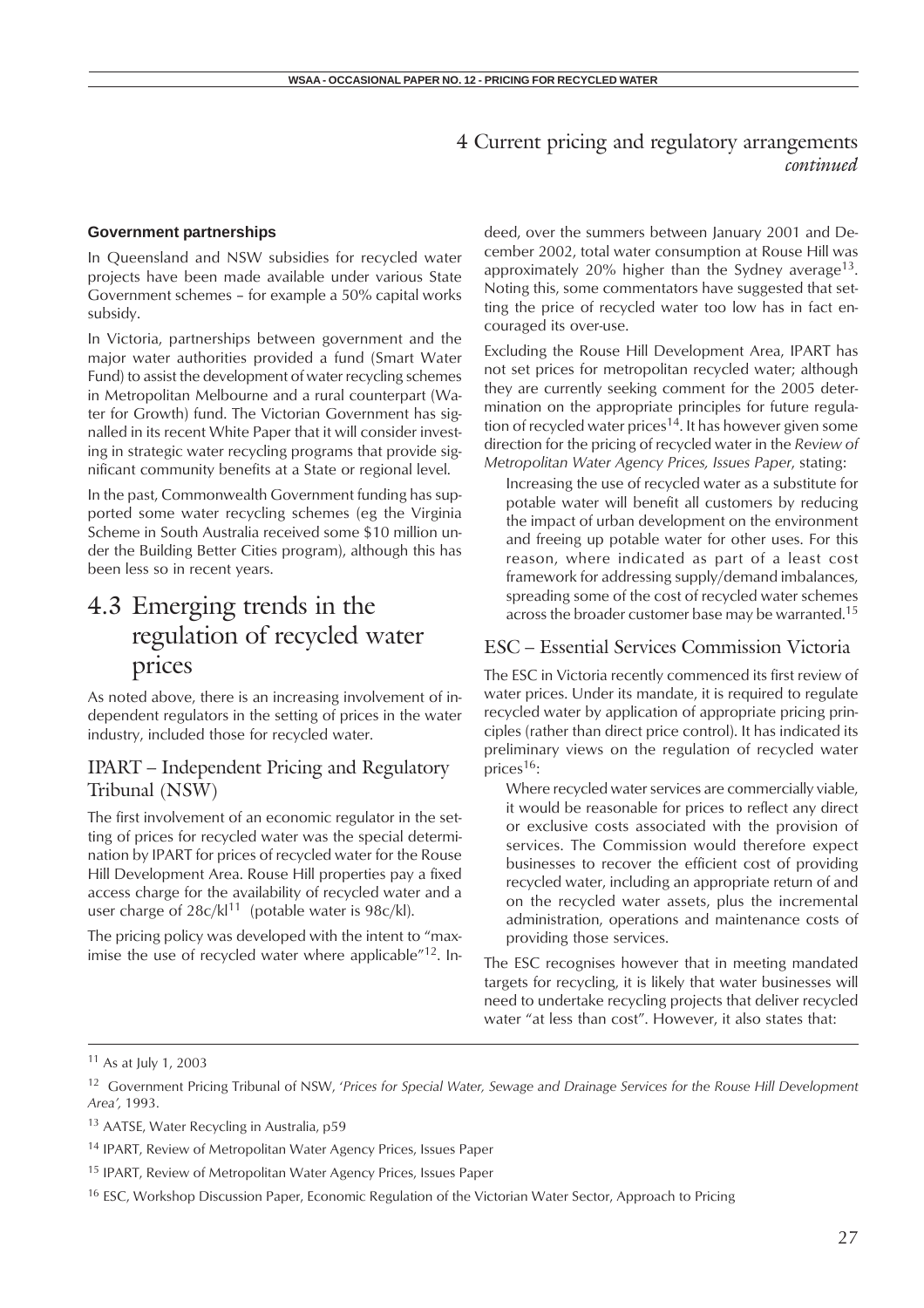- While some recycled water services may be noncommercial in the short term, it the long term, recycled water is expected to become increasingly competitive and so prices would expect to become more costreflective with any contributions by non-users to be phased out.
- In the interests of minimising any impacts on customers in general, it would be prudent for the businesses to prioritise recycling projects to meet any mandated targets on the basis that new schemes should only proceed where it can be demonstrated that they provide net benefits to the community (having regard to social and environmental costs and benefits) or achieve explicit targets set by Government at lowest net cost.
- In recovering costs for recycled water schemes, a combination of polluter-pays, user-pays and beneficiarypays principles should apply whereby:
	- Costs of treating wastewater in order to comply with discharge licence standards should continue to be met on a polluter-pays basis through sewage tariffs and charges;
	- Prices for recycled water should be based on an assessment of demand and supply including what the market will bear; and
	- Any revenue shortfall arising from schemes required to meet mandated targets should be recoverable from the broader customer base (as indirect beneficiaries of recycled water schemes) based on usage.

## ICRC – Independent Competition and Regulatory Commission

The ICRC (ACT) has also shied away from directly setting prices for recycled water, focusing instead on appropriate principles:

Currently, the Commission has not set the price for reuse water taken from the outfall of the LMWQCC (after treatment) and used for irrigation purposes, other than to note that it should at least meet the incremental cost of supplying the water from the treatment works. However, should there be further implementation of water reuse projects, the Commission will need to consider the need to directly regulate the price of reuse water as well as assess the cost-efficiency of alternative reuse projects designed to meet the ACT Government's objectives<sup>17</sup>.

## 4.3.2 Conclusion

While there has been limited regulatory intervention in setting prices for recycled water the past, there is now a clear trend for independent regulators to get more involved in ensuring prices for recycled water – even if specified in contracts – adhere to certain principles. In doing so, regulators may increasingly seek access to terms and arrangements of recycled water supply contracts. In undertaking their roles, regulators may also require water authorities to demonstrate the triple bottom line benefit of such projects.

The increasing involvement of independent economic regulators in the industry underscore the need for water authorities to develop sound underlying principles for pricing of recycled water, that are likely to be acceptable to regulators. Further impetus for this has come from the National Water Initiative (NWI), signed by most States and Territories<sup>18</sup> which requires jurisdictions to develop pricing policies for (metropolitan) recycled water and stormwater that are congruent with pricing for potable water, and stimulate efficient water use no matter what water source, by 2006.

<sup>&</sup>lt;sup>17</sup> ICRC, Inve3stigation into prices for water and wastewater services in the ACT, Final Report and Price Direction, March 2004.

<sup>&</sup>lt;sup>18</sup> Excluding Western Australia and Tasmania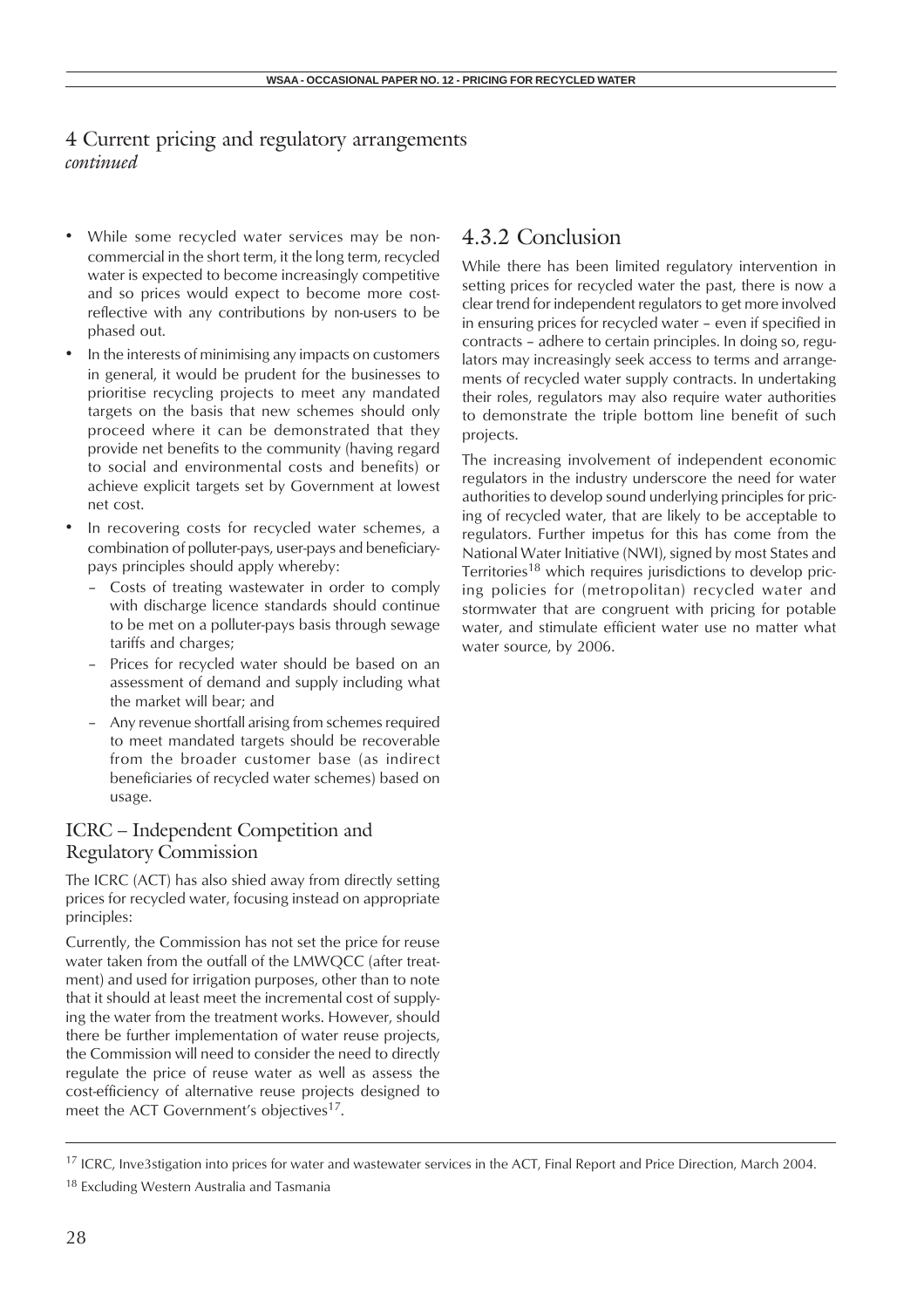# 5 Pricing principles

# 5.1 Pricing objectives

The development of principles and guidelines for pricing recycled water first requires that the underlying objectives be clearly articulated and any trade-offs between them understood.

The objectives most relevant to pricing of recycled water are those that relate to ensuring that society's scarce resources are used 'efficiently'. Among the objectives that flow from this are the desirability of signalling costs to users to encourage appropriate consumption and investment decisions, revenue adequacy and simplicity of administration (as nominated in the brief).

Also in the efficiency category are aims such as appropriate management of risk and the maintenance of incentives for improving performance. Appropriate environmental care fits generally under the efficiency heading too.

In addition to being efficient and ensuring financial viability, it is often argued that pricing structures should be fair or equitable.

## Economic Efficiency

Economic efficiency is commonly seen as comprising:

- Productive efficiency: that firms have incentives to provide services at the lowest possible cost or inputs are minimised for a certain level of output.
- Allocative efficiency: that resources are utilised in such a way as to provide the maximum benefit to society.
- Dynamic efficiency: that firms have the appropriate incentives to invest, innovate, improve the range and quality of services, increase productivity and lower costs over time in response to technological change and innovation in management

In the context of the current study, efficient prices for recycled water and other water services will be those that balance supply and demand at the lowest long-term net community cost. This can also be thought of as ensuring that water services are provided in a manner that maximises the value of water and other resources (eg the environment) to society. In this sense the frequently cited objective of encouraging the efficient and beneficial use of the most sustainable, fit for purposes source of supply – regardless of source – is one about economic efficiency.

## **Marginal cost pricing**

In order to ensure economic efficiency, prices for services need to signal the efficient economic cost of their production, so that consumers will only purchase an additional unit of that service (eg water) if they value it sufficiently to justify the extra costs associated with its supply. This leads to the principle of marginal cost pricing: that prices for an additional unit of usage should be set to reflect the change in total cost that results from increasing production or supply by an additional unit. If prices are set below (above) the marginal costs of supply too much (little) of that service will be consumed, in the sense that an opportunity to increase net benefits by consuming less (more) of the service would be lost. As discussed further below, however, defining the appropriate concept of and measuring marginal cost in practice is not straightforward.

Another complication is that marginal cost pricing may exacerbate distortions in consumption decisions where the price of a close substitute diverges from its marginal cost. Thus suggestions have been made that because potable and irrigation water alternatives are often priced below their true costs of supply, recycled water should also be subsidised in order that efficient choices between alternative sources of water are not distorted (Some counter-arguments are discussed later.)

Suffice to say for now, however, marginal cost pricing will on the whole ensure efficient use of existing water resources and associated infrastructure, and appropriate long-term investment in the water industry. It is these objectives that underpin the focus of the NCP pricing principles and those of independent economic regulators on ensuring that water users face appropriate signals as to the costs of supply (eg through consumption-based charging and removal of subsidies and cross-subsidies).

## Revenue adequacy

In any pricing regime, it is important that sufficient revenue is generated by water businesses to ensure the financing of the efficient supply of water services. This means that the pricing arrangements should cover the ongoing operating and maintenance costs as well as a return on and of (ie depreciation) the assets over the life of those assets.

In the water industry (and other utilities), the nature of costs arising from economies of scale gives rise to particular challenges in balancing efficient pricing with revenue adequacy, since only pricing at marginal cost (especially short run marginal cost) will typically lead to deficits. That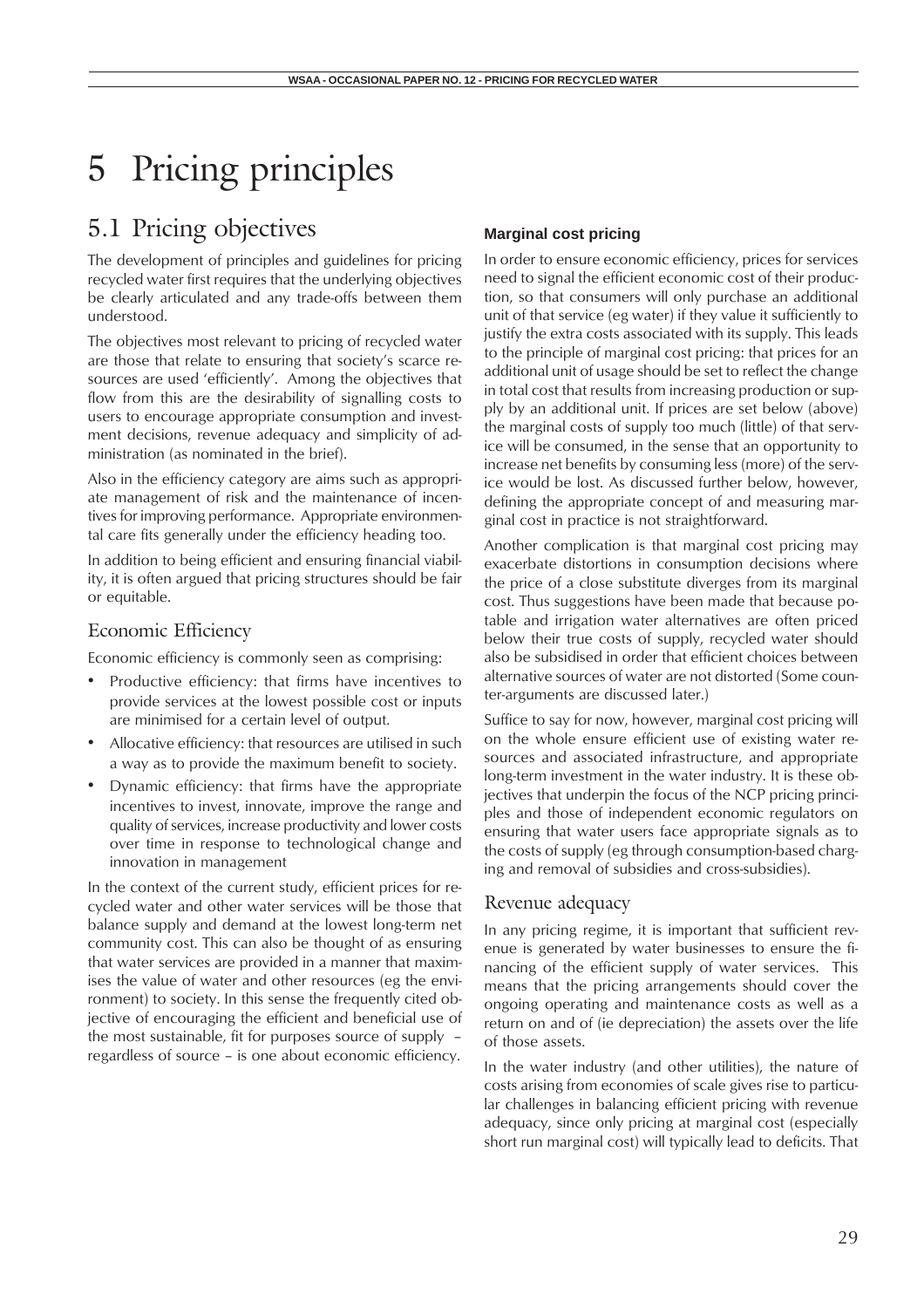is, in industries subject to significant economies of scale, at existing levels of demand, marginal cost is everywhere below average  $costs^{19}$ . Marginal cost pricing alone will therefore not allow total revenues to exceed total costs. The issue then becomes how to recover the fixed costs while minimising any efficiency losses. The widespread adoption of two or multi-part tariffs has been one response to this issue.

A further complication in addressing this objective is that, in the water industry, assets tend to have long lives and minimising long-run cost will often require assets to be installed in advance of demand (eg sizing of mains to cope for anticipated demand, rather than upsizing later as demand grows).

## Administrative simplicity/transparency

Clarity and simplicity is another important criterion for pricing – an excessively complicated pricing system will increase administrative costs and potentially blur any price signals to users. It follows that there can be good allocative efficiency reasons for simplicity – eg to avoid pricing arrangements that are so complex that consumers do not appreciate the consequences of individual consumption decisions.

The objective is especially important where prices are regulated. Minimising the information required for the determination of prices will minimise information gathering costs, the scope for strategic behaviour and the potential for error.

## Equity

Various social objectives that relate to the personal distribution of resources (embracing concepts such as equity, fairness, support for the disadvantaged etc) are often seen as justifying intervention in pricing. However, there may be many differing and conflicting concepts and views as to what is 'fair', for example equity between different classes of consumers, concerns about ability of low-income customer to pay, minimising incidence impacts of changes from current prices, inter-generational equity etc.

The orthodox economic view is that pricing policy should primarily focus on achieving economic efficiency, with distributional objectives handled separately from the pricing mechanism. There are two main considerations: (a) the trade-off or compromise between the two objectives will be less if distributional concerns are pursued separately from efficiency concerns and (b) distributional aims are usually better pursued with targeted instruments such as means-tested social security payments than through water pricing adjustments. Accordingly, distributional concerns will be regarded as of secondary interest for guiding purposes in this report, with recognition that it is a role for governments to address any concerns about equity via mechanisms such as community service obligations.

Where the pricing separates fixed from marginal costs, there can sometimes be scope for some discretion in respect of the allocation of the fixed costs, for reasons discussed further below. In principle, this may offer scope for achieving some distributional objectives on equity grounds without compromising the prime efficiency requirement of marginal cost pricing of marginal usage. In effect, much of the concerns in item (a) above might be addressable. It does not follow that to do so would be the best approach to an equity objective, for the reasons set out in item (b).

## Other objectives

A number of other objectives for pricing can be identified, although they are generally subsets of the objectives identified above.

One that impinges on both the efficiency and revenue adequacy objectives is that the pricing arrangements should reflect an appropriate allowance for risk. In the provision of recycled water, these include the risks of demand not materialising, risks (eg public health) to consumers and, analogously, potential liability in the event of inappropriate use of recycled water that results in adverse public health or environmental outcomes. Estimating future demand growth is likely to be a particular issue in the case of recycled water where markets are immature – and raises important questions of where the risks of misjudging this demand growth should be allocated.

As discussed further in chapter 6, there are various approaches to addressing risk in the pricing of recycled water. Ideally, the price would be a 'risk adjusted" price set on the basis of expected demands and costs based on robust probability assessments. An alternative would be for some or all of the risk to be allocated to users through the contract, such that their costs fall as other user demand grows.

Compliance with the COAG pricing principles and other regulatory requirements could also be viewed as an important objective in its own right. If prices are efficient, they would satisfy CoAG principles.

 $19$  This is not to say that over the longer run, the next resource augmentation may entail a higher cost source of water.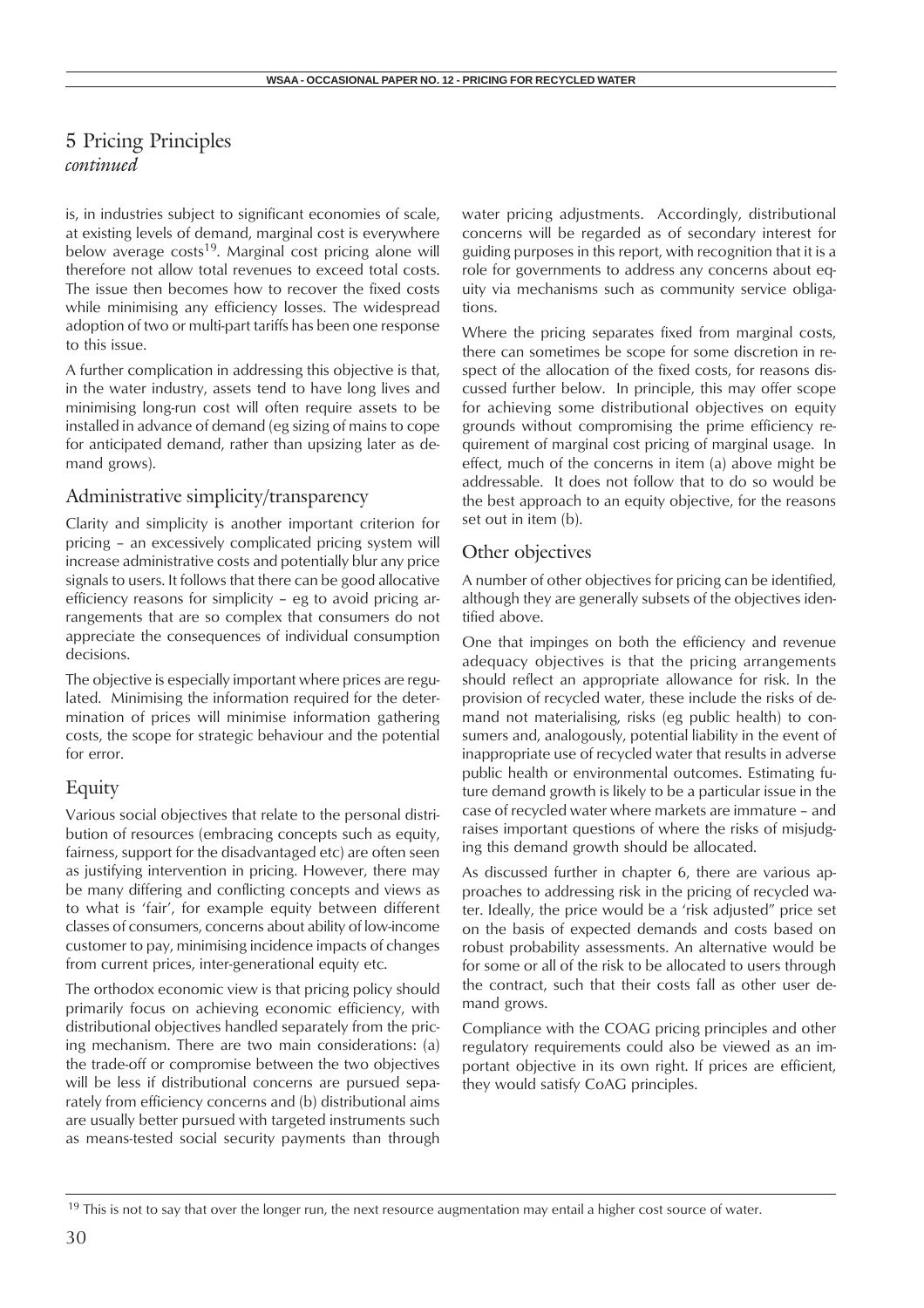# 5.2 General pricing principles

Before considering specific pricing principles and methodologies for recycled water, it is helpful to outline some well-established general pricing principles designed to achieve the foregoing objectives.

## 5.2.1 Key cost concepts

## Marginal costs

Marginal costs can be defined as the total costs of supplying one extra unit of the relevant output. However, marginal cost can vary depending on the time frame in question, and the location and timing of the output (eg peak or off-peak). Marginal cost is best seen as a forward-looking concept in that it looks at what the costs of producing one extra unit would be.

**Short run marginal cost** (SRMC) is the cost of supplying an extra unit of output when capital is fixed. When there is excess capacity, SRMC will tend to be relatively low, and rise as capacity constraints are reached (reflecting the value placed on the foregone consumption of the displaced customer).

In the water industry, the dominance of fixed infrastructure costs that vary little with output means that short run marginal costs are generally seen as being very low – comprising only variable chemical and pumping costs – at times when capacity constraints are not binding.

**Long run marginal cost** (LRMC) is the cost of supplying an extra unit of output when capital is variable. Long run marginal cost is often approximated by long run incremental cost (LRIC). LRIC is the present value of costs incurred in meeting a small but permanent increment in demand, relative to the preset value of the demand increment. It reflects the present value of bringing forward or introducing new schemes plus short run marginal costs. LRIC will vary according to the length of time until the next major resource is required.

Average measures of LRIC have also been developed. For example, the approach developed by OFWAT identifies the least cost solution for balancing demand and supply over a given period of time (such as 30 years). The approach recognises that these measures may involve a mixture of capacity augmentation and demand reduction. Average LRIC is defined as the present value of the cost of this optimal mix of schemes, divided by the present value of their contribution to the demand/supply balance.

Both these concepts of marginal cost should take into account not just the direct financial costs of producing the service in question, but also any network and/or broader external effects.

In a multi-product firm, the marginal cost of one extra unit of a product or service can be defined as the change in total costs of producing *all* services arising from producing one extra unit of the service in question. To the extent that producing an extra unit of one particular product or service impacts on the costs of producing the others, its marginal cost may vary from the costs of the resources directly associated with its production.

In addition, from an economic perspective as opposed to a financial or private perspective, the marginal cost of supply should incorporate any external costs or benefits not reflected in the financial costs to the supplier. For example, in the water industry it is often suggested that there are 'negative externalities' associated with the supply and/ or use of water that have not been reflected in assessments of marginal cost.

#### Avoidable costs

Avoidable costs are defined as those that would no longer be incurred if the good or service were not produced. Avoidable cost will be lower than marginal or incremental cost to the extent that there are irreversible costs (such as depreciation and a return on the assets that have no alternative use). As with short and long run marginal cost, the avoidable cost will vary depending on the dimension, scale, and time period of the output in question.

### Joint and common costs

Joint and common costs are those that are not directly related to producing any one service or supplying any one or group of users, and are pervasive in most networks. For example, dams and major treatment plants service all types of customers (eg residential and industrial), regardless of location, whereas local distribution assets may be specific to subsets of customers. Similarly, corporate overheads (eg billing and information systems) typically represent a joint cost.

#### Average/fully distributed costs

Average costs are the total costs of the utility in supplying all customers divided by a defined volume of output.

Where a network provides multiple services to a range of customer groups, fully distributed cost is the direct cost attributable to the customer plus the allocation of the joint/ common costs to service categories/customers. This allo-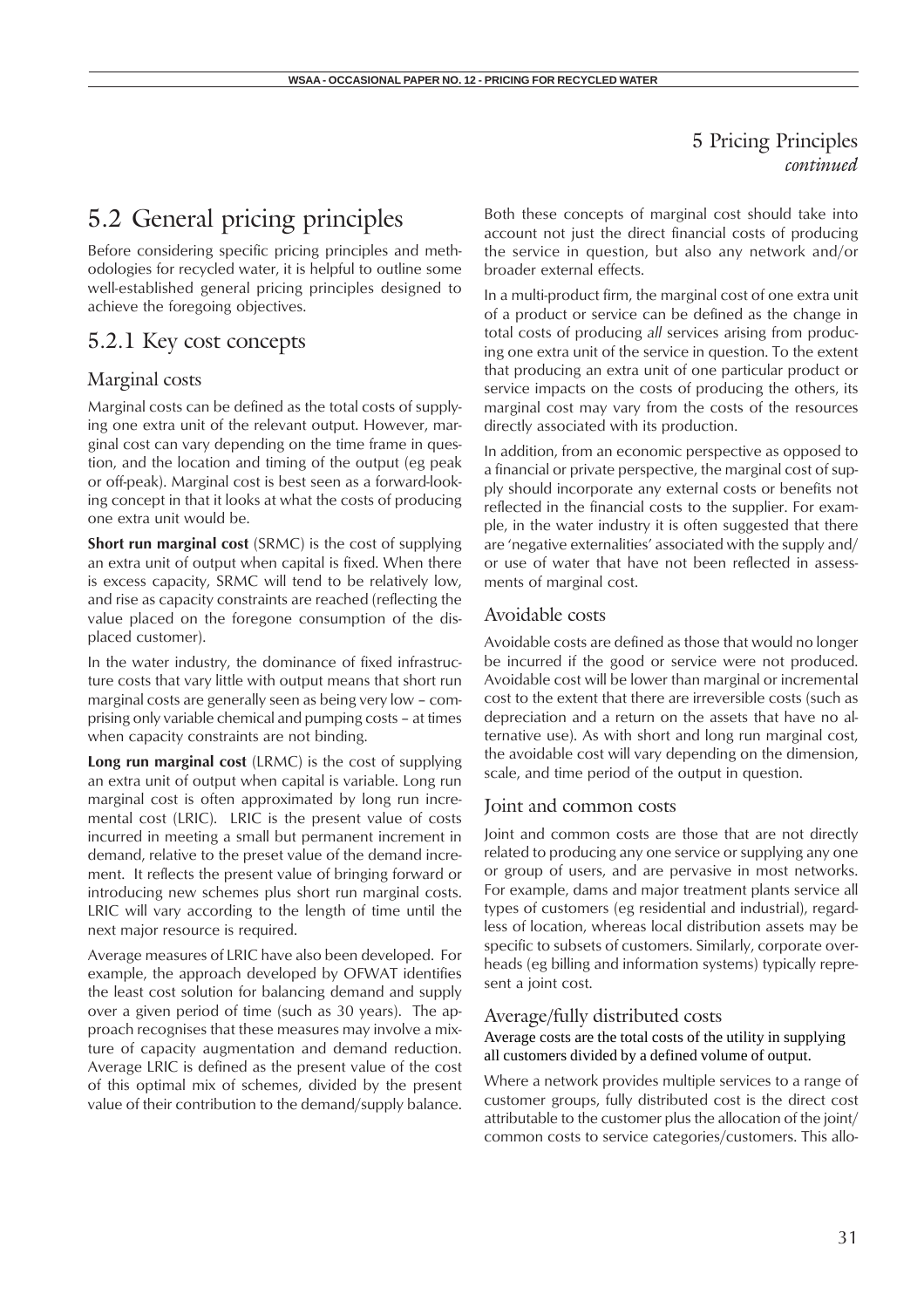cation could be done in such a manner as to equalise average costs, or could be based on an alternative methodology (eg an activity/cost driver analysis). There is however no uniquely acceptable allocation rule from an efficiency perspective. Fully distributed costs are essentially an accounting device that has little to say about the economics of variations in system usage. For the reasons outlined earlier, unit pricing based on either average or fully distributed costs would almost certainly not post efficient price signals.

## Stand-alone costs and bypass price ceilings

Stand-alone costs can be defined as the minimum efficient costs of supplying one customer or group of customers alone. In the context of an existing network, stand-alone costs would comprise the costs related only to providing that service or supplying that customer/s, plus allocating *all* the joint/common costs associated with that supply to those customer/s.

Where a customer has an alternative supply to that provided by an existing network, stand-alone cost can be defined as the cost of that alternative - termed here the 'bypass price ceiling'. As discussed below, stand-alone cost represents a ceiling in that prices above this level will induce the customer to by-pass the network supply for the alternative.

## Sunk costs

Sunk or unavoidable costs are those that have already been incurred and cannot be avoided by future decisions. The past costs of assets already in the ground are sunk costs that cannot be reversed.

## Stranded costs

Stranded costs arise when the (historical) costs associated with existing assets cannot be recovered – most commonly because a more cost-effective means of satisfying demand has emerged, or because growth has not lived up to expectations at the time the scale of the system was determined. An asset may be stranded in this sense, and still continue to operate as planned – with the stranding being implemented in an effective write-down of the asset value and reduction in the associated return on capital. (As long as the sunk costs are such that it is more efficient to use the asset than to incur the new fixed costs of an alternative).

## 5.2.2 General network pricing principles

In recent years a considerable literature has emerged on pricing principles for services provided by networks that simultaneously promote economically efficient outcomes and ensure the financial viability of efficient suppliers.

### **Marginal cost pricing and revenue shortfalls**

Even before the deregulation and introduction of competition into previously monopolistic utility industries, it was recognised that there were particular challenges in meeting these dual objectives in network industries characterised by economies of scale. In particular, it has long been recognised that marginal cost pricing in these decreasing cost industries, while providing appropriate price signals in relation to short-term consumption decisions, would fail to recover the total costs of the network operator.

#### **Figure 7 Marginal cost pricing in decreasing cost industries**



### **Remedies for revenue shortfalls**

Thus, where there are significant economies of scale, marginal cost will lie below average cost, which implies that the infrastructure provider is unable to recover its total costs under SRMC pricing. In order to overcome this problem, a number of alternative pricing approaches have been considered, including lump sum subsidies, two part tariffs, LRMC pricing, Ramsey pricing and average cost pricing.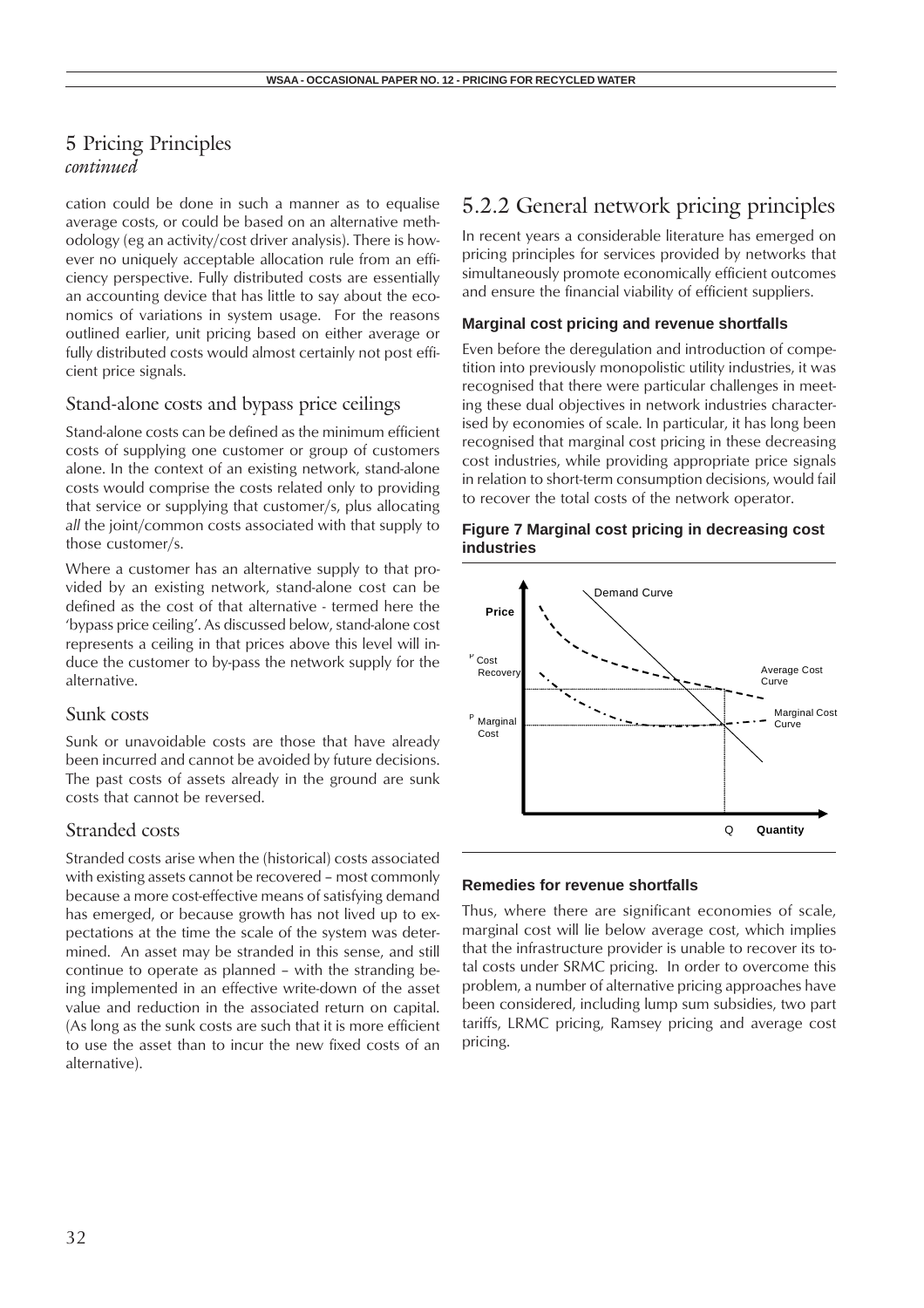#### **Two part tariffs**

While the water industry has adopted a number of these approaches in the past, as noted in Chapter 4, there is now a convergence towards the adoption of two or multi part tariffs, with the volumetric component increasingly being set with an eye on long-run rather than short-run marginal cost. The fixed component of the tariff is increasingly being based not on property value but as a uniform charge or some indicator of capacity costs (eg meter size). The two-part tariff is designed to send an appropriate price signal to users about the costs of using an extra unit of water, while at the same time allowing recovery of total costs (as determined by the regulator).

A second dimension of the cost recovery issue relates to the allocation of costs between multiple services provided by the network. Typically, water authorities divide their overall revenue requirement at the product level, through some form of allocation methodology based on the assets and other costs attributable to the service in question and some allocation of common and overhead costs. In broad terms, the fixed part of the tariff is based on the residual revenue requirement after estimating the revenue to be received for the volumetric charge in line with demand forecasts. Provided the fixed charge is not set so high as to motivate a user to disconnect from the network (not generally an option with regard to potable water supply), each user will cover the marginal costs of supply and make at least some contribution to the joint/common costs and overheads.

### **Efficient pricing bands**

The so-called Baumol-Willig conditions set out the principles for pricing of services including the allocation of the joint/common costs inherent in networks where there are economies of scale and scope. They are designed to mimic the constraints placed on firms by contestable markets, and state that:

- No price, or set of prices, should exceed the standalone costs (SAC) of providing the service or services, where stand-alone costs are determined as the costs that an efficient competitor would incur in providing just that service or group of services.
- No price, or set of prices, should be less than the incremental (or avoidable) costs of providing the service or services, where incremental costs are the additional costs incurred by the monopolist in providing just that service or group of services $20$ .

These conditions define the 'efficient pricing band' that prices should be set within. The floor price ensures that all services cover their incremental or avoidable costs – which in economic terms means that they are free of subsidy. The ceiling of stand-alone cost ensures that users are not artificially priced off the network.

## 5 Pricing Principles *continued*

Importantly, where there are several services these conditions must be applied combinatorially, so that no service, or subset of services, is priced so that total purchase costs exceed stand-alone costs for that subset. If the conditions are not satisfied for any group of services, this will imply either a true subsidy, or incentives for a group of services to break out of the joint supply arrangements and to unravel the revenue adequacy. This requires the network provider to pass on the benefits of economies of scope, and prevents the "double charging" of shared inputs.

## 5.3 Pricing principles for recycled water

How do these principles apply to the pricing of recycled water?

Clearly, recycled water is one of a suite of products provided by a water and sewerage network, with many costs joint and common with potable water and wastewater treatment services. The question arises as to how these costs should be borne by users of recycled water and how these prices should be structured.

## 5.3.1 Key cost concepts applied to recycled water

## Stand-alone cost and by-pass price ceiling

#### **Stand-alone cost**

At the extreme, stand-alone costs could be defined as the costs of servicing recycled water customers only, and attributing all common/joint costs with water and wastewater services to them (including the costs associated with headworks and the potable supply system). This would result in an unsustainable proportion of the total costs of the authority being attributed to recycled customers as opposed to potable water and wastewater customers

## **By-pass ceiling**

A more relevant measure of the threshold price for recycled water customers is the cost of their next best alternative – or the bypass price ceiling as determined by maximum willingness to pay (see chapter 3). The alternative may be potable or irrigation water supply, or indeed no supply at all.

## Incremental or avoidable cost

At the other end of the efficient price band, recycled water users should be charged at least the incremental or avoidable costs of their supply. However, defining the relevant measure of incremental or avoidable costs of recycled water supply is complex.

<sup>20</sup> See Baumol and Sidak (1994)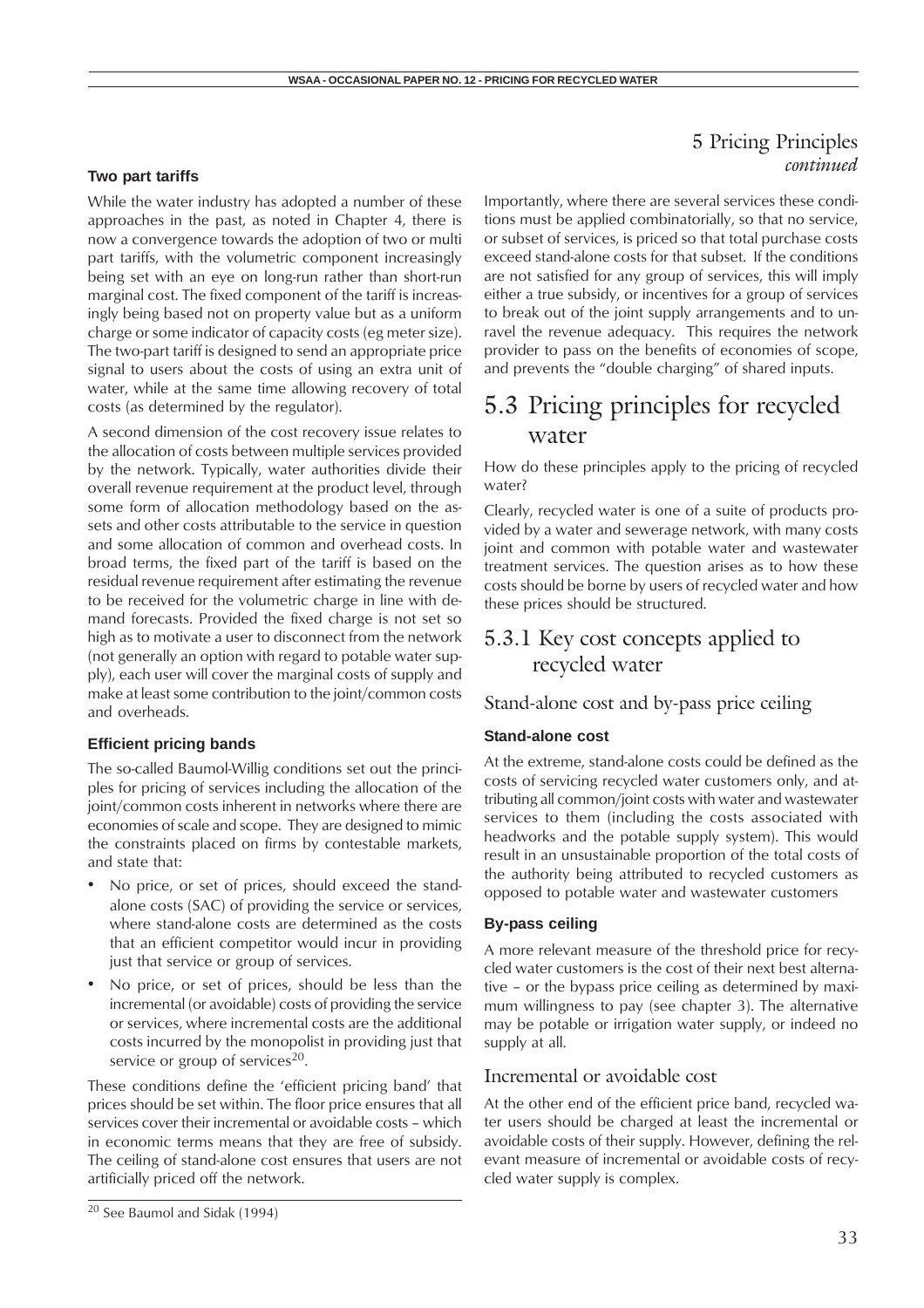### **SRMC**

As is the case with potable water, the short run marginal cost of producing a unit of recycled water will also typically be low, reflecting the economies of scale in wastewater treatment and transfer. Most costs are fixed, although some will vary to some extent with output (eg energy costs). As uptake by recycled water users occurs, capacity constraints (in either treatment plant or delivery infrastructure) may eventually be reached. However in many cases the availability of influent is not a constraint (so the long run marginal cost of recycled water does not reflect the costs of bringing forward supply augmentations as for potable water).

### **LRMC and capital costs**

While it is important to give appropriate price signals to users of recycled water about their decisions to use recycled water once a scheme is established, in most cases the critical decisions on prices are made at the time the project is being developed. In that context the relevant incremental or avoidable costs are those associated with the entire project including capital costs.

One way of looking at the incremental costs of a recycled water project would be to attribute all the capital and operating costs associated with treatment of wastewater (over and above the costs required to treat to the standard for discharge required by environmental regulators), together with any other infrastructure specifically required to supply recycled water users (eg transfer pipelines, holding storages etc) to those users.

### **System wide costs**

Taking a broader view, however, a recycled water project can be seen as one element of a total water and wastewater supply system. Under this approach, the incremental costs of a recycled water scheme can be defined as the change in total costs of supplying all the outputs of the system consequent on the additional recycled water project. In this case, the relevant incremental costs of the project may vary depending on whether the project affects the cost of supplying other services – and could, in theory, be negative.

## Joint and common costs

As already discussed, it may be quite legitimate for some of the costs of recycled water supply projects to be viewed as joint/common costs to both recycled and mainstream services.

Similarly, many of the costs of the mainstream water and sewerage system could also be viewed as joint/common costs in providing services to recycled water users, given that the supply of recycled water does depend on the availability of influent ultimately sourced from the water and wastewater system.

## 5.3.2 The efficient price band for recycled water and implications for pricing

#### **Influences on the efficient price band**

The economic principle that prices for services provided as part of a network should be within a price band with incremental cost as the floor and stand-alone cost as the ceiling is well established. However, several considerations relating to the nature of recycled water and its interrelationships as part of an overall supply system may both widen and narrow the range of this band (see Figure 8). A number of scenarios are examined in Box 3 and in the case studies.

#### **System wide cost offsets**

For most services, the incremental costs of supplying users of those services are appropriately attributable to them under a 'user pays' principle. In the case of recycled water, it is possible that the incremental cost to the system of supplying those users is below that of the direct incremental cost to supply them (or is even negative) because of cost offsets (eg avoiding the need for a treatment plant upgrade).

#### **Environmental impacts**

Extending the analysis beyond the business to encompass broader environmental impacts might reduce the "economically efficient" floor even further where there are significant positive environmental impacts due to the recycled water option. It should be noted here that there may of course be other policy options for addressing adverse environmental impacts associated with fresh water extraction, including environmental levies etc. The above 'cost offset' for recycled water would have an effect similar to a levy on non-recycled water in terms of relative incentives to use the two sources. However, they have quite different revenue implications and are quite different in their attribution of environmental costs on a polluter pays basis, discussed further below.

#### **Presence of substitutes**

At the top of the efficient price band, the stand-alone cost ceiling may be replaced by the bypass ceiling price and hence be lower than is usually the case for monopoly utility services in that there may be more alternatives to the monopoly product (ie recycled water) that constrain the price which users are prepared to pay before being unwilling to purchase.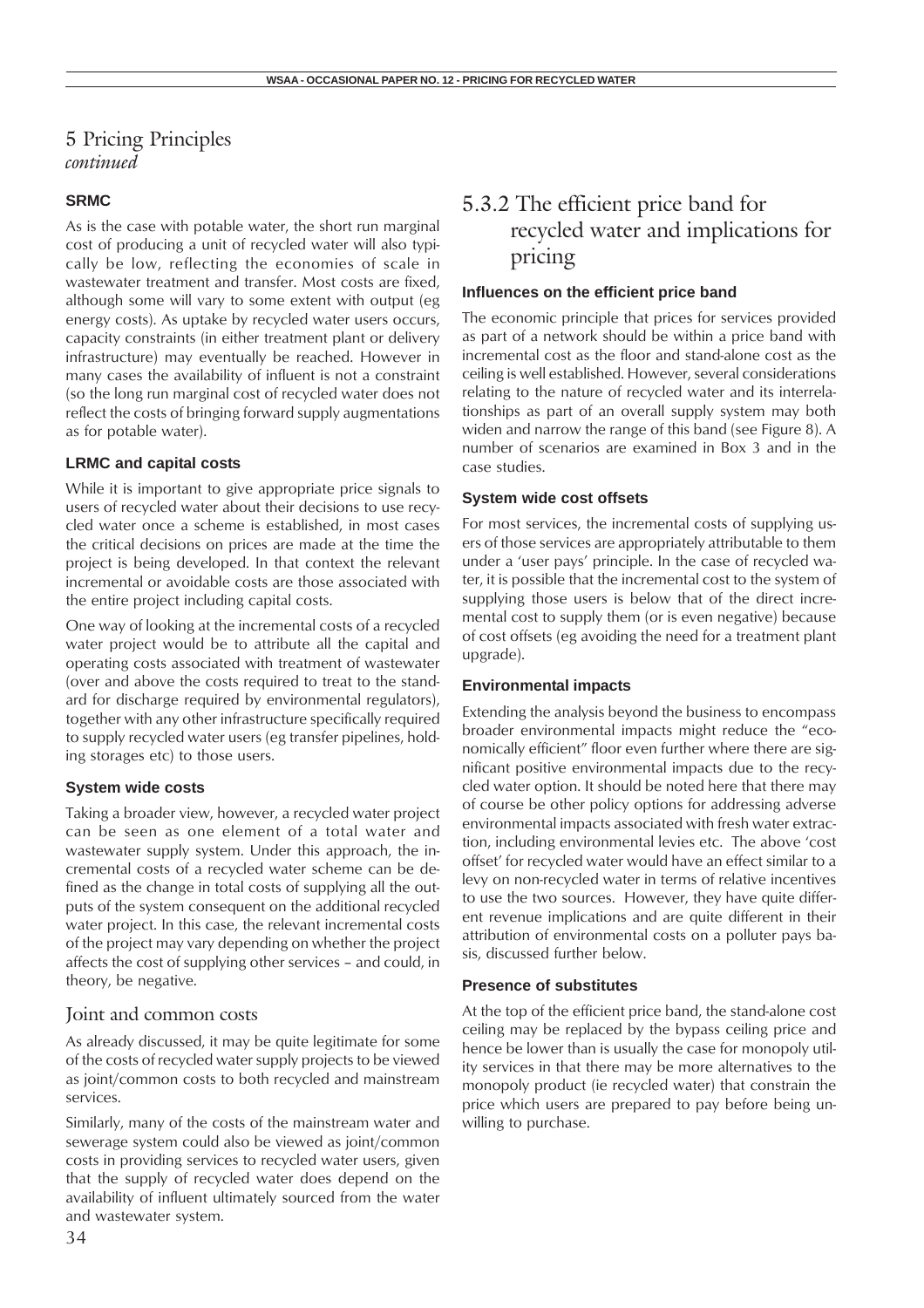## **Figure 8 The Efficient Price Band**



## **Polluter pays versus user pays**

These considerations also have implications for the incidence of pricing and the applicability of 'user pays', 'beneficiary pays' and 'polluter pays' principles. For example, if the costs of wastewater treatment are seen as part of the wastewater collection and treatment services provided to mainstream users, they would be recoverable from them under 'polluter pays' principles. However, if they are seen as attributable to recycled water users as part of the costs necessary to supply them with appropriate quality water, they would be treated as incremental costs of recycled water supply and recoverable from those users under 'user pays ' principles.

### **Box 3 The efficient price band for recycled water under various scenarios**

## *Substitution for potable supply with extra treatment required*

The first scenario is where recycled water is used to meet a demand that would otherwise be met from normal potable supply. Under the traditional approach, the water supply authority may incur additional costs associated with the bringing forward of new water supply and wastewater treatment capacity, and potentially also in new delivery infrastructure. Under current regulatory frameworks, these costs (possibly excepting new delivery infrastructure which may be funded by customers/developers directly) would be rolled in to the costs recoverable from the general customer base. Thus the incremental costs of meeting the new demand would be met by all water and sewerage users, with

#### **Box 3 (continued)**

the effect on average prices depending on whether the cost per kilolitre/customer of the supply augmentations are higher or lower than average costs of the current system. Over the longer run, it could generally be expected that average cost will increase as the lowest cost sources have already been utilised. In addition to these financial costs, supply from traditional sources may also have adverse environmental impacts arising from both additional water resource development and increased wastewater disposal.

In contrast, if the new demand is met by recycled water, the cost of augmenting the water supply and wastewater treatment assets may be avoided, but new costs incurred in upgrading of wastewater treatment and recycled water transfer assets. If the recycled water scheme is seen as an alternative to potable water supply in meeting overall system demand, then the incremental total system costs will depend on the difference between the costs of the two approaches. It is possible that the total system cost of meeting all demand is lower with the recycled water project than it would be with supply system augmentation. Moreover, adverse environmental impacts may be ameliorated that reduce the incremental costs of recycled water at least from a broader society viewpoint.

## *Using recycled water to meet increasing effluent discharge standards*

A second scenario is where wastewater can be diverted to users (treated to existing levels) thereby avoiding the need to upgrade sewerage treatment facilities to met higher effluent discharge standards being set by environmental regulators.

There would be a need for investment in improved treatment in the absence of recycled water customers to take the existing waste. Thus, the incremental costs of the recycled water supply – viewed from a total system perspective – may very well be negative. In this case the floor of the efficient price band would also be negative - it may actually make sense for a water supplier to pay users to take the wastewater, rather than have to invest in upgraded treatment facilities to comply with the regulatory requirements. Even if the standards for effluent discharge are not being increased at present, the likelihood is that they will in the future. Again, there may also be broader environmental benefits under the recycled water option.

### *Use of recycled water to meet mandated target*

Yet another scenario is where recycled water projects are being driven by a requirement to meet a mandated target (eg a specified percentage of reuse). Such targets are being imposed in some jurisdictions. Under an extreme but potentially defensible interpretation, even the costs of the direct recycling assets could be seen as a sunk cost in that meeting the target is mandatory.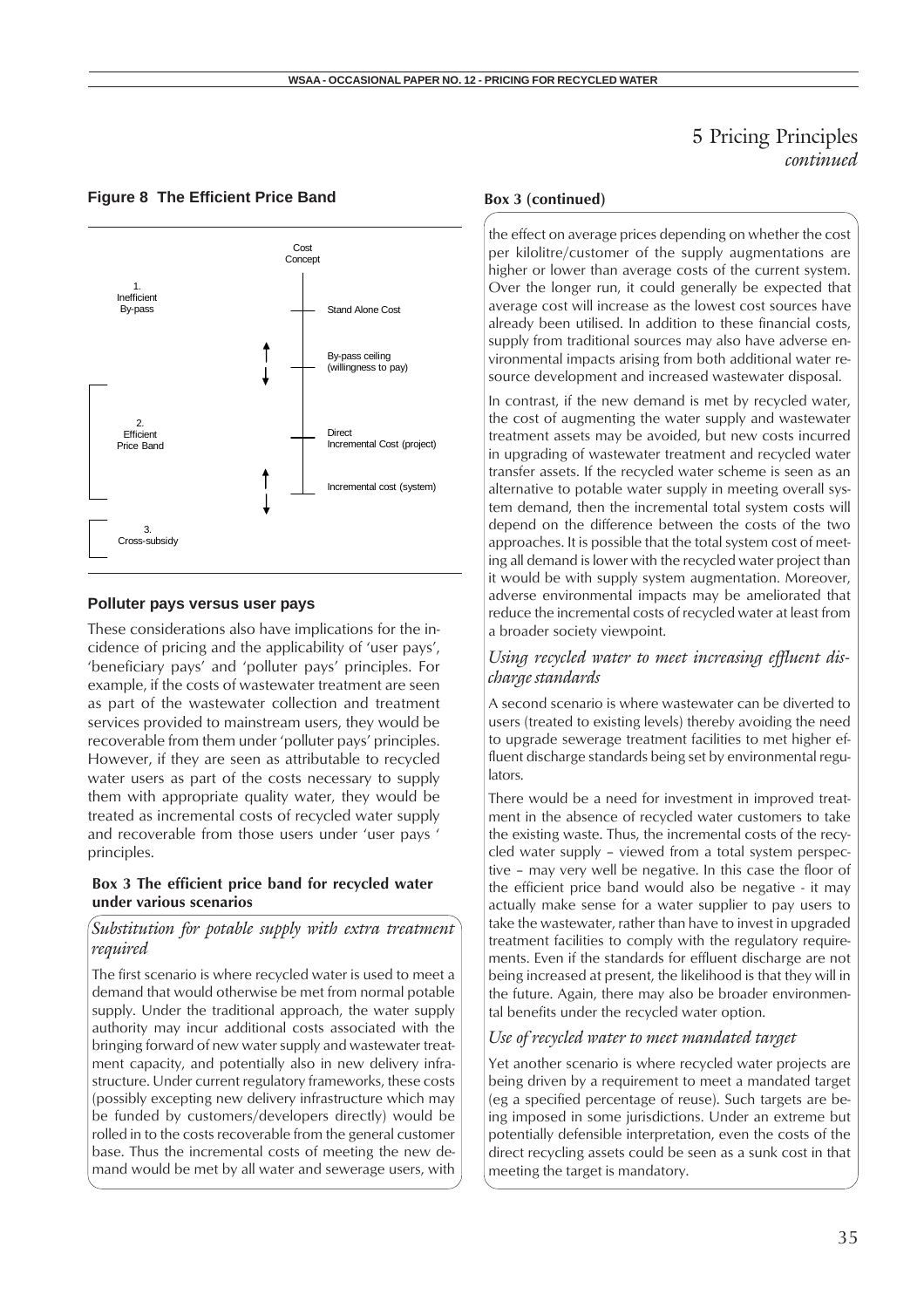## **Beneficiary pays**

To the extent that the recycled water projects bestow benefits on other parties (eg environmental benefits) a case could be made under 'beneficiary pays' principles for a contribution from the broader community (ie taxpayers) or from the overall customer base. This is really an issue about starting points. If we view the problem as starting with a degraded environment, then the wider community benefits from the recycling project, and may sensibly be a participant in covering the incremental costs of the project – under a 'beneficiary pays' principle. On the other hand, if the starting point is a less degraded environment that has been or will be made or kept worse without the recycling scheme, then a 'polluter pays' logic is more likely to emerge.

In terms of economic principles, there is not a uniquely correct resolution to this problem. As with the earlier discussion of Baumol-Willig bounds, there is a range of cost allocations that might justify the recycling scheme, benefit at least one of the groups and have no group worse off.

### **Provision of joint products**

Indeed, if there is a broader triple bottom line justification, then it may be more appropriate to view the recycling activity as delivering multiple services (joint products) to multiple 'customers' (some as direct parties to a supply contract, others not) – with a need, explicitly or implicitly, to recover enough from this set of beneficiaries to justify the costs. Indeed, this way of looking at the problem is fundamental to finding a sound resolution in the form of an approach to pricing that delivers efficient outcomes. This formulation of the problem leads directly back to the principles developed earlier, with analogous bands for cost allocation across these 'customers'.

### **System wide perspective**

The point here is that any rules for the attribution and recovery of costs of recycled water projects need to take a system-wide perspective in seeking to meet the dual objectives of efficiency and revenue adequacy.

Thus the cost of producing recycled water (ie treating water to the standard required for use) could be viewed as a 'system-wide' cost akin to an augmentation of a dam and part of the costs attributable to all system users, reflecting growth in demand to which all consumers contribute. After all, no-one would suggest that the costs of a new dam should be attributed to the last set of new demand that triggers the need for the capacity expansion. The cost of then transporting this water to end users may however be seen more as directly attributable to those users to reflect the differential locational costs of supply.

#### **Subsidy free if revenue covers incremental cost**

Provided that revenue from a service is covering at least the incremental costs of providing that service, it can be said to be subsidy-free. This implies that even if a recycled water project does not generate sufficient revenue from recycled water users to cover the total (accounted) costs of the project it may still be financially viable for the water supply authority from a system viewpoint. Where there are sufficient cost offsets, it would then be appropriate (and efficient) for all customers to contribute to the costs, rather than forego the project.

### **CSOs**

However, where the project is not financially justified from the authority's point of view (but is potentially economically justified because of positive environmental impacts and/or is otherwise deemed appropriate and/or mandated), there is an in-principle case that it be considered a community service obligation. If this cost is instead recovered from the general customer base as a 'cost of doing business', then consideration needs to be given to how this affects the efficient price band for those customers. This approach may only be sustainable because of the monopoly provision of water and sewerage services by the authority. This has implications when these services themselves may become subject to competition via third party access (discussed in more detail in the next chapter).

## 5.4 Pricing methodologies

Against the background of these principles, a number of alternative approaches to pricing of recycled water can be assessed.

## 5.4.1 Willingness to pay

Under this approach, prices for recycled water are essentially set on the basis of "what the market will bear", or the 'bypass ceiling price', rather than with reference to the cost of supply, other than the requirement to cover system incremental costs (unless the project is mandated anyway).

As discussed above, this is one variant of stand-alone cost that seeks to extract all the 'consumer surplus' or value placed by users on utilising the recycled water. It will generally entail price discrimination between users, or groups of users, as some will be prepared to pay more than others. In some cases, this may require different prices for different users of the same recycled water (eg where recycled water from a treatment plant is used by one or more of industrial, agricultural and residential users.

While often seen as an exploitation of market power, this may in fact be an economically efficient means of recovering the costs of supplying recycled water.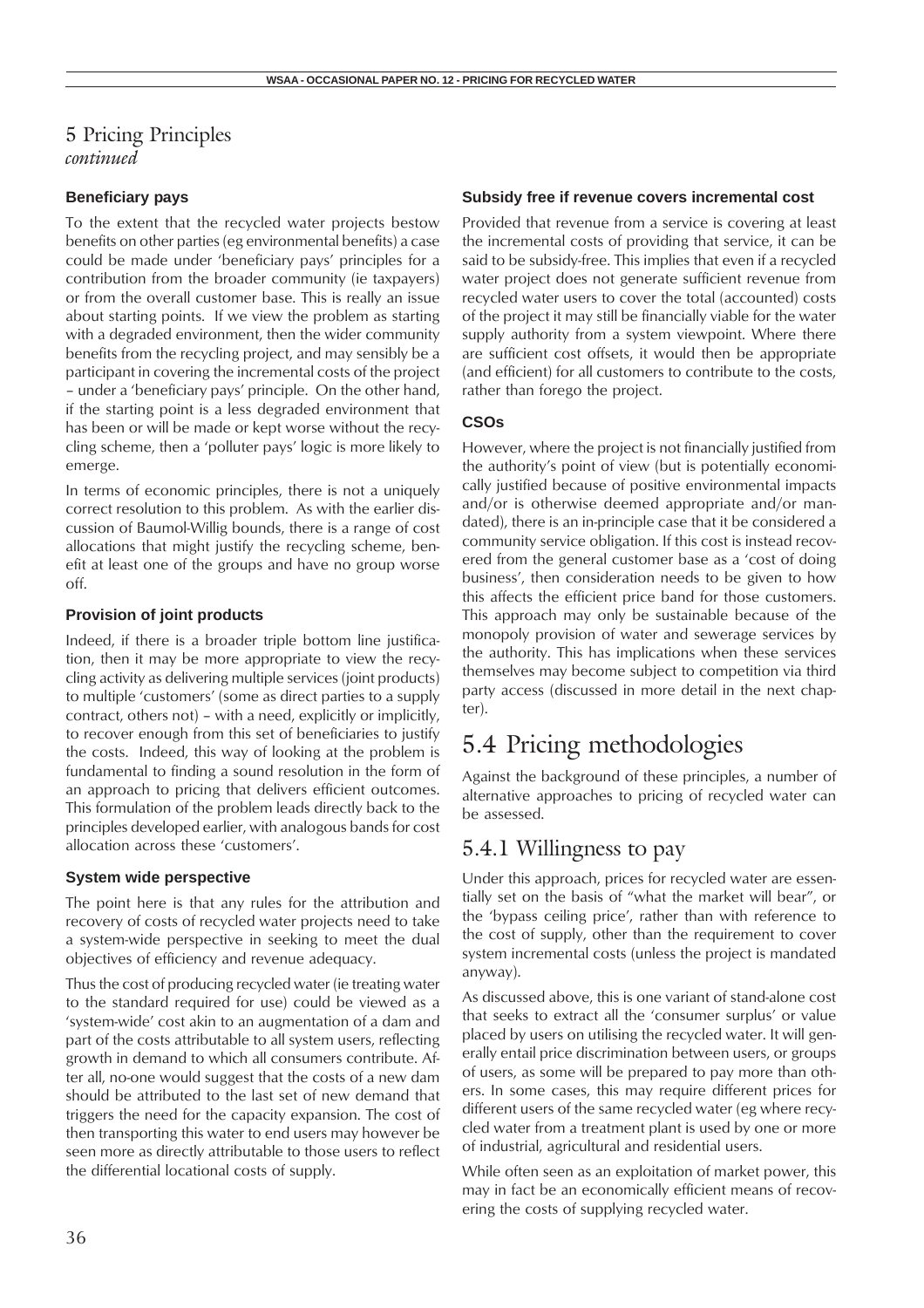### 5 Pricing Principles *continued*

In practice, discovering 'willingness to pay' is likely to be an iterative process. It is also likely that 'willingness to pay' will change over time in line with growing acceptance of recycled water, increases in the price and/or availability of potable water and other factors as discussed in chapter 3.

## 5.4.2 Defined percentage of potable price

There are a number of variants of this approach.

#### **Arbitrary percentage of potable price**

One is to simply set the price for recycled water as some arbitrary percentage (eg 50%) of the current potable price, in recognition of the fact that users will generally (but not always) require some discount for the usually lower quality and restrictions associated with recycled water.

While administratively simple, one problem with this approach is that it might result in prices outside the efficient price band. It is possible, for example, that the proportion will be set too high, choking off demand even though users would have been prepared to pay a price that at least covered the incremental costs of supply. It is also possible for the proportion to be set too low, encouraging excessive demand that does not cover its incremental cost.

### **Subsidies and second best**

As noted previously, a number of commentators have suggested that the use of recycled water has been impeded by the availability of subsidised potable and irrigation water alternatives. In accordance with the economic theory of 'second-best'<sup>21</sup>, it is then argued that recycled water should also be subsidised in order that efficient choices between alternative sources of water are not distorted.

A risk with this approach, however, is that low prices for recycled water may be locked in through long-term contracts while any subsidies for potable and irrigation water are phased out, leaving opposite distortions in the future. Another problem is that water, from whatever source, is but one input into a production process and that subsidised water can distort the choice of technology towards water intensity and also result in excess resources being allocated to water intensive economic activities.

#### **Risk of locking in inappropriately low prices**

This highlights the general issue that basing the recycled water price on the current potable price at the time of contract formation may become increasingly inappropriate over time, particularly if the price of potable water increases significantly (as suggested by current policy directions). This may give rise to concerns that an increasingly valuable resource is being "given away" to private interests – particularly if contracts for supply extend well into the future and/or recycled water users have rights to on-sell or trade the recycled water.

One alternative is to link the price of recycled water to the price of potable water, so that increases in the price of potable water automatically feed through into prices of recycled water. However, this may expose users to considerable risk given that the supply authority may have the ability to set its potable water price and/or future movements in price may become highly uncertain.

### 5.4.3 Full commercial return on project

This approach seeks a full economic return on the recycled water project in its own right (covering a commercial rate of return on all assets associated with the project, operating and maintenance cost etc) directly from recycled water users.

The ability to do so will depend heavily on the willingness of users to pay relative to the direct costs associated with the specific project. In practice, many recycled water projects have to date been unable to achieve this. It could be expected, however that more recycled projects will become commercially viable in their own right as recycled water becomes more accepted and as the price and scarcity of alternative water sources increases.

In any event, it is not necessarily appropriate to seek full commercial returns on a discrete project basis – this gets back to which costs are appropriate to attribute to recycled users. Attempts to recover the full costs of the individual project may in effect result in prices above the efficient price band (ie above the recycled water users' willingness to pay). This might result in recycled water projects not proceeding even though they would benefit the water authority and its existing customers, particularly over the longer term.

To an extent this problem can be addressed by defining the project in terms of the incremental system activities, including consequential changes in the non-recycled system. This essentially results in the floor-ceiling price band solution discussed below.

<sup>&</sup>lt;sup>21</sup> 'Second best' relative to the textbook 'first best' solution of removing the subsidies. The theory does not however, establish that matching subsidies is necessarily more efficient, than ignoring them. There are situations in which matching subsidies results in a less efficient resource use outcome.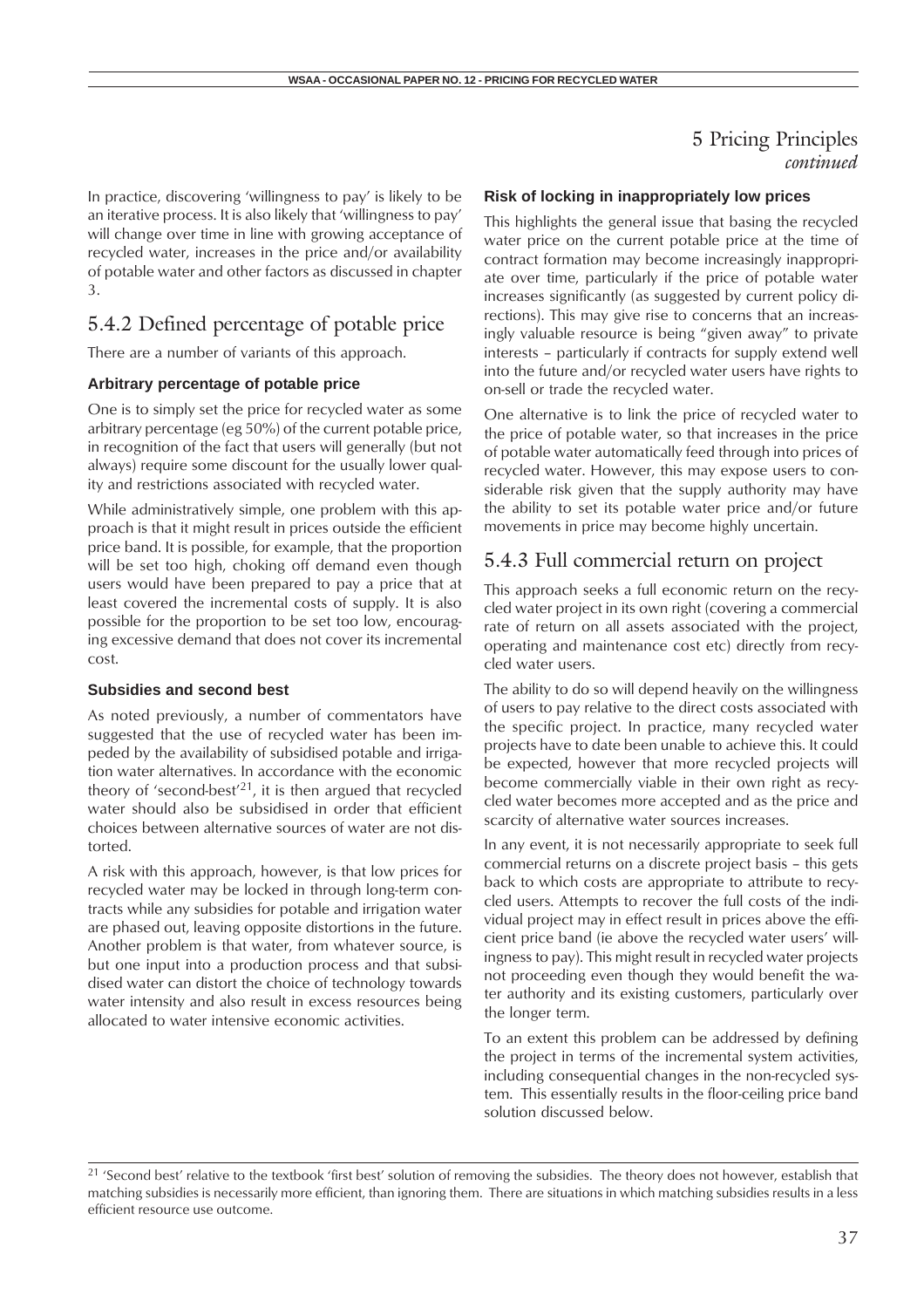5 Pricing Principles *continued*

## 5.4.4 Fully allocated/distributed cost

A fully distributed cost approach involves allocating the total cost of a business to the different services it provides, including those costs not directly attributable to particular activities.

In usual circumstances the fully distributed cost of a service will lie somewhere between incremental cost and standalone cost, depending on the allocation of joint/common costs.

In applying fully a allocated/distributed cost approach to a water supply system that includes recycled water, the outcome may vary widely depending on the categorisation of costs as either directly attributable to recycled and/ or mainstream users and which costs are treated as joint or common to the whole system.

The application of 'rules of thumb' for allocating the joint costs between recycled and other customer groups without reference to willingness to pay may run a very real risk of pricing recycled users out of the market.

To date, typically there has been little attempt to include a contribution towards the common costs of the mainstream water and sewerage network in the prices of recycled water because of constraints on willingness to pay. However in principle there is no reason why such a contribution may not be sought in future as acceptance and willingness to pay increases.

Provided this method yields a solution within the price bands discussed below, it may offer a rationale for the choice of a price point within these bands – it resolves an arbitrariness – but attempting to do so via hard and fast rules may undermine the effective ability to exercise discretion as part of the cultivation of market demand. The effect may be to reduce dynamic efficiency.

## 5.4.5 Floor-Ceiling price bands

Under this approach, prices are set in the band between incremental cost and stand-alone cost or bypass price ceiling, consistent with the principles discussed previously. Indeed, some of the models discussed above may yield outcomes consistent with the efficient price band.

While consideration of what the relevant floor and ceiling prices may be in relation to the specific recycling project in question can provide useful information within which to frame negotiations, there may be a large gap between the floor and ceiling price and hence many alternative price structures consistent with this approach. Therefore, some further principles and judgments are required to determine where within the band prices are set.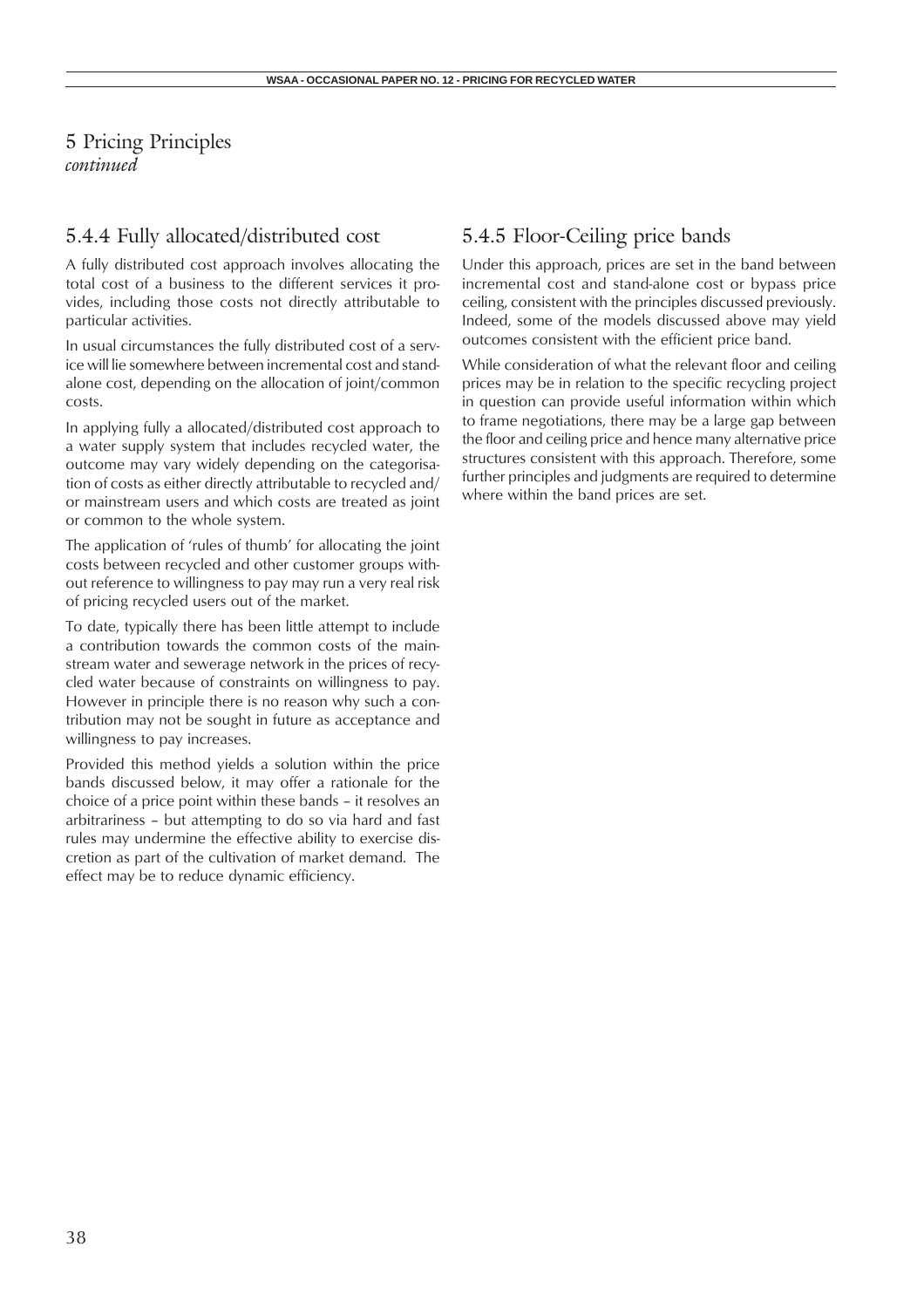## 6.1 Key considerations in setting the level of recycled water prices

While the principles discussed above provide some broad guidance for the pricing of recycled water, and will generally provide some bounds within which prices should be set or negotiated, they nevertheless leave significant room for judgment or other considerations in determining specific prices to apply in practice (eg where within the efficient pricing band prices should be set). The following discussion identifies some of the key considerations to be addressed in developing approaches to pricing recycled water in practice.

## 6.1.1 Interrelationship with prices and revenues for other services

A key theme of this paper is that, from an economy wide or social perspective, the pricing of recycled water cannot be sensibly addressed in isolation – it needs to be seen within the context of other services provided by the industry. This is because the introduction of a recycled water project can reduce costs of supplying fresh water (particularly in relation to the need for new capacity), of treating wastewater and the impact on the environment.

### **Price of substitutes**

Perhaps the most frequently cited interrelationship is that of the pricing of recycled water and its direct substitutes – potable water or irrigation water. As was discussed earlier, the perceived subsidisation of potable and irrigation water has led to calls for recycled water to also be subsidised so as to provide better signals to users as to the true relative costs of these alternatives.

While the existence of subsidised alternatives (eg where the price of water does not incorporate externality costs associated with the diversion and use of water) may provide some justification for departing from full marginal cost pricing for recycled water, at least in the short term, several considerations suggest caution with such a policy. A key policy question that decision makers face in these circumstances is whether to purposely introduce another distorted price knowing that (a) this could be a temporary fix or (b) worse than that, it might end up impeding progress towards the removal of the other distortions.

The first best response, in terms of economic pricing principles, is to remove the original distortion by eliminating any subsidies for potable and irrigation water, rather than to introduce a further distortion by subsidising recycled water. Encouraging excessive use of recycled water (as arguably occurred at Rouse Hill) may itself result in adverse impacts associated with salinity, wastewater disposal etc. As observed earlier, COAG and other reforms are leading to more efficient pricing for water and progressive removal of subsidies, and there is a strong expectation of further increases in water prices in the future in some systems. This suggests an approach of pricing for recycled water in a way that broadly tracks the prices of substitutes, but not locking in artificially low prices for a long time into the future.

This does not mean that 'demonstration sites' and 'loss leading' pricing cannot have a legitimate function, where there is an acceptance barrier that might take time to eliminate – though the risks should be recognised and subject to a sound 'business' case.

### **Overall revenue requirement**

Another link between prices for recycled water and mainstream services comes via the process for recovering the overall costs or revenue requirements for the water business, whereby any financial deficit on an individual recycled water project is often then rolled in (perhaps with a lag) to the revenue to be recovered from the general customer base. Thus, to the extent that regulators allow the costs of recycled water projects to be included in the cost base, any shortfall in funding from recycled water users not offset by other savings would flow through to higher water and sewerage charges in the next period. If this were not the case, the substitution of recycled water for existing potable water use could result in the loss of revenue associated with the potable water user – including a contribution to the joint/common costs of the system, raising questions about revenue adequacy. Provided that these arrangements leave the mix of service prices within the Baumol-Willig bands, the outcome can still be efficient and financially viable.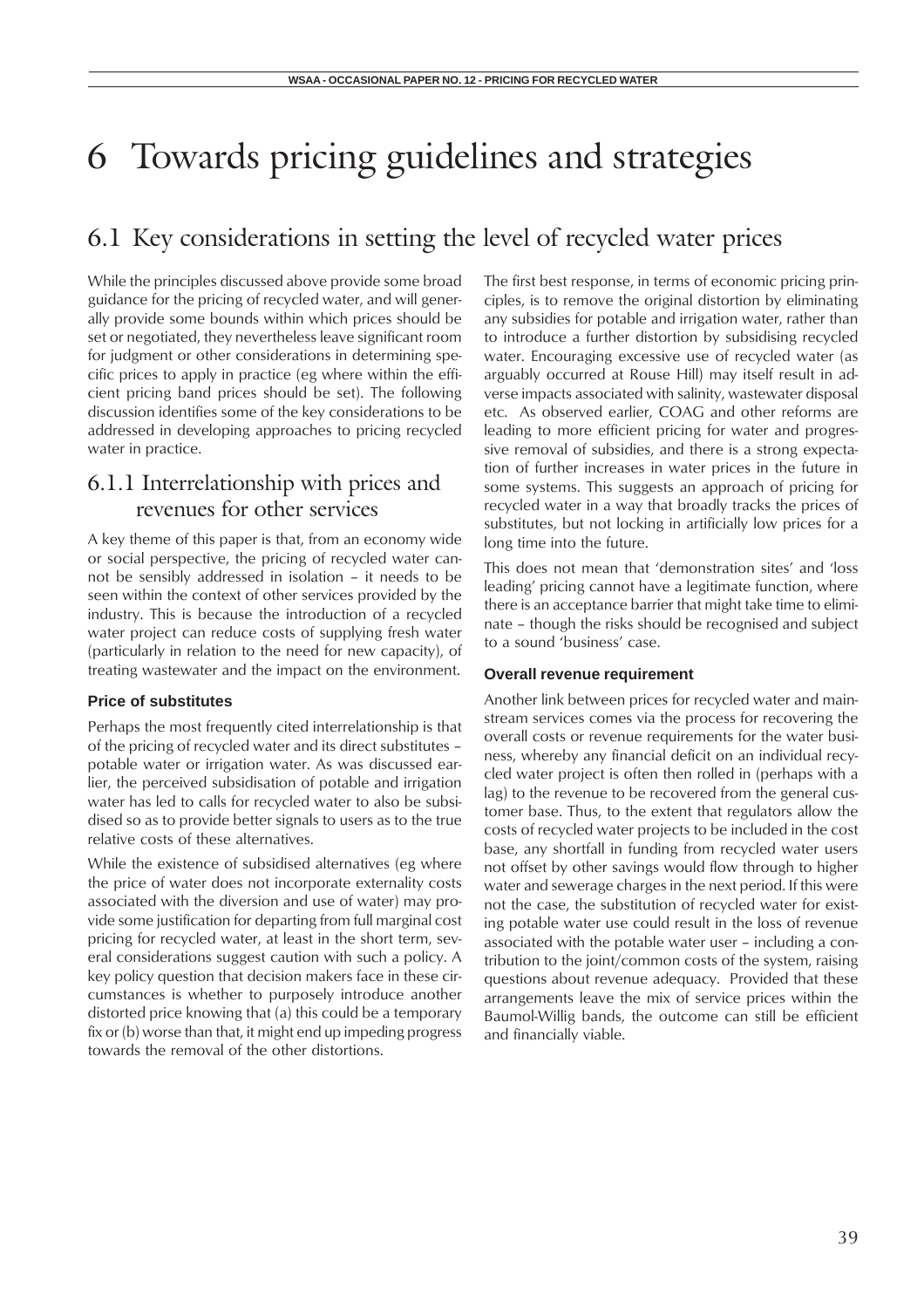### **Impact on general customer base**

Where the supply of recycled water represents a relatively small proportion of the total supply, and where financial deficits are low (because recycled water users have a relatively high willingness to pay and/or because the schemes do in fact represent the most cost-efficient means of meeting demand) then the impacts on prices for the general customer base are likely to be small (ie little or no subsidy is needed for the project).

In general, where there is potentially significant loss of revenue from existing potable water customers, where recycled water is a larger share of total supply, and where recycled water schemes are being mandated because of benefits that fall outside the authority and its customers), then the price impacts on potable water customers may be significant. Where the general customer base is captive to an incumbent monopoly supplier, these costs will be ultimately borne by those customers. However, as is discussed in more detail below, if there are opportunities for by-pass via competition from alternative supplies, a 'stranded asset' risk may emerge for the water authority.

## 6.1.2 Commercial, market development and risk management strategies

### **Long term strategies to grow market**

The market for recycled water (and that for bio-solids as a possible by-product) is still in its infancy. This needs to be reflected in approaches to pricing. In particular, pricing of recycled water needs to address commercial, market development and risk management considerations, rather than a mechanistic application of an inflexible methodology.

In the early stages of this market, recycled water schemes are often characterised by significant uncertainties and inherent conservatism on the part of users or potential users. For water authorities, this translates to significant risk in forecasting the extent and speed of uptake of demand for recycled water and, as a result, in commitment to significant up-front investments.

The state of the market is likely to be a key determinant of whether prices are set at the lower end of the efficient price band (ie just covering system incremental costs) or towards the higher end (where recycled water users make an increasing contribution to joint/common costs). Such judgments, however, will need to be made on a case-bycase basis.

In making such decisions, it would seem sensible to take a long-term view or strategy that plans to help grow the recycled water market and thereby maximises throughput over time to enable recovery of the cost of the assets over their lives. Commercial judgments will be important here. In some cases this might suggest erring on the side of lower rather than higher prices in the early stages of a market (eg where recycled water is to be used in new uses) in order to encourage first comers as a way of engendering broader market confidence. In other cases, where the use of recycled water in particular uses or locations is already well accepted, higher prices may be more readily achievable. In this sense, the upper bound or bypass ceiling determined by willingness to pay can itself be significantly influenced by the actions of the water authority in its marketing and consultation activities.

In the early stages of a project, there is likely to be a 'surplus' supply of recycled water relative to demand. Over time, however, if demand can be cultivated, competition for the recycled water resource may emerge, implying a greater scarcity value and higher willingness to pay. Clearly, development of the market is in the interests of both the water authority in recovering its costs and also ultimately of potable water customers in minimising any financial burden of funding projects that generate significant deficits or whose future might be threatened.

### **Risks to water authorities**

There are nevertheless likely to be some significant risks for water authorities (and hence their customers) associated with many recycled water projects. Such risks should of course be factored into cost-benefit and financial assessments as part of evaluation of the project in the first place. In some cases, of course, the high risks may (appropriately) render the project non-viable.

#### **Stranded assets**

These include the risks of 'stranded assets' reflecting the fact that recycled water projects may entail commitment to substantial capital investments – both by the water authority and by the recycled water user – that are dependent on the other. Thus the recovery of costs of treatment plant and distribution assets installed by a water authority may depend on the development and maintenance of a given level of demand for recycled water. For some forms of water recycling these risks can be exacerbated by the rate of technology development that could undermine the competitiveness of even a recent technology.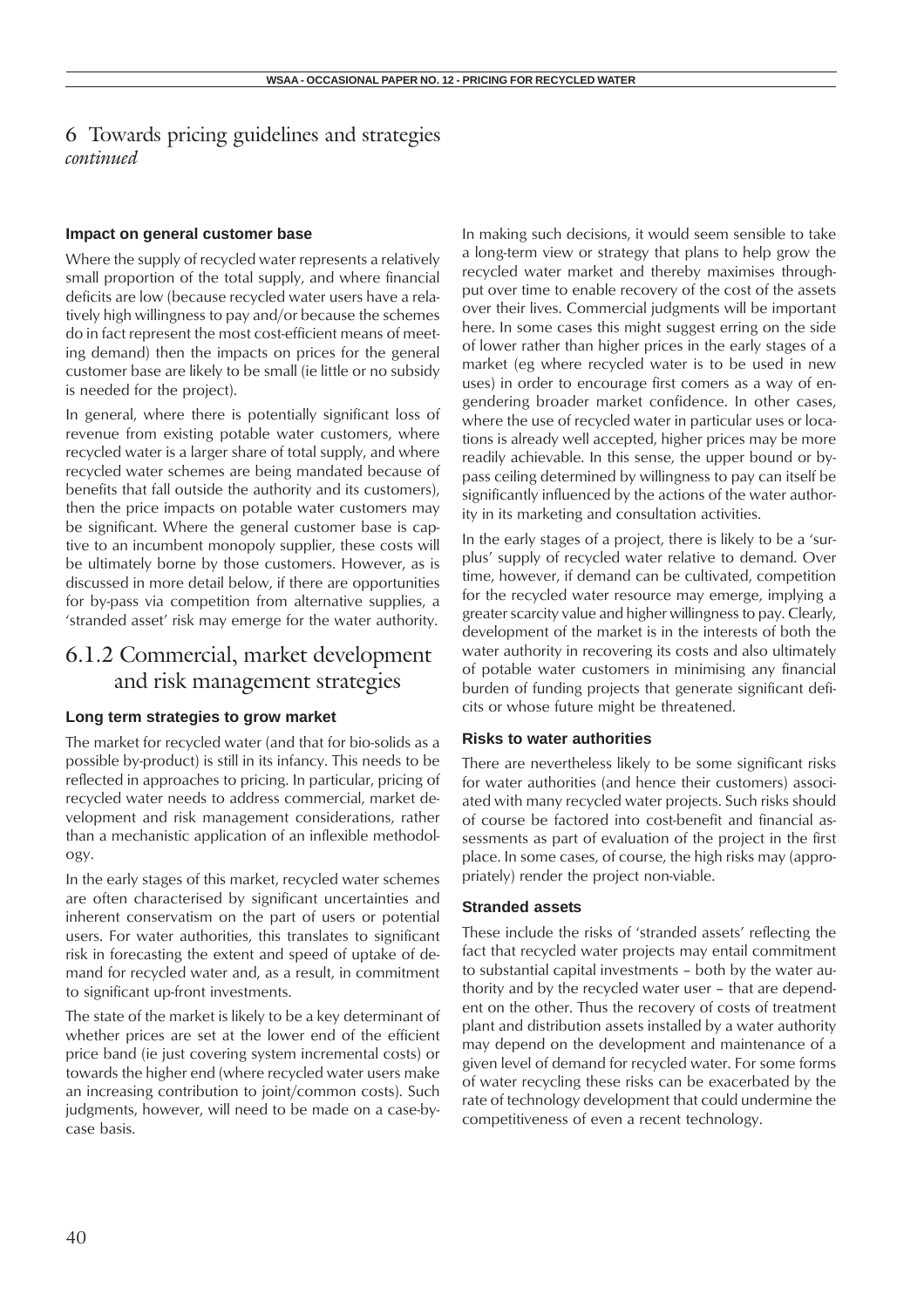Moreover, if users stop taking recycled water, and the authority cannot find an alternative market, it may be left with the problem of how to dispose of the additional wastewater – and the cost of doing so. For example, a water recycling project may be built as part of a total water cycle management approach. Because of the recycling project, there is less capacity to deal with the treatment of unwanted wastewater. However, if demand for the recycled water ceases, the wastewater needs to be diverted to the wastewater treatment plant which may then have insufficient capacity to appropriately treat the wastewater before disposal. This is particularly likely where the planned uses for the recycled water involved substantial use that would not return ultimately through the sewerage system – such as irrigation usage.

For water users also, recovery of investments in production assets that utilise recycled water may depend on the ongoing supply and cost of recycled water.

### **Potential liability**

Another risk relates to potential liability in the event of inappropriate use of recycled water that results in adverse public health or environmental outcomes – mirrored by the risk to users of such adverse outcomes.

Long-term contracts for supply represent one way of managing some of these risks and providing some certainty and stability. In this regard it has been suggested that it is important that a positive price be paid for reclaimed water from a legal point of view in order that the provision of such water constitute a legal contract<sup>22</sup>. Arguably however, if the water authority actually paid the recycled water customer to take the wastewater, this could be presented as the recycler performing a waste treatment service for the water utility.

### **Commercial contracts to manage risk**

This again highlights the earlier observation that, particularly in the early stages of the recycled water market, the price setting context is likely to be one of commercial negotiation between the utility and potential users of recycled water. This stands in contrast to one of determining a tariff for a generally homogeneous water/wastewater service supplied through an integrated network. In this sense, the 'price' for recycled water needs to be seen in the context of the overall supply agreement as a mechanism for managing risk over the life of the project. Take or pay contracts with variable take are common in long term contracts where both parties are subject to sunk costs and opportunistic behaviour.

Some of the key issues that arise here in considering the price of recycled water include not simply the initial price for taking recycled water but also the length of the contract, the provisions for adjustments to prices (ie a price path) during the contract, and the rights of ownership attaching to the recycled water. Contracts would also need to be consistent with competition policy principles.

As noted in chapter 4, typically contracts for the supply of recycled water have been set for ten years or more, often at zero or low prices. Long-term contracts are an appropriate means of managing risk, particularly for recycled water schemes where the scheme involves commitment to capital assets where there are few or no alternative uses/users for the recycled water should contract customers cease taking it. However, locking in artificially low prices for recycled water for a long time into the future may result in significant windfall gains to recycled water users if the value of this resource increases significantly over time.

### **Property rights**

A related issue here is whether the supply of recycled water connotes ownership of the resource and whether the recycled water user has the right to re-sell the product. Property rights over recycled water may be less clear than those for water. From a pricing point of view this is also important because ability to charge different users according to what they are willing to pay – and potentially the viability of the project - will be substantially undermined if a user has the ability to on-sell. The ability to on-sell though is an important method of introducing competition through the development of secondary markets. Restrictions on resale may be inconsistent with the Trade Practices Act, although in this case there may be issues relating to public health and safety that dictate the need for a direct contractual relationship between the supplier and the user.

### **Capital contributions**

Another means of managing risk is the levying of up-front payments or capital contributions to the funding of the infrastructure. This has been a common practice in a number of areas. Inclusion of early termination payments into a recycled water supply agreement can also help a water authority manage the risks of stranded assets. Take or pay provisions are also an important method of reducing demand risk, although price will be lower in order to compensate the customer for bearing this risk.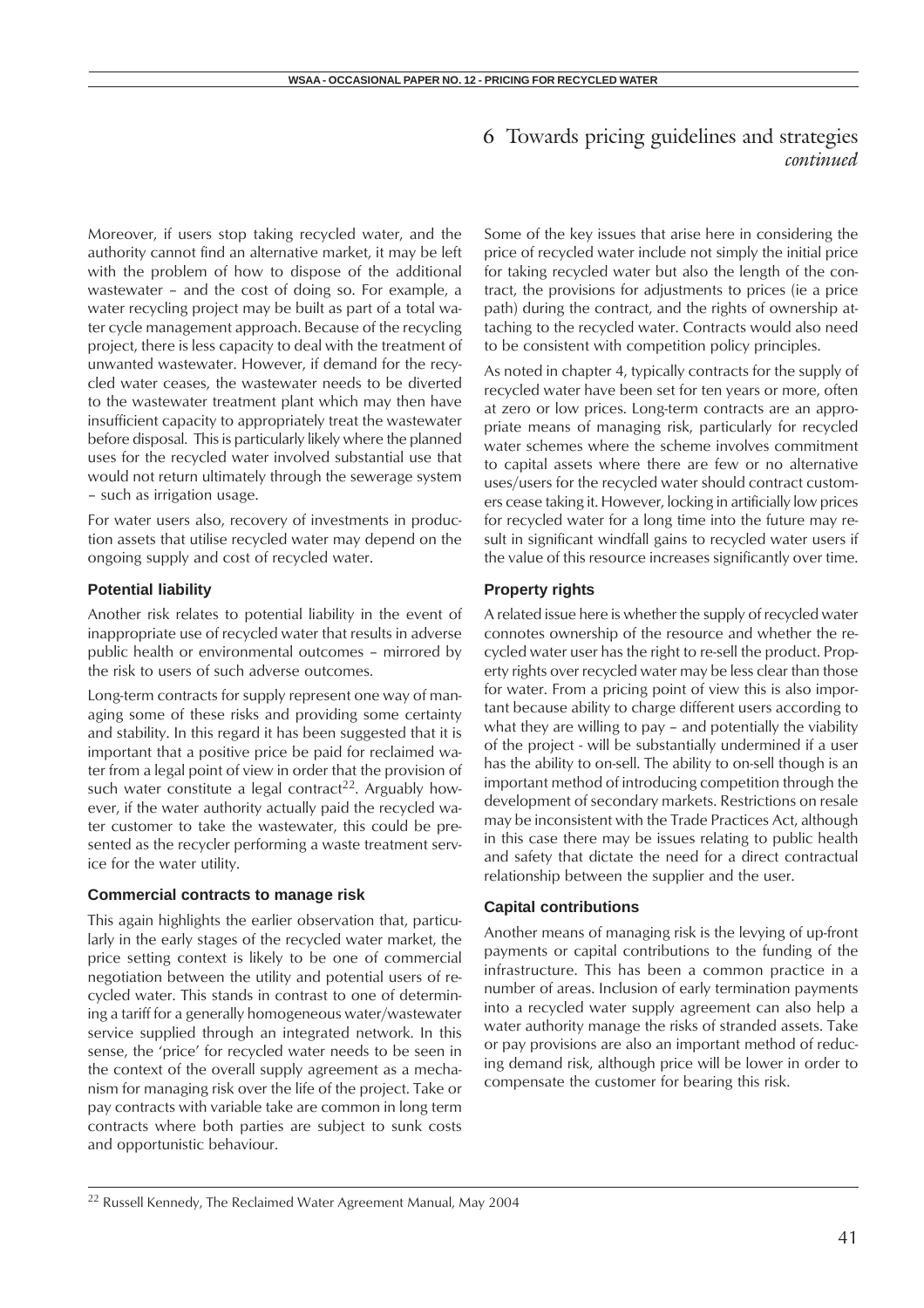## 6.1.3 Mandated recycling targets versus 'voluntary' or 'commercial' schemes

The brief for this project specifically require consideration of the implications for pricing of different drivers of the use of recycled water and in particular if recycled water is offered voluntarily by the water supplier as an alternative product or is being undertaken in response to a regulatory target.

### **Cost effective means of meeting voluntary targets**

In the absence of mandated regulatory targets for reuse (such as the 20% target for metropolitan Melbourne espoused by the Victorian Government), a water authority pursuing its commercial interests would have incentives to implement recycled water solutions only where these added to the profitability of the utility. That is, a recycling scheme would only be introduced if it represented the most efficient long-term option for balancing supply and demand while meeting its general regulatory obligations (eg effluent discharge licence conditions). In effect, the cost of the next best alternative means of supplying – or saving – a unit of demand represents the value of the recycled water to the authority (and is the maximum price an authority would pay if purchasing a recycled water service from another party).

### **Revenue adequacy**

From an efficiency viewpoint the prices for recycled water – and indeed for water and sewage services – should be set to fall within their relevant efficient price bands while together recovering the overall costs of the business.

Significantly, however, as discussed previously, this does not necessarily imply that prices for recycled water should be set in a way that recovers the 'full economic costs' of the specific project solely from recycled water users. Rather, the extent to which a project recovers its own financial costs will depend on how far towards the bypass price ceiling prices are set and how the resultant revenue compares to the financial cost of the project.

### **Social benefits can justify subsidy**

Clearly, many recycling projects to date have been encouraged by governments and would not have been undertaken by the water authority on its own volition because they are not justified solely in terms of the costs and benefits accruing to the authority and its customers (as customers). Implicitly at least, there are seen to be broader (social) benefits (eg improved environmental outcomes) that justify the difference – and which could be cited in support for a case for explicit government subsidy ideally as a community service obligation.

### **Targets may lower the floor price**

While an assessment of the merits of such policies is beyond the scope of this project, the fact remains that such schemes may impose additional costs on water authorities and their customers relative to alternative approaches to balancing supply and demand. This does not alter the basic principles for pricing of recycled water (and other services). It may, however, lower the floor of the efficient price band for recycled water users (since all costs associated with meeting the recycled water use target could be viewed as 'sunk'). The existence of specific targets may also give strong incentives for potential users to understate their willingness to pay if they anticipate that the authority will have to proceed with the scheme anyway in order to comply.

### **Passing costs to general customer base**

A possible consequence is that where projects are primarily driven by the need to meet regulatory targets, there is a greater likelihood that more of the costs will be passed onto the general customer base. In the absence of direct government funding (see below), it would be appropriate that regulators accept the costs of mandatory schemes (provided the projects undertaken are the most efficient way of meeting the targets) as a legitimate 'cost of doing business'. To the extent that the schemes are seen as providing a broad public benefit (eg improved environmental outcomes), such an approach might also be seen as consistent with a 'beneficiary pays' principle.

The broad customer base may be seen as a reasonable proxy for the 'public' – except that water use varies significantly across customer groups. In some cases, of course, there may be a significant mismatch between those who consume water and sewerage services and those who are most impacted by environmental impacts downstream of these activities. Moreover, unless care is taken to square this with policies towards competition (eg third party access conditions), the transfer of costs to the broad customer base raises potential for inefficient outcomes and commercial risks to water authorities (see below).

### **Direct funding through CSOs**

Alternatively, water authorities may legitimately seek direct funding from government for such schemes as a 'community service obligation' (CSO). The recycling projects could be interpreted as supplying an environmental service appropriately charged to the beneficiary – the general public. This approach too may have problems as different levels of subsidy are provided to schemes based on whether they are classified as 'commercial' or 'mandated' or whether they are scheduled for implementation before or after reaching the target.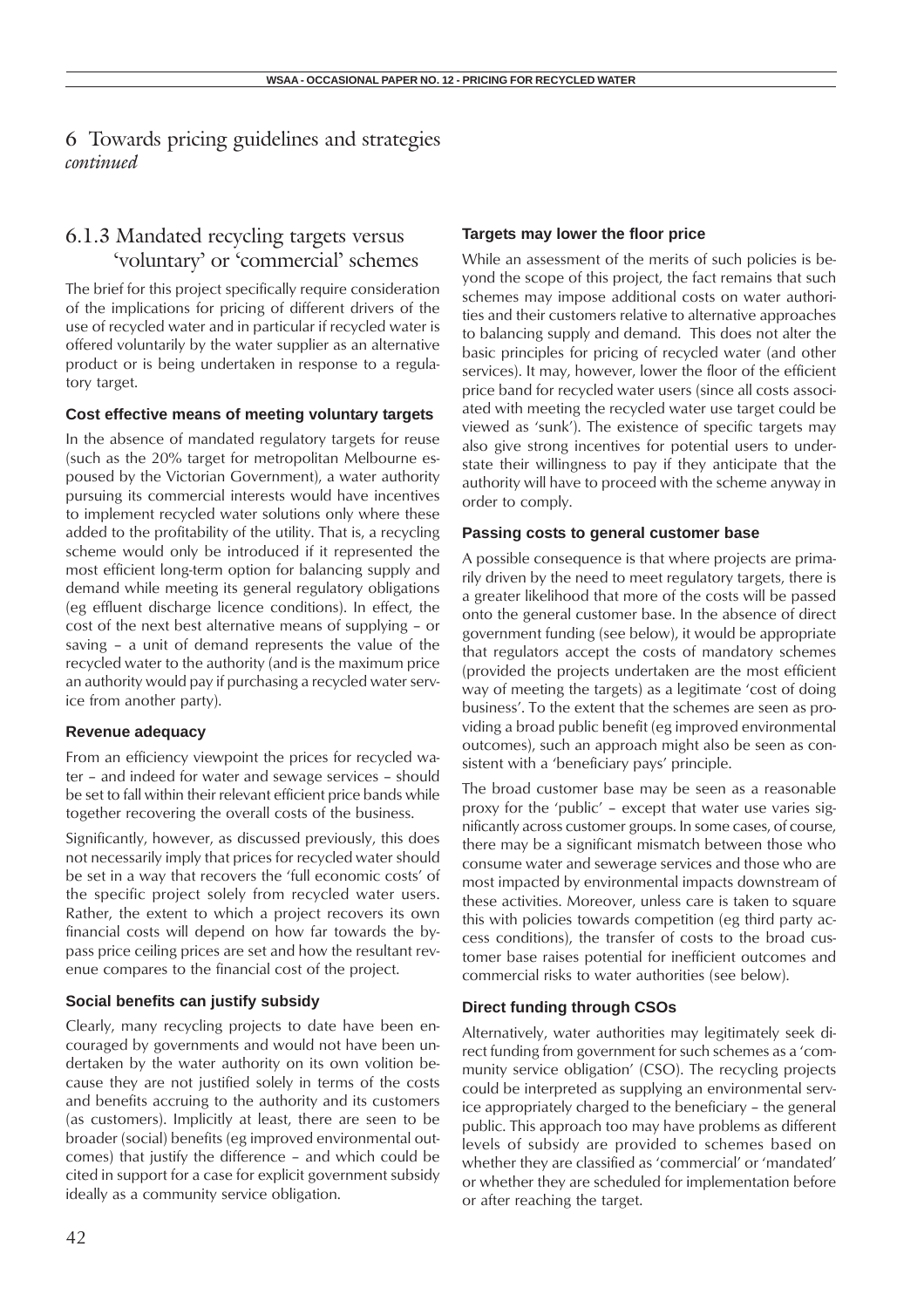## 6.1.4 Competitive sustainability and third party access

The principles and guidelines for pricing recycled water – and hence other services – also need to be robust to changes in the regulatory and competitive environment, particularly the increasing prospect of competition in supplying services traditionally provided by vertically-integrated monopoly suppliers.

While the water and sewerage industry has not been subject to the restructuring and competitive market reforms that governments have undertaken in the energy, transport and telecommunications sectors, it nevertheless is subject to the general provisions of competition legislation.

#### **Competition through access**

In particular, Part IIIA of the Trade Practices Act establishes a national access regime whereby new entrants in contestable segments of the industry may be able to compete with incumbent suppliers by gaining access to the services provided by the 'bottleneck' facilities characterised by natural monopoly (eg trunk mains). Indeed, the National Competition Council has recently issued a draft recommendation to accept an application for an access declaration by a private firm to Sydney Water's sewerage network (see Box 4).

### **Box 4 Third party access in the water and sewerage industry**

Services Sydney, a private infrastructure development company has for some years been canvassing a proposal for wastewater treatment and management known as Sustaining the City. The key elements of its proposal claimed to offer significant environmental benefits are:

- The establishment of a state-of-the-art water reclamation plant with integrated biosolids handling and additional wet weather overflow storage facilities;
- New trunk main sewers for the transmission of sewage to interconnect with Sydney Water's reticulation network at points just before the main trunk sewers connect with each of the North Head, Bondi and Malabar sewage treatment plants; and
- The construction of water conduits to return tertiary treated water to Sydney's catchment dams or for other uses such as agricultural or environmental flows.

In March 2004 Services Sydney submitted an application to the NCC for third party access to Sydney Water's wastewater infrastructure under Part 3A of the Trade Practices Act in order to be able to compete for the provision of retail sewage collection services in Sydney. This part of the Act enshrines the national access regime designed to promote competition in upstream or downstream markets by providing rights of access to monopoly 'bottleneck' infrastructure (such as transmission grids).

Under the Act, a service can only be 'declared' if:

- Access, or increased access, to the service would promote competition in at least one market other than the market for the service;
- It would be uneconomical for anyone to develop another facility to provide the service;
- The facility is of national significance (having regard to the size of the facility, the importance of the facility to constitutional trade or commerce, and the importance of the facility to the national economy);
- Access to the service can be provided without undue risk to human health or safety; Access to the service is not already the subject of an effective access regime; and
- Access to the service would not be contrary to the public interest.

If a service is declared, the access seeker has the right to negotiate terms and conditions for access with the facility owner. If agreement cannot be reached, the access seeker can seek binding determination by the ACCC.

In its draft recommendation in August 2004, the NCC found that the criteria were met and recommended that the nominated services for the transportation of sewage and for connection of new sewers be declared for a period of 15 years.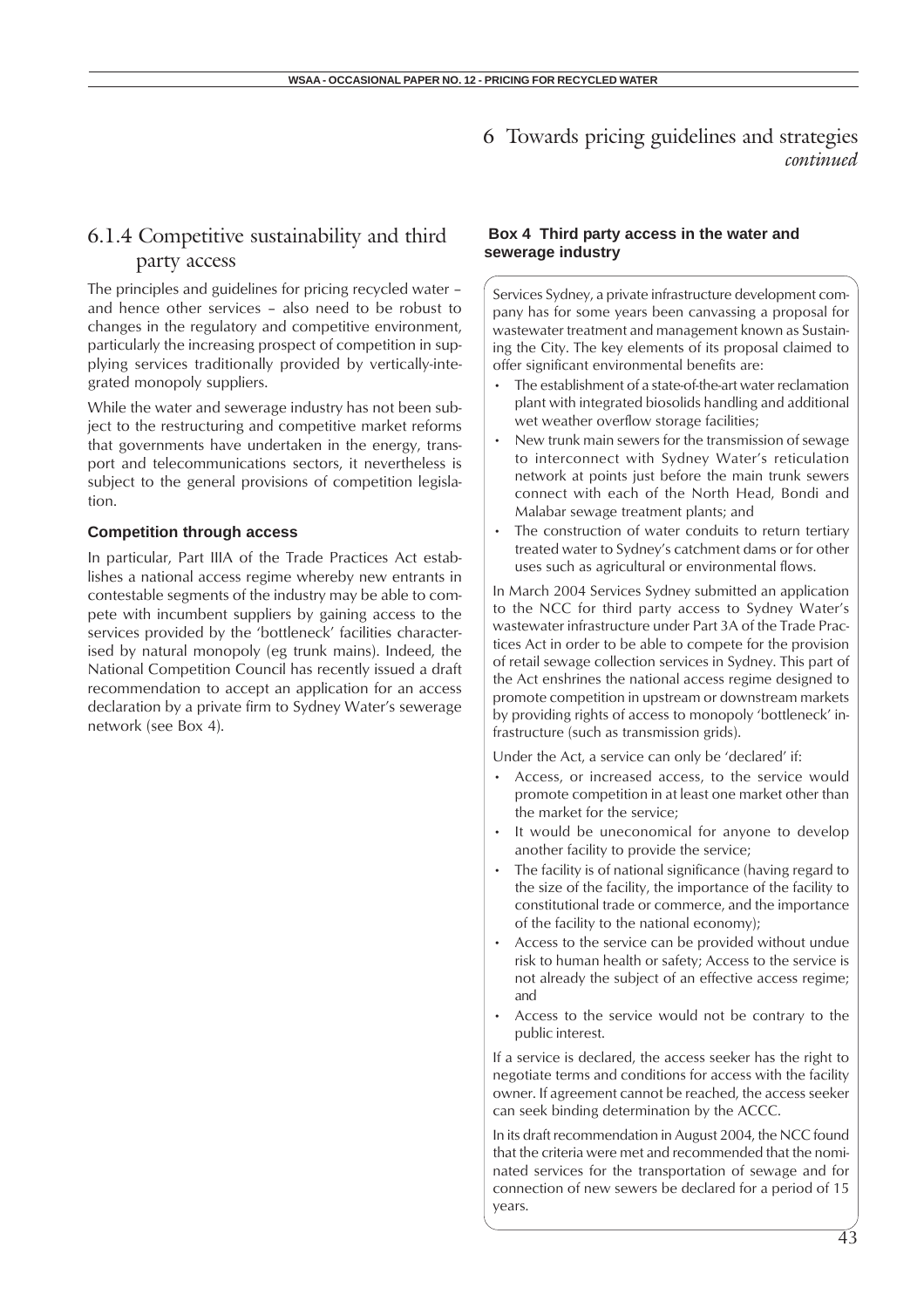The real prospect of competition from new entrants has potentially far-reaching implications for the incumbent water suppliers in the industry<sup>23</sup>. In particular, the key issues raised by the possibility of access concern the existence and sustainability of cross-subsidies and interaction with the regulatory regime.

### **Competition puts pressure on cross subsidies**

Cross-subsidies may exist between different classes of customers, customers in different geographic locations, and possibly between customers of different sizes. The adoption of pricing reforms that lead to more cost-reflective tariffs may help to protect against "cherry-picking" of customers by third party competitors solely on the basis of pricing cross-subsidies rather than underlying efficiency. However, they may also open controversy over the unwinding of existing cross-subsidies.

### **Risk of stranded assets**

Also relevant is what implication the introduction of competition carries for the operation of the existing regulatory regime. A "building blocks" revenue requirement is essentially an average cost approach whereby costs are averaged over the customer base as a whole. Competitive systems carry the possibility of "stranded assets", whereby assets installed to serve one set of customers have to be written down should those customers, or a significant proportion of those customers, be lost to another supplier. They also raise the possibility that these assets values will need to be written down pre-emptively, as a commercial response to the threat of competition based on a different technology or cost structure.

### **Competition inconsistent with cross subsidies**

In respect of the pricing of recycled water, one issue of potential concern is that an approach that simply presumes the financial shortfall on recycled water projects can be passed on to the remaining customer base may not be sustainable where competition for services to those customers becomes feasible. The concern here is that if there is not a 'level playing field', a new entrant supplying water or wastewater treatment (eg via third party access) may be able to undercut the incumbent simply because they are not carrying the costs of meeting the mandated recycled targets. This may lead to both inefficient outcomes, possibly including artificially 'stranded assets'. It could be the case that a vertically integrated incumbent has a customer base over which to spread the costs of the recycled water project and thereby subsidise recycled water prices to thwart competition from new entrants.

There are several possible ways of addressing these concerns:

- Arguably the cleanest is to provide direct funding (via community service obligations) for the cost imposts of such mandated schemes.
- Another option is to ensure that other potential competitors are subject to similar regulatory obligations, or that prices for access to water/sewer networks incorporate a contribution to the financing of these costs via adopting the efficient component pricing rule for access or by simply having an industry levy as in Australia's telecommunications industry.
- Unbundling or ring-fencing of potentially competitive elements of the supply chain from the monopoly network components is another option.

The key point, however, is that policies towards recycled water and towards competition and regulatory reform should be developed by governments and regulators in an integrated fashion.

### **Need integrated policies**

The NCC decision underscores the importance of the water businesses retaining flexibility within the regulatory frameworks within which they operate to respond to competitive challenges. At the same time, the prospect of direct competition – now more likely as a result of the NCC's draft decision – suggests that the existing industry participants may benefit from being more proactive in preparing for such an eventuality. In particular, water authorities need to be able to 'unbundle' the costs and prices of different elements of services (including recycled water) that are currently 'bundled' together as final products delivered to the end customer.

Of course, the same competition may lower the upper limit of the recycled water efficient price band.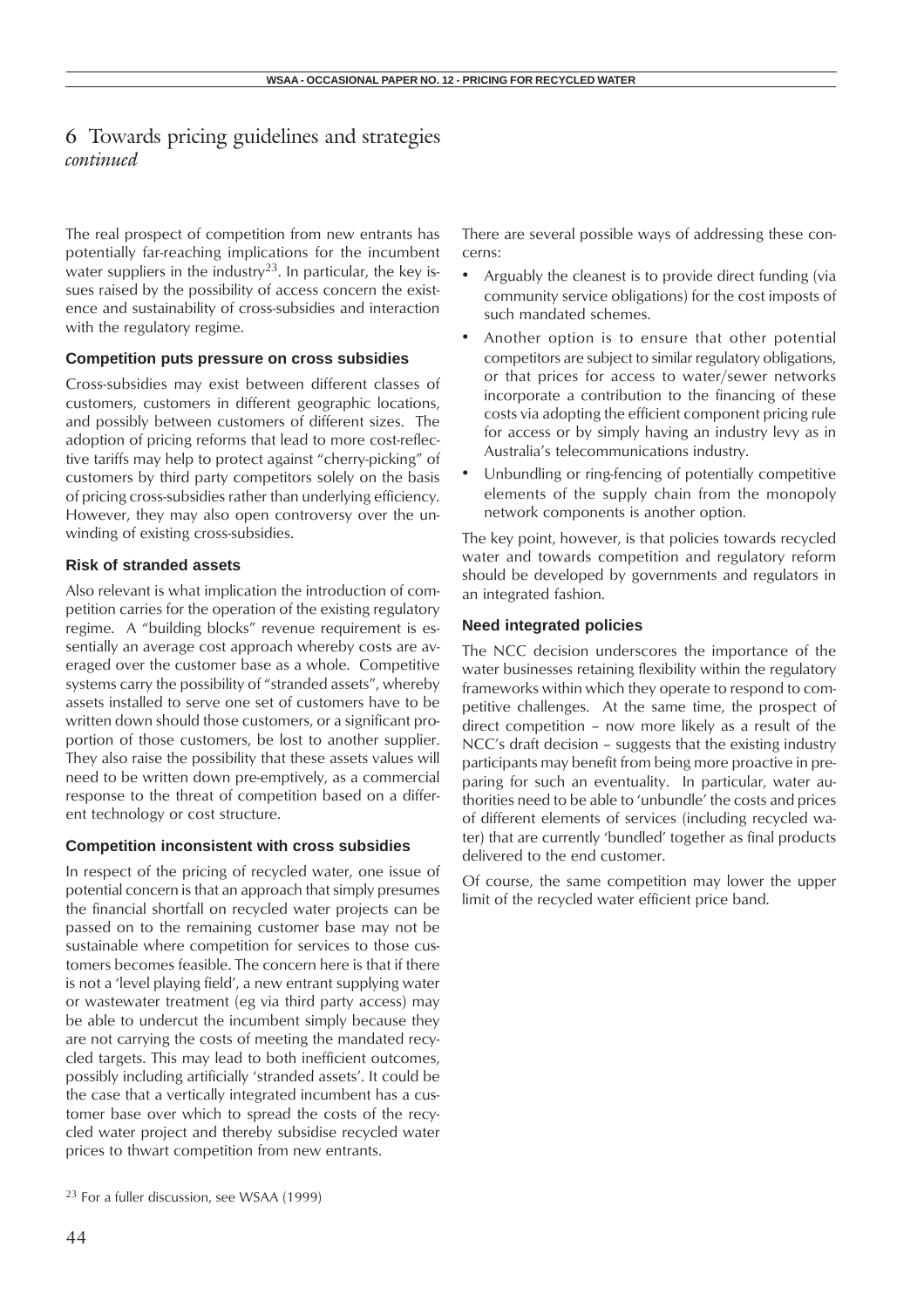## 6.2 Structure of recycled water prices

Once the broad level of costs to be attributed and subsequently recovered in recycled water charges has been determined, the next question to address is the structure and incidence of recycled water charges. As noted in Chapter 4, charges for recycled water include those for the ongoing supply of recycled water itself, charges for subsequent treatment and disposal of any recycled water after use, and up-front capital or developer charges in relation to the particular project.

Several considerations are relevant to determining the appropriate balance between the fixed and variable components of ongoing charges and up-front charges. In essence, the challenge is to structure prices so that as far as possible appropriate signals are sent to users about the cost implications of their consumption, location and other decisions, while meeting revenue adequacy requirements. An important part of these considerations relates to the allocation of risk between various parties, including the authority and particular customers and customer groups.

## 6.2.1 Recurrent charges to users for the supply and disposal of recycled water

### **Considerations in setting tariffs**

In determining the level of the volumetric rates, considerations include

- Providing appropriate signals as to the cost of providing additional water (ie the long run marginal cost of potable and recycled water);
- Ensuring customers have sufficient control over the level of their bill (which assists with equity considerations); and
- Ensuring an appropriate relationship between the volumetric rates for potable and recycled water, to avoid perverse incentives (eg using the recycled water for inappropriate purposes).

The level of services charges will need to be determined in the light of:

- The level of revenue needed to cover costs and ensure financial viability; and
- Providing an element of revenue stability.

### **Volumetric tariffs to reflect LRMC**

As discussed in Chapter 5, efficient pricing generally requires that usage prices for services reflect the marginal costs of their supply. In principle, this would suggest that the volumetric price for recycled water should approximate marginal cost in order to send appropriate signals to recycled water users about their decisions to use recycled water.

As is the case with potable water supply, many of the costs associated with provision of recycled water are fixed, at least in the short term. Some costs –such as energy for treatment and pumping – may vary to some degree with output, while over the longer term the cost of expanding capacity (eg the next modular addition to treatment capacity) may become important as demand increases.

Where costs are driven by peak demand (eg the size of mains), there may be merit in considering seasonal tariff structures that distinguish between the marginal costs of supplying recycled water at peak and off-peak times/seasons.

There may be a range of factors that affect the cost of supplying particular users with recycled water services that are appropriately reflected in the structure of tariffs. These might include differential locational charges (eg based on proximity to pipelines to deliver the recycled water), capacity-based charges reflecting the impact of users' demands on overall capacity, different prices to reflect different levels of service (eg reliability of supply, pressurized versus gravity-fed supply etc).

### **Avoid perverse incentives**

Sending the appropriate signals to users in the volumetric price may need to consider costs or potential costs of using recycled water that extend beyond the direct supply costs to the authority. Setting a very low volumetric price – or at least a low price relative to the alternative (eg potable water) may encourage the use of recycled water and assist water authorities to meet re-use or demand management targets. However, there is a risk that it may also encourage perverse behaviour, such as profligate use of water (counter to broader water conservation objectives), which may have adverse external impacts (eg salinity). It may also encourage use of recycled water for inappropriate uses (eg illegal and potentially dangerous crossconnections). Such outcomes would of course be quite inimical to the key objective of more sustainable water resource management to which recycling is intended to contribute.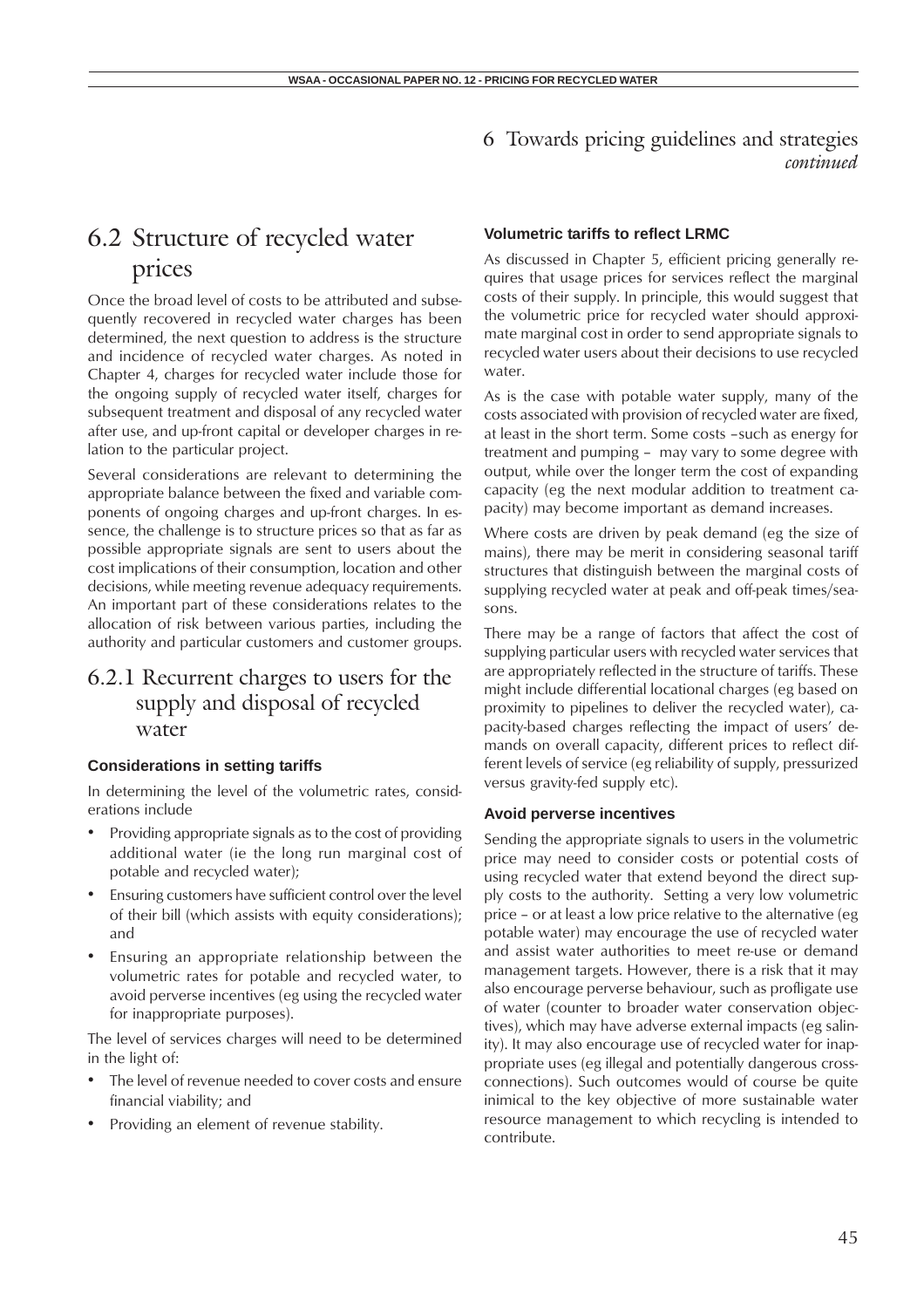### **Two part tariffs**

To the extent that there is a shortfall between the revenue to be recovered directly from recycled water users and that generated (or expected to be generated) via volumetric charges, there is a case for a two-part tariff including a fixed component not based on metered volumes. In determining such access charges, willingness to pay will be a key consideration.

In cases where recycled water is returned to the wastewater treatment and disposal system after use, there is a case for similar charges to apply to recover the incremental costs and a contribution of common/joint costs of the system shared with mainstream sewerage customers – again with willingness to pay being a key consideration.

### **Risk and revenue stability**

Another consideration in the balance between fixed and variable charges is the issue of risk and revenue stability. As noted above, investments in recycling assets may entail a higher degree of risk than those for standard water and sewerage services, particularly in relation to demand risk. Various ways of addressing these risks in the pricing of the product have been suggested.

One possibility would be to factor in a higher cost of capital (WACC) to apply to the assets associated with recycling projects. However, adoption of differential WACCs to reflect specific risks rather than systematic market risks has not been favoured by regulators.

The preferred approach is to factor in the demand risks into the forecasts of volumes that underpin the calculation of unit prices. In particular, use of expected values for demand forecasts reflecting the probabilities of different demand scenarios is a more appropriate way of dealing with asymmetric risks than use of most likely (ie modal) values.

Where a failure of the forecast demand to eventuate would lead to major losses, the incorporation of the cost of an insurance premium into the costs attributable to the project is another mechanism to reflect the risks in prices.

Risk considerations may favour tilting the balance of fixed and variable charges to recover a higher proportion of costs in fixed charges (or up-front payments as discussed below). At the same time, however, care should be taken not to set the volumetric pries so low as to encourage inappropriate behaviour as noted above.

The ultimate incidence of the risk associated with recycling projects will depend heavily on the regulatory framework within which the business operates. In many cases, any shortfalls resulting from unfulfilled demand forecasts for the uptake of recycled water may end up being recovered from the broader customer base, rather than the shareholder.

## 6.2.2 Developer charges for recycled water projects

As noted in Chapter 4, developer charges and other upfront capital contributions are often delivered by water authorities in respect of both potable and recycled water infrastructure required to service a new development/ project.

The appropriate role and level of developers charges for recycled water schemes needs to be considered in the context of both the role of developer charges generally, and the balance between developer charges and recurrent charges to users in recovering costs for specific recycling schemes.

### **Role in signaling locational costs**

Although there is considerable variation in the application and calculation of developer charges in different jurisdictions, typically they are seen as having a role in signaling to potential developers the costs associated with developing in different locations.

Particularly in an environment where 'postage stamp' pricing has been imposed, developer charges can be seen as bridging the gap between tariff revenue derived from these 'average' prices, and the incremental costs associated with a new development. While the case for incorporating the costs of new link mains etc within developer charges has been generally accepted by regulators, the inclusion of upstream assets (particularly in relation to 'sunk' assets) has been more controversial.

### **Assists in managing risks**

Up-front charges may also represent an effective means of managing the risks associated with supply of services (including recycled water) to a new development/project. From a water authority's point of view, the risk of 'stranded assets' may be significant when the extent and pace of future demand associated with a particular development or project is uncertain.

### **Need for consistent approaches for mainstream and recycled services**

While it is beyond the scope of this project to determine the appropriate role and content of developer charges generally, some general statements of principle for developer charges for recycled water projects can be made. In particular, there is a strong case for consistent approaches to developer charges for mainstream services and developer charge for recycled water schemes in order to maintain appropriate locational signals. This may mean differential developer charges depending on location relative to potable water supplies and relative to wastewater treatment plants and consequent need for and scale of new transfer infrastructure.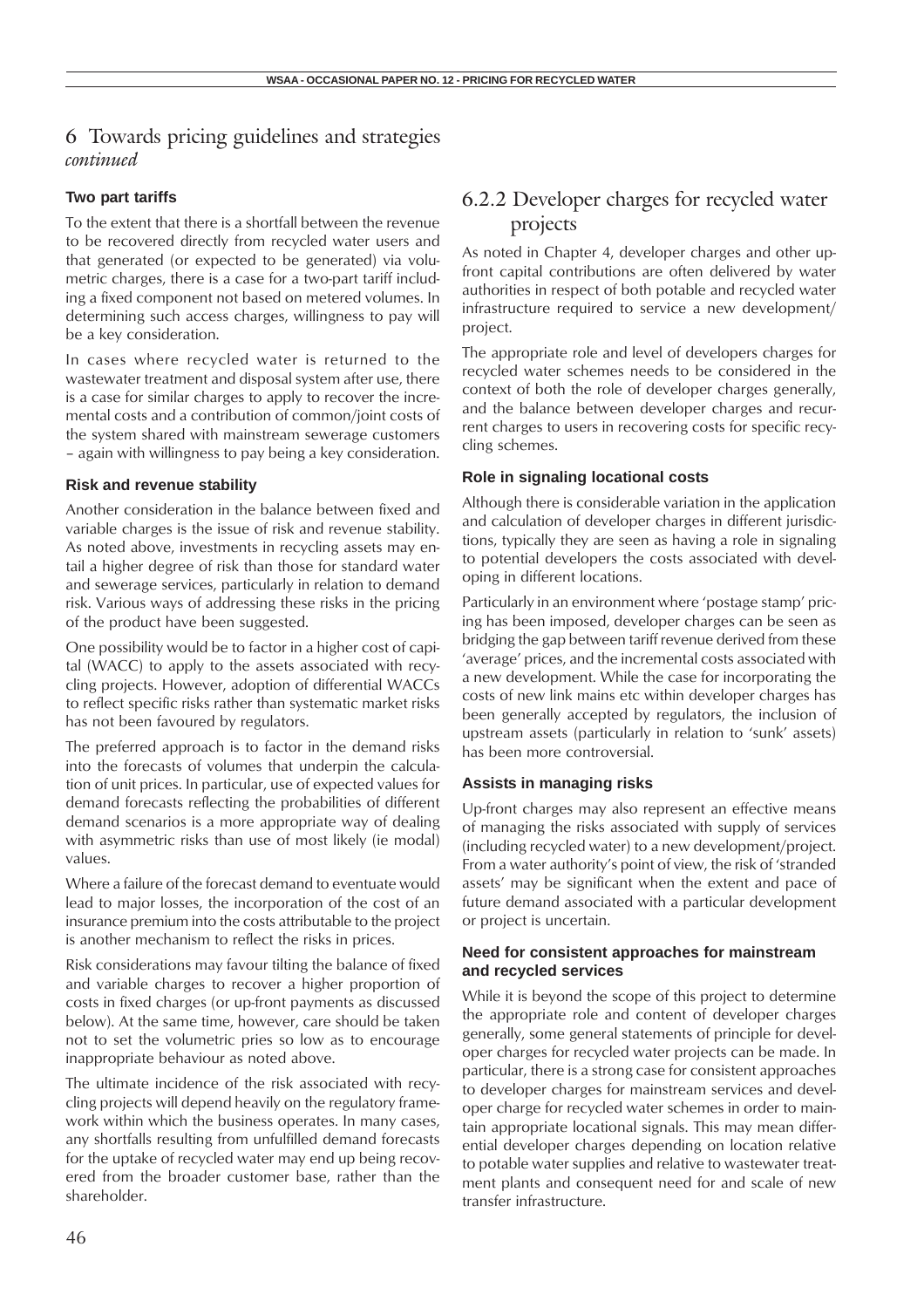### **Justification for discounting developer chares for recycled schemes**

Developer charges for developments serviced by traditional potable and wastewater systems often include the costs of advance capacity and new capacity of upstream assets.) Without examining the merits of this approach for standard developments, it would not seem appropriate to include these in relation to recycled water schemes. While these schemes may entail new capital in terms of treatment plants and delivery infrastructure, typically they have minimal impacts on the need for additional capacity in the headworks and potable water supply system. This provides justification for the practice of 'discounting' standard developer charges in the case of developments utilising recycled water.

#### **Avoid double counting**

As with developer charges generally, there is also a strong case for the relationship between up-front capital contributions and recurrent user charges to be made clear and to avoid 'double-counting' in the recovery of costs.

### 6.2.3 User costs

A range of user-related costs may be incurred in order to access and utilise recycled water depending on the nature of the scheme, including conversion of equipment, internal house plumbing, installation of water tanks etc.

Generally these costs are borne by the users themselves, which create incentives for them to be minimised and factored into willingness to pay and for the most costeffective solutions to be adopted. It is however possible that there may be a case for these costs to be subsidised in some cases (by government or by the water authority), particularly if these user costs are barriers to the implementation of schemes that are likely to represent effective long-term options for meeting the supply-demand balance. This would be analogous to the subsidy arrangements that some utilities apply to demand management investments.

## 6.3 Implications for regulation of recycled water

Both the level and structure of prices for recycled water will be increasingly affected by the approach adopted by independent regulators. A key question is when and how regulators should intervene in the pricing of recycled water.

The basic rationale for economic regulation stems from concerns about the scope for the exercise of market power in respect of the prices and services provided by monopoly suppliers.

In many cases, users or potential users of recycled water will have no alternative other than to deal with a monopoly incumbent supplier. This may justify a role for regulators in overseeing prices of recycled water, for example to protect against arbitrary increases in prices charged by the authority once a user has committed capital dependent on access to the recycled supply. In other cases, however, users may have alternative sources of supply or may have considerable countervailing power as a buyer (eg a large, and possibly mobile, industrial customer, or a collective of agricultural producers). Regulators will also have a legitimate interest in verifying that any mandated recycled water projects undertaken are efficient in meeting underlying obligations or targets, particularly where the revenue from recycled water users leaves a financial shortfall to be funded by other customers and/or CSO payments.

#### **Light handed regulation appropriate**

These considerations, together with the pricing principles suggesting that recycled water prices should fall within the range defined by an efficient pricing band, give support to the continuation of a relatively light-handed approach to the regulation of prices for recycled water. This augurs for an approach where regulators require adherence to specified principles rather than prescribing specific prices or directly intervening in commercial arrangements.

While it is important to have sound general principles in setting prices, regulators should recognise that their application to different recycled water schemes may result in widely varying outcomes.

#### **Regulatory principles**

The discussion in this report also suggests a number of other matters that should be reflected in regulatory decision-making with respect to recycled water prices: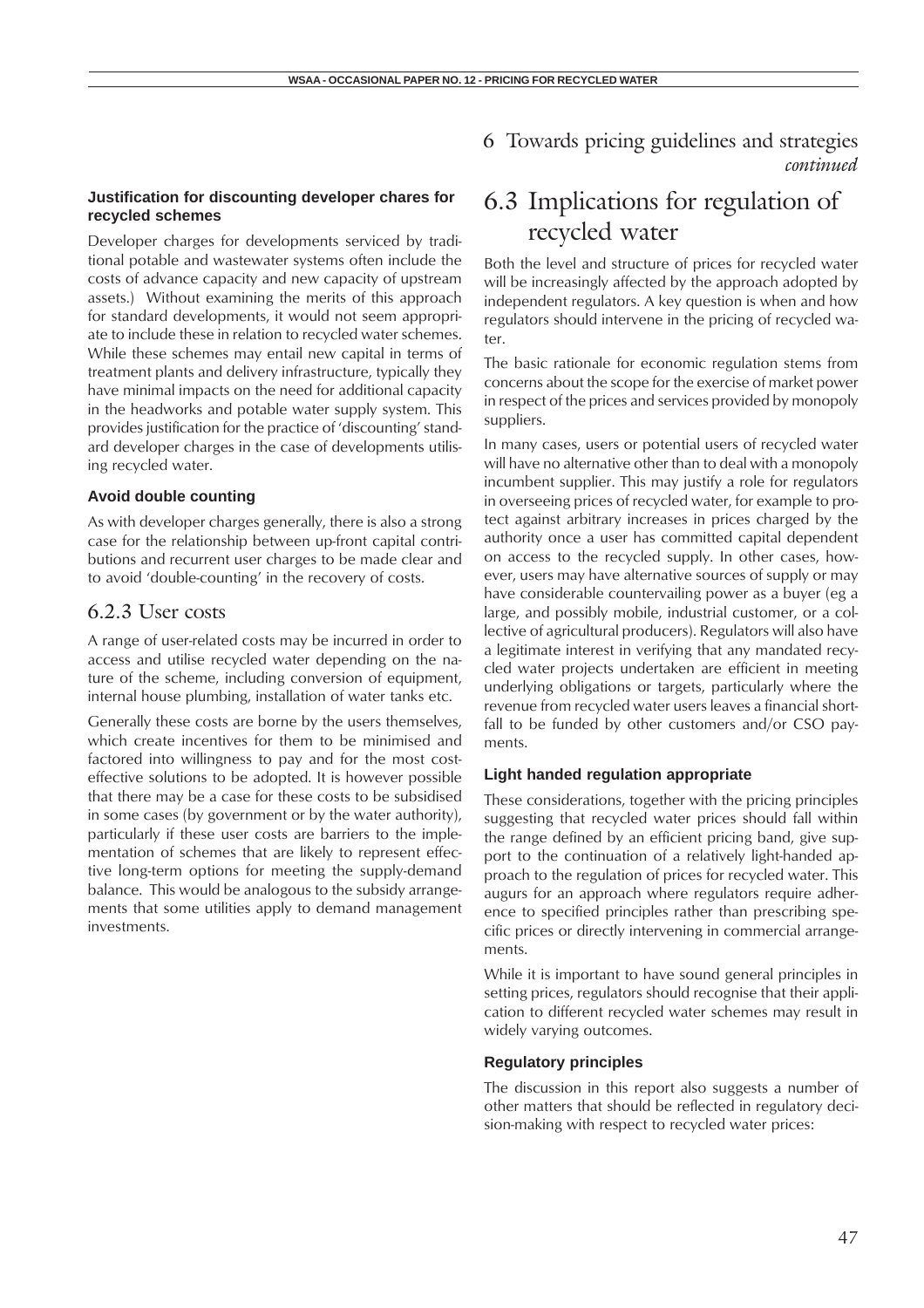- If uneconomic recycled water projects are mandated, it would be appropriate that regulators accept the costs of mandatory schemes (provided the projects undertaken are the most efficient way of meeting the targets) as a legitimate 'cost of doing business', recoverable from the broad customer base;
- Prohibition of price discrimination between recycled water users may undermine efficiency/cost recovery objectives;
- There is a strong case for transparency over the costs of recycled schemes and any associated cross-subsidies, particularly where schemes are implemented because of regulatory mandate, rather than being the most efficient means of meeting the system-wide supplydemand balance.

## 6.4 Summary of principles and guidelines for pricing recycled water

The discussion in this report leads to a number of principles for the pricing of recycled water:

- Prices for recycled water should be set within a price band, with (whole of system) incremental cost as the floor and willingness to pay (as defined by the lesser of stand-alone cost or by-pass price of the alternative) as the ceiling.
- Commercial judgments should determine whether prices are set at the lower end of the efficient price band (ie just covering system incremental costs) or towards the higher end (where recycled water users make an increasing contribution to joint/common costs).
- Prices for recycled water should be set in a way that broadly tracks the prices of substitutes, but not locking in artificially low prices for an unnecessarily long time into the future.
- Prices for recycled water should be set as part of a longer term pricing reform strategy encompassing the suite of products provided by the industry (rather than a short-term position based on current charges for potable water and other services).
- In the case of mandated targets, any subsidies provided to recycled water projects at the expense of the broader (water) customer base should be fully and transparently costed. Preferably, these subsidies should be paid for from general revenue since they constitute a community service obligation.
- While regulators have a legitimate interest in overseeing prices of recycled water and the efficiency of these schemes, such regulation should be light-handed to provide appropriate flexibility in pricing (eg an approach where regulators require adherence to specified principles rather than prescribing specific prices or directly intervening in commercial arrangements), particularly where users have alternative sources of supply or considerable countervailing power as a buyer.
- In some cases, efficient pricing may require different prices for different users, reflecting factors such as the different qualities of recycled water and associated costs of supply – which may vary by user and/or location - and willingness to pay. Failure to allow differential pricing may result in viable recycling projects not proceeding.
- Policies towards recycled water and towards competition and regulatory reform should be developed by governments and regulators in an integrated fashion.

### **Key elements of a pricing approach**

While the particular circumstance of each recycling project will vary, the key elements of determining an approach to pricing will involve:

- Understanding the market and willingness to pay;
- Understanding key elements of the costs and benefits of the recycled supply to the systems and its customers;
- A comparison of incremental cost and willingness to pay; and
- Determining an appropriate structure of charges.

In order to provide guidance on the practical application of these principles and guidelines, the following chapters provide some illustrative examples by way of three hypothetical case studies encompassing different water recycling scenarios.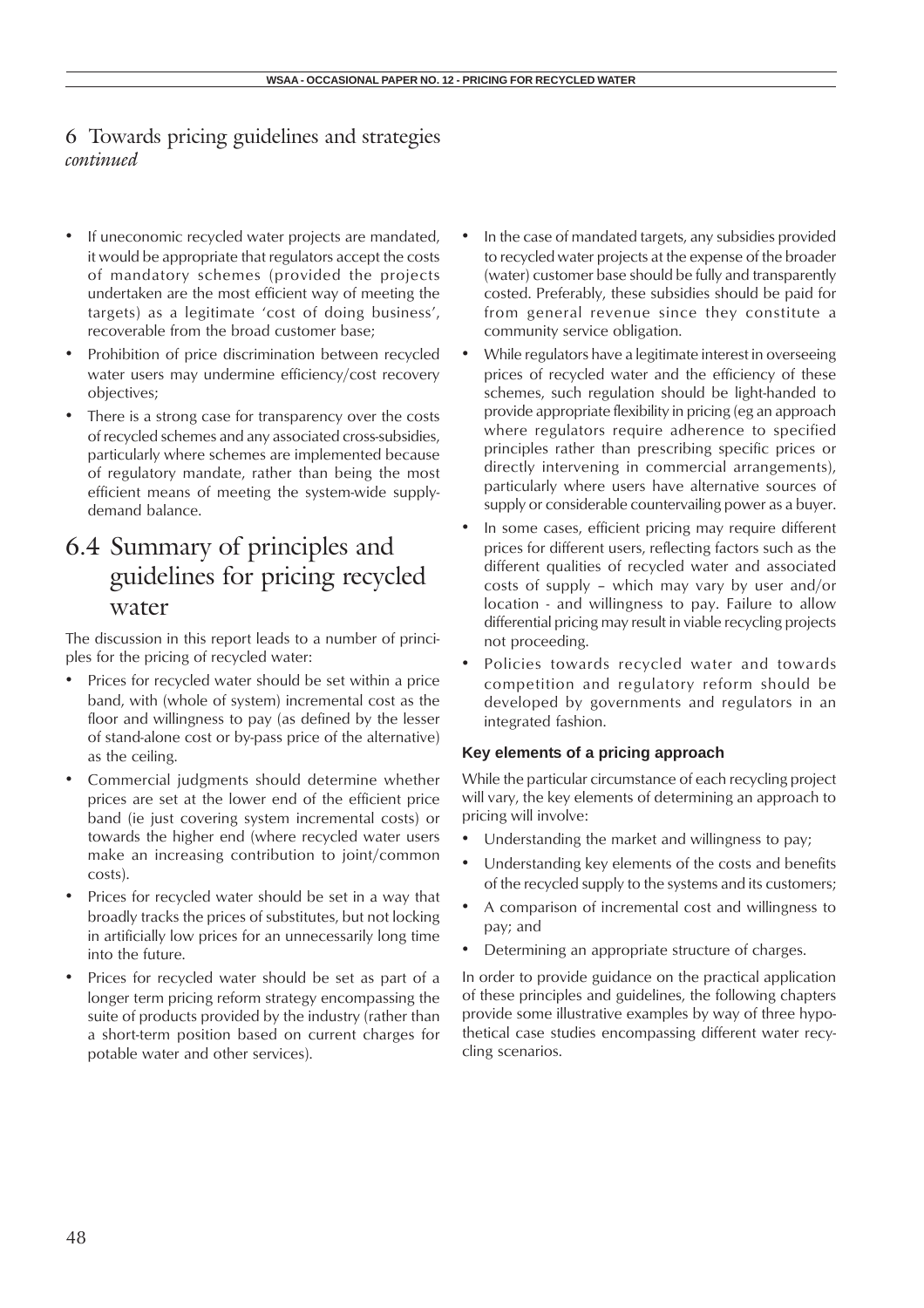### Understanding the market and willingness to pay

In order to gain a good sense of the likely upper bound of the efficient price band, water authorities will need to clearly understand the willingness to pay of users, by having regard to:

- The value of the product or activity to which the particular class of recycled water is being used as an input;
- Any other costs that the user must incur in order to be able to use the recycled water;
- The price ceiling provided by substitutes;
- The value placed on particular attributes of recycled water (that in some cases may even make it more valuable to users than potable water);
- The surety of users having access to the water over a sufficient period to enable recovery of their investment; and
- Attitudes and perceptions of users.
- A schematic representation of some of the key considerations is shown in Figure 9 below.

It also needs to be recognised that willingness to pay is not necessarily a fixed ceiling. The experience of many water authorities to date suggests that education of the potential users, consumers of products produced using recycled water, and the broader community can often significantly increase users' willingness to pay. Assessments of the market also need to incorporate robust risk analysis of forecast demands for recycled water.

### Understanding key elements of the costs and benefits of the recycled supply to the systems and its customers

The second broad aspect is to have a sound understanding of key cost elements involved in the recycled water project and the cost of alternatives. In particular, this includes:

- The direct incremental capital and operating costs for the construction and operation of the recycled water infrastructure (generally, the higher the level of treatment, the higher the cost);
- Any system-wide costs or benefits associated with the recycled scheme (eg ability to defer or avoid costs of upgraded wastewater treatment);
- Any external costs or benefits accruing beyond the authority and its customers as customers (eg environmental benefits) and the availability of CSO funding; and
- The costs associated with the alternative scenarios without the recycled water scheme.

Any risks that may ultimately translate into higher costs also need to be factored into the analysis (eg contingent liabilities for claims arising from inappropriate use of recycled water).

 Figure 10 (over page) indicates the key steps in assessing the incremental costs of the recycling scheme.



#### **Figure 9 Assessment of willingness to pay**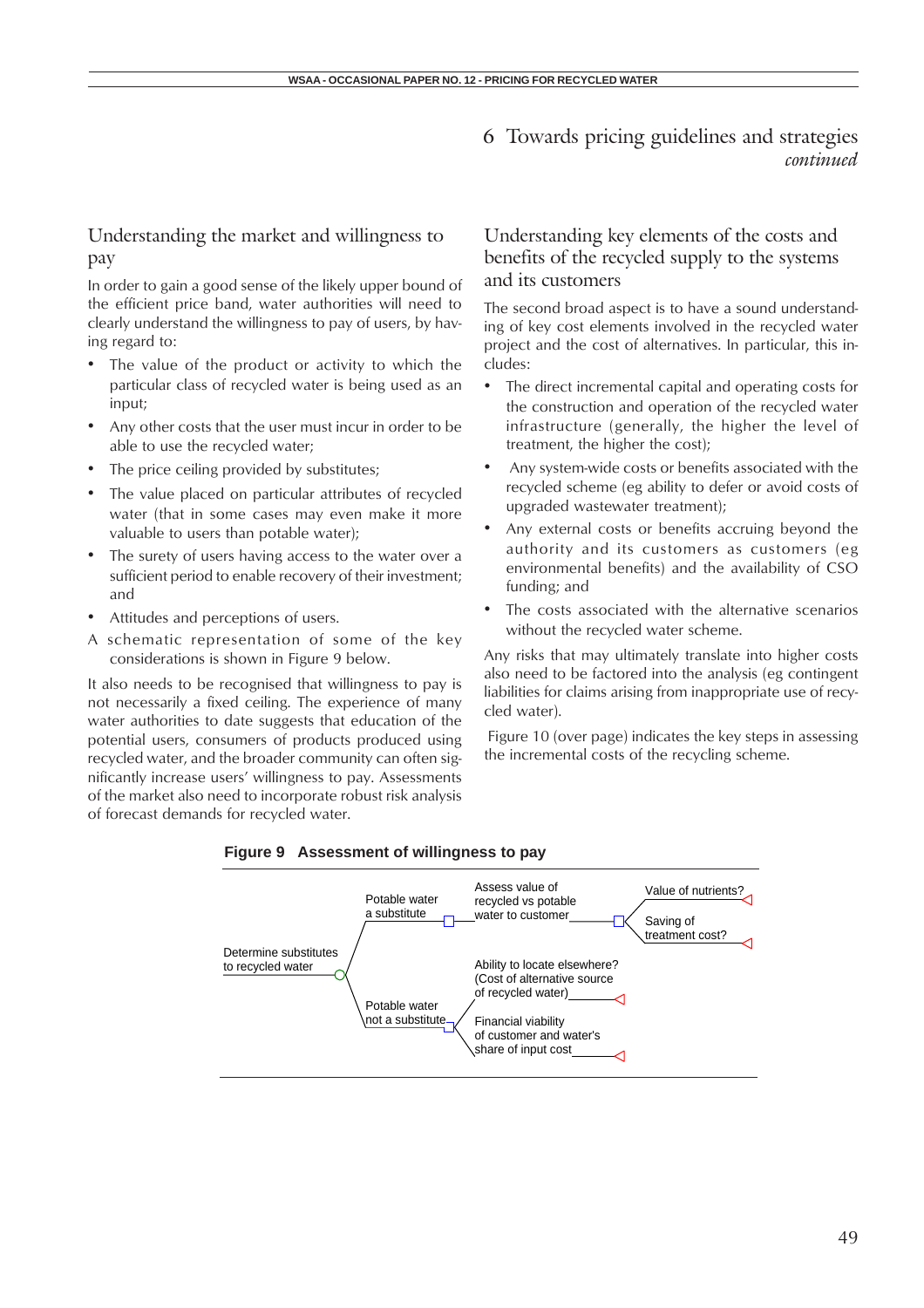### Comparison of incremental cost and willingness to pay

Willingness to pay determines the upper bound on the price of recycled water, and the lower bound is assessed by the relevant incremental cost for the particular scheme under consideration, taking into account any system-wide impacts.

Together these determine the band within which prices are able to be set, and whether the price that can be charged will result in a contribution to joint and common costs, at least cover the direct incremental costs, or require a recovery from other customers and/or a CSO or shareholder contribution.

Thus the willingness to pay ceiling from Figure 9 can be compared with the various decision points identified in Figure 10. These diagrams are presented as a simplified characterisation of what in practice will be a more complex decision-making process.

### Determine an appropriate structure of charges

Once the broad level of costs to be attributed and subsequently recovered in recycled water charges has been determined, the next question to address is the structure and incidence of recycled water charges.

Key considerations here include:

- Providing appropriate signals as to the cost of providing additional water (ie the long run marginal cost of potable and recycled water);
- Ensuring customers have sufficient control over the level of their bill (which assists with equity considerations);
- Ensuring an appropriate relationship between the volumetric rates for potable and recycled water, to avoid perverse incentives (eg using the recycled water for inappropriate purposes); and
- Appropriate management of risk via the structure of prices and nature of contractual agreement.

### **Figure 10 Assessment of incremental cost**

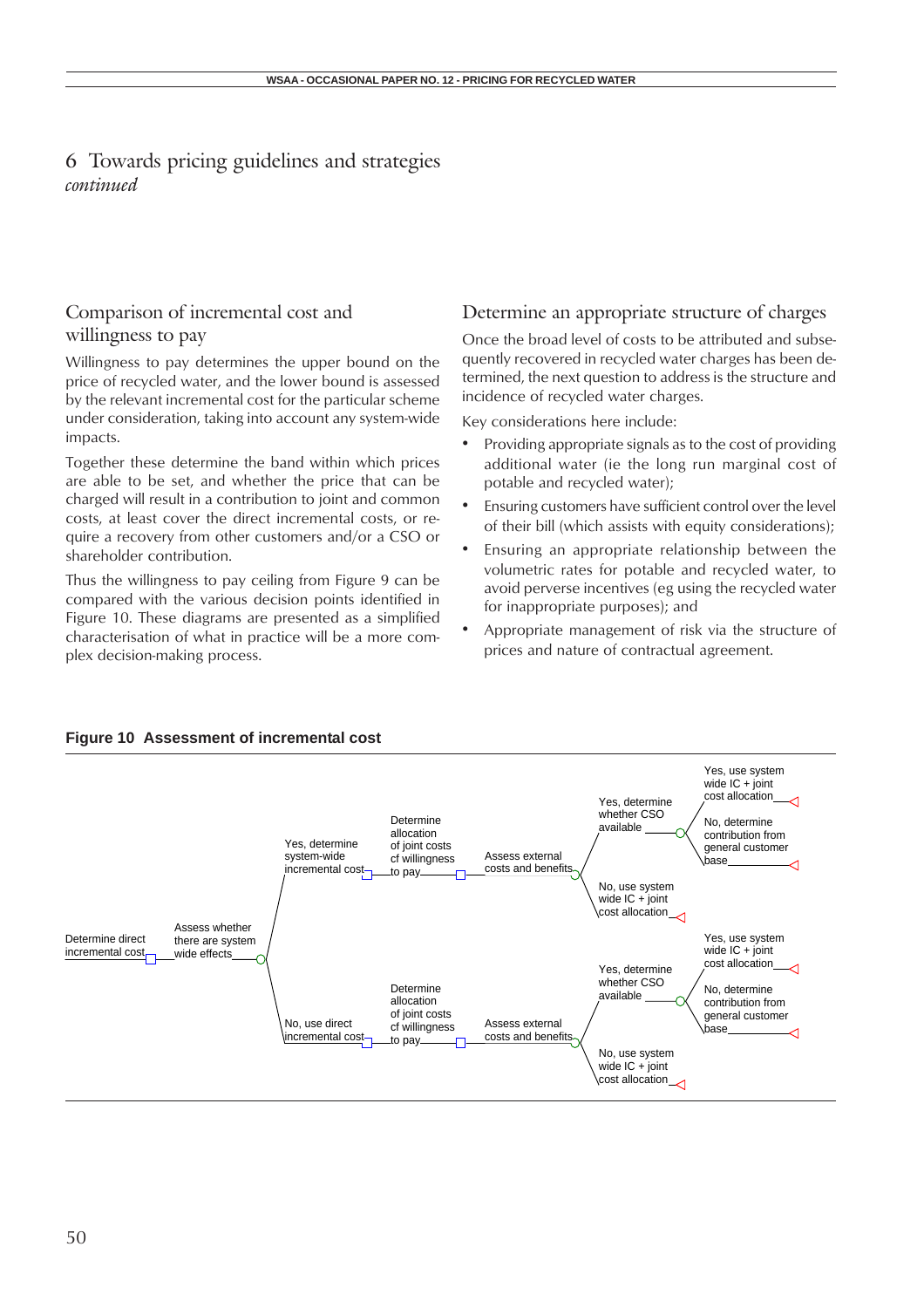# Practical application of principles and guidelines

In order to provide guidance on the practical application of these principles and guidelines, the following chapters provide some illustrative examples by way of three hypothetical case studies encompassing different water recycling scenarios.

**Case Study 1** considers high-quality recycled water provided to industrial customers, where the scheme's viability depends on the customers' willingness to pay for the direct costs of the scheme, and there are few system-wide or external benefits.

**Case Study 2** examines the example of recycled water being used to substitute for unsustainable groundwater supplies. In the presence of a strong constraint on willingness to pay, the scheme is justified by the environmental benefits it provides. For it to be financially viable, either a CSO could be provided, or some of the costs could be transferred to the wider customer base on a beneficiary pays principle.

**Case Study 3** considers the scenario of a third pipe system in a major new residential development. The recycling approach brings benefits in terms of lower long-term resource augmentation and treatment costs for the system as a whole, as well as providing environmental benefits.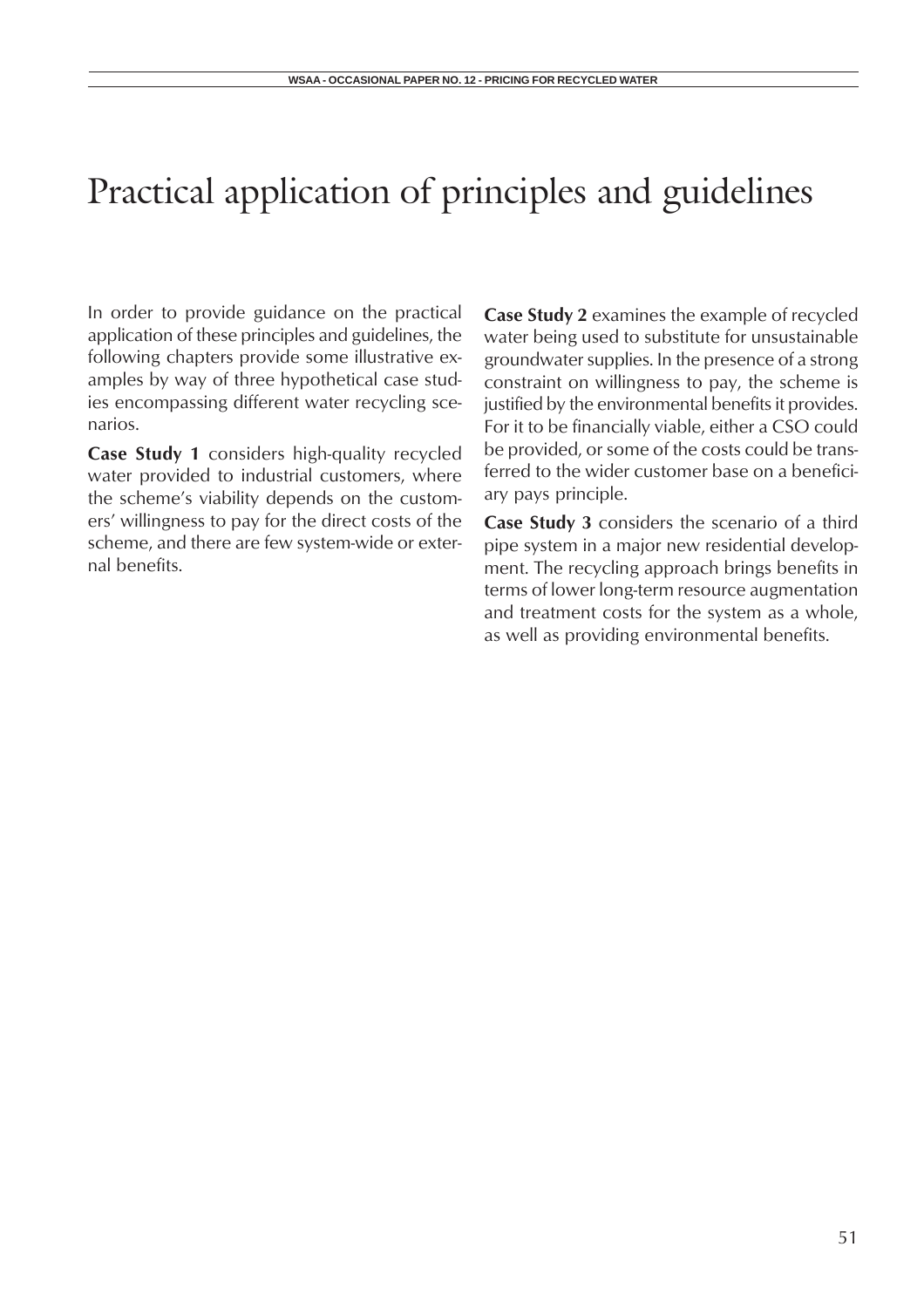*The numbers used in this case study are intended to be broadly reflective of the costs of undertaking this type of recycling scheme. However, they have been chosen to illustrate the principles involved, and hence do not represent any scheme in particular.*

## 7.1 Description of scheme

This case study takes the example of a large industrial customer (or group of industrial customers) being supplied with Class AA recycled water suitable for process use. The scheme involves taking secondary treated effluent from an existing wastewater treatment plant that currently discharges to the ocean, transporting it to the industrial site for further treatment and then distributing the recycled product to the customer(s). For the purpose of this example, four customers are assumed, each taking a quarter of the recycled water delivered.

To assess willingness to pay, it is necessary to understand what the "hypothetical" situation would be in the event that the recycling scheme did not proceed. We consider two alternatives. First, assume that the industrial customers would indeed take potable water, although this would impose additional processing costs on them. The alternative hypothetical situation assumes that the customers' industrial processes are such that they require the high quality Class AA water provided by the recycling scheme. Hence in the absence of recycled water, the industrial process would not be undertaken and no potable water would be required in substitution for the recycled volumes.

The initial set-up of the scheme involves investment in a recycled water treatment plant, pipelines, storage, buildings and equipment. The total cost is assumed to be \$45m (in 2004 prices). The scheme is assumed to have an initial phase when the amount of recycled water delivered is 10 ML/d, during the first two years. Thereafter the total delivered is assumed to be 20 ML/ $d^{24}$ , with four customers each taking 5 ML/d. The associated operating costs reflect the pattern of water delivered, increasing from an initial \$2m pa to \$4m pa. The treatment plant and associated infrastructure is assumed to last for 20 years, after which point it is either replaced or abandoned. Table 5 summarises the costs and water delivered. All costs are in 2004 prices.

## 7.2 Willingness to pay

Willingness to pay forms an upper bound on the price that can be charged for recycled water. As discussed, there are a number of influences on the level of this upper bound, with the price of substitutes one of the key considerations.

## 7.2.1 Potable water as a substitute for recycled water

In the hypothetical situation where the industrial customers would take potable water in the absence of recycled water, the price of potable water forms the basis of the willingness to pay price ceiling. Suppose that the price of potable water was 75 cents per kl. Allowing for the addition of an annual fixed charge, each of the four customers pay the equivalent of 82.6 cents per kL pa for taking a potable supply of 5ML/d.

However, the price ceiling for recycled water may lie above or below this level, according to the characteristics of the recycled water and its value to the customer. For example, the high quality and/or uniformity of Class AA water may mean that the customers' own processing costs are reduced and/or they need to purchase a lesser volume of water.

For example, if the customer were able to reduce their intake of water by a third compared to potable volumes, the appropriate price comparison becomes 123.3 c/kL. The willingness to pay price ceiling would be even higher if the customers would have had to undertake additional treatment of potable water themselves to obtain the desired quality of water.

| Table 5 Scheme costs and recycled water delivered plant |  |
|---------------------------------------------------------|--|
|---------------------------------------------------------|--|

| Year                          |      |      | 4 to 21 |
|-------------------------------|------|------|---------|
| Capital investment \$m        |      |      |         |
| Operating expenditure \$m     | 2.0  | 2.0  | 4.0     |
| Recycled water delivered ML/d | 10.0 | 10.0 | 20.0    |

<sup>24</sup> The treatment of uncertainty in relation to future demand is examined later.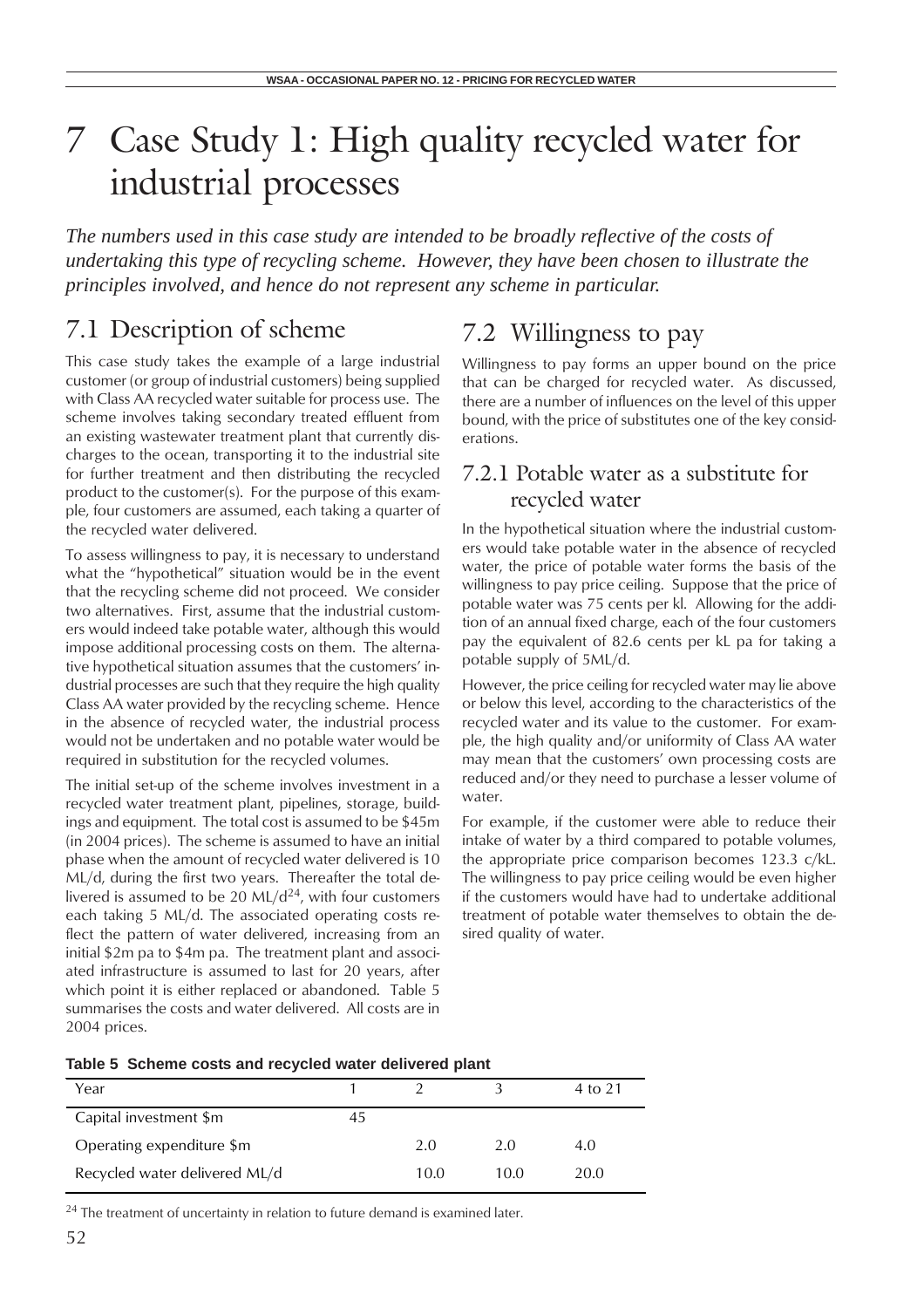## 7.2.2 Alternative sources of recycled water

The alternative hypothetical situation considered is where the customer will not take any supply from the water authority in the absence of recycled water. In such circumstances, the customer may examine the feasibility of locating its industrial process elsewhere (for example in another State). Then the limit on willingness to pay will reflect the feasibility of locating elsewhere and the associated price of the recycled water available. If it is not feasible for the customer to locate elsewhere, willingness to pay will depend on the contribution that water costs make to production costs and the financial viability of the customers' products – as this will determine the amount that they can afford to pay for the recycled water.

## 7.3 Efficient pricing band: standalone cost

Willingness to pay needs to be compared with the upper limit on stand-alone cost. In particular, recycled water users cannot be charged above the stand-alone cost (even if the willingness to pay exists), as this would encourage an alternative supplier to build the infrastructure needed to supply the services.

An extreme definition of stand-alone cost might attribute much of the costs of providing potable water and wastewater treatment costs to recycling customers, on the basis that the provision of these services are joint with recycling. Then the stand-alone cost would incorporate some or all of the costs that would need to be incurred to provide recycled water "from scratch" – ie without an existing water supply and sewerage system.

This definition of stand-alone usually lies some way above the willingness to pay ceiling. However, if the resultant price did fall within the willingness to pay ceiling, this method would constitute a valid method of apportioning the costs of the system.

An alternative measure of the upper cost "by-pass" limit would recognize the implications of Part IIIA of the Trade Practices Act for the ability of third party suppliers to access parts of the existing water supply and wastewater system. This is an uncharted area, although there are examples of "sewer mining" and the draft decision of the NCC to declare the transportation and interconnection services of Sydney Water also sets a relevant precedent.

On this basis, the relevant stand-alone price ceiling is likely to be one that involves some allocation of the joint costs involved in service provision (possibly including wastewater treatment and conveyancing costs), together with the direct costs involved with provision of recycled water. This is considered further below, after considering the calculation of direct incremental costs.

## 7.4 Incremental cost

A lower limit on the price that should be charged for recycled water services is given by incremental cost. Generally, if the incremental costs are not covered, then the service is being cross-subsidised by the customers of other services. Incremental costs (net of benefits) should be assessed broadly, however, to take into account systemwide incremental costs and benefits and possibly also external costs and benefits.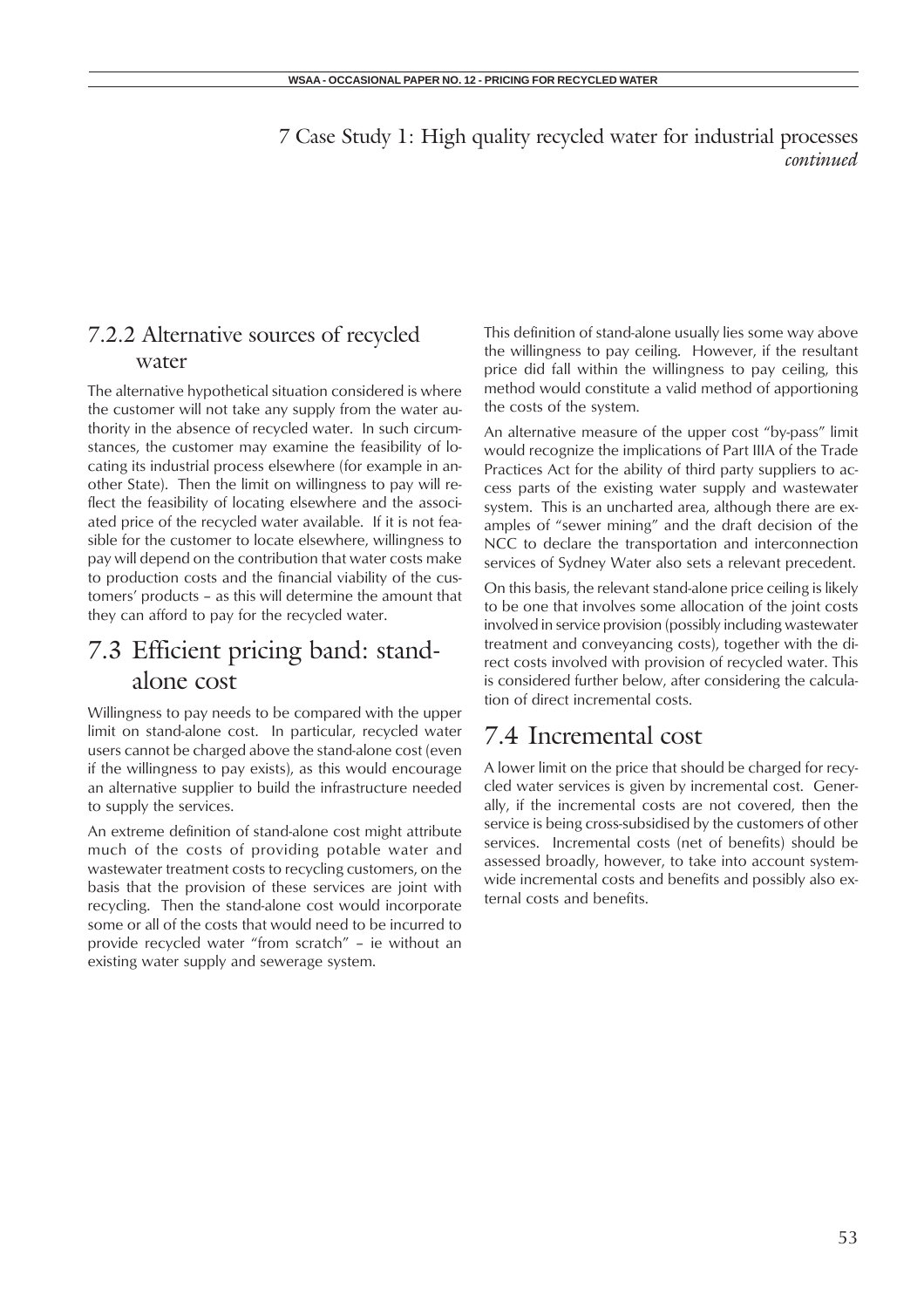## 7.4.1 Direct incremental cost

It is relatively straightforward to identify the direct costs involved in the provision of recycled water systems. Comparison of the NPV of the capital and operating costs with the NPV of water delivered would suggest an average cost as follows:

Incremental cost = NPV (capex and opex)/NPV(water delivered)

Assuming a 6% real cost of capital, the NPV of capital expenditure is \$42.5m when discounted back to the starting year 0. The NPV of operating costs equals \$42.2m, and the NPV of recycled volumes delivered amounts to 211 Ml/d. Thus:

Incremental Cost = (42.5 + 42.2)/211 = 401.1 (expressed in \$'000 per Ml/d)

= 110 cents per kL

As well as the costs of the scheme itself, incremental administrative costs – including billing, corporate overheads etc – also need to be added. This might add a further 2 cents/kL.

In the hypothetical situation where the demand for the recycled water came from new customers who were interested only in recycled water and would not otherwise take potable water, then 112 cents/kL would represent the minimum price that should be charged for the recycled water supply. There would be no implications for the costs of the potable water system, and hence no adjustment required to the price of recycled water.

(Here we are making the simplifying assumption that the taking of recycled water does not deliver cost economies to the management of the wastewater stream, so that we are concerned with system-wide costs on the supply side only).

Before determining the final price for recycled water, any external costs/benefits would need to be assessed. This is considered in Section 7.5 below, after considering the system-wide incremental costs.

## 7.4.2 System-wide incremental costs

System-wide incremental costs need to be considered explicitly under the situation whereby the new customers would otherwise take potable water. In particular, the transfer of future and/or existing demand from potable to recycled water will affect the future costs of providing potable water services. The amount of revenue available from potable customers is also affected.

Most water businesses face demand that is rising gradually but steadily over time. In order to ensure that the supply/demand balance is maintained, the businesses undertake a mixture of capacity augmentation and demand management (where demand management includes the structuring of prices to provide incentives for sustainable demand). Consequently, the reduction in the level of potable demand brought about by the industrial customers' switch to recycled volumes will enable a reduction in future expenditure on potable supply relative to what it would otherwise have been.

There is also a reduction in the amount and cost of the associated wastewater disposal, relative to the situation without recycling, since the recycled water used by industry would otherwise have required disposal. There may also be an absolute reduction in the amount of wastewater disposal, to the extent that any of the recycled water is consumed during the production process and hence is not discharged to the sewer.

When considering the system-wide effects of supplying recycled water, the first issue is whether the incremental cost of supplying additional potable water is greater than, equal to or less than the system incremental cost of meeting that demand via a recycled water supply. This requires taking into account not only the direct cost of the recycling scheme, but also its effect on the system-wide costs of providing other services, and in particular the systemwide costs that are borne by other (ie non-recycling) customers. Also relevant will be any difference between the revenues and costs that would have attached to a substitute potable supply.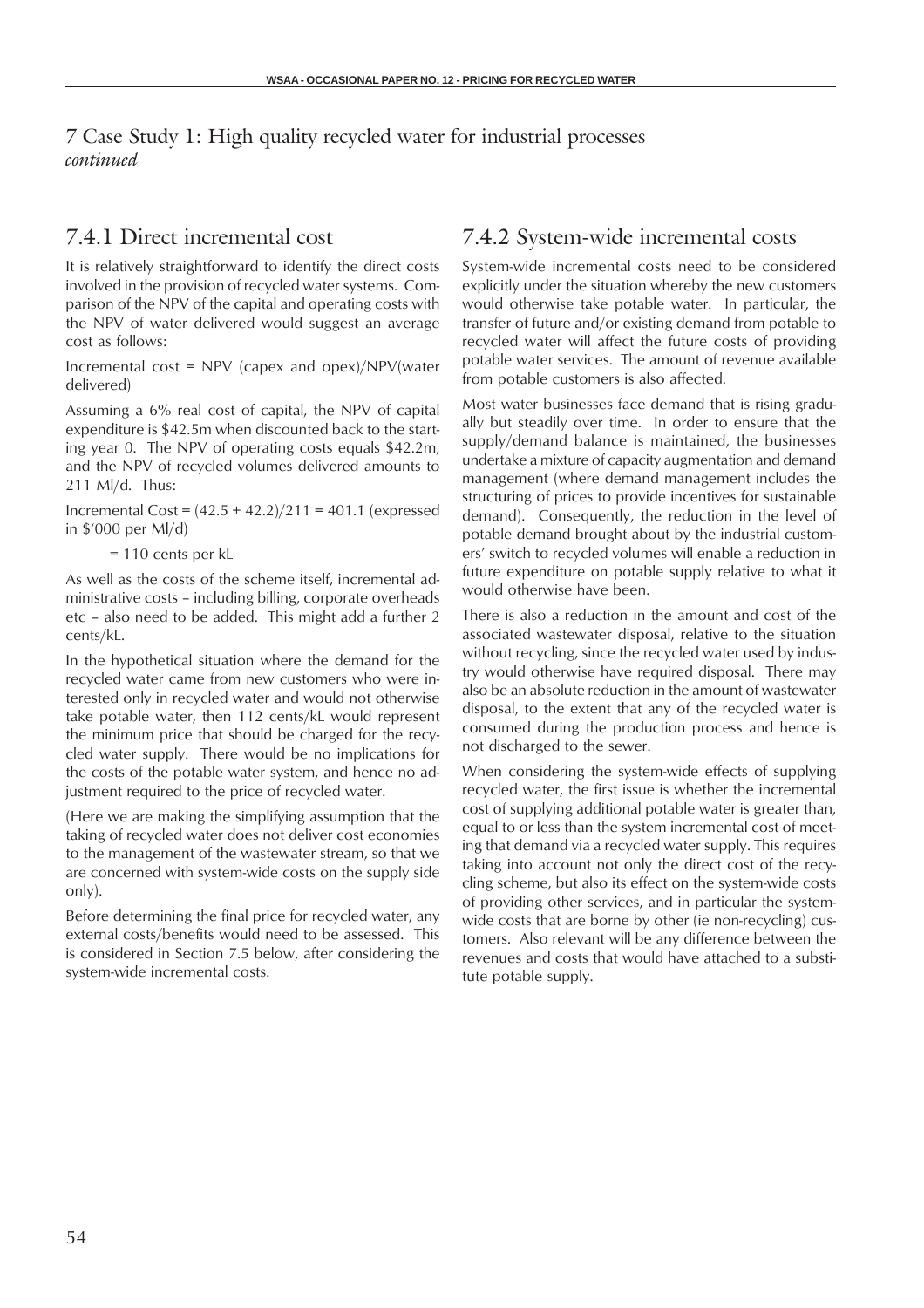One key issue is the relationship between the incremental cost and the existing average cost of supplying potable water. If water supply is a constant cost industry, the cost of supplying the next increment in demand will be the same as supplying existing demand. In these circumstances, existing customers will be unaffected by the presence or absence of the recycling scheme that defers the need for a supply augmentation (provided the direct incremental costs of the recycled scheme can be recovered from recycled water users).

By contrast, costs to potable customers on average will increase as demand increases if the business faces an "increasing cost" potable supply curve – for example if the next resource is more expensive than existing resources. Conversely, there are elements of the supply chain that may exhibit decreasing costs, such as the trunk distribution system. This could result in the LRMC of delivered potable water being lower than the existing average cost of supply.

The case study assumes that the incremental cost of supplying potable water is very close to the existing average cost of supplying potable water of 82.6 cents/kL (assuming that the price for potable water reflects the average cost of providing existing supplies). This encompasses capital expenditure on resource and treatment augmentations equivalent to 50 cents per kL of potable water and future operating costs for the potable supply system of 32 cents/kL Equivalently, these can be seen as the avoidable costs associated with the reduced current and future demand for potable water resulting from a recycled supply.

The fact that long run incremental cost for potable water is similar to the existing average cost suggests that (in this particular example) the transfer of current or future demand from potable to recycled water leaves the costs to be recouped from other potable customers unchanged provided recycled water customers are willing to pay the full direct incremental costs of the recycled supply. Accordingly, no adjustment to the price of recycled water to reflect potable system effects is needed.

Equally this point can be expressed in terms of a comparison of the marginal revenues and marginal costs involved with the supply of additional potable water (as an alternative to recycled water). The existing price per volume of potable water is \$82.6 c/kL, which matches the costs involved with providing additional supply of \$82 c/kL. Accordingly, other customers are indifferent to whether the recycled customers choose recycled or potable water – provided the recycled customers cover the direct costs involved with the recycled supply.

Whether the recycled scheme goes ahead, therefore, will depend on the willingness of the potential recycling customers to pay for the direct costs of the recycling scheme. The assumption of the case study is that this is the case, given the benefits to users of the high quality water provided. Hence although providing additional potable water is the lower cost option for the authority, the scheme should proceed because the users place a higher value on the recycled water which is reflected in the higher price that fully recoups the incremental costs of the scheme. This additional value to users is in fact the only rationale for proceeding with a scheme where the incremental cost of recycled water (ie \$1.12/kl) is higher than the incremental cost of potable water (82c/kl).

However it is worthwhile considering the implications of the alternative situations (where the marginal cost of additional potable water differs from current average cost and hence current average price). Suppose for a moment that the incremental costs of supplying potable water are greater than the average cost of supplying potable water. If the costs of resource augmentation are particularly high, the incremental costs of potable supply may be higher than the incremental costs of recycled supply (say \$1.30/ kl). In this case, there are system-wide savings from meeting demand with a recycled supply relative to a standard potable supply option (assuming that there is an obligation to supply). In other words, the total cost of meeting demand is lower with the recycling scheme than if all volumes are supplied through potable water.

However, how (and indeed if) the benefits should be shared between the reuse customer and potable water customers should be considered on a case-by-case basis.

Clearly, if recycled water users are indeed willing to pay \$1.12/kl for the recycled supply, in this case existing potable water customers receive a major benefit from the existence of the recycled scheme in that their average costs (and price) of supply remain as they were previously at 82.6c/kl, rather than increasing to (say) 90c/kl to absorb the higher \$1.30/kl for the additional volumes required under the potable supply alternative.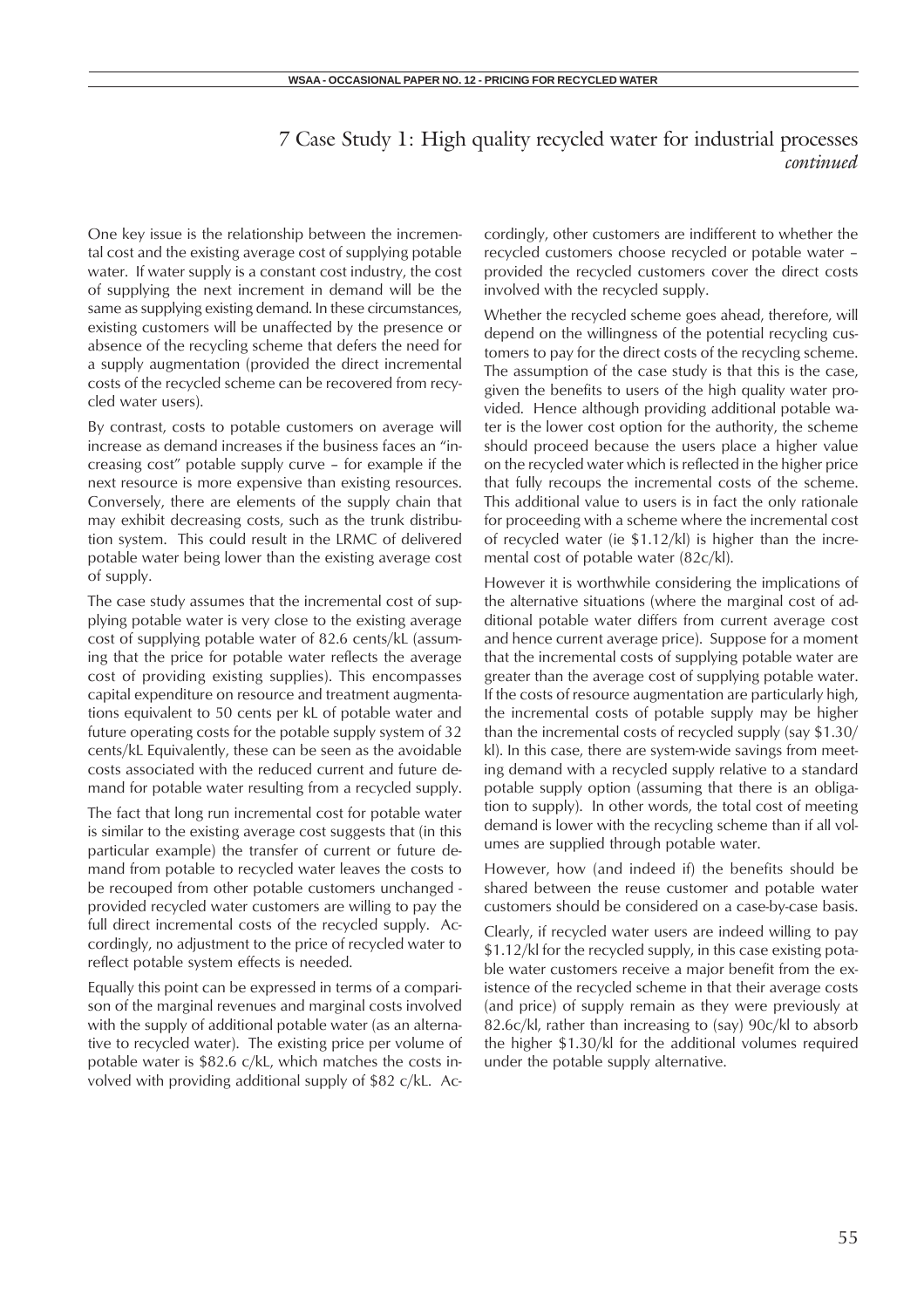Moreover, a reduction in the price of recycled water (below direct incremental cost) may be justified to ensure the scheme goes ahead and the lowest cost means of meeting system-wide demand is adopted. Thus, if recycled water users are not willing to pay the full \$1.12/kl to take recycled water, existing potable water customers would still be better off for the recycled scheme to go ahead with a contribution from potable customers, provided that the resultant average costs are no more than what they would have been if the demand was met instead by potable supply (ie 90c/kl).

Again, we can express the comparison in terms of the marginal revenues and costs of the avoided potable supply. By providing recycled instead of potable volumes, the water authority avoids \$1.30/kL of additional costs and loses only \$82.6/kL of revenue in the first instance. (Although if the additional potable supply went ahead, average costs and hence prices charged to all customers for potable volumes would rise over time).

The alternative situation is one where the marginal cost of potable supply lies below existing average cost and hence average price. For example, suppose that the LRMC of additional potable water supply costs 0.75c/kL, compared to the average cost of 82.6 c/kL. This could reflect the fact that there are economies of scale due to large fixed costs in the distribution system that mean additional volumes lower average costs despite the incremental resource costs.

In this situation, the supply of additional potable volumes to recycled customers instead of undertaking the recycled scheme would serve to reduce the average costs of potable water as a whole. Thus other potable customers would have to bear higher average (potable) costs if the recycling scheme goes ahead relative to a potable supply option, unless the recycled customers make the same contribution to fixed costs as they would have done as potable customers. In terms of marginal revenues and costs, the water authority potentially loses 82.6c/kL in revenue if potable water is not supplied to the recycling customer, and avoids 75.0c/kL of additional costs. (Again we need to recognise that in the absence of the recycled scheme, average costs and hence price for potable supplies would decline to somewhere below 82.6c/kL)<sup>25</sup>.

Does this mean that the recycled customer should pay a price which is higher than the direct costs of the recycling scheme, to reflect the adverse impact on other (potable) customers? The answer depends on a number of factors, including how the resultant price for recycled water compares with willingness to pay, how prices for standard potable customers are determined, and the ceiling implied by stand-alone costs.

In setting a price for recycled water, the water business will need to keep in mind the potential for "by-pass", with a third party providing recycled water supplies by sewer mining or by obtaining access to the sewer network. The total costs that would be incurred by the third party, including payments to the water authority for access services or the purchase of sewage, therefore provide a ceiling on the price that can be charged for recycled water. Clearly an issue arises if the ceiling is below the systemwide incremental cost of the recycling scheme, yet above the direct incremental cost. This would enable a competitor (or the water authority) to provide recycled water, even though average costs and hence prices to existing and future potable customer would rise. This indicates the importance of having an appropriate allocation of joint costs when determining access charges for authorities' network systems.

Thus in determining a price for recycled water it is necessary to consider how the benefit of the savings (or losses) in system-wide costs should be attributed between customer groups. Efficiency considerations require that prices be within the Baumol-Willig price bands (as adjusted by the system-wide effects). In addition, where an overall revenue requirement acts as a constraint, charges to customers should be increased in proportion to willingness to pay (ie Ramsey pricing principles). However, equity considerations are also relevant.

<sup>&</sup>lt;sup>25</sup> It should be noted that this foreshadowed reduction in the price of potable water would impact on the willingness of users to take recycled water where they have an option between the two. In this example, the users will not be willing to pay the incremental cost of \$1.12 for recycled water were the price of potable water to fall below 74.6 c/kl.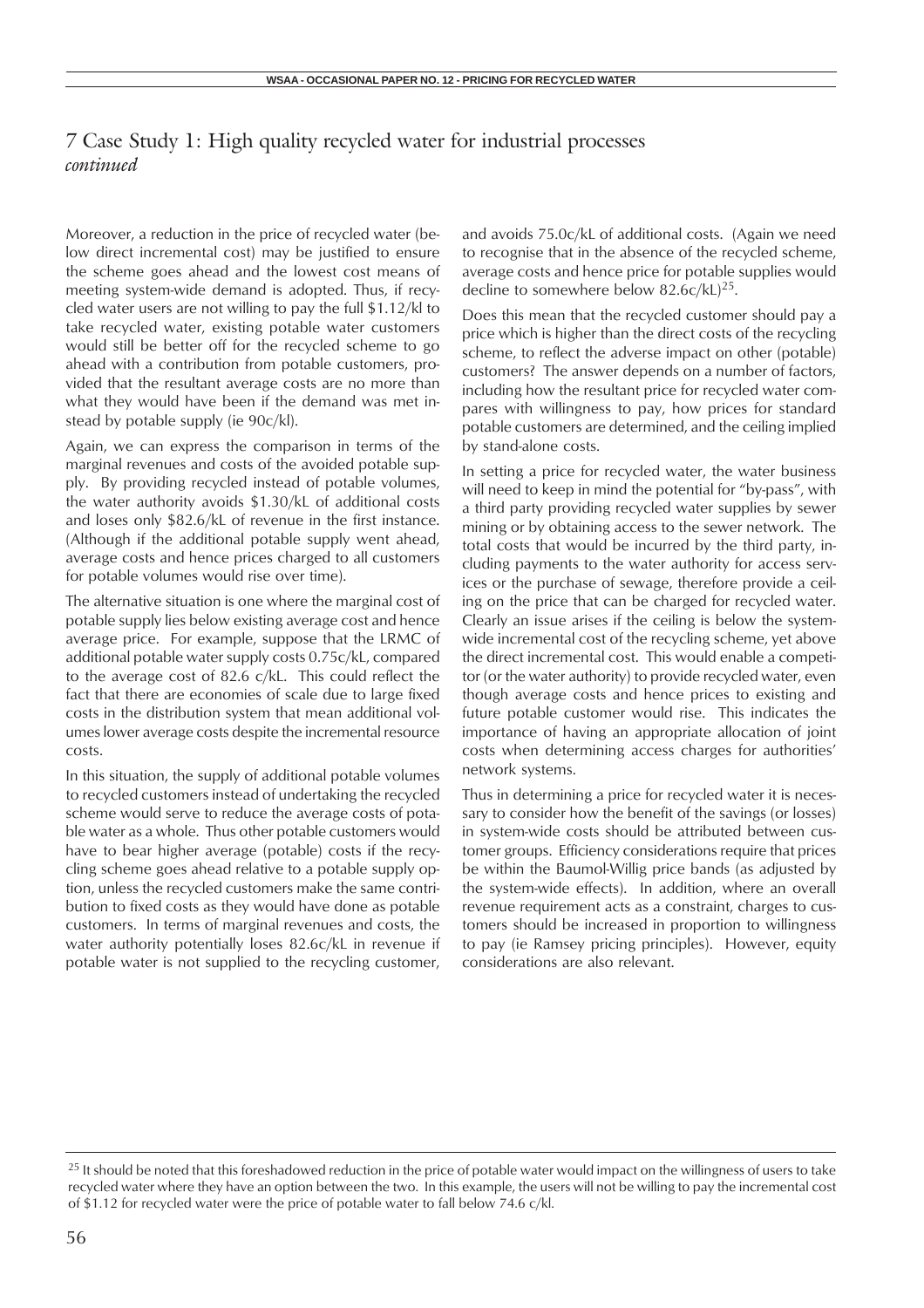In the base case considered in this example, direct incremental cost lies within the willingness to pay ceiling and there are no system-wide implications for other customers, so that the efficiency criteria are satisfied by pricing recycled water at direct incremental cost. If system-wide savings did arise from the recycled water scheme, it would be largely an equity question as to whether the price charged for the recycled water should be reduced, bearing in mind that charges to the general customer base would have to rise<sup>26</sup> in order to ensure adequate revenues for the water business overall. Whether this is appropriate or not is largely an equity question, at least under the assumption here that demand is not price sensitive. Were the different pricing possibilities to imply different demand patterns, with cost consequences, then there would be efficiency as well as equity aspects to the precise pricing determination.

If the LRMC for potable water lies below average costs and prices, then the advent of the recycling scheme means that the water authority may lose a contribution to the fixed costs of the system if the recycled customers pay only their direct incremental costs 27. Average costs and prices to standard potable customers could therefore increase as a result. Again whether this system-wide effect should be recouped from the recycling customers will depend on a mix of efficiency and equity considerations.

## 7.5 External costs and benefits

The discussion of this case study has so far centered on the costs and benefits to the water supply businesses and its customers. However, as discussed in the report, it is important to also take account of any external costs and benefits imposed by the recycled water scheme.

For example, the re-use of effluent may result in lower waste discharges into environmentally sensitive receiving waters. This may be because the recycled wastes are being discharged into the environment at an alternative location and/or lesser volumes require disposal (relative to the situation without recycling). Similarly the reduction in potable water may enable less raw water extraction with associated environmental benefits. In both cases, it is appropriate to identify the likely scale of the benefit, and to consider the best method of reflecting that benefit in prices.

As discussed, the most transparent method of dealing with external benefits such as this would be for government to make a CSO payment to rectify any shortfall in the finances of the recycling scheme. The amount of such CSO payments would then allow the setting of a lower price for the recycled water, to ensure that the scheme proceeds.

In the absence of a CSO mechanism, the question arises whether the full costs of the recycling project should be borne by the recycled water customers, or whether the wider customer base should contribute in order to reflect the external benefit to the customer base as a whole. (

Efficiency considerations would suggest that such contributions should be levied in the least distorting method – ie according to willingness to pay. If the price of recycled water is below the price of effective substitutes – and within the willingness to pay ceiling – then it may be appropriate for recycled customers to cover all of the costs of the recycled scheme. (The efficient outcome will depend on the relative price sensitivity if different categories of demand. It will also depend on whether there are any other pricing distortions – for example through any external impacts of potable water not currently being priced).

If, however, recycled customers were unable to cover all of the costs involved in the scheme, then it would be appropriate for the wider customer base to make a contribution towards the cost, provided this contribution is less than the external benefits involved. Such an approach is appropriate if the customer base is being taken as an approximation to the taxpaying base. It could also be seen as being consistent with a "polluter pays:" principle, where the potable customers are to be taken as an approximation for the polluters. Note that charging polluters for the costs of cost-justifiable remediation works was recognised by NCC as one of the 'acceptable' approaches to resource management charging in place of a full polluter pays or beneficiary pays approach).

 This is an issue which is explored in further detail in Case Study 2. Equity considerations may also support a contribution from the wider community, provided it is done in a non-distorting manner.

 $26$  Towards the levels that would apply in the absence of the recycling scheme.

 $27$  Assuming that in the absence of the recycling scheme, the customer takes potable volumes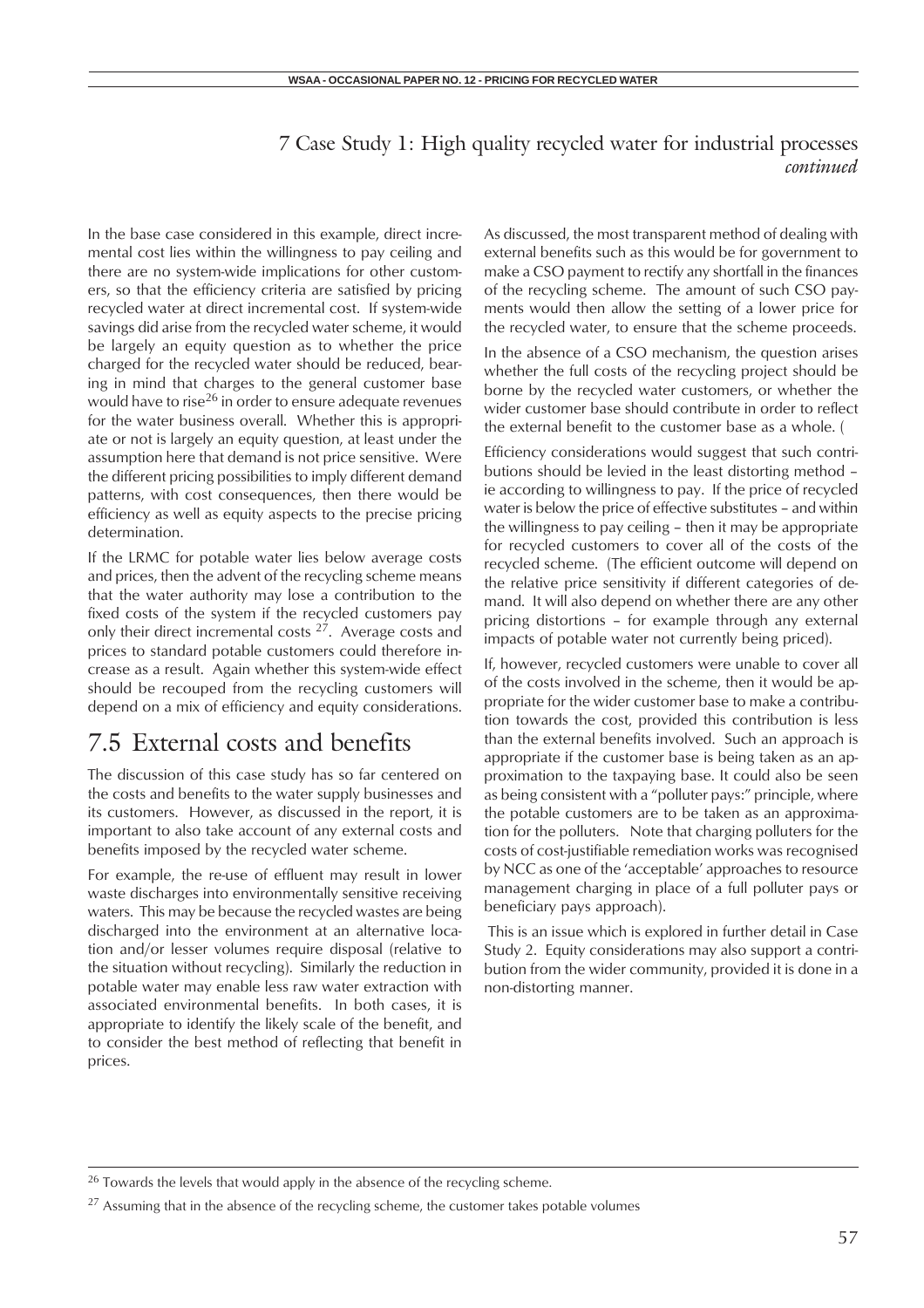## 7.6 Fully allocated cost

The discussion above suggests a pricing band which lies above the direct incremental cost (with the base assumption of no system-wide or external costs and benefits) of 112 c/kL and below the willingness to pay ceiling of 123 c/kL. The choice of a particular price within that band will reflect other considerations, including the appropriate allocation of joint costs and commercial considerations such as the allocation of risk.

## 7.6.1 Treatment of joint costs

As discussed above, recycled water services are provided jointly with water and sewerage services. Accordingly, issues arise as to the appropriate allocation of those costs which are incurred jointly between potable water customers, wastewater customers and recycled water customers. These include the costs of operating the supply/waste network.

Efficiency considerations dictate that joint costs should not be allocated to customers beyond their willingness to pay. Given the relatively low level of the willingness to pay price ceiling, it is likely that relatively few of the costs which are joint with potable supply/wastewater treatment should be allocated to recycled water, although there would be scope for some such costs to be allocated to the recycled water scheme.

## 7.6.2 Commercial considerations and risk issues

The building of the recycled water plant and associated infrastructure involves a significant element of risk, namely that one or more customers withdraw prematurely. This could result in the assets becoming partly (or wholly) stranded, if no replacement customers can be found.

Such risks can be handled in a number of ways. One such is to institute long-term "take-or-pay" contracts. Another approach would be to adjust the level of demand for recycled water that is built into the pricing calculation, to reflect the "expected value" of demand. Thus if there was a 25% probability that one of the customers would withdraw after two years, this would reduce the expected level of demand to 18.75MLd (from 20 MLd) for year 4 onwards. This would increase the estimated direct incremental cost of the scheme to 117 cents/kL.

An alternative approach might be to adjust the cost of capital/discount rate used to compare the costs and revenue for pricing purposes. However, adding a premium on the cost of capital can distort the assessment of cashflows and is generally not favoured by regulators.

Finally, higher risk can be addressed by altering the structuring of tariffs, to increase the proportion of revenue recovered from up-front or fixed payments.

## 7.7 Inter-relationship with other services

The appropriate method of handling risk is closely related to the relationship between recycling and other services, and how the prices of the core services of water supply and wastewater disposal are determined. Requiring recycled customers to provide a full return including the commercial risks (eg by using probability adjusted volumes) is appropriate when the outcomes from the recycling project are "ring-fenced" from the other section of the business.

However if the recycled customers are unable to cover the full cost of the scheme including a commercial return, then it may be appropriate for the wider customer base to carry the demand risk and/or bear some of the cost of the scheme. This might be justified if the water supply business is required to meet recycling targets, and the scheme is essential in meeting the targets required of the business. It would also be justified by the presence of external benefits and/or system wide cost savings. There is, however, a strong case for this to be transparently disclosed.

The mechanism by which the deficit can be covered under current price-setting practice is considered in Case Studies 2 and 3 below.

## 7.8 Summary of pricing considerations

Table 6 summarises the various considerations to be taken into account when pricing the recycled water supplied by the recycled water scheme (in terms of the quantum of revenue). The following section discusses the issues involved in determining the structure of prices for recycled water.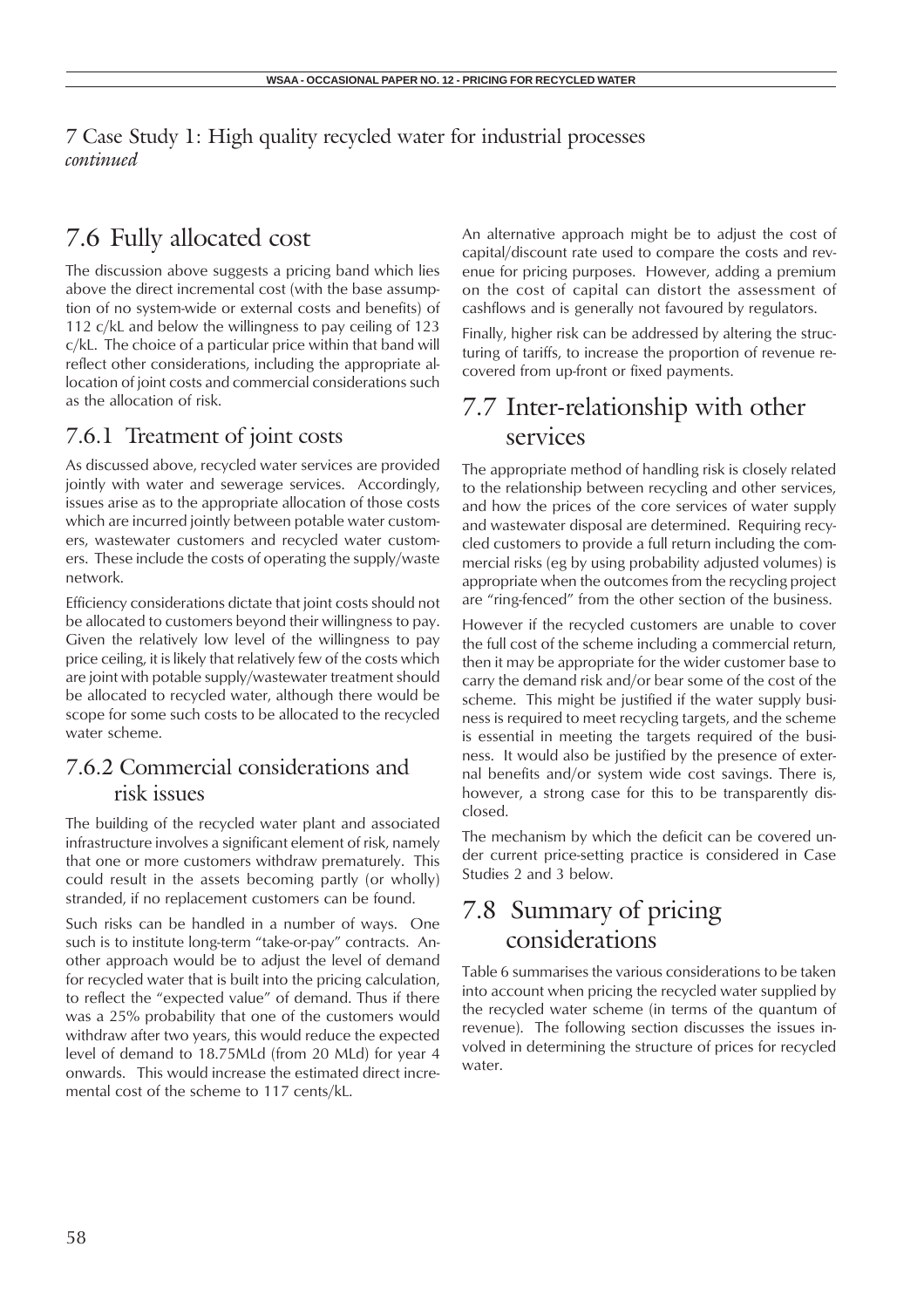|                                                        | Potable water is a substitute                                                                                                                                      | Potable water not a substitute                                                                                                          |
|--------------------------------------------------------|--------------------------------------------------------------------------------------------------------------------------------------------------------------------|-----------------------------------------------------------------------------------------------------------------------------------------|
| Willingness to pay                                     | 123.3 $c/kL$ plus further margin if<br>customer has to further treat<br>potable water                                                                              | Depends on financial viability of<br>customer and/or ability to locate<br>elsewhere                                                     |
| Direct incremental cost                                | 112 c/kL                                                                                                                                                           | $112 \text{ c/k}$                                                                                                                       |
| Impact on system-wide costs                            | Assumed zero in this case. If LRMC<br>> existing average cost, allocation<br>of system wide savings would be<br>subject to efficiency and equity<br>considerations | None                                                                                                                                    |
| External costs and benefits                            | Assumed zero. Where there are<br>benefits, judgement required as to<br>how value is allocated between<br>potable and recycled customers                            | Assumed zero. Where there are<br>benefits, judgement required as to<br>how value is allocated between<br>potable and recycled customers |
| Allocation of joint costs, for fully<br>allocated cost | Some allocation of joint cost could<br>be made, according to willingness<br>to pay                                                                                 | Depends on willingness to pay                                                                                                           |

### **Table 6 Summary of pricing consideration for Case Study 1**

The table presents the considerations for the two hypothetical situations considered, namely when potable water is and is not a substitute for the recycled water.

Figure 11 and Figure 12 below set out the assessment process for willingness to pay and incremental cost.

### **Figure 11 Willingness to pay assessment**

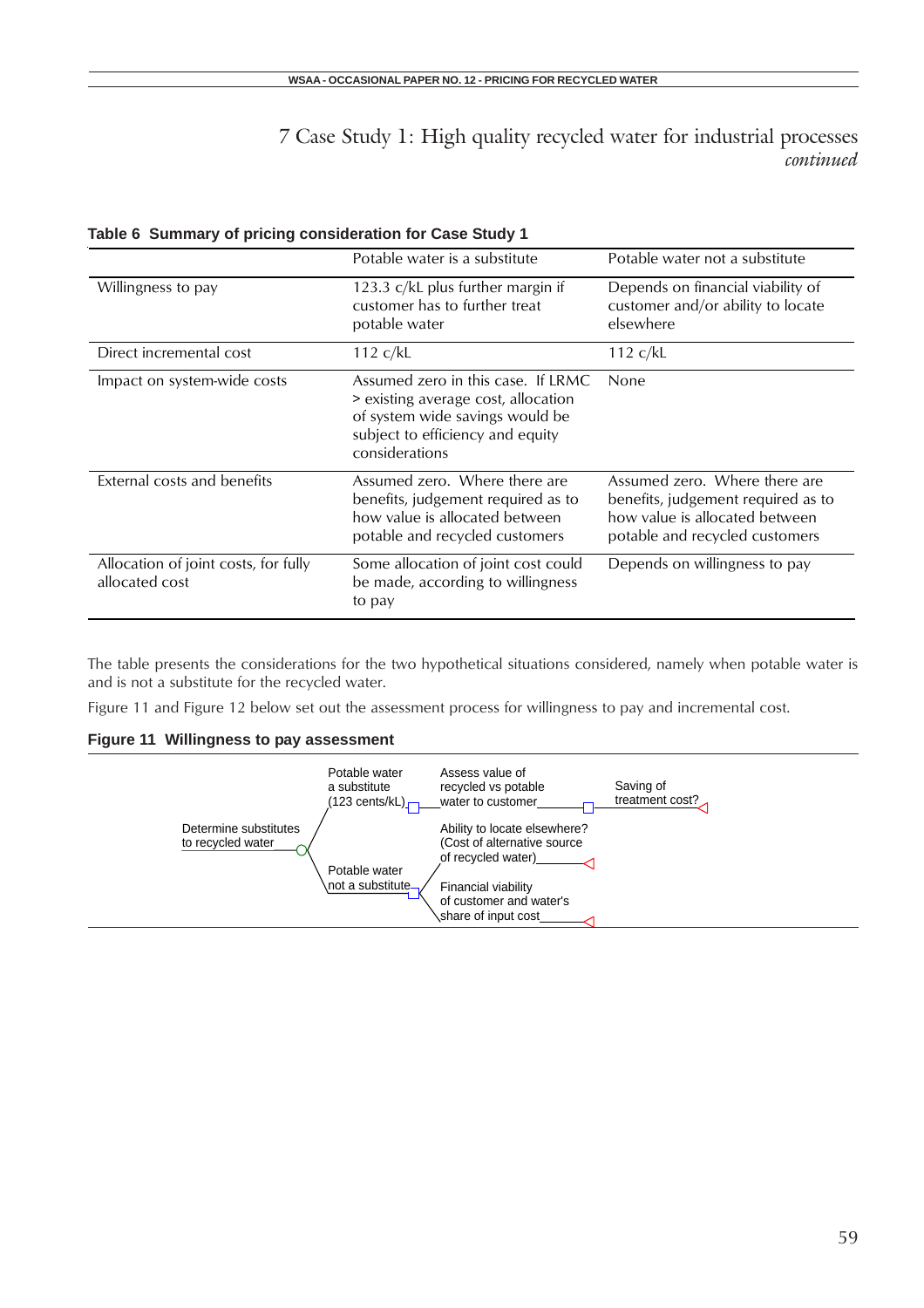



## 7.9 Pricing structure

Once the total quantum of revenue to be recovered from prospective recycled water customers has been identified, the remaining issue is how the tariffs should be structured.

Supplies of recycled water to major industrial customers are likely to be covered by some form of contractual agreement. A contract term that extends over the expected life of the assets involved would minimise the risk of stranded assets. On the other hand, long contract terms may reduce flexibility in responding to changes in the price of alternatives, regulatory changes etc.

Where there is uncertainty over the level of demand, there is an argument for sharing the demand risk with customers by increasing the proportion of revenue recovered through fixed charges, relative to equivalent potable contracts. Given the fact that the market for recycled water is in early stages, there is much greater potential for the withdrawal of a single large customer to effectively strand a significant portion of the assets. Increasing the proportion of revenue recovered through fixed charges would partially compensate by providing some limited protection from demand risk. Other options include long-term "take or pay" contracts, and up-front capital contributions.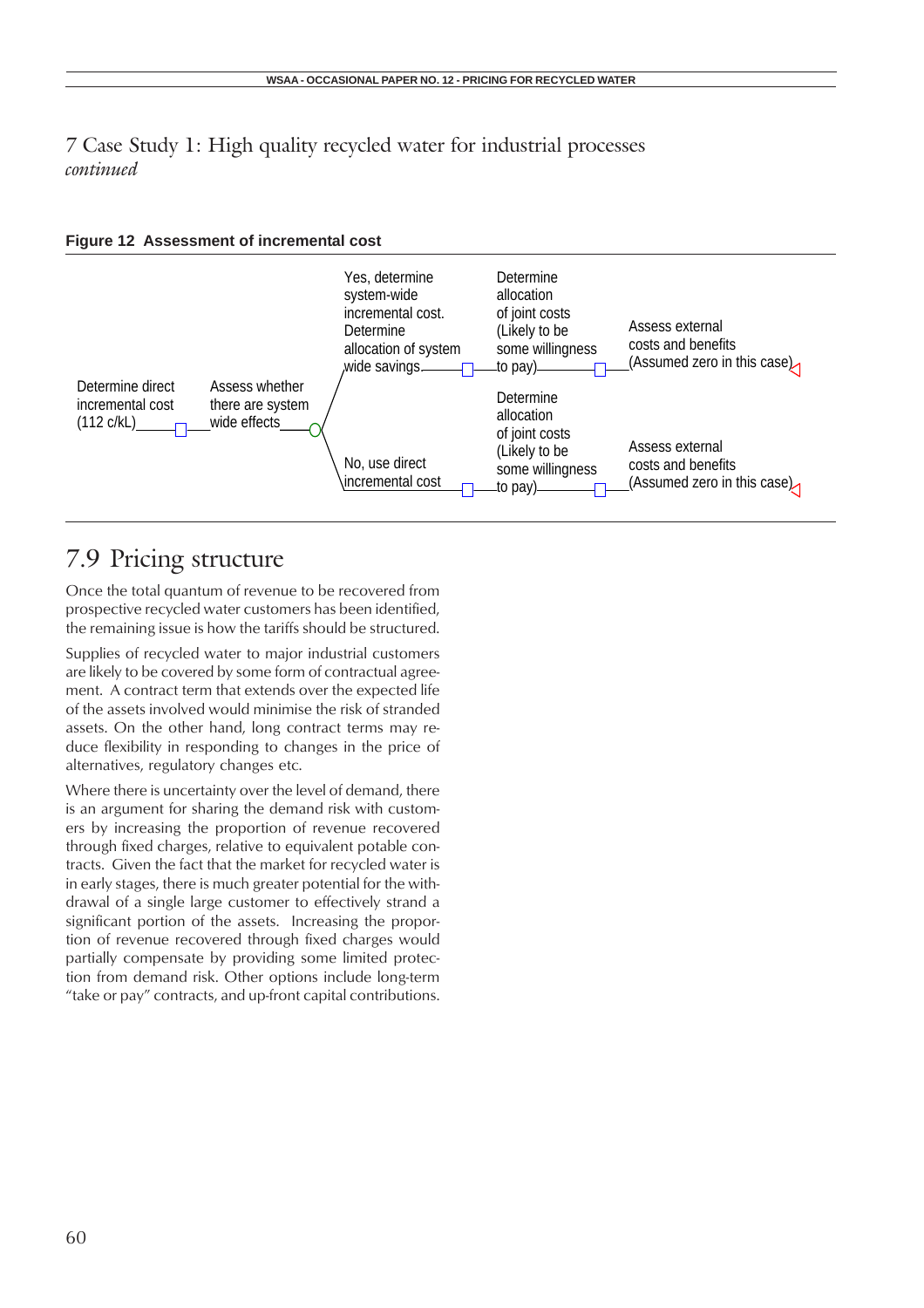## 8.1 Description of scheme

Case Study 2 considers the example of a recycled water treatment plant which takes secondary treated water from an existing wastewater plant, treats it to Grade A standard, and then delivers it through a reticulation system to a number of horticultural customers. In this case recycled water is substituting for groundwater extractions by the horticulturalists.

Note that the case study has been designed to illustrate the principles involved, and so the numbers presented do not represent the outcomes expected for any particular scheme.

There are significant environmental benefits that arise from the scheme through a reduction in groundwater extraction, which is currently at unsustainable levels and leading to seawater intrusion. In addition, the disposal of secondary treated effluent is causing damage to seagrass and mangrove ecosystems.

Table 7 summarises the costs and water delivered for the scheme. The capital investment involves the construction of a recycled water treatment plant, together with a pipeline and reticulation system to deliver the recycled water. The amount of recycled water delivered increases gradually (after an initial start-up phase) to 60 ML/d. The level of operating costs reflects the amount of water delivered. The scheme is assumed to operate for 20 years. All costs are expressed in 2004 constant prices.

## 8.2 Willingness to pay

For Case Study 2, we assume that the current price of potable water is \$1.00 per kL, plus a fixed charge which is a minimum of \$150 for non-domestic customers. However, in this case the price of potable water does not form the basis of the price ceiling for recycled water. Currently, groundwater provides a much cheaper source of water, at a direct cost of 5 cents per  $kL^{28}$ . Indeed, the horticulturalists would not be able to afford to use potable water, so that in the absence of groundwater or recycled water, the horticultural activity in the region would cease, with an associated loss of employment and income.

While groundwater remains freely available, it provides a significant constraint on the price that users will be prepared to pay for an alternative such as recycled water. However, in future the groundwater could well become unavailable or significantly more expensive, for example due to the inclusion of externality or resources charges aimed at stopping the over-exploitation of the resource. In these circumstances, the effective willingness to pay price ceiling for recycled water would increase.

The willingness to pay ceiling may also increase in advance of externality or resources charges being imposed, if growers see these as a possibility, and want to obtain a secure source of supply. The prospects for this happening could be increased through announcement of a clear policy – of restricting access to or raising the charges for groundwater – that could be designed to accompany the introduction of the scheme.

### **Table 7 Scheme costs and water delivered for horticultural recycled water**

| Year                          |    |      | $\overline{2}$ 3 | 4    | 5 | 6               |      |      |
|-------------------------------|----|------|------------------|------|---|-----------------|------|------|
| Capital investment \$m        | 52 |      |                  |      |   |                 |      |      |
| Operating expenditure \$m     |    | 2.0  | 2.0              |      |   | 2.4 2.6 2.6 3.1 |      | 3.3  |
| Recycled water delivered ML/d |    | 25.0 | 25.0             | 35.0 |   | 40.0 41.3       | 53.8 | 60.0 |

<sup>28</sup> And excluding externalities, which are considered below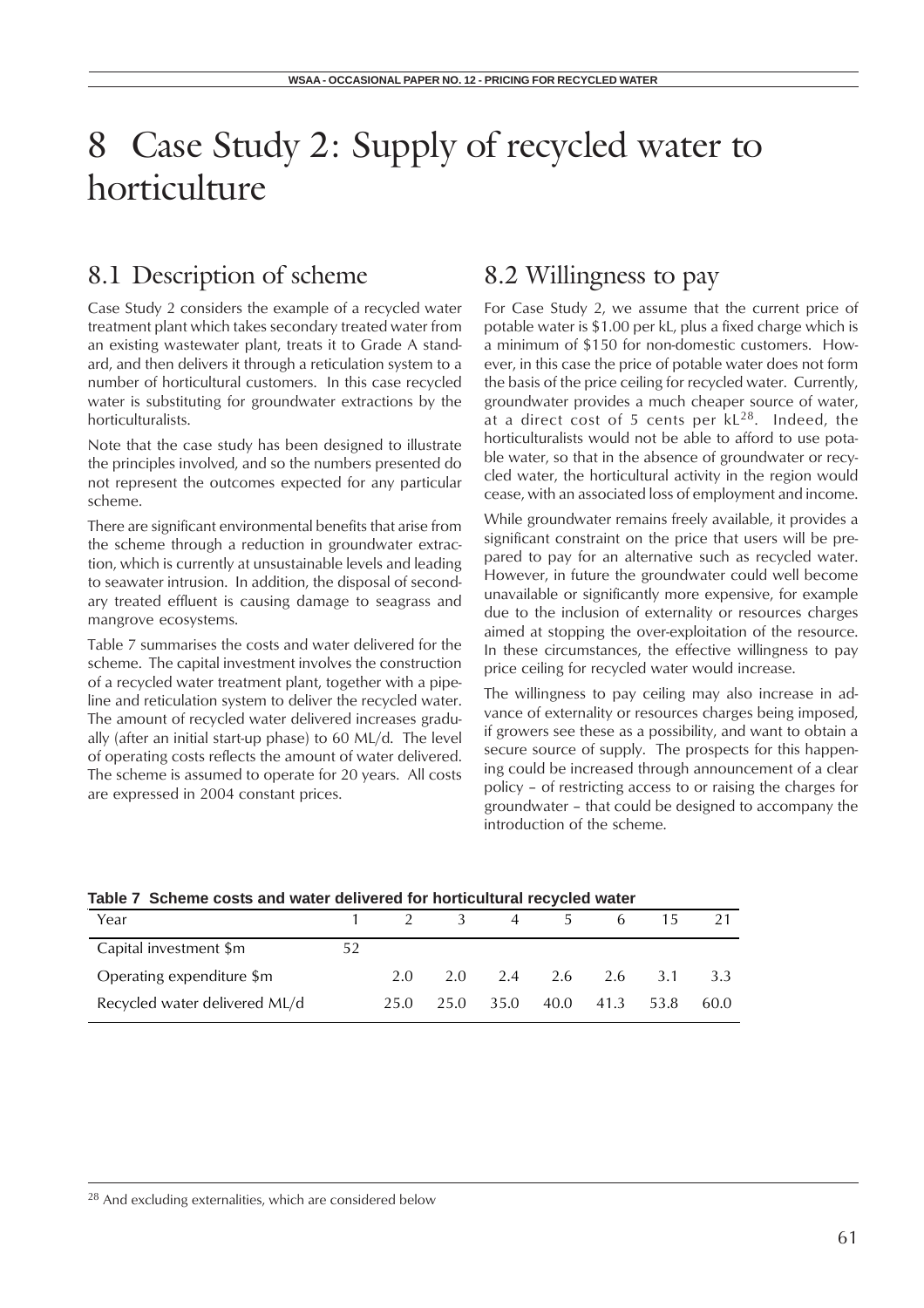Willingness to pay would still be heavily constrained, however, by the ability of the horticulturalists to support higher input costs in what is a strongly competitive product market. We assume for the Case Study that the growers would be able to pay up to 20c/kL for recycled water and still maintain a viable horticultural business.

In fact, willingness to pay will depend on many considerations, and is likely to change over time. For example, even if groundwater is available, the growers will be aware that there is a risk that the groundwater will become more expensive, restricted or unavailable. Thus they may be willing to pay a premium over the current price of groundwater (at 5c/kL), in order to gain greater certainty over the price and availability of their future supply.

However it is important to recognise the distributional impact of a rise in the price of groundwater. The 20c/kL need not necessarily represent an 'excess' profit above the levels needed to sustain the activity. Were the price of the water to rise from 5c to 20c, this would almost certainly be reflected in a fall in the value of the land with access to the water. Current horticulturalists may well suffer significant losses, in the form of capital write-downs, and be locked into interest and loan repayments based on the old value – but still be willing to pay the 20c. If they are unable to pay the extra, then the land would probably transfer to new owners, at a price reflective of the new water price, and with the cash resources to finance the new supply.

Two further considerations are also relevant, concerning the value to customers of using recycled water. On the one hand, the nutrients remaining within recycled water are likely to be of some value to users. As against that, there may be some adverse public perception about the use of recycled water in the food chain – with possible commodity demand and price implications. Both will influence that amount that the growers are willing to pay for recycled water. For the purposes of this case study, we assume that the net effect of these considerations is that horticulturalists place a premium of 5c/kl on recycled water (eg reflecting additional security of supply, and savings in fertiliser costs due to the presence of nutrients in the recycled water) relative to the groundwater alternative.

Given that the absolute ceiling on willingness to pay is 20c/kL for recycled water (in the absence of cheaper alternatives), the ceiling for groundwater must be 15c/kL reflecting the additional value of recycled water to horticulturalists.

## 8.3 Incremental cost

## 8.3.1 Direct incremental cost

Comparison of the capital and operating expenditures, with the projected water delivered, gives a direct incremental cost of:

NPV29(capex and opex)/NPV(water delivered)  $=$  (\$49.1m + \$31.2m)/471.6 Mld  $= 47$  cents/kL.

This is considerably less than the unit incremental direct cost of Case Study 1, which involves more expensive plant (to provide higher quality recycled water) and lower volumes.

Even so, this is substantially above the price that the customers would be willing to pay, which we assume to be 10 cents/ $kL^{30}$  given the continued availability of groundwater, or 20 cents/kL if recycled water is the only available option.

### 8.3.2 System-wide incremental costs

In this example, the provision of the recycled water is assumed to be largely independent of the potable water supply system and would have no implications for the supply of potable water.

However, we assume that in the absence of the recycled water scheme, a requirement will be imposed on the water business to improve the quality of the effluent discharged in order to protect the seagrass and mangrove ecosystems<sup>31</sup>. The cost of upgrading the treatment plant, and associated operating costs, would fall on the existing customer base, but is avoided if the recycling scheme goes ahead. These costs are assumed to total \$15m for capex and \$5m for opex, in NPV terms.

The incremental cost, taking account of changes in systemwide costs induced by the recycling scheme, is calculated as:

[NPV(recycling costs) – NPV(cost of effluent upgrade)]/ NPV(water delivered)

 $=$  (\$49.1m + \$31.2m - \$15.0m - \$5.0m)/471.6 Mld

 $= 35$  cents/kL.

While this reduces the gap between estimated cost and willingness to pay, it leaves a gap of between 15 and 25 cents/kL.

 $\sqrt[29]{29}$  Using a real cost of capital of 6%

<sup>&</sup>lt;sup>30</sup> Equal to the cost of groundwater at 5c/kL premium for the additional nutrients etc.

<sup>&</sup>lt;sup>31</sup> If no such requirement was imposed, the value of the reduction in damage to the seagrass and mangrove ecosystems would appear as an external benefit, see the following section.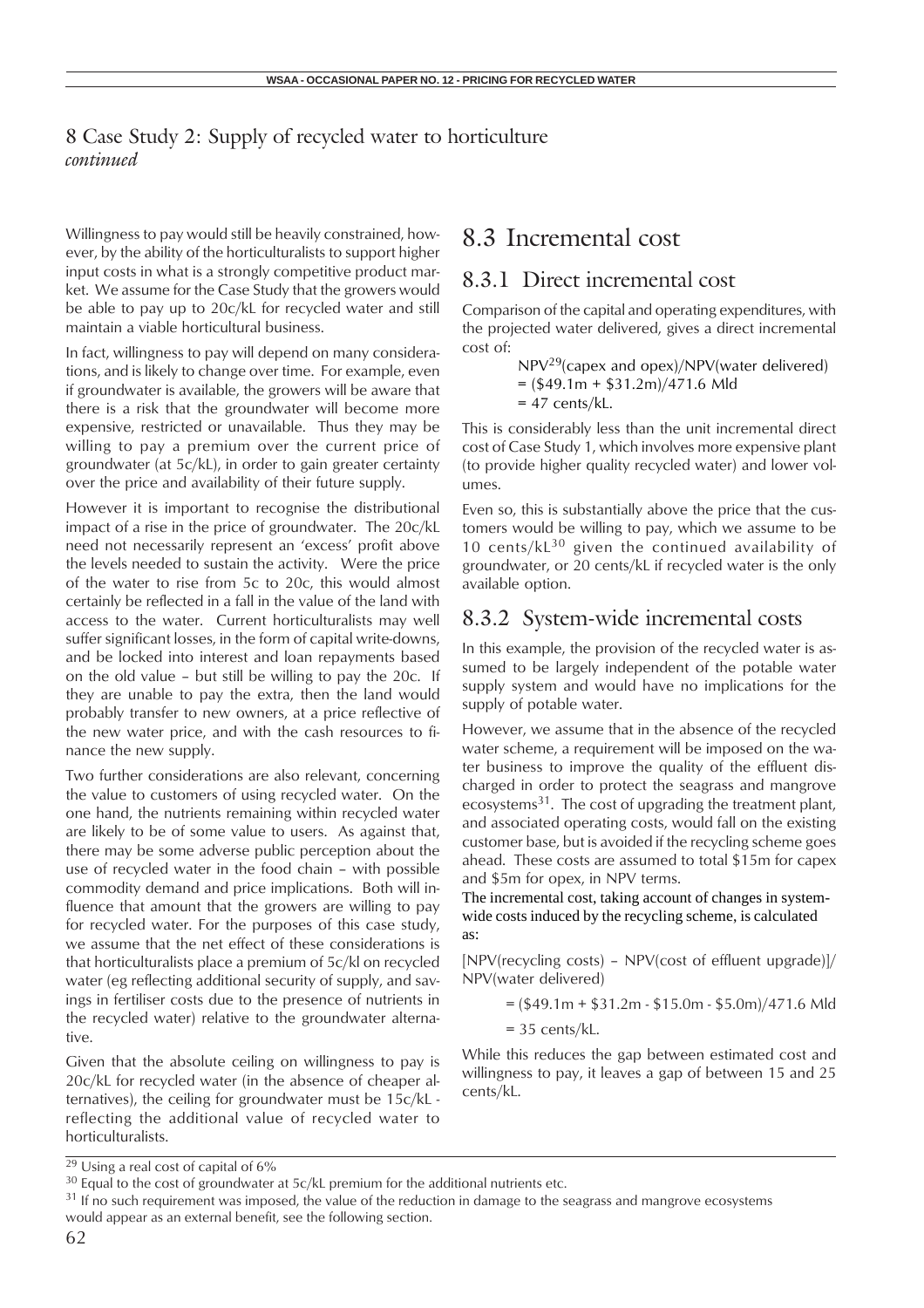## 8.3.3 External costs and benefits

Clearly, if the scheme is to be justified the case will rely heavily on the external benefits it provides. In addition to reducing the environmental impacts of effluent discharge, the supply of recycled water is expected to reduce or eliminate the over-abstraction of groundwater in the region, avoiding further damage to the source through seawater incursion.

As the alternative to using groundwater is to cease the horticultural activity, the use of recycled water can also be seen as providing economic development benefits to the region, benefits that are external to the water business.

Such environmental and economic benefits can be very significant. However, the estimation of the magnitude of the benefits can be controversial. It is beyond the scope of this study to assess such benefits here. However, it is straightforward to identify what magnitude of benefits would be needed to make the recycling scheme a viable project in triple-bottom line terms.

Working backwards, the size of the external environmental and regional benefits must be such that:

 $EB \geq$  System-wide IC - Value to Users

Where EB equals the value of the external benefit and IC is the incremental cost of the recycling scheme. In terms of the case study, this implies:

 $EB \geq $49.1m + $31.2m - $15m - $5m - Value to users$ 

In the case where groundwater is not available or is priced beyond the willingness of users to pay, then:

Value to users = NPV of water deliv'd x willingness to pay price

 $= 471.6 \times 0.20 \times 1000 \times 365 = $34.4$ m

So that:

 $EB \geq $49.1m + $31.2m - $15m - $5m - $34.3m$ 

 $\geq$  \$25.8m in NPV terms, or \$2.3m per annum

In other words, the external benefits must be at least \$2.3m pa in order to justify the recycling scheme in triple bottom line terms. Given the severe implications of the over-abstraction of groundwater and the damage to aquatic environments from effluent disposal, as well as the importance of horticultural activity for regional employment, it is plausible that the external benefits would justify undertaking the scheme – from an overall community point of view. A final position on this would need to take into account alternative strategies for addressing the externality concerns. (For example whether extractions from the groundwater should be regulated more tightly, or even banned, and whether externality charges might be applied).

Given the continued availability of groundwater at subsidised<sup>32</sup> prices, growers' willingness to pay is capped at the artificially low level of 10 cents/kL – ie the 5c/kL cost of the groundwater plus the 5c/kL premium for recycled water. A first best response would be to reduce the implied subsidisation of groundwater by setting the price of groundwater to more closely reflect the environmental damage associated with its use. Assuming that the environmental impacts are the \$2.3m p.a. discussed above, then a price for groundwater that reflected these broader costs would be 20 cents/kL (equal to 5 c/kL current cost of groundwater plus 15c/kL for the external costs associated with its use). However this lies above the 15 c/kL ceiling price that users are willing to pay for groundwater – implying that the horticultural activity would not be economically viable using this source of water. Thus although the efficient policy prescription is fairly clear, for the reasons alluded to earlier, rapid removal of the implicit subsidy could have substantial distributional consequences, and this may be a consideration in any final decision on changes to the pricing arrangements.

For now, we assume that the recycling scheme offers the only politically feasible response to the issue and will deliver external benefits worth in excess of \$2.3m pa. The question then becomes one of how it should be funded.

If groundwater continues to be available at a price of 5 cents/kL, then the maximum willingness to pay for recycled water will be 10c. At this price, there is a financial deficit to the water business of \$43.1m. If the recycling scheme is to go ahead, therefore, this deficit needs to be covered either by taxpayers (through a CSO) or the broader customer base. Thus the amount of funding needed to enable the recycling scheme to go ahead would be \$43.1m. (If groundwater is available at a price of 20 cents/kL, then the additional funding is \$25.8m as above).

## 8.3.4 Fully allocated cost

In this Case Study, recycled water customers are unable to cover the system-wide costs of the scheme. It is not therefore possible to allocate any joint costs to the recycling scheme.

 $32$  ie prices that do not reflect the external costs of using the groundwater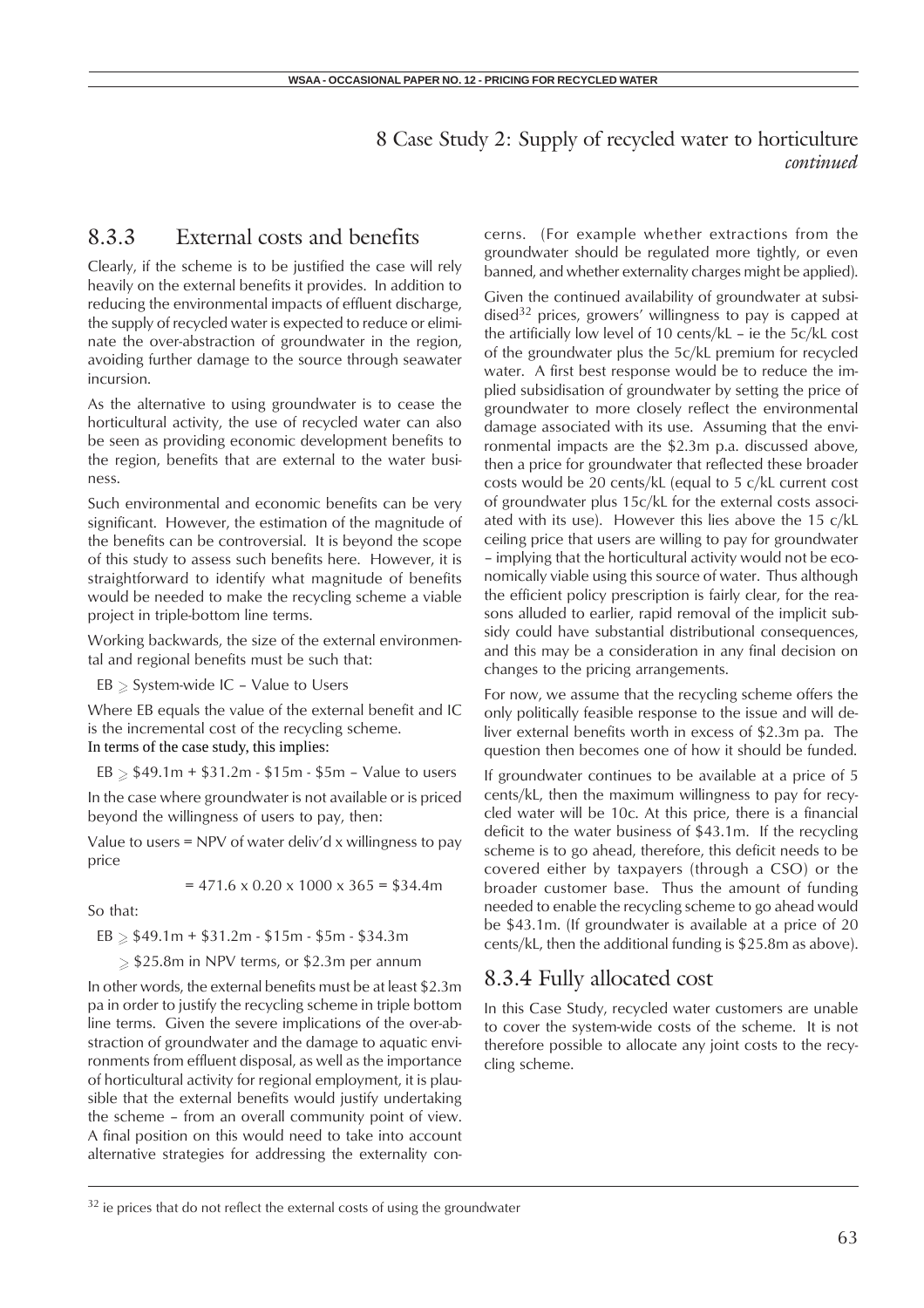## 8.4 Inter-relationship with other services

This Case Study provides an example whereby it is in the interests of the community as a whole for the recycled scheme to be undertaken, despite the fact that the customers taking recycled water are unable to cover all of the costs involved. One option is for a transparent CSO payment to cover the deficit. Otherwise, prices to the wider customer base have to rise to cover the costs involved. This section examines the mechanism by which the deficit can be covered by the wider customer base, under current regulatory price-setting methods.

As required by COAG, price-setting methodologies are currently being developed by independent regulators for water and sewerage businesses in a number of States. These generally involve the determination of an (average cost) revenue requirement for the business, covering operating costs, depreciation, a return on the regulatory value of assets and tax. Allowable prices are then set so that forecast revenue equals the forecast revenue requirement.

Provided the revenue requirement for recycled water is not identified separately and kept separate, this method of setting prices enables the broader customer base to contribute to the cost of recycled schemes where appropriate. For example, where a government or technical regulator has mandated a recycling target, the entire customer base would contribute if necessary towards the cost of the recycling scheme, as it has effectively become a cost of being in the water supply business.

Under current regulatory practice, the revenue requirement is determined for the business as a whole, and hence includes the cost of planned recycling projects (together with other commercial services such as trade waste and contractual agreements for water supply). The revenue requirement for other water supply and sewerage services is then determined by deducting the revenue received for these commercial services. If the planned revenue received from recycling services is insufficient to provide a return on the implied regulatory asset value of the assets involved, prices for standard water and sewerage services are necessarily higher. Conversely, if willingness to pay for recycled water is relatively great, more joint costs can be allocated to the recycled service, so that prices for standard services are lowered.

This is shown in Table 8, which shows the derivation of a revenue requirement for a typical water supply business. A five-year regulatory review period is shown, starting in year 2 of the recycling scheme project. The top part of the table shows the total revenue requirement, which covers operating costs, depreciation of the "regulatory asset value", and a return on the regulatory asset value<sup>33</sup>. The rolling forward of the regulatory asset value is assumed to include all capital expenditure, including expenditure on the recycling scheme. Likewise operating costs include the costs associated with recycling.

| Year                                             |       | 3     |       | 5     | b     |
|--------------------------------------------------|-------|-------|-------|-------|-------|
| Operating costs                                  | 375.0 | 393.8 | 413.4 | 434.1 | 455.8 |
| Depreciation                                     | 160.0 | 181.8 | 180.2 | 178.5 | 176.9 |
| Return on regulatory asset value                 | 150.0 | 146.0 | 142.6 | 139.2 | 135.9 |
| Total revenue requirement                        | 685.0 | 721.6 | 736.2 | 751.8 | 768.7 |
| less recycling revenues                          |       |       |       |       |       |
| at system-wide cost (35 cents/kL)                | 3.2   | 3.2   | 4.5   | 5.1   | 5.3   |
| at willingness to pay price (20 cents/kL)        | 1.8   | 1.8   | 2.6   | 2.9   | 3.0   |
| at willingness to pay price (10 cents/kL)        | 0.9   | 0.9   | 1.3   | 1.5   | 1.5   |
| Revenue requirement net of recycling scheme      |       |       |       |       |       |
| Recycling charged at system wide cost (35 c/kL)  | 681.8 | 718.4 | 731.7 | 746.7 | 763.4 |
| Recycling charged at willingness to pay (20c/kL) | 683.2 | 719.8 | 733.6 | 748.9 | 765.7 |
| Recycling charged at willingness to pay (10c/kL) | 684.1 | 720.7 | 734.9 | 750.4 | 767.2 |

#### **Table 8 Revenue requirement for whole business, \$m**

 $33$  For simplicity we have excluded tax from the revenue requirement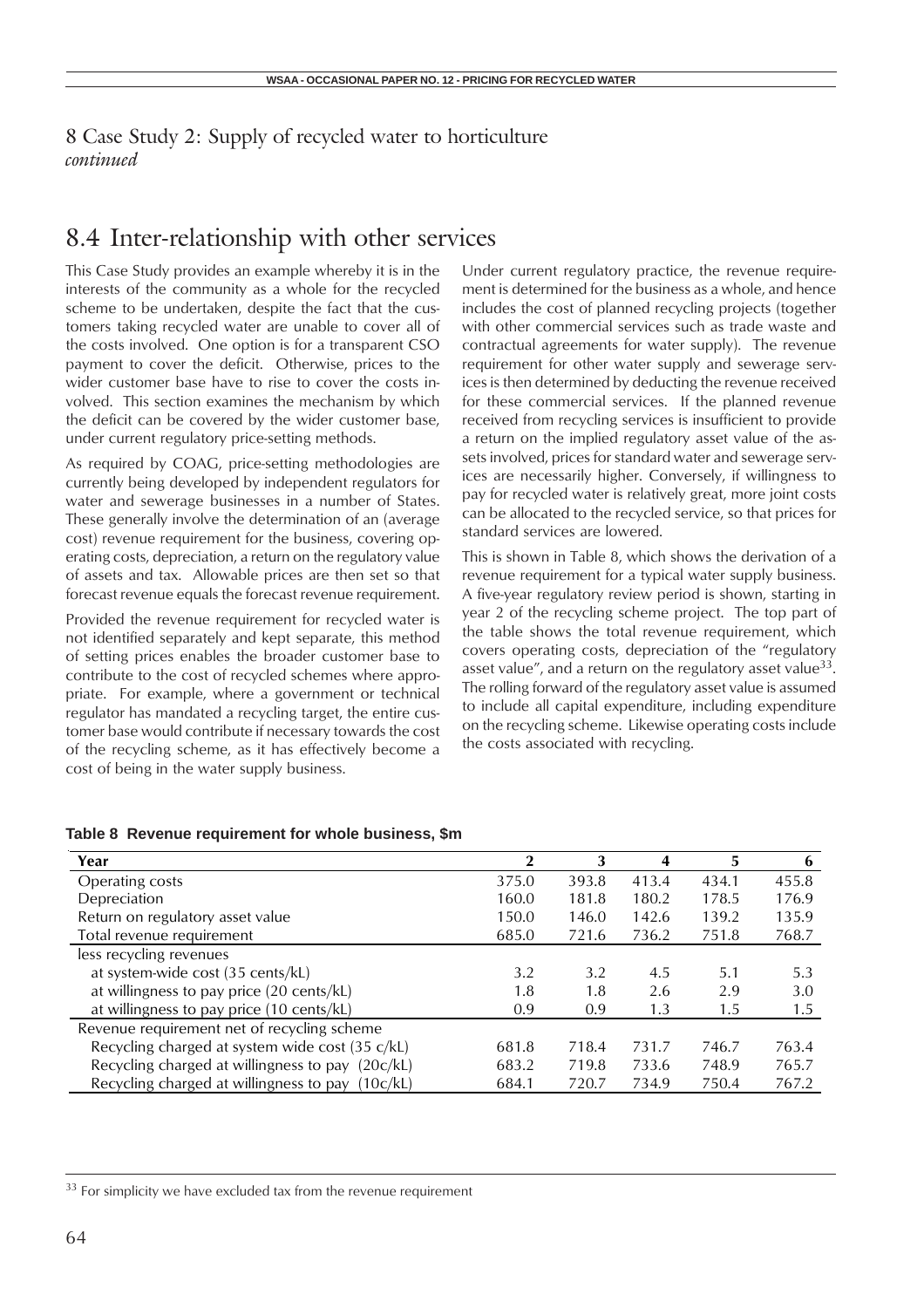The second part of the table compares the amount of revenue that would be received if the recycling scheme were priced to cover the system wide incremental cost (ie at 35 cents/kL) with the revenues actually forecast under the willingness to pay prices of 10 cents/kL and 20 cents/ kL. By the final year of the regulatory review period, the difference in revenue is expected to be just under \$4m pa (comparing the 35 and 10 cents/kL prices). This necessarily translates into a higher revenue requirement for the other parts of business, and hence higher prices to water and sewerage customers.

This is not to say that the prices for recycling services will not be subject to regulatory scrutiny. As discussed in the report, regulators are requesting that businesses explain the principles underpinning their approach to pricing recycled services. As price regulation becomes formalised in the water sector, it will be important for the businesses to ensure not only that their pricing approaches for recycled water services gain regulatory approval, but also that their approach in dealing with any financial deficit – due to the system-wide effects or externalities – are agreed by the regulator. While the example given in Table 8 shows the effect on the revenue requirement to be relatively small, the cumulative effect of several such recycling projects will begin to have a discernable effect on the prices for standard water and sewerage services if there are significant external benefits involved and continuing reliance is made on the general customer base for funding.

It is also important to note that this approach does not negate all risk from such projects. If the expected revenues from the recycling project do not materialise as planned, there is no compensation under a tariff basket for the lower than expected revenues within the review period. When tariffs are re-set for the following regulatory period, the future revenues expected will reflect recent experience, but under a tariff basket there is no retrospective adjustment for the current review period. A revenue cap (or hybrid) price control approach would incorporate an element of automatic compensation for revenue under-achieved in the previous review period. However, the tariff basket price control is more commonly used in the water sector in Australia.

## 8.5 Summary

Table 9 summarises the considerations for determining the appropriate quantum of revenue to be recovered from recycled water horticultural customers. In this Case Study, potable water is not a substitute for the recycled water. However, we identify two different willingness to pay ceilings, based on whether or not groundwater is available as a low-priced substitute for the recycled water. In practice, blended prices between these two bounds could be expected if pricing of the groundwater remains unchanged, but increasing resource degradation results in reduced availability.

|                                      | Groundwater available                  | Groundwater not available           |
|--------------------------------------|----------------------------------------|-------------------------------------|
| Willingness to pay                   | 10 c/kL, to reflect the risk attaching | 20 c/kL                             |
|                                      | to future groundwater supplies and     |                                     |
|                                      | value of nutrients                     |                                     |
| Direct incremental cost              | $47 \text{ c/kL}$                      | 47 c/kL                             |
| System wide incremental costs        | $35 \text{ c/kL}$                      | 35 c/kL                             |
| External costs and benefits          | External benefits of \$2.3m pa justify | External benefits greater than      |
|                                      | the scheme. Funding of \$3.75m         | \$2.3m pa would justify the scheme. |
|                                      | pa required to cover the costs of      | Funding of \$2.3m required to       |
|                                      | the scheme if groundwater remains      | support the scheme.                 |
|                                      | available.                             |                                     |
| Allocation of joint costs, for fully | None                                   | None                                |
| allocated cost                       |                                        |                                     |

#### **Table 9 Summary of pricing consideration for Case Study 2**

In order to demonstrate the nature of the pricing decision process, the following two diagrams present the logical structure of assessment of willingness to pay and incremental cost. After determining the willingness to pay (as per Figure 13), the alternative incremental cost bases can be examined. Thus the willingness to pay ceiling from Figure 13 can be compared with the various decision points identified in Figure 14.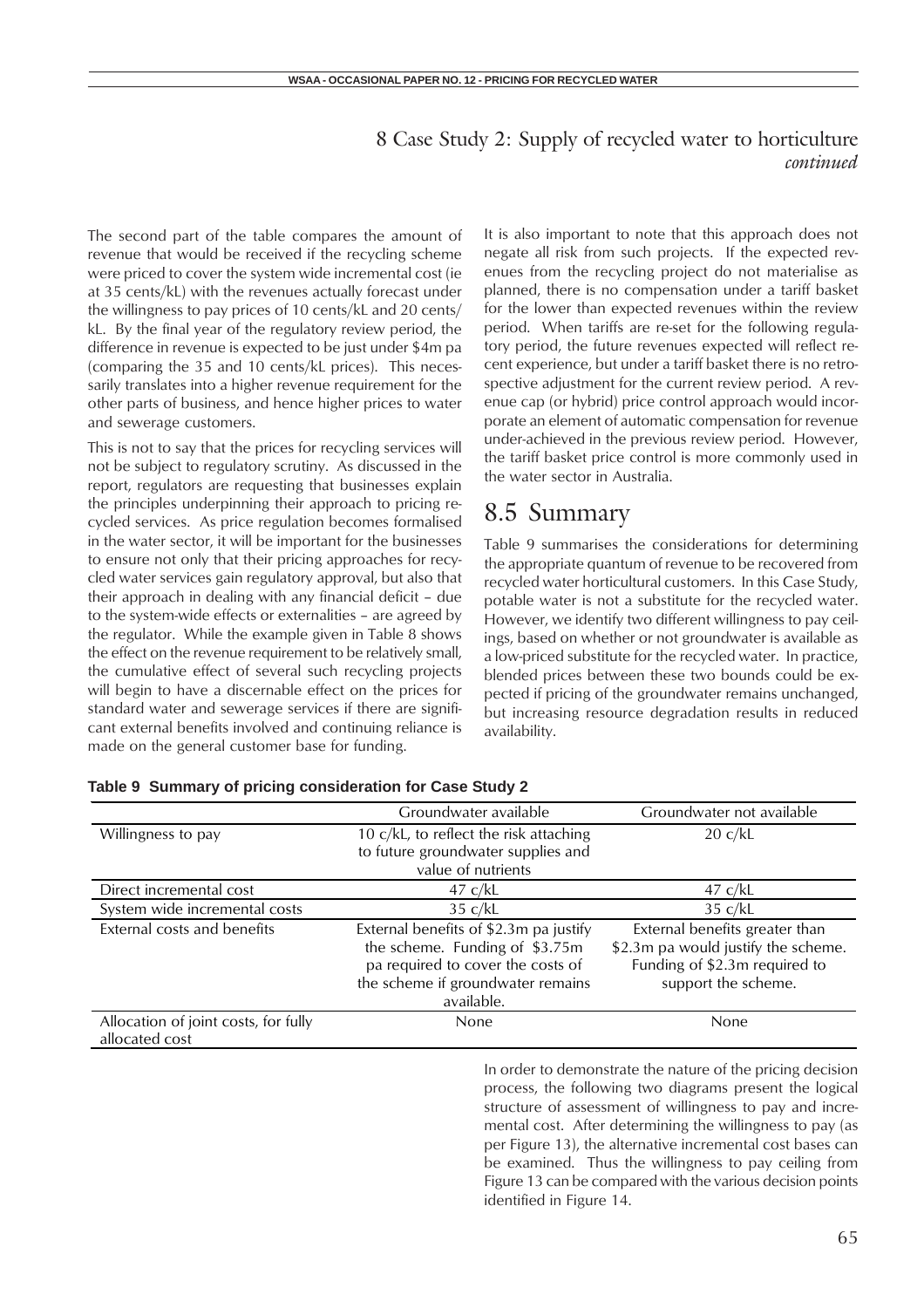### **Figure 13 Assessment of willingness to pay**







## 8.6 Pricing structure

If low-cost groundwater is freely available, the price that is able to be charged for a unit of recycled water may be significantly below the marginal cost of supplying the recycled water – both short-term and long-term marginal costs.

Indeed, there may be a 'second best' argument for pricing recycled water below its marginal cost if groundwater is being charged at less than its true marginal social cost, in order to redress the distorted incentives for users to use groundwater rather than recycled water.

If groundwater is not available, or is priced to better reflect the environmental costs associated with its continued extraction, the price ceiling for recycled water will be correspondingly higher. This would then permit charging a volumetric price for recycled water more reflective of its marginal cost.

To the extent that there is a reasonable expectation that the unsustainable extraction of groundwater will not be permitted to continue indefinitely, this suggests that making recycled water available at less than its marginal cost should only be seen as a short term response. Locking in low prices for long contract terms may introduce a further long-term distortion.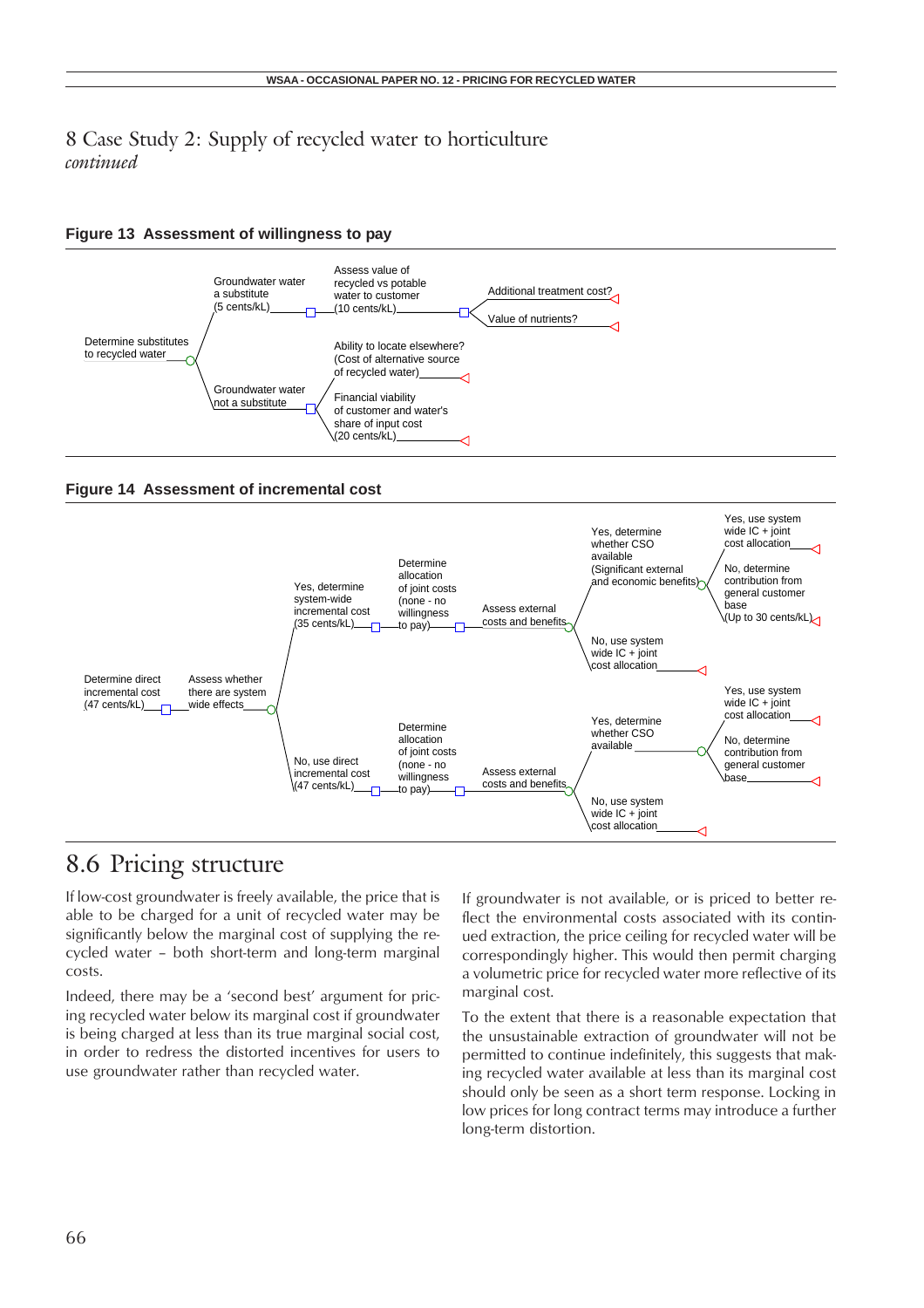## 9.1 Description of scheme

This case study takes the example of:

- providing a major greenfield housing development (Boomtown) with Class A recycled water (for certain uses such as garden watering, toilet flushing etc) alongside potable supplies, and
- using rainwater tanks and water sensitive urban design to reduce demand for potable water and improve the management of storm water.

As with the previous case studies, the numbers used in this case study are intended to be broadly reflective of the costs of undertaking this type of recycling scheme. However, the numbers have been chosen to illustrate the principles involved, and hence do not represent any scheme in particular.

Figure 15 provides a diagrammatic representation of the scheme.

The benefits of the scheme include very substantial reductions in potable water demand and in effluent discharges into the environment, compared to the standard potable supply system.

The scheme is to be developed in an area in which rapid population growth is forecast, approximately 150,000 people over 50 years. The existing infrastructure in the area is insufficient for the expected growth. As the region as a whole is experiencing water shortages, the projected increase in demand for water will place considerable strain on available supplies if it is to be met solely from potable sources.

The expenditures required to meet the forecast growth in demand will be undertaken by a combination of the water business, the local council and developers. It is the comparison of total costs to the community as a whole that is relevant when determining whether it is appropriate to employ the recycled approach rather than the traditional approach. However, it is the costs borne by the water business that need to be recovered in prices, although an understanding of the costs borne directly by other parties is necessary to determine willingness to pay. Therefore Section 9.1.1 examines the total costs involved with meeting future demand, and Section 9.1.2 examines the costs that are specific to the water business and hence need to be recovered in the pricing of recycled water.



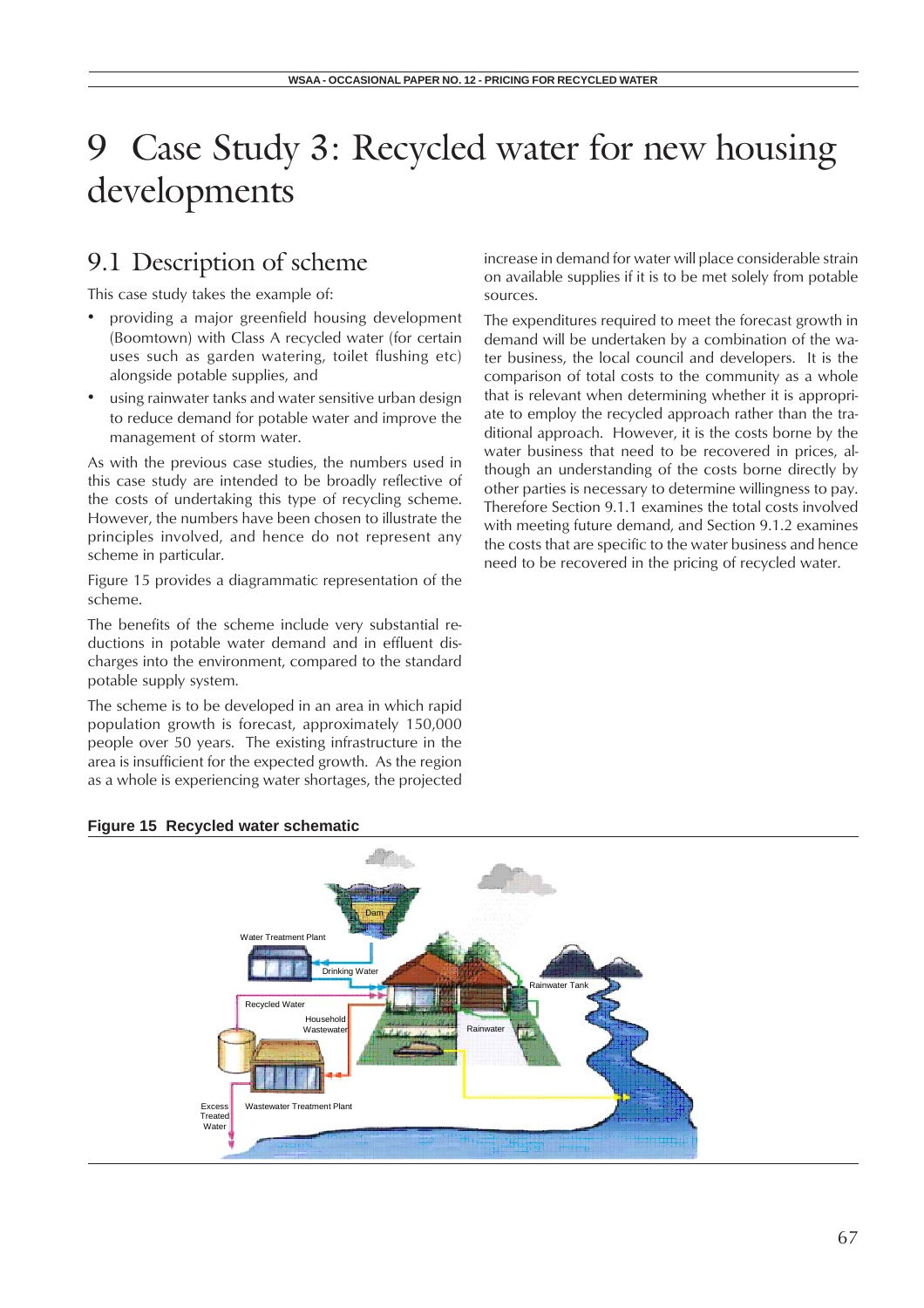## 9.1.1 Comparison of recycling versus traditional approach to meeting demand

### Volumes delivered

Figure 16 shows the trend in volumes of water delivered to the development, comparing the volume and composition of water delivered under the recycling approach versus the standard potable approach. The left hand side of the figure shows the trend in delivered recycled water, potable water and the amount of rainwater utilised through the rainwater tanks. The right hand side shows the amount of potable water delivered under the standard approach.

The figure shows that the total volume of water delivered (from all sources) is somewhat less under the recycling approach, compared to the standard potable approach, with the amount of potable water delivered being significantly lower.

Note that Annex A provides further details of the volumes and expenditures that underpin each of the figures in this section of the paper.

### Total capital expenditures

Figure 17 shows the capital expenditure involved in supplying services to Boomtown, comparing the recycled water approach with the standard potable approach. For each approach, the figure shows the level of investment required in infrastructure to supply recycled water, potable water, sewerage and stormwater services. In total, capital expenditure is \$837m (in NPV terms) under the recycling approach, and \$732m under the standard potable approach.





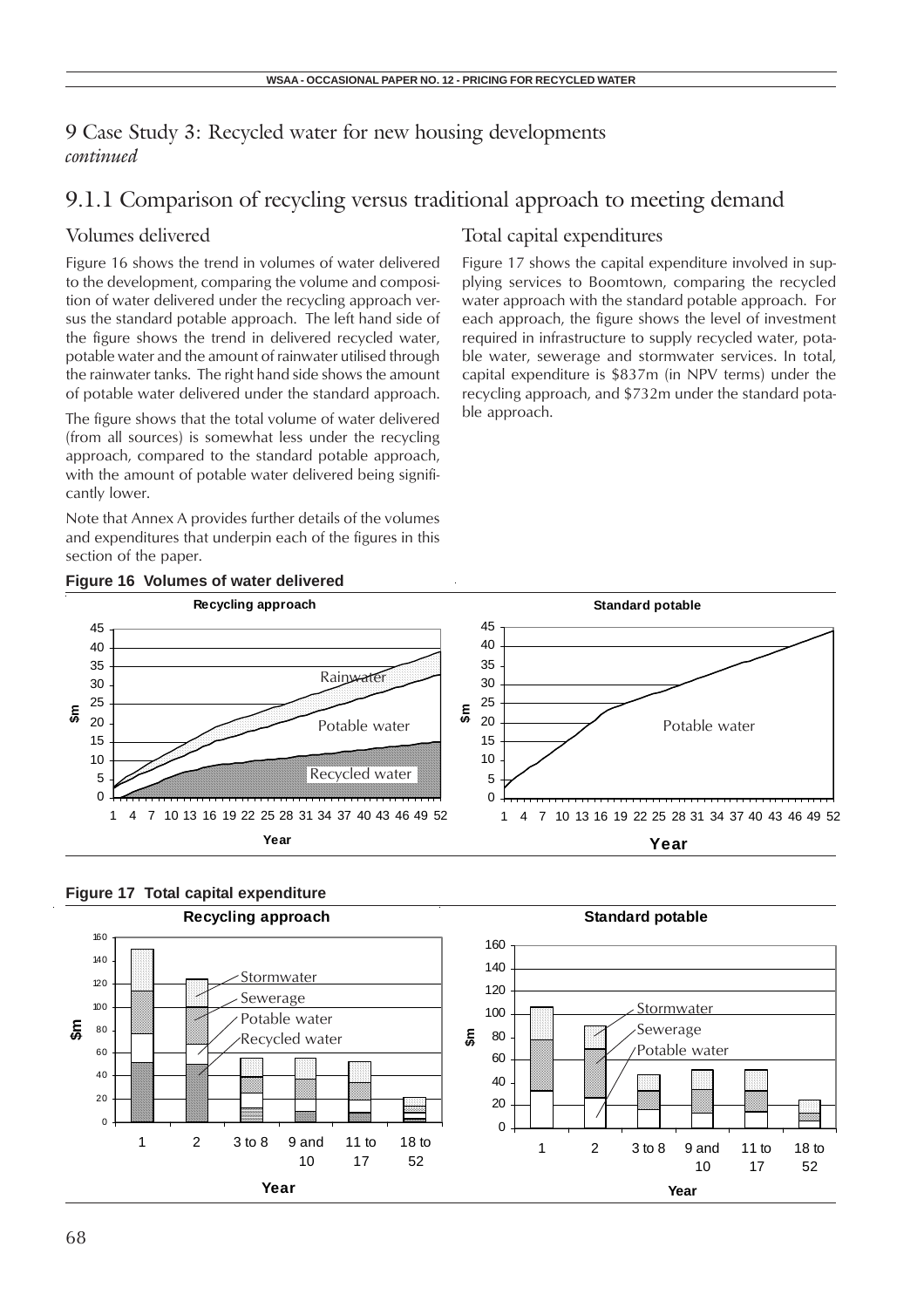Using the recycled water approach, investment on recycling assets includes construction of a recycled water treatment plant, development of aquifer storage, the distribution system including storage reservoirs, the reticulation system and internal household plumbing works (including household tanks and pumps).

Total investment in the potable water system includes expenditure on the distribution system (pipelines and pumping stations), service reservoirs, reticulation pipeline systems and household plumbing works. The expenditures on potable assets are much lower than for the standard potable approach, as these are a relatively smaller element of the recycled scheme. Note that the expenditures do not include "headworks category 1" costs, which relate to infrastructure planned on the basis of demand in the region as a whole. While demand in Boomtown will influence the timing, and possibly the scale, of expenditures on water reservoirs, treatment plant and trunk distribution, these expenditures are not incurred solely on behalf of the development. Hence they are considered in the section on system wide costs below.

Investment in sewerage includes trunk sewers, rising mains and household sewers. We have excluded expenditure on sewage treatment and discharge, again on the basis that these are planned on a system-wide basis. These costs are considered below in the section on system wide costs.

Investment in stormwater services involves the provision of stormwater drainage, and in the case of the recycling approach, rainwater tanks.

Figure 17 indicates that the total level of direct capital expenditure is higher under the recycling approach. This is because the savings in direct capital expenditure on potable water and sewerage services is more than outweighed by the additional expenditure on recycling assets. The savings in indirect or system-wide costs, which can be expected to offset the higher direct costs incurred under the recycling approach, are considered further below.

### Total operating expenditures

Figure 18 compares the expected level of operating costs incurred under the two approaches. Under the recycling approach, the savings in potable water and sewerage operating costs are slightly greater than the additional recycled water operating costs. However, there are substantial additional operating costs involved with the rainwater tanks (which are part of the stormwater costs). In total, operating expenditure is \$167m (in NPV terms) under the recycling approach, and \$129m under the standard potable approach



### **Figure 18 Total operating costs**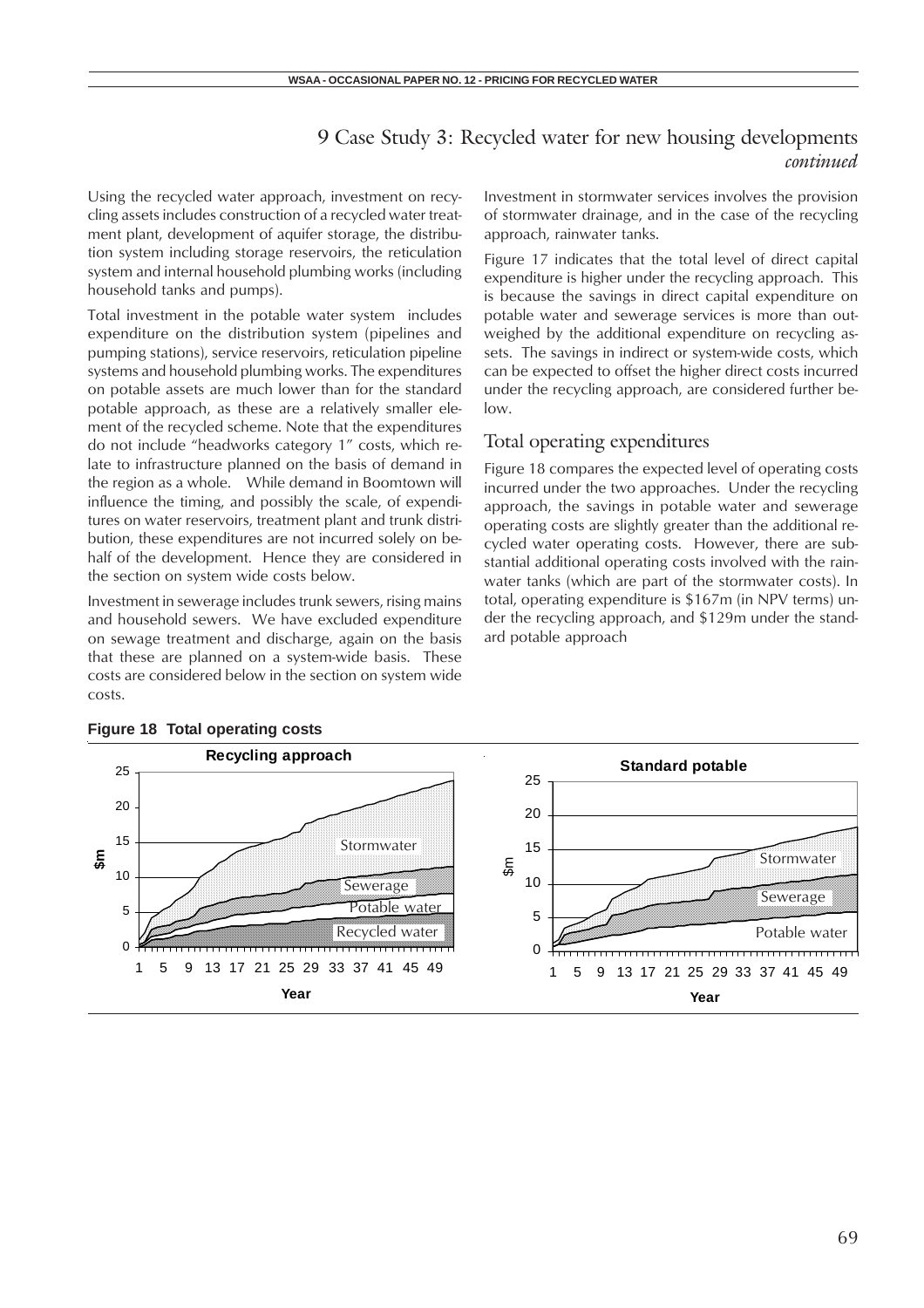### Comparison of recycled and traditional potable approaches

Table 10 summarises the total direct costs involved in the two approaches, in NPV terms (assuming a 6% cost of capital). This shows that the direct cost of using the recycling approach is \$1,005m compared to \$861m under the standard potable approach (which amounts to a difference of 16.7%).

### **Table 10 Comparison of total costs**

|                          | Total costs \$m |                   |  |  |
|--------------------------|-----------------|-------------------|--|--|
|                          | Recycling       | Standard          |  |  |
|                          | approach        | potable           |  |  |
| PV of capital recycling  | 196             | 0                 |  |  |
| PV of capital potable    | 170             | 220               |  |  |
| PV of capital sewerage   | 224             | 269               |  |  |
| PV of capital stormwater | 246             | 244               |  |  |
| PV of opex - recycling   | 37              | $\mathbf{\Omega}$ |  |  |
| PV of opex - potable     | 20              | 42                |  |  |
| PV of opex - sewerage    | 30              | 41                |  |  |
| PV of opex - stormwater  | 81              | 46                |  |  |
| <b>Grand Total</b>       | 1,005           | 861               |  |  |
| PV of volumes delivered  | 245             | 284               |  |  |
| ML/d                     |                 |                   |  |  |
| Cost \$ per kL           | 11.23           | 8.31              |  |  |

These costs can be converted into a cost per kL by dividing the absolute cost by the present value of the quantity of water delivered. (For the recycled case, we take the total of all water delivered – ie recycled, potable and rainwater). However the comparison of price per volume is somewhat misleading, because the emphasis on conservation with the recycling approach results in a reduction in total water delivered. Hence the cost per kL for water delivered under the recycling scheme appears significantly higher at (35%), while the costs of meeting demand under the two approaches differs by just 16.7%.

Moreover, we need to consider the implication of system-wide savings before making comparisons between the recycling and potable approaches.

### System wide implications

We assume that under the recycling approach the very significant reduction in potable volumes enables delays in the planned augmentation of major resource and treatment capacity required to serve the potable customer base, relative to what would be required if Boomtown was to be served by a standard potable system. Similarly, we assume that planned augmentations to sewerage treatment plant can be delayed by instituting the use of smart sewers rather than traditional construction methods.

Under the standard potable approach, we assume that meeting region-wide demand requires a major resource expansion, costing \$100m, to begin in year 4 along with an extension to treatment capacity costing \$50m. Given continued growth in demand, a desalination plant is planned for year 20, costing \$90m. (All expenditures are expressed in 2004 prices). In total, the NPV of these costs amounts to \$147m.

A substantial amount of the growth in demand is contributed by Boomtown. If the recycling approach goes ahead, therefore, we assume that the resource expansion can be delayed until year 20, the treatment expansion can be delayed until year 10 and the desalination plant can be avoided altogether. Given these deferrals (and avoidance of de-salination), the NPV of these headworks costs is reduced to \$59m.

We assume that similar deferrals on the sewerage treatment and disposal side amount to \$10m in NPV terms, with treatment and disposal capital expenditures reduced from \$40m to \$30m in NPV terms.

Taking into account these system-wide savings from deferrals, the comparison between the recycled and potable approaches is shown in Table 11. (The table does not include the direct costs of supplying customers in other parts of the water authority's supply area, but these are assumed to be the same for the recycling and potable approaches).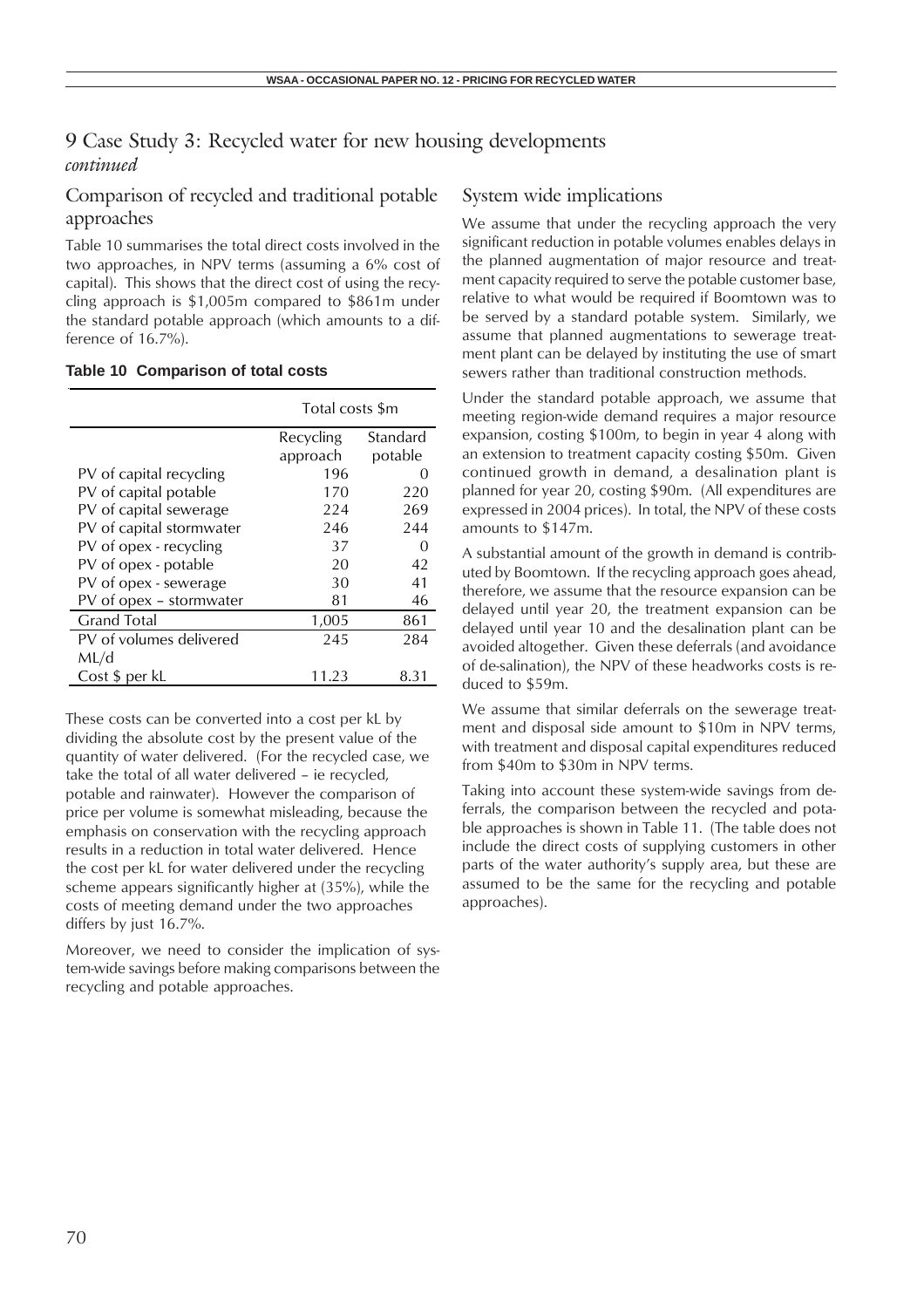### **Table 11 Comparison of total costs under recycling and potable approaches**

|                           | Recycling<br>approach | Potable | Standard Difference |
|---------------------------|-----------------------|---------|---------------------|
| Direct cost Boomtown      | 1,005                 | 861     | 144                 |
| Headworks 1 costs - water | 59                    | 147     | - 88                |
| Headworks 1 costs - sew   | 30                    | 40      | - 10                |
| Total                     | 1064                  | 1007    | 46                  |

Relative to a standard potable water supply system, the recycling approach involves higher direct costs of \$144m in NPV terms. However, the recycling approach enables savings on headworks costs of \$98m for potable water and sewerage services. Overall, the recycled approach involves an additional \$46m in NPV terms compared to the standard potable approach.

### Option value

We note that the installation of dual reticulation capabilities may have value extending beyond the specific recycling scheme. Houses fitted in this manner can be expected to offer access to the retrofitting of a variety of alternative supply capabilities at substantially lower cost than would be the case with the single supply system of a traditional supply. This extra value, which could be viewed as flowing from the *options* created by the greater system flexibility, is unlikely on its own to be sufficient to justify dual reticulation, but might be enough in some cases to tilt the balance.

### External benefits

Table 12 recaps the volume of potable water supplied under the two different approaches, along with the associated quantity of wastewater collected. This shows a very large decrease (65%) in potable volumes required. There is a smaller (22%) reduction in wastewater collected from the households, since wastewater is collected from both potable and recycled water used in the development. However a lower overall return factor is achieved through greater use of technology and customer education. In addition, there is a significant reduction in the amount of stormwater inflow and groundwater infiltration into the waste system.

### **Table 12 Comparison of volumes delivered and collected**

|                                  | Standard<br>potable<br>approach | Recycling<br>approach | % Reduction |
|----------------------------------|---------------------------------|-----------------------|-------------|
| Potable water (PV of<br>ML/d     | 283.7                           | 100.4                 | 65%         |
| Sewage collected<br>(PV of ML/d) | 209.0                           | 162.3                 | 22%         |

On the basis of these reductions in volumes, it is very likely that the recycling approach will bring with it significant environmental benefits. These will include the external benefits that result from reduced potable extraction, and reduced effluent discharges. For example, annual external benefits of \$2.9m pa or more would be sufficient to offset the above \$46m present value differential and to justify the recycling approach.

The above considerations suggest that the scheme, viewed from the perspective of the whole system and factoring in the external impacts, may well offer a net benefit. The question then arises as to whether pricing arrangements can be developed to share the costs in a way that makes the scheme feasible.

## 9.1.2 Costs to the water business

When pricing recycled services, only the costs incurred by the water business should be recovered through charges. However knowledge of the costs incurred by other parties, such as developers, will be important in determining willingness to pay.

### Direct costs

Table 13 summarises the direct costs incurred by the water business under each of the recycling and traditional potable approaches. It also sets out the costs incurred by third parties. The table shows that in fact many of the costs involved in servicing a new development are incurred by other parties including developers, local council and householders. Such costs include reticulation systems, household plumbing, household sewers and stormwater costs (which includes the provision of rainwater tanks) $34$ .

> <sup>34</sup> While these costs are relevant to an overall assessment of the viability of the recycled approach, they have been excluded from the costs to be recovered by the authority itself. If the authority were also responsible for stormwater and/or provision of rainwater tanks, these costs would also need to be incorporated into the analysis here.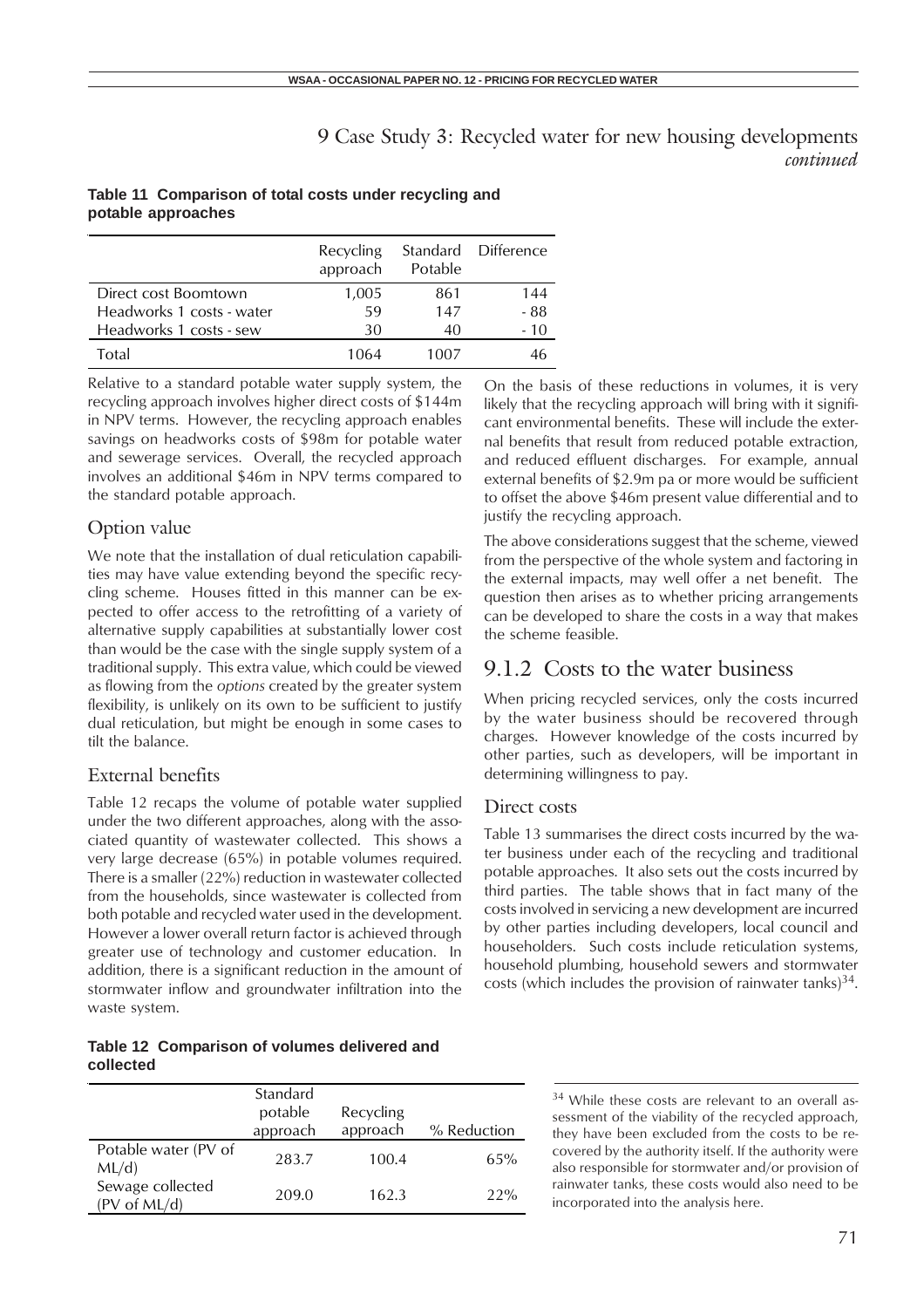### **Table 13 Comparison of direct costs to the water business**

|                                | Direct costs to the<br>water business \$m |                  |  |
|--------------------------------|-------------------------------------------|------------------|--|
|                                | Standard<br>Recycling                     |                  |  |
|                                | approach                                  | potable          |  |
| Direct costs to water business |                                           |                  |  |
| PV of capital recycling        | 128                                       |                  |  |
| PV of capital potable          | 65                                        | 91               |  |
| PV of capital sewerage         | 77                                        | 100              |  |
| PV of capital stormwater       | O                                         | $\left( \right)$ |  |
| PV of opex - recycling         | 22                                        | ∩                |  |
| PV of opex - potable           | 5                                         | 25               |  |
| PV of opex - sewerage          | 7                                         | 14               |  |
| PV of opex – stormwater        | ( )                                       | Ω                |  |
| Total direct cost to the       | 303                                       | 230              |  |
| water business                 |                                           |                  |  |
| Direct costs to other          | 701                                       | 631              |  |
| parties                        |                                           |                  |  |
| Total direct costs per         | 1005                                      | 861              |  |
| Table 10                       |                                           |                  |  |

### System wide costs

Table 14 summarises the difference in the costs incurred by the water authority between the recycling and potable approaches. In contrast to total costs incurred by all parties, the costs to the water authority are lower using a recycling approach than the standard potable approach. This is because much of the higher direct costs under the recycling scheme are borne by third parties. Although the direct costs of the recycling approach are still higher than under the potable approach, these higher costs are more than outweighed by the savings made through deferring system-wide expenditures on headworks for water and sewerage.

### **Table 14 Comparison of water authority costs under recycling and potable approaches**

|                                                                              | Recycling<br>approach<br>\$m NPV | Standard<br>Potable<br>\$m NPV | <b>Difference</b><br>\$m NPV |
|------------------------------------------------------------------------------|----------------------------------|--------------------------------|------------------------------|
| Direct cost Boomtown<br>Headworks 1 costs - water<br>Headworks 1 costs - sew | 303<br>59<br>30                  | 230<br>147<br>40               | 73<br>$-88$<br>- 10          |
| Total                                                                        | 393                              | 417                            |                              |

## 9.2 Willingness to pay

The willingness of the householder to pay is complex to assess in this case. There are a range of considerations that are likely to influence the householders' decision and willingness to pay.

We assume that householders in Boomtown would not be offered a choice between a recycled supply and an alternative (potable) supply. Rather it is assumed that it will be mandatory for each house to be connected to the recycled supply for uses such as garden watering, toilet flushing etc. While a household can choose to use more or less potable and recycled water, the key decision point for them is whether or not to purchase a house in the development.

Ultimately, the costs of installing water and sewerage infrastructure will be borne by householders, and/or the existing owners of the land (which may become more or less valuable depending on the costs of development versus the value of the housing provided).

Importantly, the "greenfield" nature of the site means that the utility's supply of services (potable, recycled and sewerage) will be paid for by a combination of developer charges and annual water and sewerage charges. In addition, developers will bear a significant portion of the third party costs identified in Table 13 above. Therefore the householders' willingness to pay will need to account for annual charges and the implication of developers' costs $35$ on the price of housing in Boomtown.

The willingness of developers to pay will be relevant, assuming that any individual developer has the choice of building in Boomtown or elsewhere. Thus there will be a point at which the overall cost of building in Boomtown may induce a developer to not proceed if the price at which they can sell to homeowners renders the project commercially unattractive relative to other opportunities.

From the point of view of householder, the willingness to

pay for developers' costs will in turn reflect the willingness of homebuyers to pay for house/land packages. Expectations of future annual water and sewerage charges for the development will also impact on what people are willing to pay for the property.

<sup>&</sup>lt;sup>35</sup> Where developers' costs comprise both the costs incurred directly by developers and developer charges.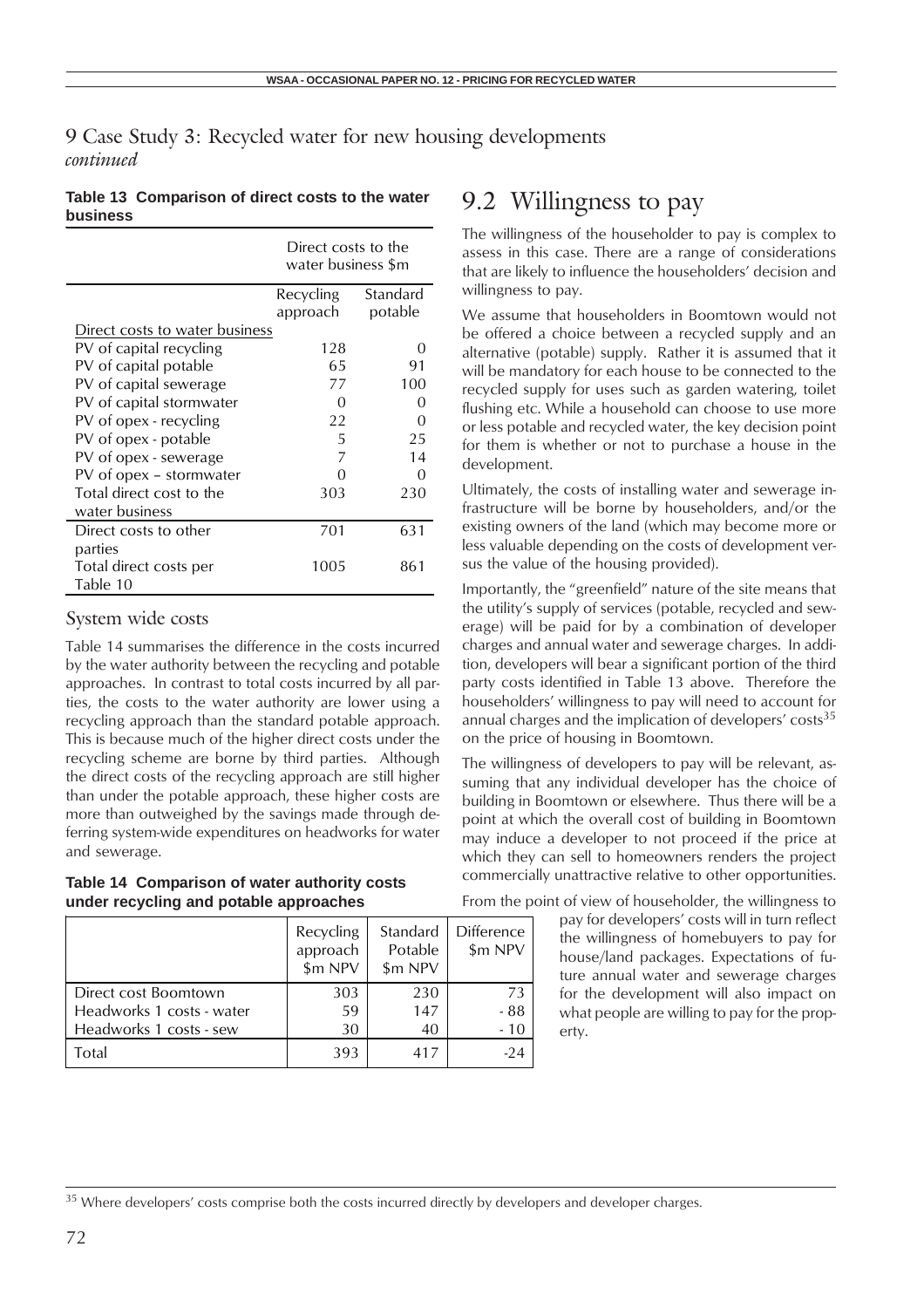Householders will compare the level of charges they pay under the recycled scheme with the standard tariffs for water and sewerage (which are typically regionally averaged tariffs). It is expected that there will be some acceptance that tariffs may need to rise to reflect rising costs for supplying water supply, particularly when there are concerns about water scarcity. However, householders may be concerned if the charges become too high compared with the regional-average tariffs. For this purpose, it is the amount of the average bill that is likely to be relevant, possibly adjusted for any change in the acquisition price of the property, rather than the volumetric and service charges levied *per se*.

Customers may also be willing to pay a premium for environmentally friendly or "green" water and sewerage services and the associated community environment, and possibly also for a reduction in the likely level of future usage constraints – effectively greater reliability of supply. This premium may be in the amount of developer costs and/or annual charges.

## 9.2.1Annual prices to existing customers

By way of comparison, the current volumetric charge to existing potable customers is assumed to be \$1.00 per kL, which is combined with a fixed charge of \$150 per property. For sewerage we assume there is a single fixed charge of \$420 per property. Assuming an average household consumption of 300 kL per property, Table 15 sets out the charges to the average existing household. These are expressed on a per kL of total water delivered basis and as an average bill per household.

### **Table 15 Tariffs to existing customers**

|          | Average<br>charge<br>per kL of<br>water<br>delivered | Ave bill per<br>household |
|----------|------------------------------------------------------|---------------------------|
| Water    | 1.50                                                 | 450.00                    |
| Sewerage | 1.40                                                 | 420.00                    |
| Total    | 2.90                                                 | 870.00                    |

## 9.3 Incremental cost

### 9.3.1Direct incremental cost of recycling scheme

For pricing purposes, we are interested in the direct incremental cost of the scheme, taking into account only the costs that are incurred by the water business.

Table 16 details the calculation of direct incremental cost for each of the services provided, as:

Incremental cost = NPV(capex and opex)/NPV(water delivered)

As before, we calculate total incremental cost based on the total water delivered (whether recycled, potable or rainwater). We also calculate a cost per household.

|                | PV capex | PV opex       | PV water used | Incremental cost  | Ave<br>incremental<br>cost per<br>house-hold |
|----------------|----------|---------------|---------------|-------------------|----------------------------------------------|
|                | \$m      | $\mathsf{Sm}$ | M/d           | $\frac{1}{2}$ /kL | $\frac{\pi}{2}$                              |
| Recycled water | 128.1    | 22.4          | 245.0         | 1.68              | 468                                          |
| Potable water  | 64.7     | 5.1           | 245.0         | 0.78              | 217                                          |
| Sewerage       | 76.6     | 6.7           | 245.0         | 0.93              | 259                                          |
| Total          | 269.3    | 34.1          |               | 3.39              | 944                                          |

#### **Table 16 Direct incremental cost to the water authority under recycling scheme**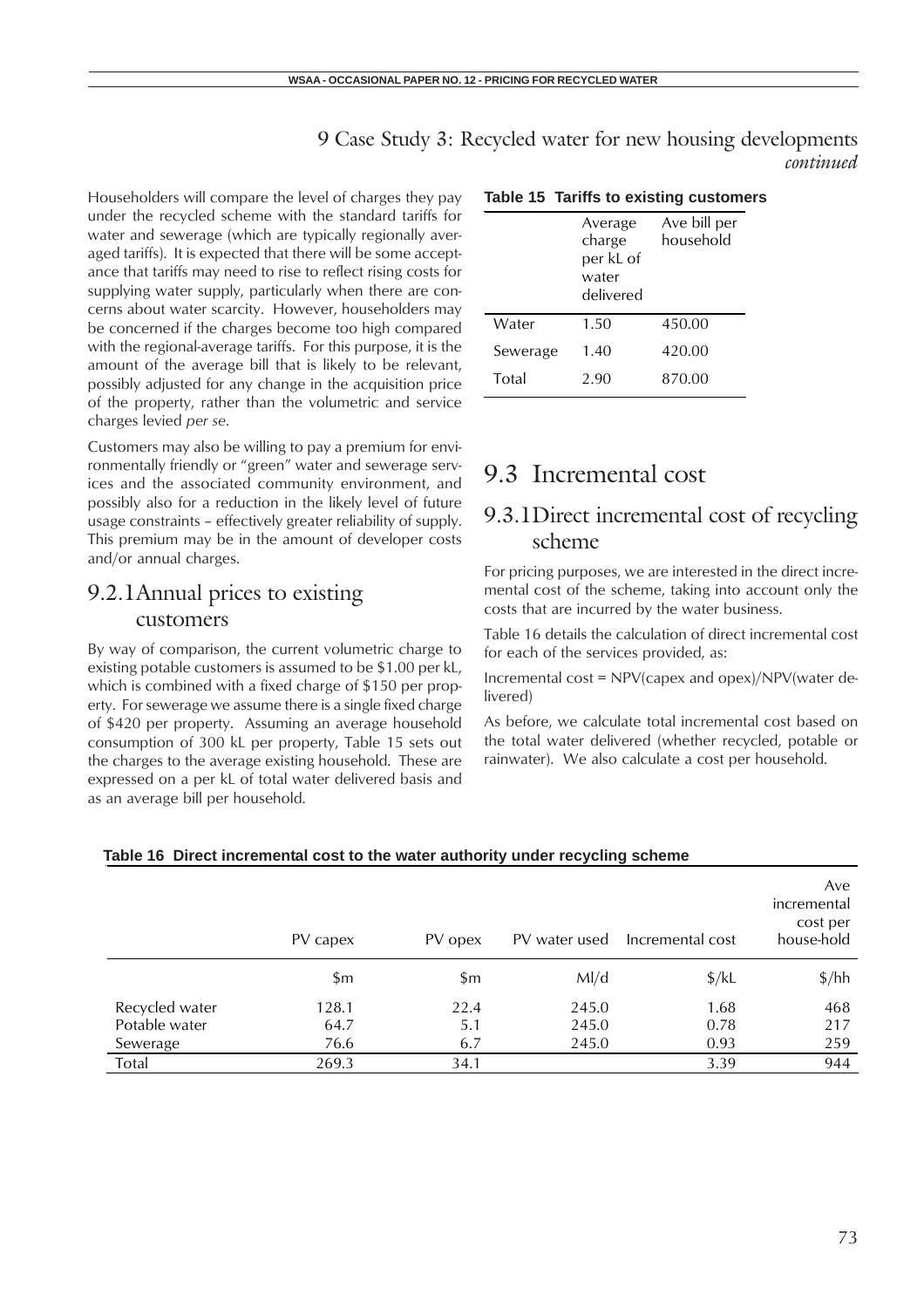The total direct incremental costs to the authority of the recycled scheme are \$303 million. The incremental costs (expressed in \$/kL) are higher than the existing level of charges. This is due in part to the anticipated water conservation savings, which reduce the denominator (the PV of water delivered). The average direct incremental cost per household (calculated on the basis of equivalent tenements) is also shown in Table 16.

A further reason that the direct costs appear high is that they include some costs which are usually recouped through developer charges (ie headworks category 2<sup>36</sup> and local distribution costs). Hence some of these costs would be charged to developers, rather than through annual water and sewerage bills. (Note, however, these incremental costs do not include any allocation of headworks category 1 costs- ie the system wide costs – which are considered further below).

### 9.3.2 Direct incremental cost of traditional potable supplies

Table 17 calculates an equivalent direct incremental cost of providing potable water and sewerage services under the traditional approach, based on the water business' own costs. The direct incremental cost of undertaking the standard potable approach amounts to \$230m in NPV terms.

Comparison of Table 16 with Table 17 shows that the recycled water supply system involves higher direct costs than the standard potable water system: namely \$944 less  $$715 = $229$  per household per annum, or \$303m less \$230m = \$73m in terms of NPV of direct costs. However, this comparison does not take into account the savings in headworks 1 costs that result from using a recycled approach, or the external benefits, which are considered in the next sections.

### 9.3.3 System-wide incremental cost

Section 9.1.1 identified the amount of savings to the water business expected from the recycling approach in terms of the deferral of resource and treatment expenditures required for the region as a whole (relative to a standard potable approach). These savings amounted to \$88m for water and \$10m for sewerage in NPV terms.

Efficiency requires that the savings be allocated to recycled customers to the extent it is required to ensure that prices fall within the Baumol-Willig efficient price band. Once this is achieved, equity may suggest that any residual benefits of reduced costs be shared between the recycled and standard customers.

Note, however, that if the potable approach of meeting future demand were to be followed, the costs involved would be spread over the combination of new and existing customers. Thus we need to identify the savings that accrue to standard (or non-Boomtown customers), as distinct from the customer base as a whole. The total amount of these savings then represent the maximum amount that standard potable customers would be willing to contribute towards the cost of recycling scheme.

|               | PV capex | PV opex | PV water<br>used/sewage<br>collected | Incremental cost  | Ave cost per<br>house-hold |
|---------------|----------|---------|--------------------------------------|-------------------|----------------------------|
|               | \$m      | \$m     | M/d                                  | $\frac{1}{2}$ /kL | $\frac{\pi}{2}$            |
| Potable water | 91.4     | 24.7    | 283.7                                | 1.12              | 361                        |
| Sewerage      | 99.5     | 14.3    | 283.7                                | 1.10              | 354                        |
| Total         | 190.9    | 39.0    |                                      | 2.22              | 715                        |

### **Table 17 Direct incremental cost to authority under standard potable approach**

36 Costs included within the Headworks 2 category include items such as trunk mains the reticulation System, Pump stations, elevated reservoirs and non-centralised ground level reservoirs.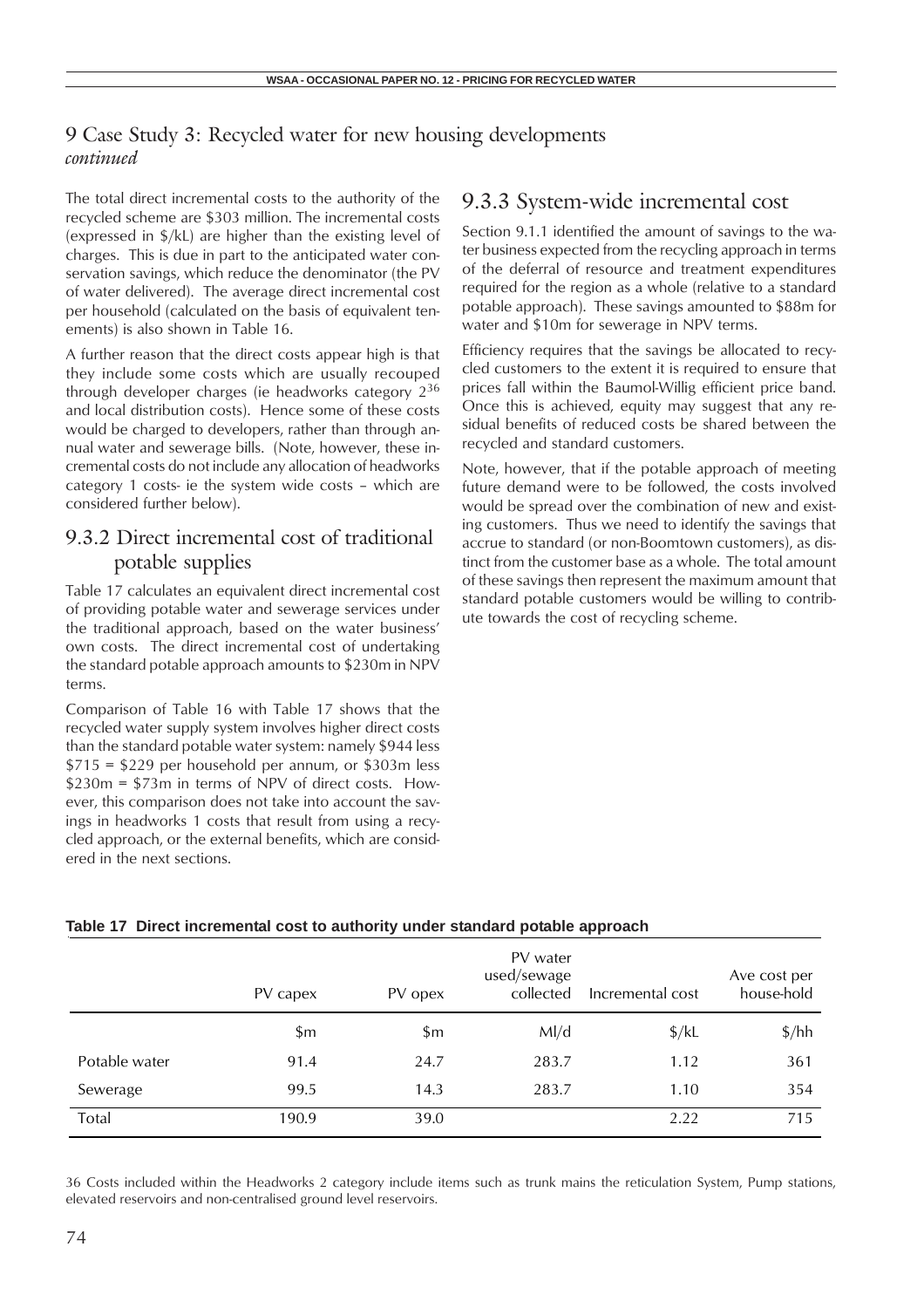|                         | Potable<br>approach | Recycling<br>approach | <b>Difference</b> | System wide<br>incremental<br>cost | Difference<br>between std<br>potable &<br>recycled after<br>reallocation |
|-------------------------|---------------------|-----------------------|-------------------|------------------------------------|--------------------------------------------------------------------------|
| <b>Boomtown</b>         |                     |                       |                   |                                    |                                                                          |
| Direct Incremental cost | 230                 | 303                   | 73                |                                    |                                                                          |
| Share of Headworks      | 53                  | 25                    | 28                |                                    |                                                                          |
|                         |                     |                       |                   | $= 329 - 70$                       |                                                                          |
| Total                   | 283                 | 329                   | 46                | $= 259$                            | $-24$                                                                    |
| Non-Boomtown            |                     |                       |                   |                                    |                                                                          |
| Direct cost             | Y                   | Y                     |                   |                                    |                                                                          |
| Share of Headworks      | 133                 | 63                    | 70                |                                    |                                                                          |
|                         |                     |                       |                   | $=63 + Y + 70$                     |                                                                          |
| Total                   | $133+Y$             | $63+Y$                | -70               | $=133+Y$                           | 0                                                                        |

### **Table 18 Allocation of shared headworks costs**

Reallocating potable savings to Recycling approach

Table 18 makes a simple assumption about the allocation of headworks costs between Boomtown and other standard potable customers, namely that \$70m of the \$98m savings in headworks 1 costs accrue to standard potable customers $37$ . This provides a basis for allocating the headworks costs between Boomtown and other customers as per the second and fifth lines of the table. Thus the headworks costs are shared between other customers and Boomtown in the ratio 70:28 (ie 133:53 under the potable approach and 63: 25 under the recycling approach).

The fourth column of the table shows that, consistent with our assumption, the savings in headworks costs that result from undertaking the recycling approach are assumed to be made up of \$28m savings to recycling customers and \$70m of savings to standard potable customers.

For this example, we assume that it is appropriate to transfer all of the headworks savings that accrue to potable customers to the recycled scheme, in order to ensure that the scheme goes ahead $38$ . Thus the system-wide incremental cost is assumed to be \$259m in total NPV terms, or \$806 per household.

By transferring all of the savings on headworks expenditures that standard potable customers would have enjoyed as a result of the recycling scheme, we ensure that all of the savings that arise from undertaking the recycling scheme are attributed to recycling customers. This can be seen from the final column of the table, which shows that the difference between column 1 and column 4 (\$24m) equals the total savings in direct costs to the water authority (as per Table 14).

Note that we have made a simplifying assumption that the direct incremental costs of supplying Boomtown should be recovered directly from Boomtown customers. If, however, the costs of servicing new areas are not completely covered by the customers in those areas, so that some of the additional costs are rolled into the overall customer base, then the amount that existing (non-Boomtown) customers would be willing to pay for the recycled scheme may be higher than the \$70m assumed in Table 18.

If the system-wide savings are attributed to recycling customers, as per Table 18, then there is a choice as to whether these savings are used to reduce the annual charges to householders, or other charges such as developers charges. Given that the costs incurred by developers are higher under the recycling approach than under a traditional supply approach, making the savings available to developers may be an appropriate course.

 $37$  See Annex B for the derivation of this assumption, which relates to the relationship between incremental costs and existing average costs.

<sup>&</sup>lt;sup>38</sup> Another option would be to allocate just sufficient savings to the recycling project to ensure that it goes ahead. By contrast, the option used in this example is to allocate all of the savings accruing to standard customers to offset the higher direct cost of the recycling scheme. In this case, charges to standard customers would be increased to the level they would have reached in the absence of the recycling scheme. Standard potable customers are no worse off, but there is a value judgment needed as to whether this would be equitable. In practice, the appropriate outcome is likely to lie somewhere between these two extremes.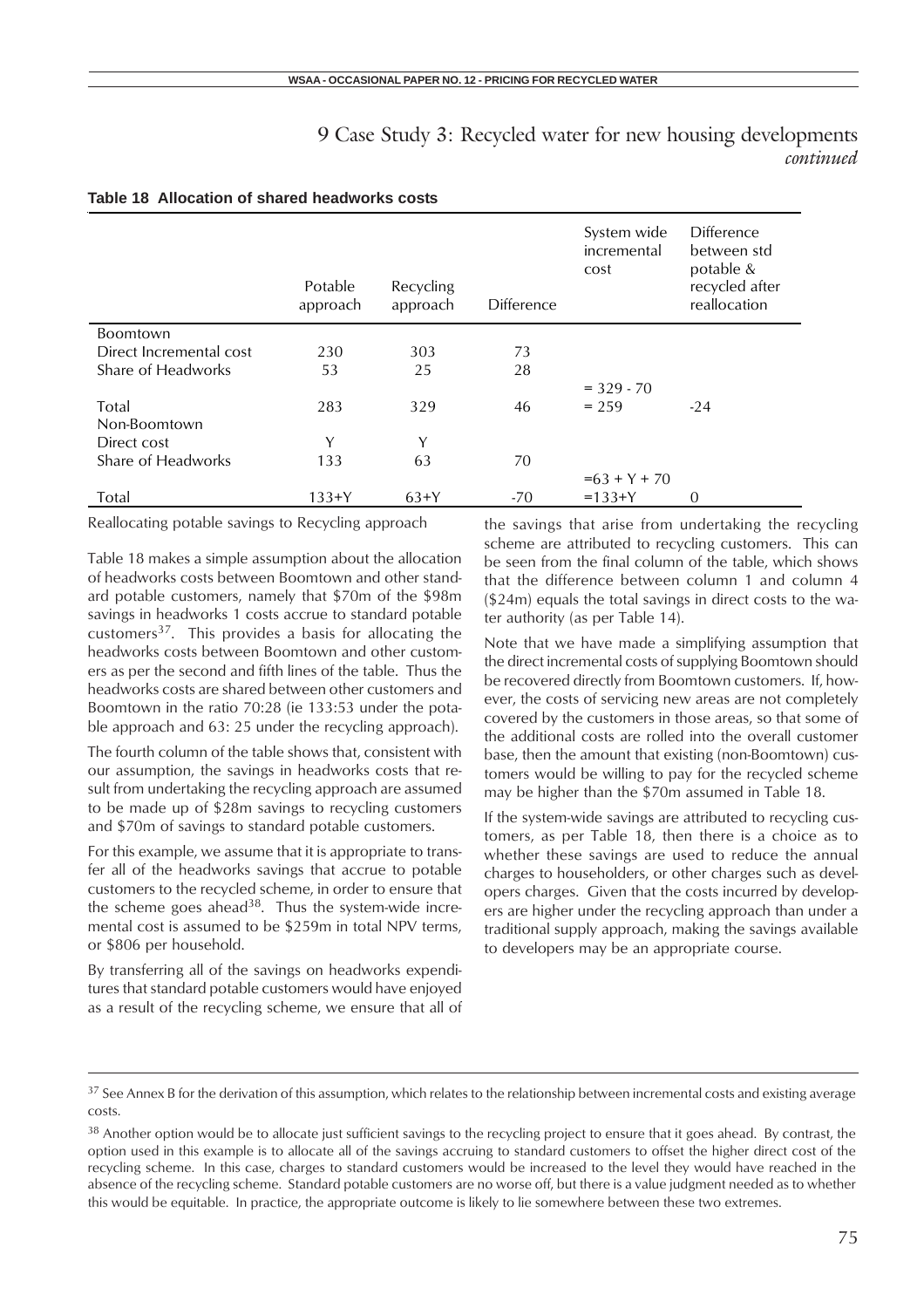## 9.3.4 External costs and benefits

In Case Study 2, external benefits justified pricing the recycling scheme below the incremental system wide cost to the water business, in order to ensure that the scheme proceeded. Section 9.1.1 above showed that an external benefit of \$2.9m p.a. would justify the recycling approach in this case study. However, much of the additional costs of recycling are borne by third parties. Thus it is an open question as to whose costs should be mitigated/compensated in recognition of the external benefits of the scheme.

If some compensation is to be given to third parties, such as developers, this could be done independently of the water business. Alternatively it could be done by lowering the level of developer charges for Boomtown, and recovering the revenue loss from the entire customer base.

## 9.3.5 Fully allocated costs

As discussed above, the incremental costs above do not include any allocation for recycled customers' share in joint and common costs. For example, there is no element included for their share of the cost of providing water resources and treatment capacity – which is undertaken jointly for the region as a whole. Likewise there is no allowance for corporate overheads, or jointly provided sewerage treatment costs.

Given that total costs are lower under the recycling approach, there may be some ability to allocate such joint costs to the recycled water customers. However, care is required, given that much of the costs of the scheme are borne by third parties. Thus the water business will need to be careful that the total costs borne by households (through the cost of purchasing the house as well as annual water and sewerage charges) are not too high to breach the willingness to pay ceiling.

## 9.4 Charging structure

## 9.4.1 Developer versus annual charges

Once the quantum of costs to be recovered from the recycling customers and the remaining customer base has been determined (ie the savings in system wide costs have been allocated between the two groups), it is necessary to determine how these costs are to be recovered.

As suggested above, developer charges need to be determined jointly with future annual charges, and in the knowledge of the costs incurred by different parties. If the recycling approach is justified on triple bottom line grounds, then it is important to ensure that the incidence of costs and prices fall within the Baumol-Willig by-pass ceiling.

If the decisions of house purchasers (and hence developers) are relatively insensitive to the level of development costs, if for example these form a small part of the total cost of the house, some increase in the total quantum of costs incurred by developers could be managed. If however, the increased costs incurred by developers affect their willingness to develop properties in Boomtown, then the level of developers charges may need to be adjusted in order to ensure that the recycling approach can go ahead.

## 9.4.2 Structure of annual charges

It is also necessary to set the structure of the annual charges.

One option might be to consider setting the charge in terms of an annual bill (so that separate prices are not identified for recycled water, potable water and sewerage services). Such an approach might be warranted if the costs of providing the services are largely invariant to the volumes taken.

However, in practice it is likely that the long run costs will vary according to the volumes demanded, so that the lack of a volumetric element for recycled water charges may encourage inappropriately high consumption (as occurred in the Sydney Rouse Hill recycling scheme). Given that the LRMC of additional resources is high, it is likely to be preferable to set volumetric prices for each service.

In that case, the balance of fixed and variable charges will need to ensure that appropriate pricing signals are given by the volumetric price and that customers have an appropriate degree of control over the level of their bill. In addition fixed charges provide a degree of revenue stability, and therefore lessen the degree of revenue risk.

## 9.5 Inter-relationship with rest of the business

The implications of the recycling scheme for the charges to other customers will depend on a number of factors. These include:

- The extent to which joint costs are allocated to the recycled scheme. To the extent that a share of joint costs are not allocated to recycled users, charges to the remaining customer base will be higher;
- The extent to which costs are recovered through developer charges versus annual charges, and hence the comparison between the annual charges to recycled customers and the general customer base. If annual charges breach the willingness to pay ceiling, then it may be necessary to roll some of the costs into the general charging base in order to ensure that the recycling scheme goes ahead; and
- The extent to which subsidies are required to address the higher costs incurred by third parties, and the source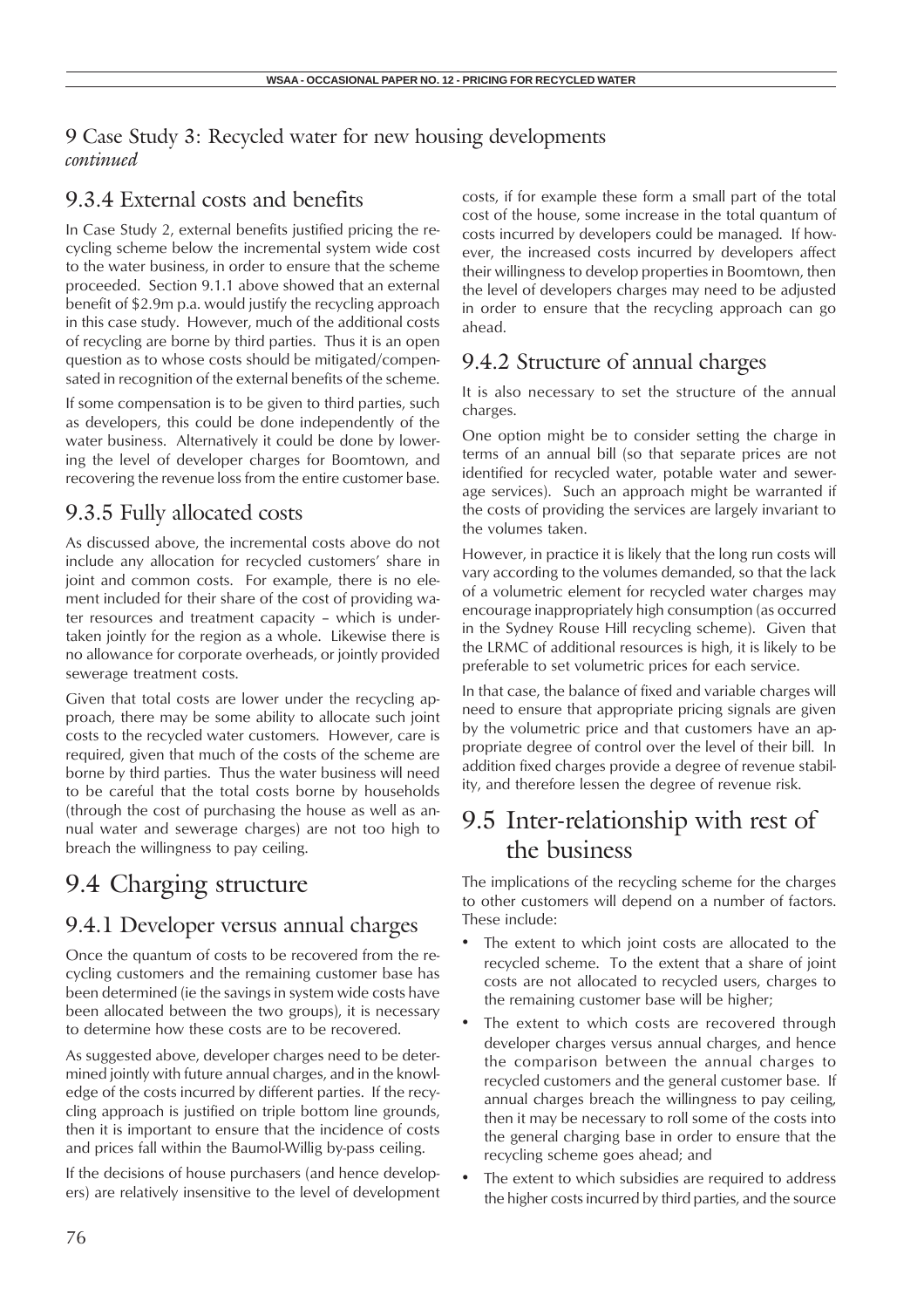of such subsidies. If it is the "responsibility" of the water business to ensure that the recycling scheme goes ahead, again some of the costs involved may need to be carried over onto the wider customer base.

## 9.6 Summary

The various pricing considerations are summarised in Table 19.

In this case, the level of annual charges to existing customers provides only a very approximate guide to the willingness to pay for recycled scheme. Several other considerations will also be important, including willingness to pay for the house/land package, and willingness to pay for a "green" water approach.

The direct incremental cost of the recycling scheme is \$944 per household. If account is taken of the savings that arise for standard potable customers (in terms of delayed augmentation requirements), the price charged to recycled customers could be lower to \$728 per household and still leave the standard potable customers no worse off than they would have been under a standard potable approach.

Whether it is appropriate to allocate any joint or shared costs to Boomtown customers will depend on a number of factors. Key issues include the willingness to pay for higher development costs, the incidence of costs on other parties, and the extent to which the wider customer base contributes towards the higher costs of recycling.

|  | Table 19 Summary of pricing consideration for Case Study 3 |  |  |
|--|------------------------------------------------------------|--|--|
|  |                                                            |  |  |

|                                         | Considerations                                                                                                                                                                                           |
|-----------------------------------------|----------------------------------------------------------------------------------------------------------------------------------------------------------------------------------------------------------|
| Willingness to pay                      | Average potable bill to existing<br>customers = $$870$ pa. Need to take<br>account of the effect of developers'<br>costs on the cost of properties.<br>Customers willing to pay more for<br>green water. |
| Direct incremental cost per hh          | \$944                                                                                                                                                                                                    |
| System wide incremental costs per<br>hh | \$806                                                                                                                                                                                                    |
| External costs and benefits             | Likely to be significant                                                                                                                                                                                 |
| Allocation of shared costs              | Depends on willingness to pay and<br>contribution of wider customer base.                                                                                                                                |

The figures below set out the assessment process for willingness to pay and incremental cost.

#### **Figure 19 Assessment of willingness to pay**

| Determine substitutes<br>to recycled water $\sqrt{ }$ | Potable water<br>a substitute<br>____(\$870 per hh)_ <del>_</del> ___ | Assess value of<br>recycled vs potable<br>water to customer<br>(Premium for "green water") $\neg$ develop Boomtown | Take account of<br>effect of total costs<br>on willinaness to |
|-------------------------------------------------------|-----------------------------------------------------------------------|--------------------------------------------------------------------------------------------------------------------|---------------------------------------------------------------|
|-------------------------------------------------------|-----------------------------------------------------------------------|--------------------------------------------------------------------------------------------------------------------|---------------------------------------------------------------|



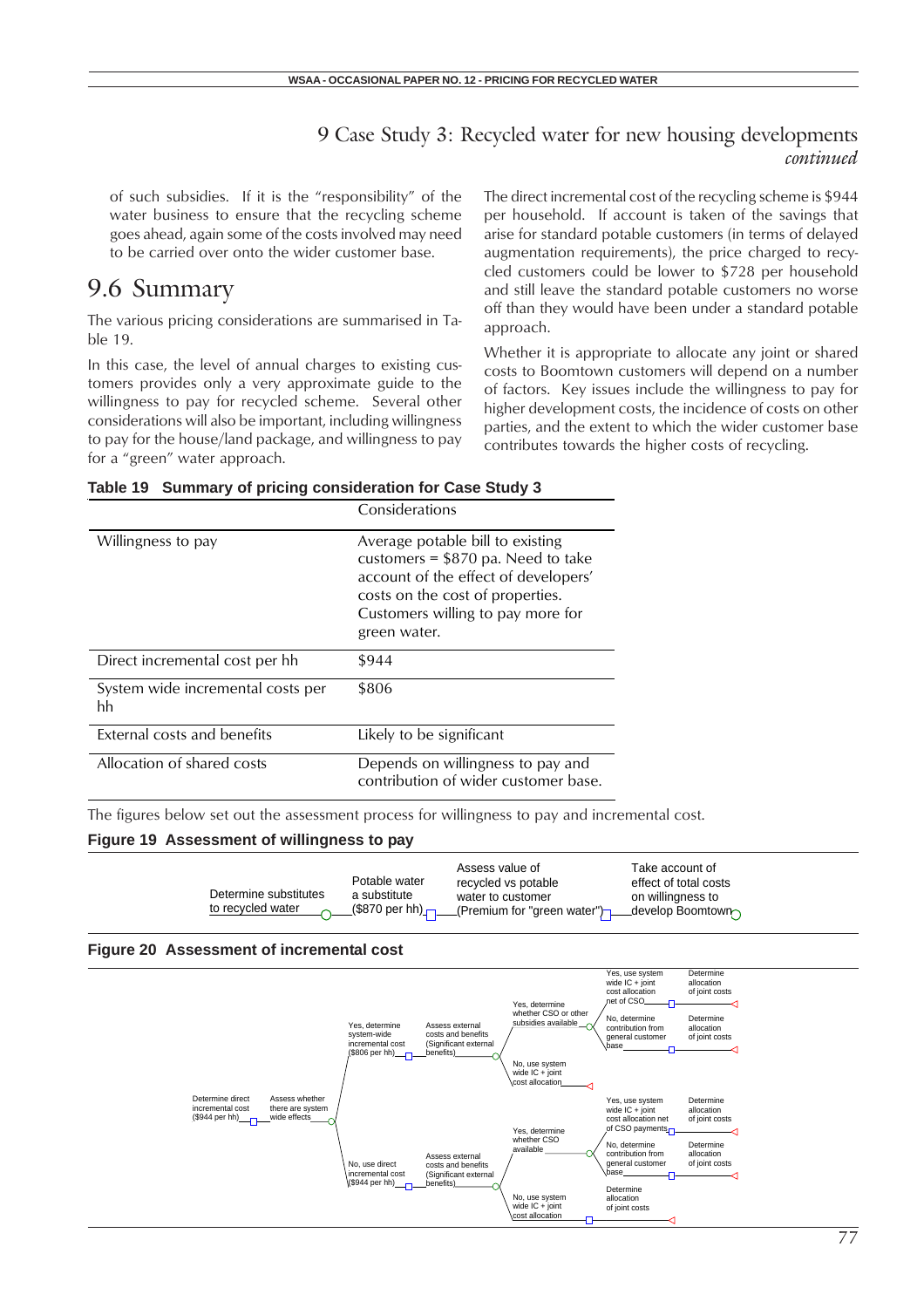## Annex A to Case Study 3: Expenditure Data

### *All expenditures are expressed in 2004 dollars.*

## Total costs under the recycling approach

Table 20 details the total capital expenditure involved in supplying services to Boomtown under the recycled water approach. Thus they cover all expenditures, whether incurred by the water business, the local council or the developers.

### **Table 20 Capital expenditure under recycling scheme**

| Year                     |       |      | $3 \text{ to } 8$ | 9 and 10 | 11 to 17 | 18 to 52. |
|--------------------------|-------|------|-------------------|----------|----------|-----------|
| Recycled water capex \$m | 51.6  | 50.0 | 11.8              | 9.0      | 7.8      | 3.1       |
| Potable water capex \$m  | 25.0  | 17.0 | 13.2              | 11.1     | 11.1     | 4.6       |
| Sewerage capex \$m       | 37.0  | 32.6 | 13.8              | 16.7     | 15.0     | 6.2       |
| Stormwater capex \$m     | 36.0  | 23.8 | 16.7              | 18.0     | 18.0     | 77        |
| Total capex \$m          | 149.6 | 1234 | 55.6              | 54.8     | 52.0     | 21.5      |

NB: columns may not add to totals due to rounding.

Table 21 details the total estimated operating costs and the quantity of potable and recycled water delivered under the recycling approach, including the quantity of wastewater discharged.

### **Table 21 Operating expenditure and services delivered under recycling scheme**

| Year                                    | 1    | $\overline{2}$ | 3    | 9    | 19    | 29    | 39    | 49    |
|-----------------------------------------|------|----------------|------|------|-------|-------|-------|-------|
| Operating costs \$m                     |      |                |      |      |       |       |       |       |
| Recycled water                          | 0.07 | 0.30           | 1.01 | 1.84 | 3.11  | 3.79  | 4.35  | 4.79  |
| Potable water                           | 0.28 | 0.40           | 0.49 | 0.94 | 1.67  | 2.05  | 2.40  | 2.76  |
| Sewerage                                | 0.00 | 0.00           | 1.08 | 1.30 | 2.44  | 3.40  | 3.57  | 3.73  |
| Stormwater                              | 0.74 | 1.23           | 1.57 | 3.70 | 7.04  | 8.64  | 10.24 | 11.85 |
| Total                                   | 1.08 | 1.94           | 4.16 | 7.78 | 14.25 | 17.88 | 20.56 | 23.12 |
| Water delivered/sewage disposed of MI/d |      |                |      |      |       |       |       |       |
| Recycled water                          | 0.0  | 0.0            | 0.7  | 4.8  | 9.1   | 10.9  | 12.7  | 14.5  |
| Potable water                           | 2.4  | 3.7            | 3.8  | 4.3  | 7.0   | 10.3  | 13.6  | 17.0  |
| Rainwater                               | 0.3  | 0.7            | 1.0  | 2.4  | 4.1   | 4.7   | 5.3   | 5.8   |
| Sewerage                                | 0.0  | 2.5            | 3.2  | 7.5  | 14.3  | 17.5  | 20.8  | 24.0  |

NB: columns may not add to totals due to rounding.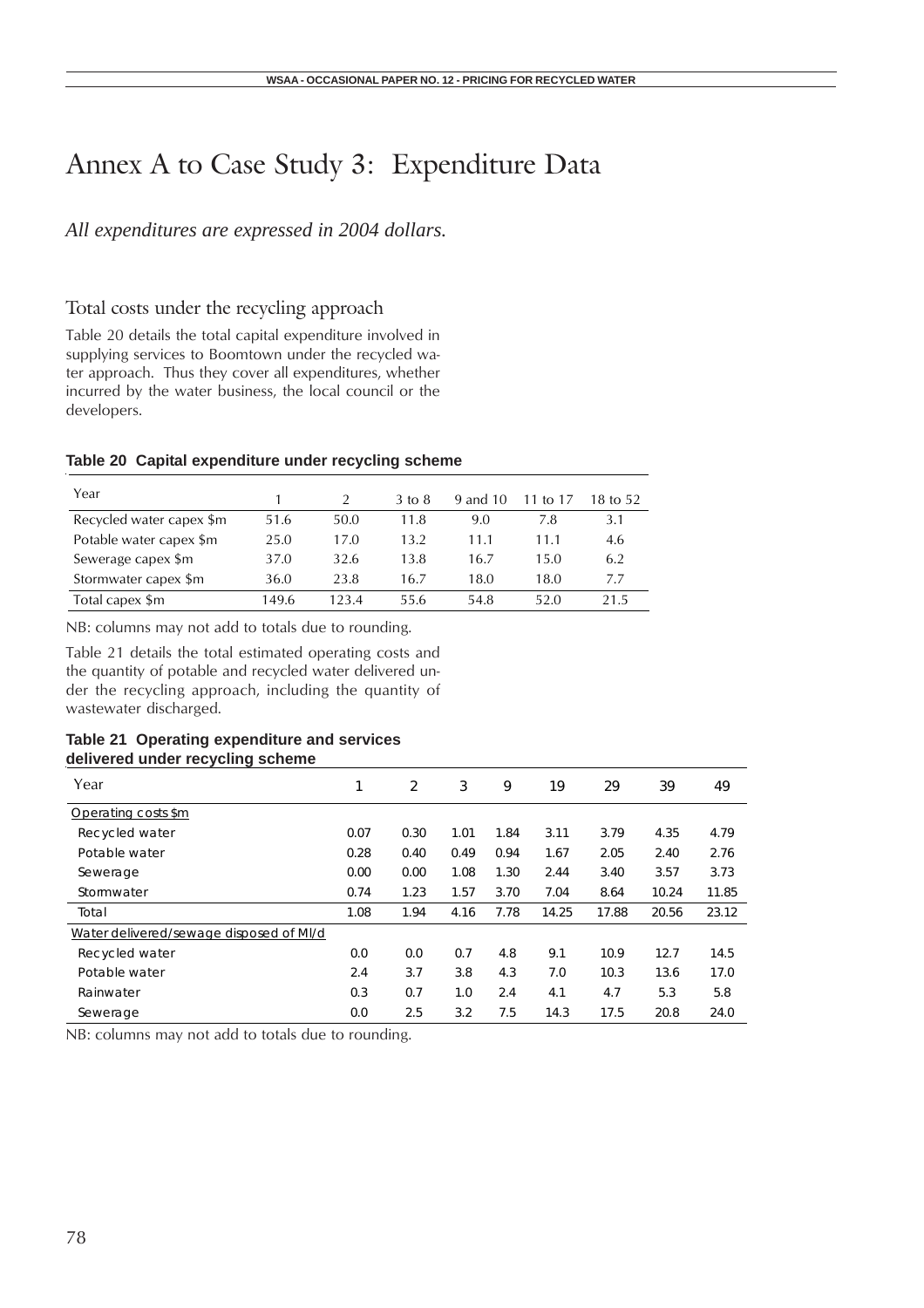Annex A to Case Study 3: Expenditure Data *continued*

### Total costs under the standard potable approach

Table 22 and Table 23 show the equivalent information for a traditional potable approach. These tables show only the direct (ie non-system wide) costs. Total costs are given - ie those that would be incurred by the water business, local council or other parties such as developers.

### **Table 22 Capital expenditure under standard potable system**

| Year                     |       |      | $3$ to $8$ | 9 and 10 | 11 to 17 | 18 to 52 |
|--------------------------|-------|------|------------|----------|----------|----------|
| Recycled water capex \$m | 0.0   | 0.0  | 0.0        | 0.0      | 0.0      | 0.0      |
| Potable water capex \$m  | 32.4  | 26.8 | 16.3       | 13.7     | 14.8     | 5.8      |
| Sewerage capex \$m       | 45.4  | 43.0 | 16.0       | 20.3     | 18.1     | 7.2      |
| Stormwater capex \$m     | 28.6  | 19.7 | 14.9       | 16.8     | 17.6     | 11.6     |
| Total capex \$m          | 106.4 | 89.5 | 47.2       | 50.7     | 50.5     | 24.6     |

NB: columns may not add to totals due to rounding

| Table 23 Operating expenditure and services - standard potable system |     |               |     |      |      |      |      |      |
|-----------------------------------------------------------------------|-----|---------------|-----|------|------|------|------|------|
| Year                                                                  |     | $\mathcal{L}$ | 3   |      | 9    | 29   | 39   | 49   |
| Operating costs \$m                                                   |     |               |     |      |      |      |      |      |
| Potable water                                                         | 0.7 | 0.9           | 1.1 | 2.0  | 3.5  | 4.2  | 5.0  | 5.7  |
| Sewerage                                                              | 0.0 | 0.0           | 1.4 | 1.7  | 3.4  | 4.7  | 5.1  | 5.4  |
| Stormwater                                                            | 0.4 | 0.7           | 0.9 | 2.1  | 4.0  | 4.9  | 5.8  | 6.7  |
| Total                                                                 | 1.2 | 1.6           | 3.4 | 5.8  | 10.9 | 13.9 | 15.8 | 17.8 |
| Water delivered/sewage<br>disposed of MI/d                            |     |               |     |      |      |      |      |      |
| Potable water                                                         | 2.7 | 4.5           | 5.7 | 13.0 | 24.5 | 30.4 | 36.3 | 42.2 |
| Sewage                                                                | 0.0 | 3.2           | 4.1 | 7.7  | 9.7  | 22.6 | 26.8 | 30.9 |

NB: columns may not add to totals due to rounding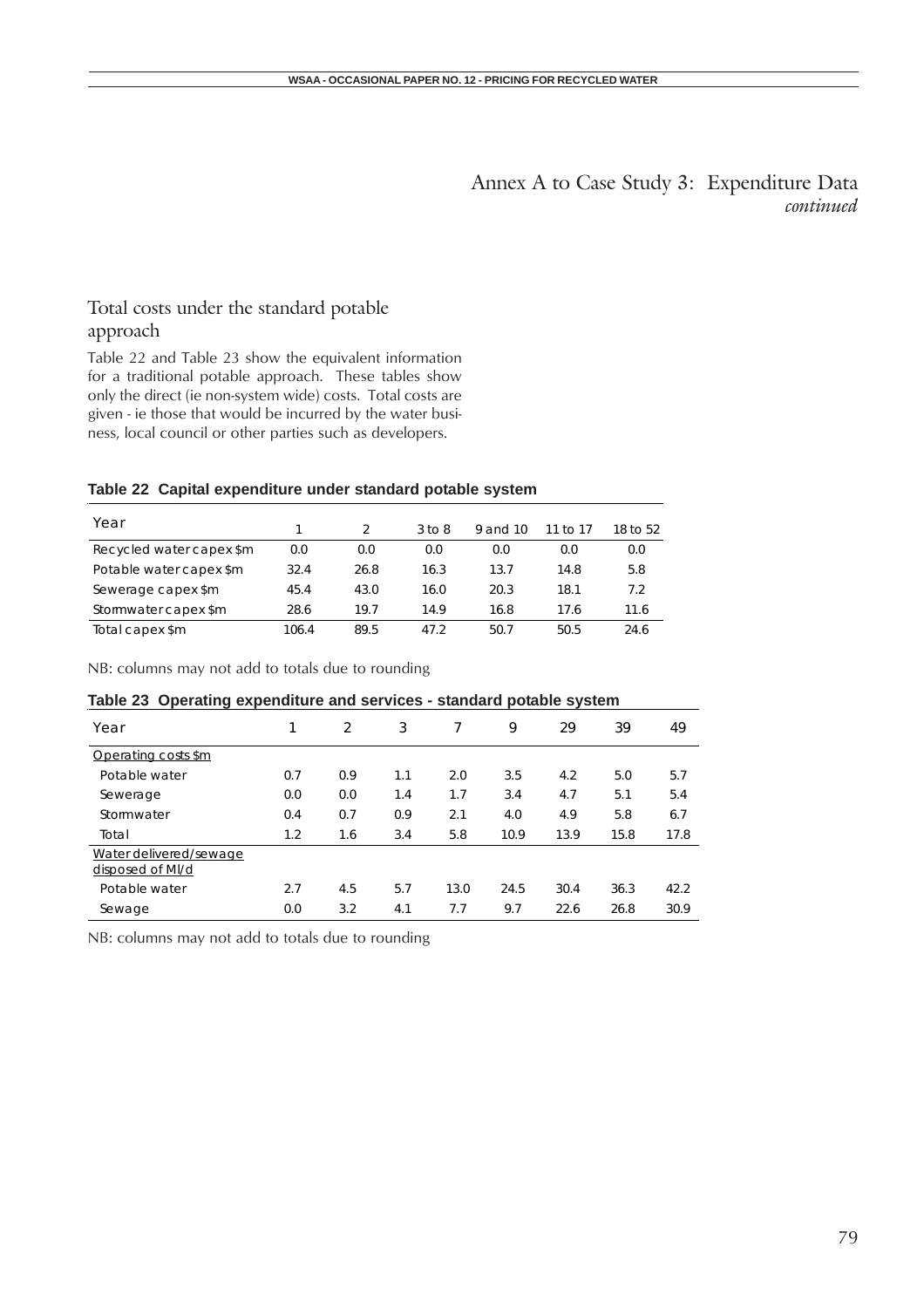## Annex B to Case Study 3: Derivation of savings to standard potable customers

Table 24 sets out the information needed to identify the savings that would accrue to standard potable customers as a result of the recycling scheme. The first line indicates an assumed annual  $cost^{39}$  for existing water and sewerage capacity with respect to headworks 1 category assets. The cost associated with existing assets is assumed to be the same whether a recycling or standard potable approach is adopted.

The NPV of additional expenditure on headworks assets (from Table 14) is added to derive a total cost, in line three of the table, again in NPV terms. The volume of potable water supplied is also greater under the standard potable approach. However, the increase in costs is proportionately greater than the increase in volumes, reflecting the fact that water resources tend to be subject to an increasing cost supply curve.

The amount of the benefit that accrues to standard potable customers under the recycling approach depends crucially on the relationship between the average cost of the existing resource and treatment services and the incremental cost of providing additional services. If the incremental cost is very much greater than the existing average cost, then potable customers gain significantly by delaying the need for future expenditures.

Dividing volumes into costs provides a comparison of the average cost of providing bulk resource capacity to customers under each approach. As would be expected in an increasing cost industry, average cost is lower under the recycling scheme since the total quantity of potable water supplied is lower.

The penultimate line in the table identifies a quantum of savings that accrue to potable customers as a result of the recycling scheme being undertaken. This is calculated by multiplying the average saving per volume, equal to 0.16 – 0.14 (in units of \$m per ML/d), by the NPV of potable water supplied under the recycling approach. This represents the amount that would be saved by all potable water users as a result of undertaking the recycling approach. The final line adjusts for the fact that some of these savings accrue to the potable volumes taken by Boomtown customers (and hence are not properly regarded as savings that accrue to standard potable customers).

|                                                    | NPV of costs<br>and volumes<br>under<br>recycling<br>approach | NPV of costs<br>and volumes<br>under<br>standard<br>potable |
|----------------------------------------------------|---------------------------------------------------------------|-------------------------------------------------------------|
| Cost of existing resources \$m                     | 440                                                           | 440                                                         |
| Additional headworks 1 costs \$m                   | 89                                                            | 187                                                         |
| Total cost of resources \$m                        | 529                                                           | 627                                                         |
| Potable demand (NPV ML/d)                          | 3.683                                                         | 3.866                                                       |
|                                                    |                                                               |                                                             |
| Average cost per volume (\$m/ML/d)                 | 0.14                                                          | 0.16                                                        |
| Implied savings to all potable customers, \$m      | 71                                                            |                                                             |
| Implied savings to standard potable customers, \$m | 70                                                            |                                                             |

#### **Table 24 Savings accruing to standard potable customers**

<sup>39</sup> For example, the NPV of annual depreciation charges plus allowed profit.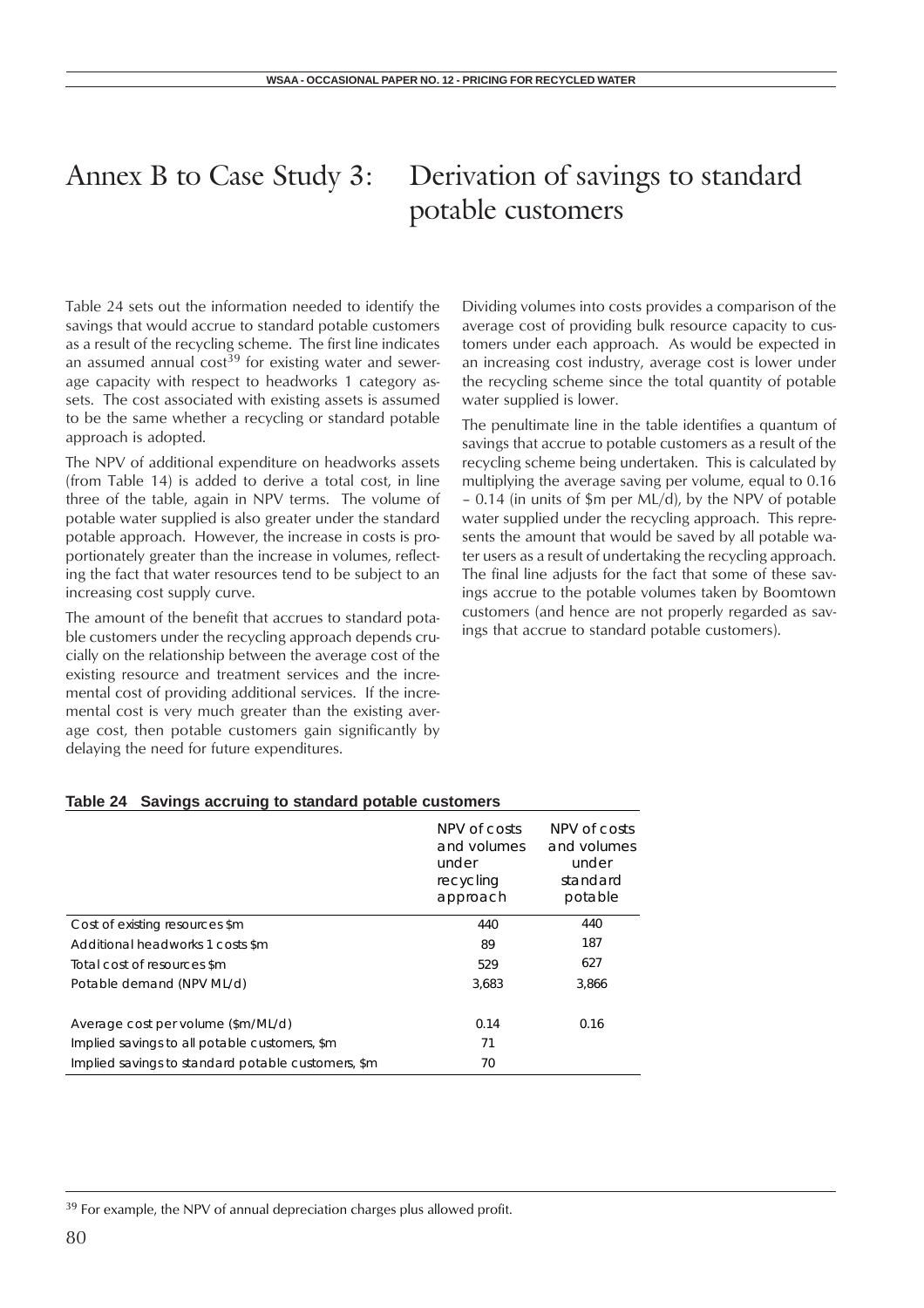## Survey of Recycled Water Schemes

## Background

As part of this consultancy, ACIL Tasman undertook a survey of WSAA member's pricing practices. The survey sought information on the key drivers, uses of water, number and nature of users, pricing methodology, the level and structure of prices, the process for review of prices and length of supply contracts for *existing* recycled water schemes. Responses from WSAA members provided information on 142 schemes. The water from these schemes is used in households, industry, sporting fields, and agriculture.

The survey results indicated that in a significant proportion (44%) of schemes, users are not charged for recycled water. In respect of the zero charging schemes, many water authorities indicated a desire to charge for water in the future. There was a significant positive relationship between the use of water in agriculture and non-zero pricing. Only a small proportion of schemes charge more than 50 cents per kilolitre.

## Key driver for establishment of scheme

The most common key driver for establishment of recycled water schemes was 'environmental'40. Over fifty percent of schemes indicated the reduction of impacts in receiving water was one of the key drivers of establishment (Table 25), while the reduction of extraction of surface water was also repeatedly indicated as an important driver.

**Table 25 Key drivers for establishment of scheme:**

| Substitute<br>for potable<br>water use | Treatment/<br>disposal of<br>waste | Economic<br>development | Reducing<br>impacts on<br>receiving<br>waters |
|----------------------------------------|------------------------------------|-------------------------|-----------------------------------------------|
| 25%                                    | 32%                                | 13%                     | 56%                                           |

*Note: Respondents were able to indicate multiple drivers*

Other notable key drivers indicated were 'public good' (35 percent), 'opportunistic', and 'ministerial conditions'.

There is some statistically significant correlation between the driver being treatment/disposal of waste and zero charge for recycled water. This indicates authorities are less likely to charge for recycled water when the motivation for establishing the scheme is the treatment/disposal of waste. The correlation between other drivers for establishment and non-zero pricing is not statistically significant.

### **Table 26 Correlation between establishment driver and non-zero charge for water**

|                            | Substitute for Treatment/<br>potable<br>water use | disposal<br>of waste | Economic<br>develop-<br>ment | Reducing<br>impacts on<br>receiving<br>waters |
|----------------------------|---------------------------------------------------|----------------------|------------------------------|-----------------------------------------------|
| Correlation<br>coefficient | $-0.042$                                          | $-0.301$             | 0.037                        | 0.141                                         |
| p-value                    | 0.621                                             | 0.000                | 0.665                        | 0.094                                         |

## Uses of Water

The majority of schemes included in the survey results produce recycled water for public parks and sporting fields and agriculture (Table 27). Of the schemes that produced recycled water for more than one use, the majority produced the water for both agriculture and public parks.

Only three schemes produced water for household use. All of these schemes also produced recycled water for other purposes. The combined production of the schemes represents over 20 percent of the total volume of recycled water produced by the schemes included in the survey. The recycled water produced for household use is Class A for all schemes.

Eight schemes produce water for industrial purposes; of these schemes six were producing the water purely for an individual industrial user. These six schemes produce approximately 7 percent of the total recycled water produced by the schemes included in the survey. The class of water produced for industrial purposes varies between schemes.

### **Table 27 Uses of recycled water**

| <b>Households</b><br>(toilets and<br>home<br>gardens) | Industrial | parks and<br>sporting<br>fields |     | Public Agriculture Environmental<br>Flow |
|-------------------------------------------------------|------------|---------------------------------|-----|------------------------------------------|
| 2%                                                    | 6%         | 56%                             | 43% | 1%                                       |

<sup>&</sup>lt;sup>40</sup> The options for key drivers offered in the survey were 'substitute for potable use', 'treatment/disposal of water', 'economic development', 'reducing impacts on receiving waters' and 'other'.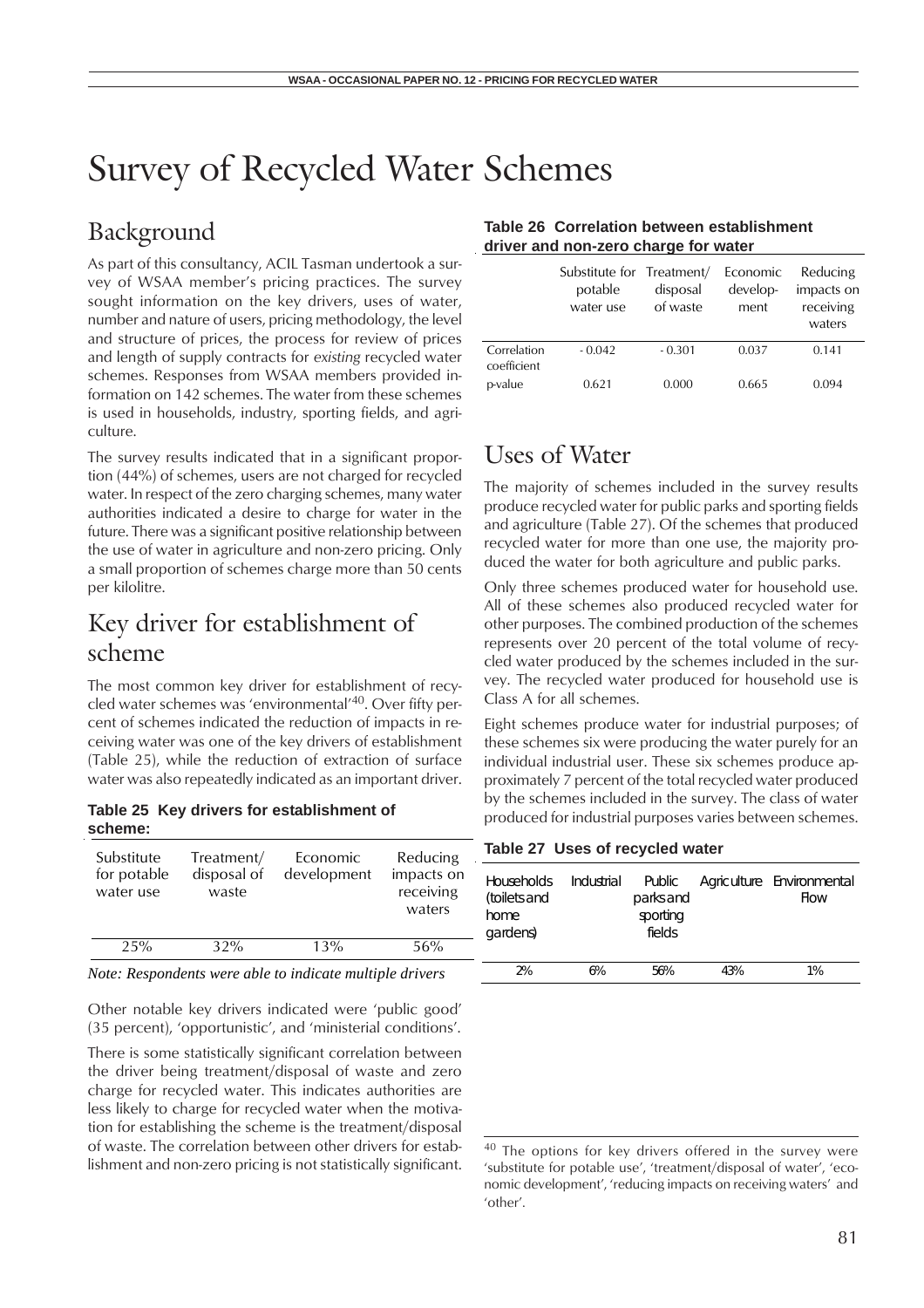### Survey of Recycled Water Schemes *continued*

## Number of users/customers

There is some relationship between the number of clients and the use of the water. While the majority of schemes only have one customer, the three schemes that supply to households have the greater number of clients. One with approximately 4000; another estimates 8500 properties when the estate will be fully developed; and another scheme is starting at approximately 5000 customers, moving to approximately 150,000 by the year 2056. The six schemes that only supply water for industrial purpose have only one user per scheme and the majority of schemes producing water for agriculture have less than 10 users.

### **Figure 21 Number of users per scheme**



*Note:* Zero users refers to authority using the water itself the contract.

## Pricing Methodology

The survey responses indicated that a range of methodologies is currently used to establish prices for recycled water (see Table 28). Some 45 percent of schemes cited both 'assessment of willingness to pay' and 'cost analysis' as the basis of pricing methodology. The consideration of the environmental benefits in determining the price level of recycled water was also noted.

| Assessment of<br>willingness to<br>pay | Specified<br>percentage<br>of potable<br>water price<br>(specify<br>percentage) | Cost<br>analysis | Competing<br>product<br>(e.g.<br>irrigation<br>supply) |
|----------------------------------------|---------------------------------------------------------------------------------|------------------|--------------------------------------------------------|
| 57%                                    | 4%                                                                              | 58%              | 19%                                                    |

**Table 28 Basis of Pricing Methodology**

The survey indicated a relationship between the assessment of willingness to pay and a zero charge – that is if the basis for pricing was 'assessment of willingness to pay', it was more likely that the scheme would charge for water. There is also a positive relationship between methodology being based on competing product and non-zero pricing. Of the 26 schemes for which the price of a competing product was indicated as a basis of pricing methodology, only one charged at a zero rate.

## Price of recycled water

The survey results indicated that a significant proportion of recycled water schemes are not charging for recycled water. Some 44 percent of schemes have a zero charge for water. In respect of the zero charging schemes, many authorities indicated an intention to charge for water in the future. There was a significant positive relationship between the use of water in agriculture and non-zero pricing. Some schemes also included a "take or pay" clause in

|  |  |  |  |  |  | Table 29 Correlation between pricing methodology and non-zero charge for water |
|--|--|--|--|--|--|--------------------------------------------------------------------------------|
|--|--|--|--|--|--|--------------------------------------------------------------------------------|

|             | willingness to<br>pay | Assessment of Specified percentage of<br>potable water price<br>(specify percentage) | Cost analysis | Competing<br>product (e.g.<br>irrigation supply) |
|-------------|-----------------------|--------------------------------------------------------------------------------------|---------------|--------------------------------------------------|
| Correlation | - 0.396               | 0.168                                                                                | $-0.200$      | 0.380                                            |
| p-value     | 0.00                  | 0.045                                                                                | 0.017         | 0.00                                             |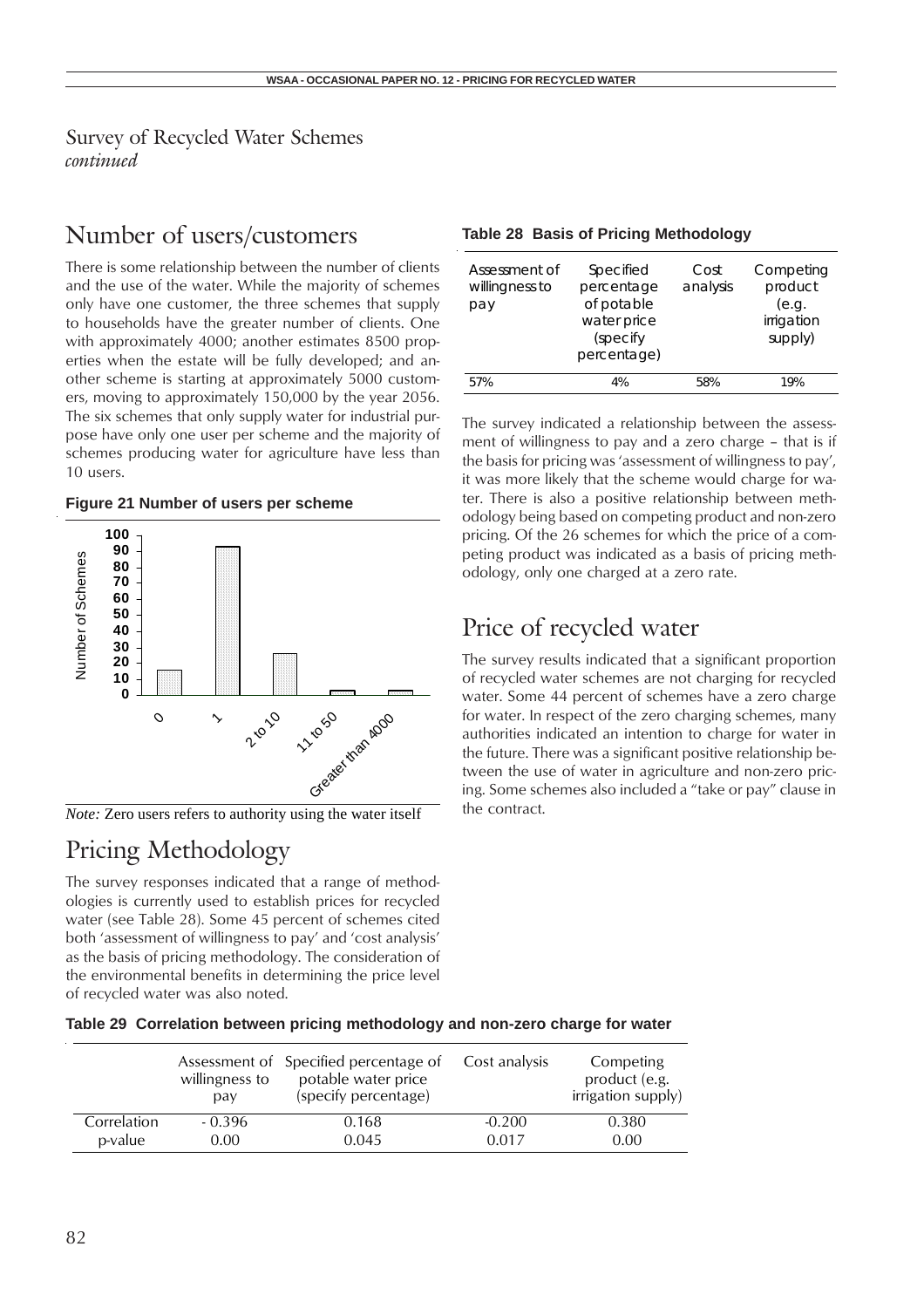### Survey of Recycled Water Schemes *continued*

## **Figure 22 Distribution of Price of Recycled water** Process for review<br>(cents per KL)



*Note:* 25 schemes did not provide a price, eight were fixed and could not be converted into cents per KL

Only a small proportion of schemes charge greater than 50 cents per kilolitre (Figure 22). The water produced from these schemes is used in households, industries, sporting fields, and agriculture.

## Pricing Structure

The most common pricing structure of schemes reported in the survey is pure-volumetric (55% of schemes), while nearly a quarter of the schemes have a fixed annual charge. Only 4% of schemes utilised seasonal charges. The survey indicated no relationship between structure of pricing and use of recycled water.

### **Table 30 Pricing structure of recycled water (exclude zero charge data)**

| Two part | Pure       | Seasonal | Fixed annual |
|----------|------------|----------|--------------|
| tariff   | volumetric |          | charge       |
| 13%      | 55%        | $4\%$    | 24%          |

Note: percentages are based on respondents who indicated pricing structure. Zero charge data and undisclosed information is not included.

Of the 142 schemes, information on the process of reviews for pricing was provided for 82 schemes. Of these, over 50 percent have an automatic adjustment for CPI. Also, a number of schemes have predetermined price paths set into the contract.

### **Table 31 Process for price review as percentage of responses**

| None – fixed<br>for contract<br>term | Automatic<br>adjustment, eg.<br>CPI | Provision for<br>renegotiation |
|--------------------------------------|-------------------------------------|--------------------------------|
| $7\%$                                | 51%                                 | 44%                            |

## Length of supply contracts

The most common length of contract was 10 years (Table 32), while 38 schemes had either an ongoing or standing contract. A number of contacts had an option for extension at the end of the period.

### **Table 32 Contract Length**

|                      | Standing/ongoing | 10  | $15+$ |
|----------------------|------------------|-----|-------|
| Number of<br>schemes | 38               | -27 |       |

Note: the remainder of schemes did not provide details of contact length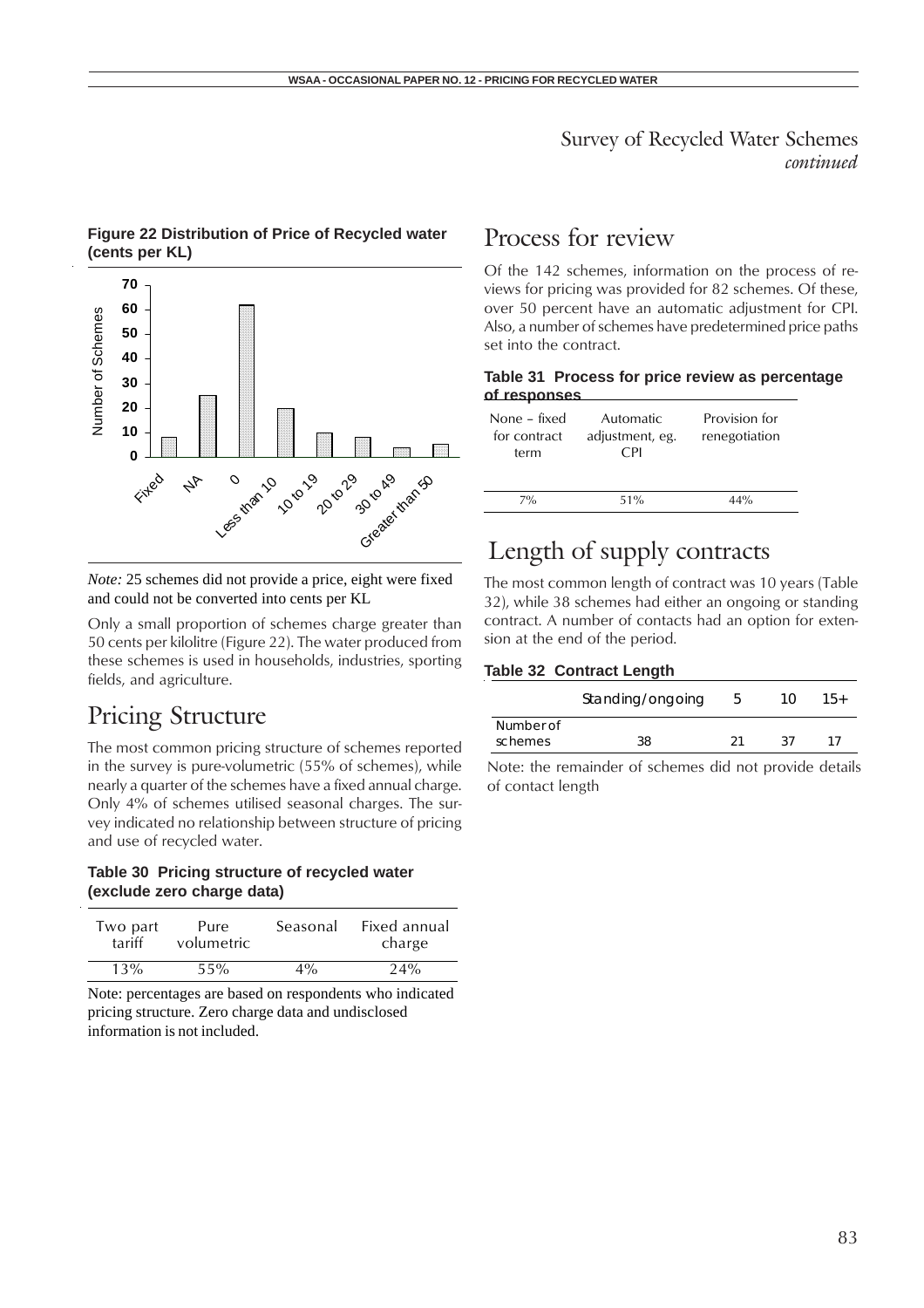# Index of Boxes, Figures and Tables

| Box 1     |  |
|-----------|--|
| Box 2     |  |
| Box 3     |  |
| Box 4     |  |
|           |  |
| Figure 1  |  |
| Figure 2  |  |
| Figure 3  |  |
| Figure 4  |  |
| Figure 5  |  |
| Figure 6  |  |
| Figure 7  |  |
| Figure 8  |  |
| Figure 9  |  |
| Figure 10 |  |
| Figure 11 |  |
| Figure 12 |  |
| Figure 13 |  |
| Figure 14 |  |
| Figure 15 |  |
| Figure 16 |  |
| Figure 17 |  |
| Figure 18 |  |
| Figure 19 |  |
| Figure 20 |  |
| Figure 21 |  |
| Figure 22 |  |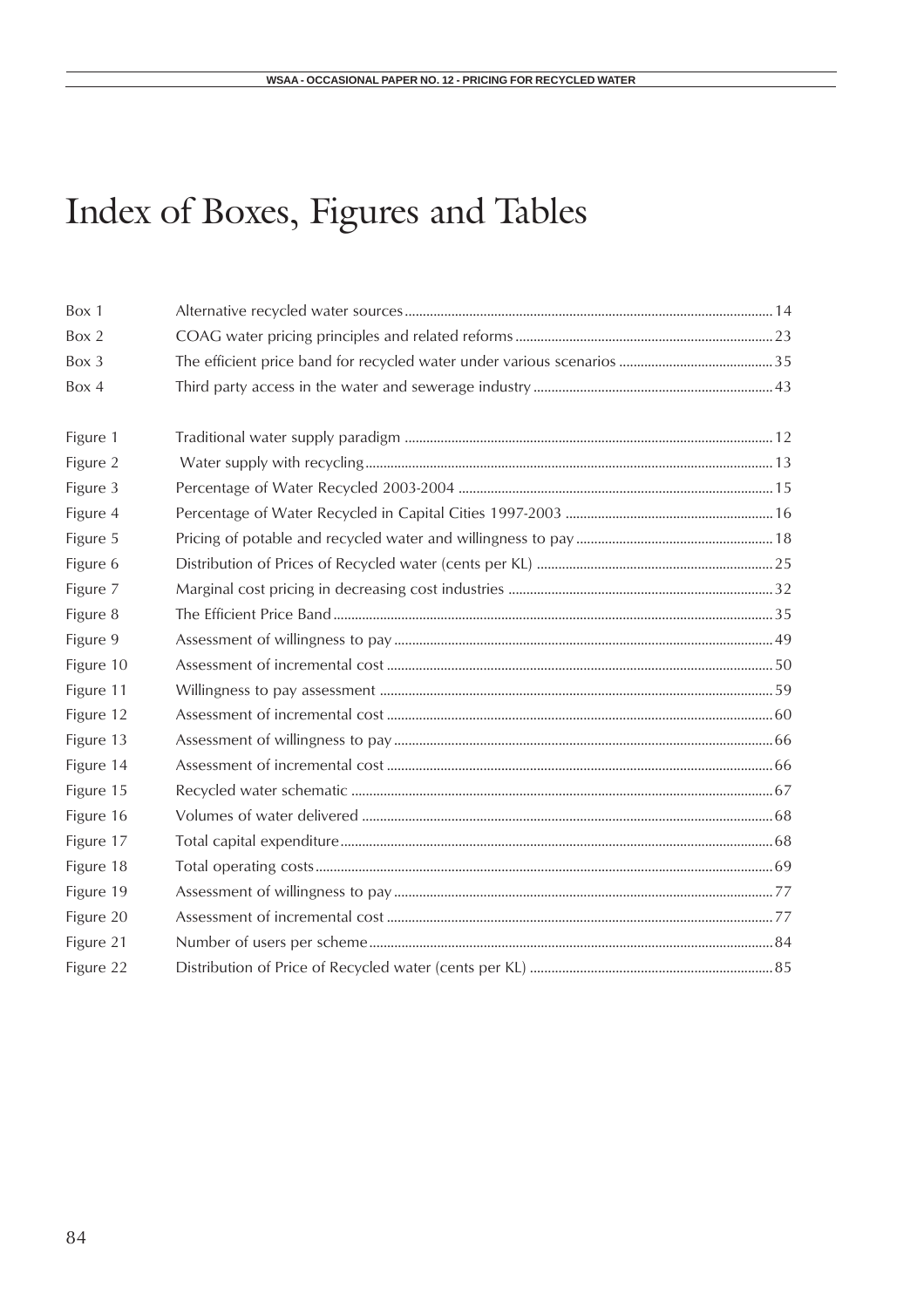### Index of Boxes, Figures and Tables *continued*

| Table 1  |                                                                                  |  |
|----------|----------------------------------------------------------------------------------|--|
| Table 2  |                                                                                  |  |
| Table 3  | Thermotolerant coliform standards for various recycled water use application  16 |  |
| Table 4  |                                                                                  |  |
| Table 5  |                                                                                  |  |
| Table 6  |                                                                                  |  |
| Table 7  |                                                                                  |  |
| Table 8  |                                                                                  |  |
| Table 9  |                                                                                  |  |
| Table 10 |                                                                                  |  |
| Table 11 |                                                                                  |  |
| Table 12 |                                                                                  |  |
| Table 13 |                                                                                  |  |
| Table 14 | Comparison of water authority costs under recycling and potable approaches  72   |  |
| Table 15 |                                                                                  |  |
| Table 16 |                                                                                  |  |
| Table 17 |                                                                                  |  |
| Table 18 |                                                                                  |  |
| Table 19 |                                                                                  |  |
| Table 20 |                                                                                  |  |
| Table 21 |                                                                                  |  |
| Table 22 |                                                                                  |  |
| Table 23 |                                                                                  |  |
| Table 24 |                                                                                  |  |
| Table 25 |                                                                                  |  |
| Table 26 | Correlation between establishment driver and non-zero charge for water  83       |  |
| Table 27 |                                                                                  |  |
| Table 28 |                                                                                  |  |
| Table 29 | Correlation between pricing methodology and non-zero charge for water 84         |  |
| Table 30 |                                                                                  |  |
| Table 31 |                                                                                  |  |
| Table 32 |                                                                                  |  |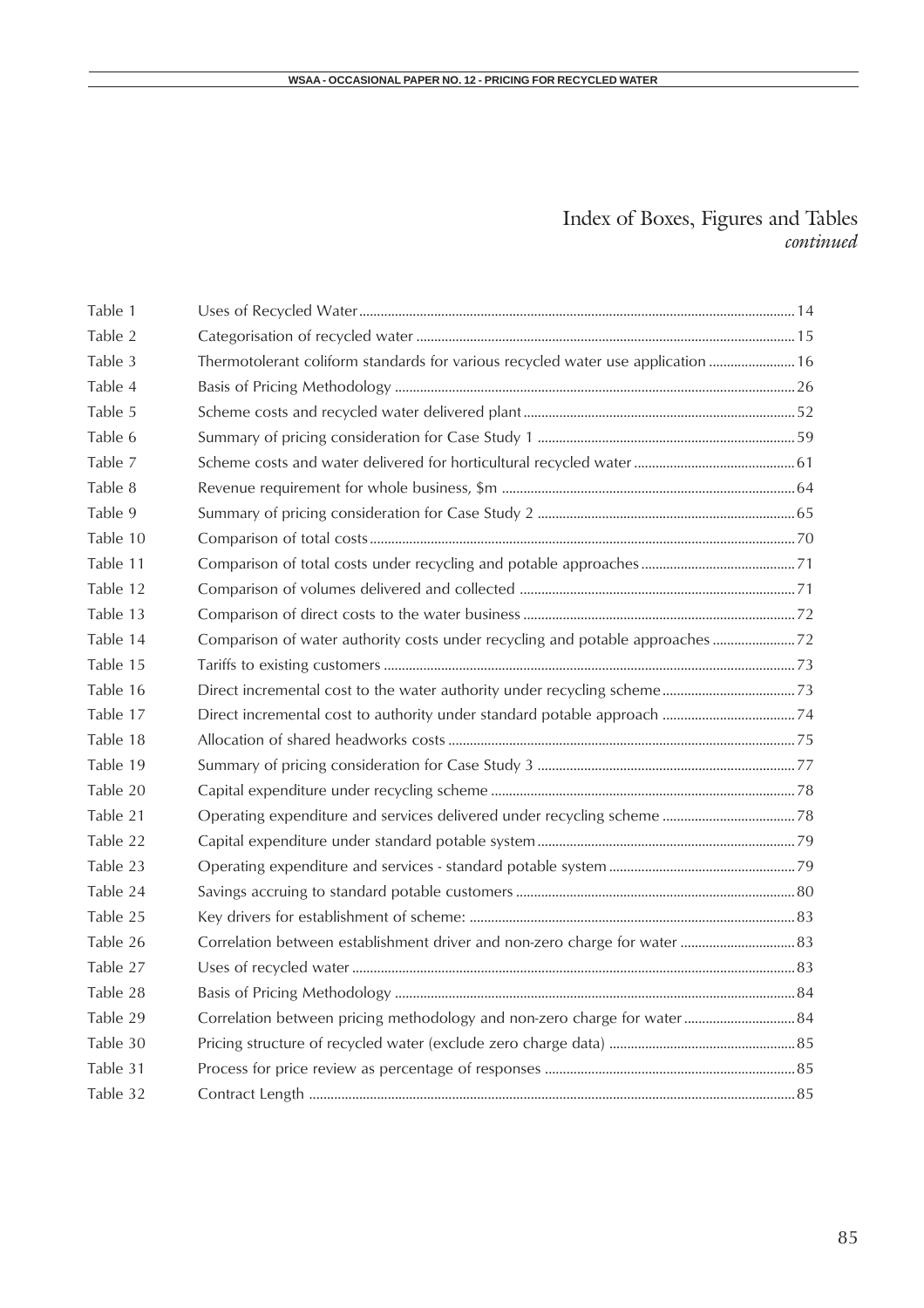## References

Australian Academy of Technological Sciences and Engineering, Water Recycling in Australia, May 2004

Baumol, W.A. and GJ Sidak, (1994), Towards Competition in Local Telephony, MIT Press & AEI Press

Cuthbert, R.W. and Hajnosz, A.M. 'Setting reclaimed water rates', American Water Works Association Journal, August 1999

Essential Services Commission, Workshop Discussion Paper, Economic Regulation of the Victorian Water Sector, Approach to Pricing

ICRC, Investigation into prices for water and wastewater services in the ACT, Final Report and Price Direction, March 2004

Kennedy, R, The Reclaimed Water Agreement Manual, May 2004

MacDonald, D.H., Policy and Economic Research Unit, CSIRO Land and Water, The Economics of Water: Taking Full Account of First Use, Reuse and Return to the Environment, CSIRO Land and Water Client Report, March 2004

Queensland Department of Natural Resources, Mines and Energy, Discussion Paper – Water resource charges, 2004.

State of Victoria, Department of Sustainability and Environment (2003). Green Paper Technical Paper No.1, Water Recycling Scenarios for Melbourne'.

Water Services Association of Australia, The Economics of Third Party Access, A research report prepared by KPMG Management Consulting, May 1999

Water Services Association of Australia, WSAAfacts, 2003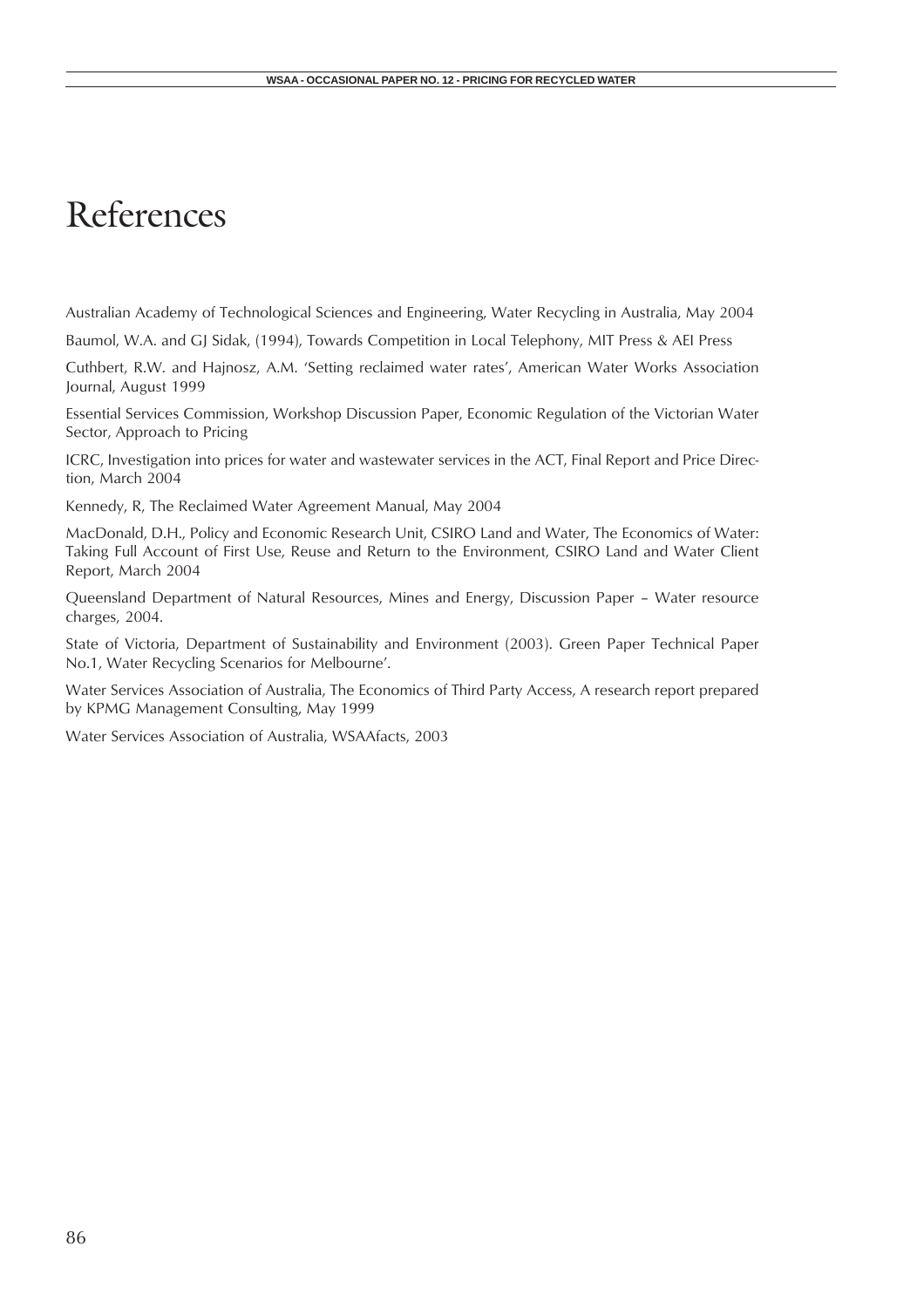# Glossary

| Effluent                                  | Treated or untreated liquid waste flowing from agricultural and industrial proc<br>esses, or from sewage treatment plants.                                                                                       |
|-------------------------------------------|------------------------------------------------------------------------------------------------------------------------------------------------------------------------------------------------------------------|
| Environmental flow                        | The release of water from storage to a stream to maintain the healthy state of<br>that stream.                                                                                                                   |
| Greywater                                 | A combination of wastewater from the laundry, bathroom and kitchen.                                                                                                                                              |
| Groundwater                               | Subsurface water from which wells, springs, or bores are fed.                                                                                                                                                    |
| Indirect potable recycling                | The withdrawal, treatment and distribution of potable (drinking) water from a<br>surface water or groundwater that contains some proportion of recycled water.                                                   |
| Industrial effluent                       | Liquid waste produced by industry and its processes.                                                                                                                                                             |
| Influent                                  | Liquid waste flowing into a treatment facility.                                                                                                                                                                  |
| Irrigation                                | The watering of crops, pasture, golf courses, parks, gardens and open spaces,<br>which may involve using different applications (e.g. drip, trickle, spray and flood).                                           |
| Integrated water cycle management         | The integration management of water supply, wastewater (including recycled<br>water) and stormwater systems to achieve sustainable outcomes.                                                                     |
| Non-potable purposes                      | The use of water for purposes other than drinking, cooking and bathing: for<br>example, irrigation of gardens, lawns and toilet flushing.                                                                        |
| Potable water                             | Water of a quality suitable for drinking, cooking and bathing.                                                                                                                                                   |
| Rainwater tanks                           | Tanks used to collect and store rainfall from household roofs for beneficial use.                                                                                                                                |
| Raw water                                 | Water that forms the source supply for potable water, before it has been treated.                                                                                                                                |
| Recycled water                            | Appropriately treated wastewater effluent                                                                                                                                                                        |
| Sewage                                    | The used water of community or industry, containing dissolved and suspended<br>matter (also known as wastewater).                                                                                                |
| Sewerage                                  | The sewerage system comprises the pipes and plant needed to treat sewage.                                                                                                                                        |
| Sewer mining<br>known as "water mining"). | Diversion and treatment of sewage for on-site purposes such as irrigation (also                                                                                                                                  |
| Stormwater                                | All surface water runoff from rainfall, predominantly in urban catchments.                                                                                                                                       |
| Treated effluent                          | Aqueous waste flowing from agriculture and industry processes, or sewage<br>treatment plants, that has been subjected to screening, sedimentation, biologi<br>cal and chemical processes to improve its quality. |
| Wastewater                                | The used water of domestic, communicator industrial origin, containing dis<br>solved and suspended matter.                                                                                                       |
| Water quality                             | The chemical, physical and biological condition of water.                                                                                                                                                        |
| Water recycling<br>eficial purposes.      | Use of appropriately treated wastewater and urban stormwater for further ben-                                                                                                                                    |
| Water resource                            | The sources of supply of ground and surface water in a given area.                                                                                                                                               |
|                                           | Water Sensitive Urban Design (WSUD)The integration of urban planning and development with the management pro<br>tection and conservation of water within a whole water cycle context.                            |